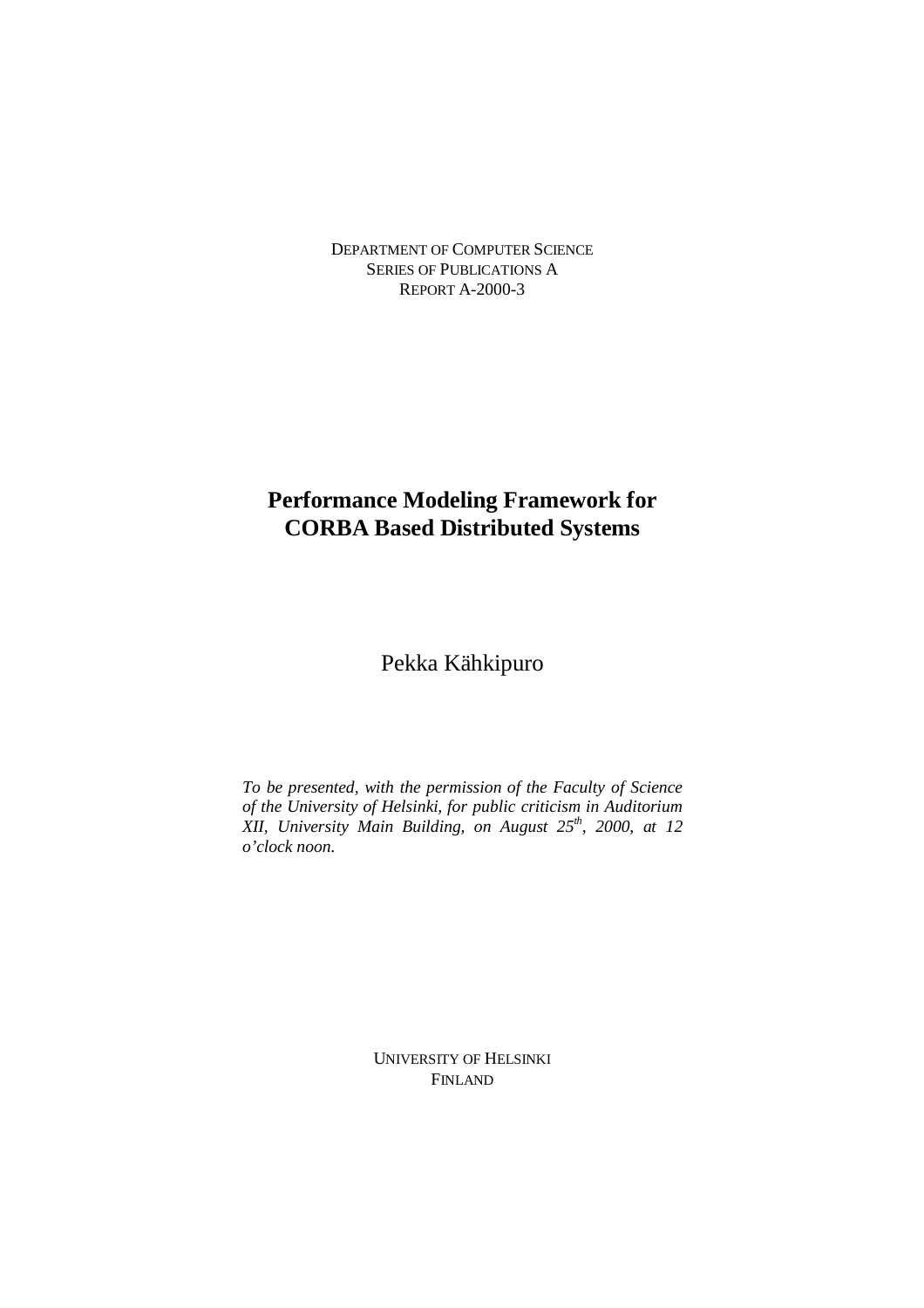## **Contact information**

Postal address:

Department of Computer Science P.O. Box 26 (Teollisuuskatu 23) FIN-00014 University of Helsinki Finland

Email address: postmaster@cs.Helsinki.FI

URL: http://www.cs.Helsinki.FI/

Telephone: +358 9 1911

Telefax: +358 9 191 44441

ISSN 1238-8645 ISBN 951-45-9496-7 Computing Reviews (1998) Classification: C.2.4, C.4, D.2.2 Helsinki 2000 Helsinki University Printing House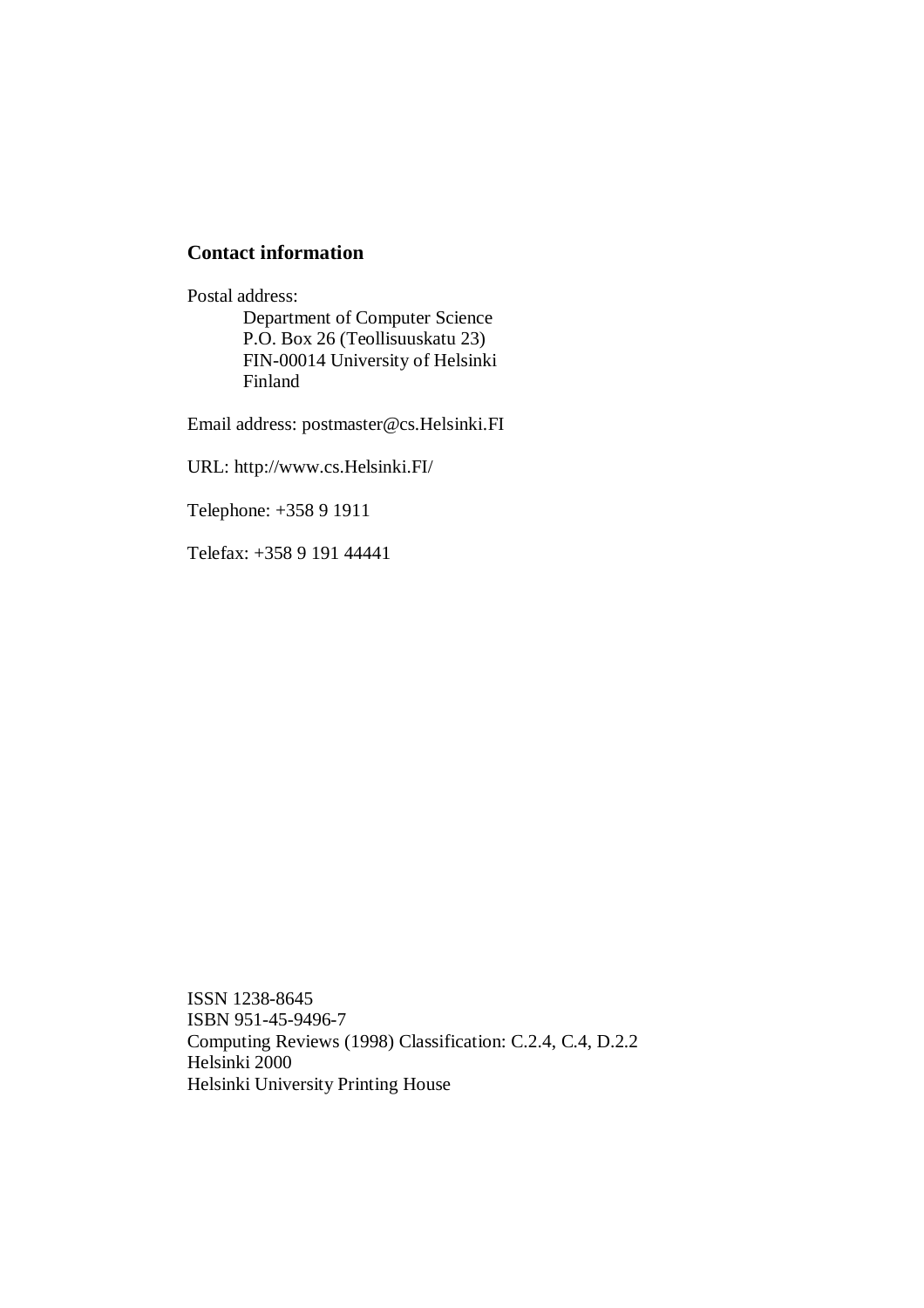## **Performance Modeling Framework for CORBA Based Distributed Systems**

Pekka Kähkipuro

Department of Computer Science P.O. Box 26, FIN-00014 University of Helsinki, Finland Pekka.Kahkipuro@cs.Helsinki.FI

PhD Thesis, Series of Publications A, Report A-2000-3 Helsinki, May 2000, 151 + 16 pages ISSN 1238-8645, ISBN 951-45-9496-7

### **Abstract**

The CORBA platform is increasingly popular in distributed computing due to its ability to hide complex implementation issues from application developers. However, performance consequences of the underlying techniques often remain visible to software developers. Moreover, new performance concerns may emerge because of additional layering and indirection. *Performance modeling* allows developers to understand and predict the performance of CORBA based systems.

In this work, we propose a performance modeling framework for supporting the development of CORBA based distributed systems. The main elements of the framework are (1) a notation for expressing the performance models, (2) a set of modeling techniques for representing common solutions in CORBA based systems, (3) an algorithm for solving the resulting models for a number of relevant metrics, (4) a tool for automating some of the tasks required by the framework, and (5) a methodology for creating and modifying the models.

Our modeling notation is based on the Unified Modeling Language (UML). To include performance related information into UML diagrams, we define several extensions that conform to the standard UML extension mechanisms. Special techniques are proposed for supporting layered modeling so that different aspects of the system can be described with separate and interrelated UML diagrams.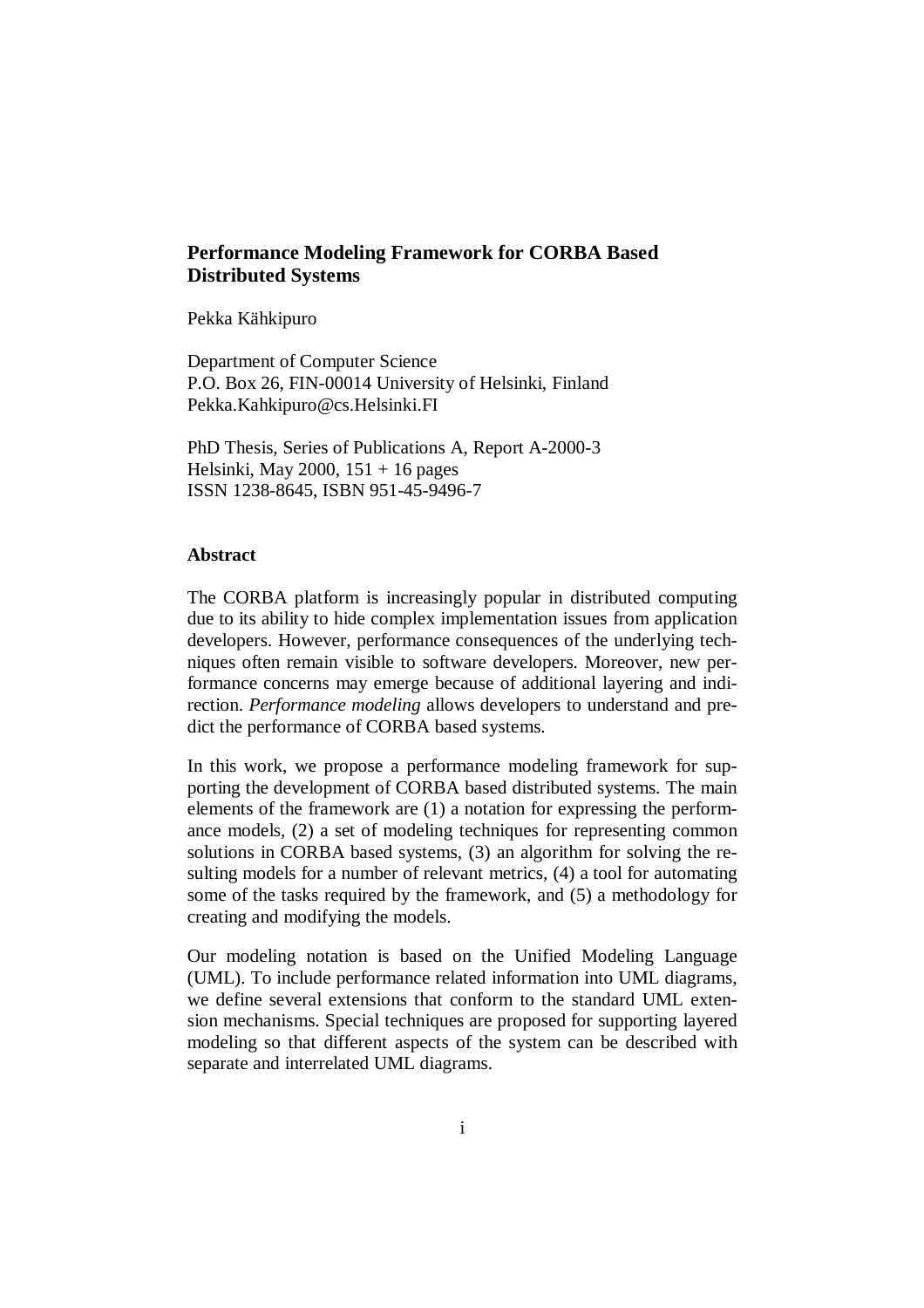To solve UML based performance models, we transform the models into queuing networks with simultaneous resource possessions. The networks are further decomposed into a set of auxiliary product-form queuing networks, and iteration is used for finding an approximate solution that respects the mutual dependencies between the auxiliary networks. This algorithm combines existing approximation techniques in a novel way so that commonly occurring situations in object-oriented systems, such as callbacks and recursive calls, can be dealt with.

Our concise methodology defines a layered structure for modeling CORBA based distributed systems. In addition, it describes activities for creating and refining the models. We also present a prototype tool and discuss a case study where the results of a performance model are compared to metrics obtained from an actual system. The case study confirms that a relatively complex CORBA based system can be modeled with the framework without significant difficulties.

#### **Computing Reviews (1998) Categories and Subject Descriptors:**

C.2.4 Computer-communication networks: Distributed Systems

C.4 Performance of systems – Modeling techniques

D.2.2 Software engineering: Design Tools and Techniques

#### **General terms:**

Design, Performance

### **Additional Key Words and Phrases:**

CORBA, mean value analysis, middleware, queuing network models, software performance engineering, Unified Modeling Language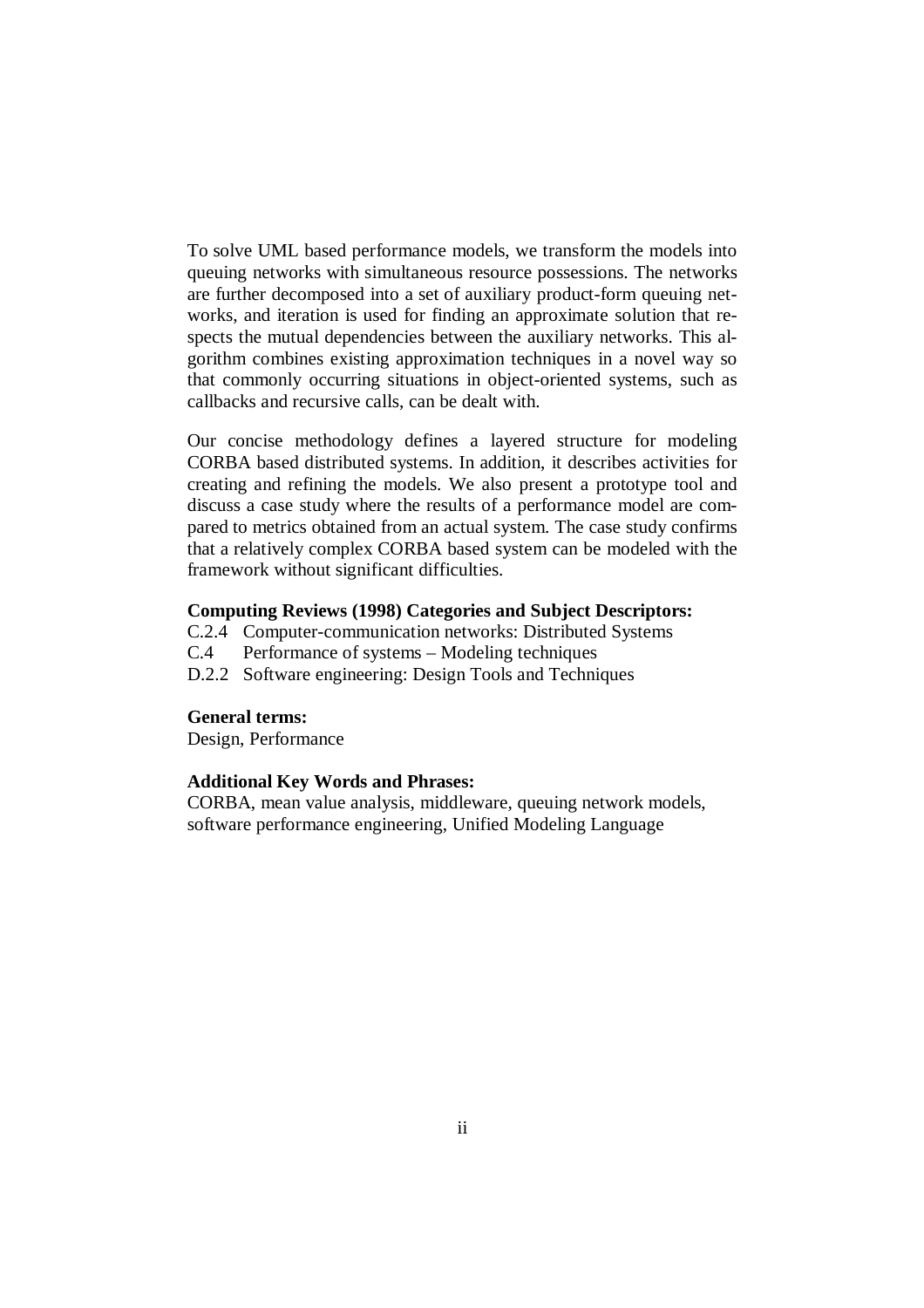## **Acknowledgements**

I wish to thank my advisor Prof. Martti Tienari for his guidance and encouragement during the years that I have been working at the University of Helsinki. It would have been practically impossible to realize this work without his support. Prof. Kimmo Raatikainen has also given me excellent professional guidance. He has given me valuable advice on both the subject matter of my work and also on the the process of producing the results. I would also like to thank Prof. Murray Woodside for his valuable and highly professional comments that significantly improved the quality of my work. It makes no sense to leave anything halffinished. Finally, a special thanks is due to Prof. Timo Alanko. More than once, he has guided me to the right track in my choice of tools and techniques for this work. However, there is no match for the support that I have received from my wife Marjatta. She has patiently watched me implementing my endless performance tests, and she has tolerated and supported me during the long months that I have spent writing this work.

Helsinki, August 2000

Pekka Kähkipuro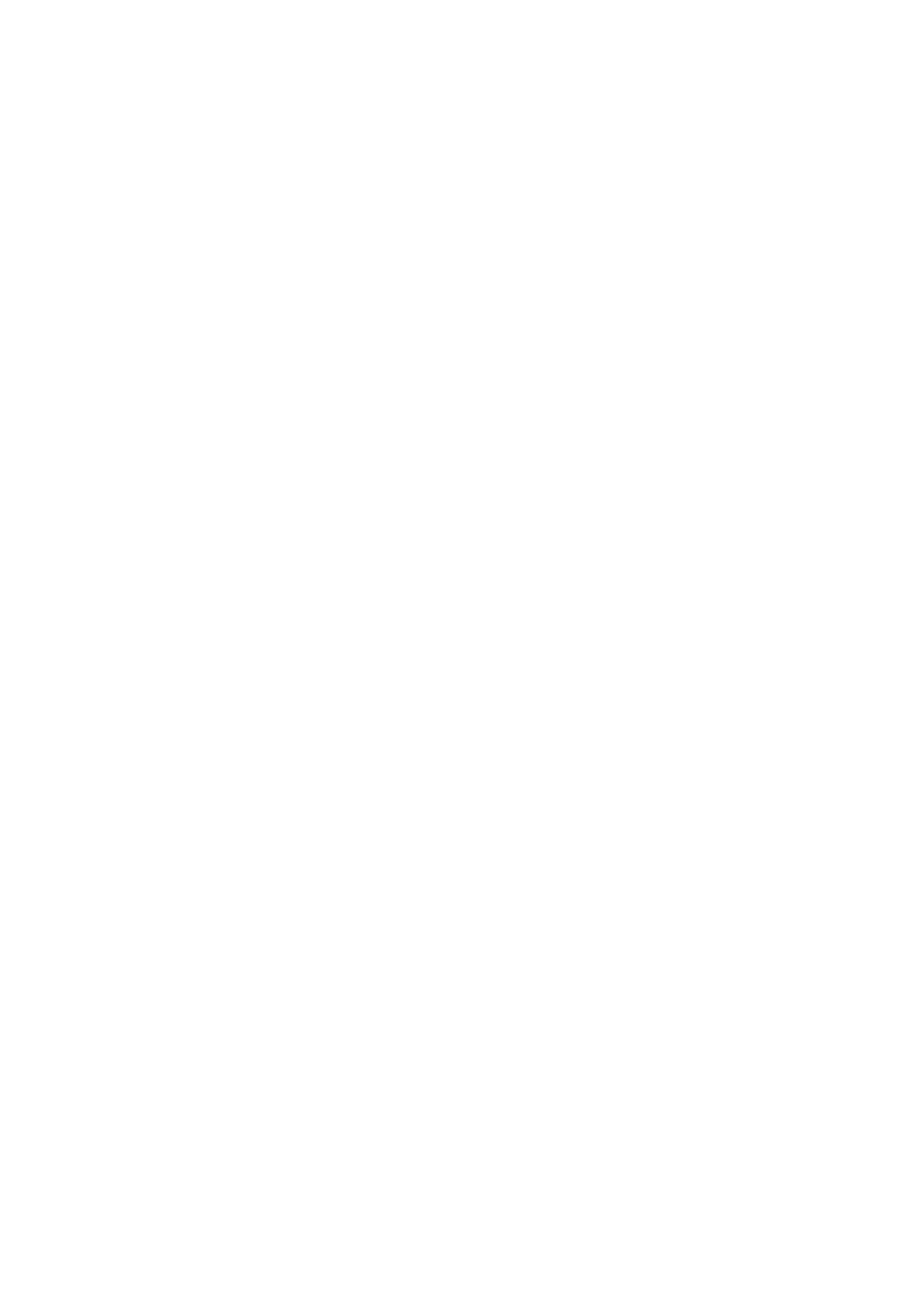# **Contents**

| 1. Introduction<br>1                             |                                                   |    |  |
|--------------------------------------------------|---------------------------------------------------|----|--|
| 1.1                                              |                                                   |    |  |
| 1.2                                              |                                                   |    |  |
| 1.3                                              |                                                   |    |  |
| 1.4                                              |                                                   |    |  |
| 2. The Common Object Request Broker Architecture |                                                   | 13 |  |
| 2.1                                              |                                                   |    |  |
| 2.2                                              |                                                   |    |  |
| 2.3                                              | Performance issues in CORBA based applications 19 |    |  |
| 2.4                                              |                                                   |    |  |
| 2.5                                              |                                                   |    |  |
| 2.6                                              |                                                   |    |  |
| 3. Performance modeling framework architecture   |                                                   | 27 |  |
| 3.1                                              |                                                   |    |  |
| 3.2                                              |                                                   |    |  |
| 4. The method of decomposition                   |                                                   | 33 |  |
| 4.1                                              |                                                   |    |  |
| 4.2                                              | Solutions for product-form queuing networks 36    |    |  |
| 4.3                                              |                                                   |    |  |
| 4.4                                              |                                                   |    |  |
| 4.5                                              |                                                   |    |  |
| 4.6                                              |                                                   |    |  |
| 4.7                                              |                                                   |    |  |
| 4.8                                              |                                                   |    |  |
| 4.9                                              |                                                   |    |  |
| 5. UML based performance modeling                |                                                   |    |  |
| 5.1                                              |                                                   |    |  |
| 5.2                                              |                                                   |    |  |
| 5.3                                              |                                                   |    |  |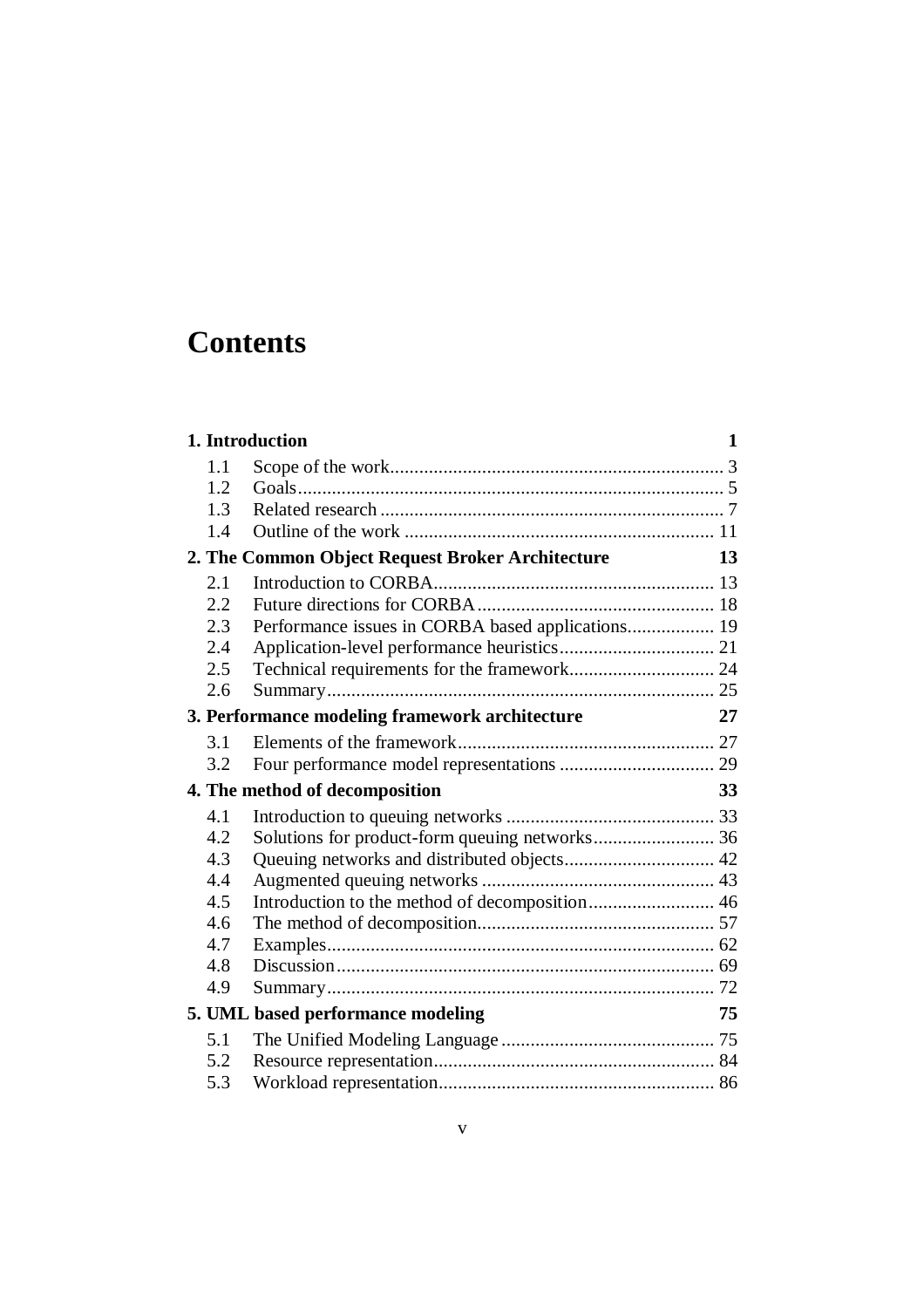## vi CONTENTS

| 5.4                            |                                                 |     |
|--------------------------------|-------------------------------------------------|-----|
| 5.5                            |                                                 |     |
| 5.6                            |                                                 |     |
| 5.7                            |                                                 |     |
| 5.8                            |                                                 |     |
| 5.9                            |                                                 |     |
| 5.10                           |                                                 |     |
| 5.11                           |                                                 |     |
|                                | 6. Performance modeling methodology             | 101 |
| 6.1                            |                                                 |     |
| 6.2                            |                                                 |     |
| 6.3                            | Extending use cases for performance modeling104 |     |
| 6.4                            | Defining the software performance model 106     |     |
| 6.5                            |                                                 |     |
| 6.6                            |                                                 |     |
| 6.7                            |                                                 |     |
| 6.8                            |                                                 |     |
| <b>7. Experimental results</b> |                                                 | 119 |
| 7.1                            |                                                 |     |
| 7.2                            |                                                 |     |
| 7.3                            |                                                 |     |
| 7.4                            |                                                 |     |
| 7.5                            |                                                 |     |
| 7.6                            |                                                 |     |
| 7.7                            |                                                 |     |
| 7.8                            |                                                 |     |
| 7.9                            |                                                 |     |
| 7.10                           |                                                 |     |
| 8. Conclusions                 |                                                 | 137 |
| <b>References</b>              |                                                 | 141 |

**Appendix A. Abstract grammar for the PML notation**

**Appendix B. IDL specification for the electronic commerce system Appendix C. PML specification for the electronic commerce system**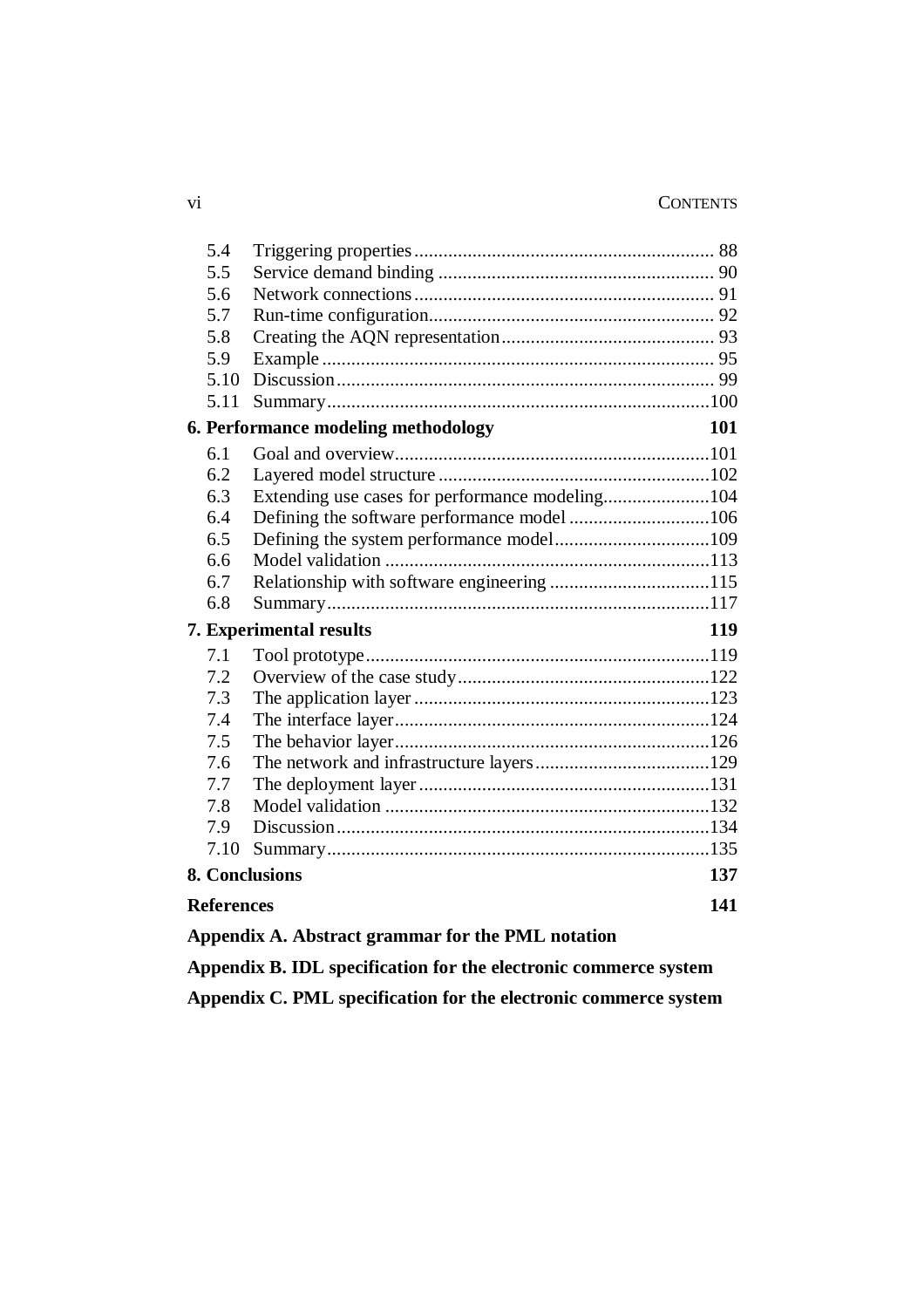# **Chapter 1**

# **Introduction**

Distributed computing is increasingly popular in the development of commercial information systems. This trend is unlikely to change due to the increasing demand for distributed solutions and also because of the continuous progress in PC-based hardware solutions and communications technology. However, distributed systems also entail difficulties that cannot be ignored by system developers and end users. Some of them arise from the complexity implied by the distribution of system components. Additional difficulties are caused by the heterogeneity that is hard to avoid in any reasonably sized system.

The CORBA platform from the Object Management Group [OMG99d] has been created to overcome difficulties encountered in heterogeneous distributed systems. *Distribution transparencies* have a key role in the CORBA platform, since they hide many problematic aspects of distribution and heterogeneity from software developers and end users [ISO95, Käh98b]. For example, the location transparency hides the location of system components, and the access transparency masks out differences in accessing various elements in the system. In addition, the CORBA platform defines tools and techniques for making software development easier. For example, the IDL language allows the specification of interfaces in a way that is independent of any programming language. Similar concepts are available in other object-oriented middleware environments, such as the Java platform from Sun Microsystems [Sun99] and the COM platform from Microsoft [Mic98].

While CORBA and other object-oriented middleware platforms may considerably facilitate the construction of distributed systems, a number of drawbacks have also been observed. In particular, the performance of middleware based systems may be significantly inferior to the performance of similar systems that have been implemented with lower-level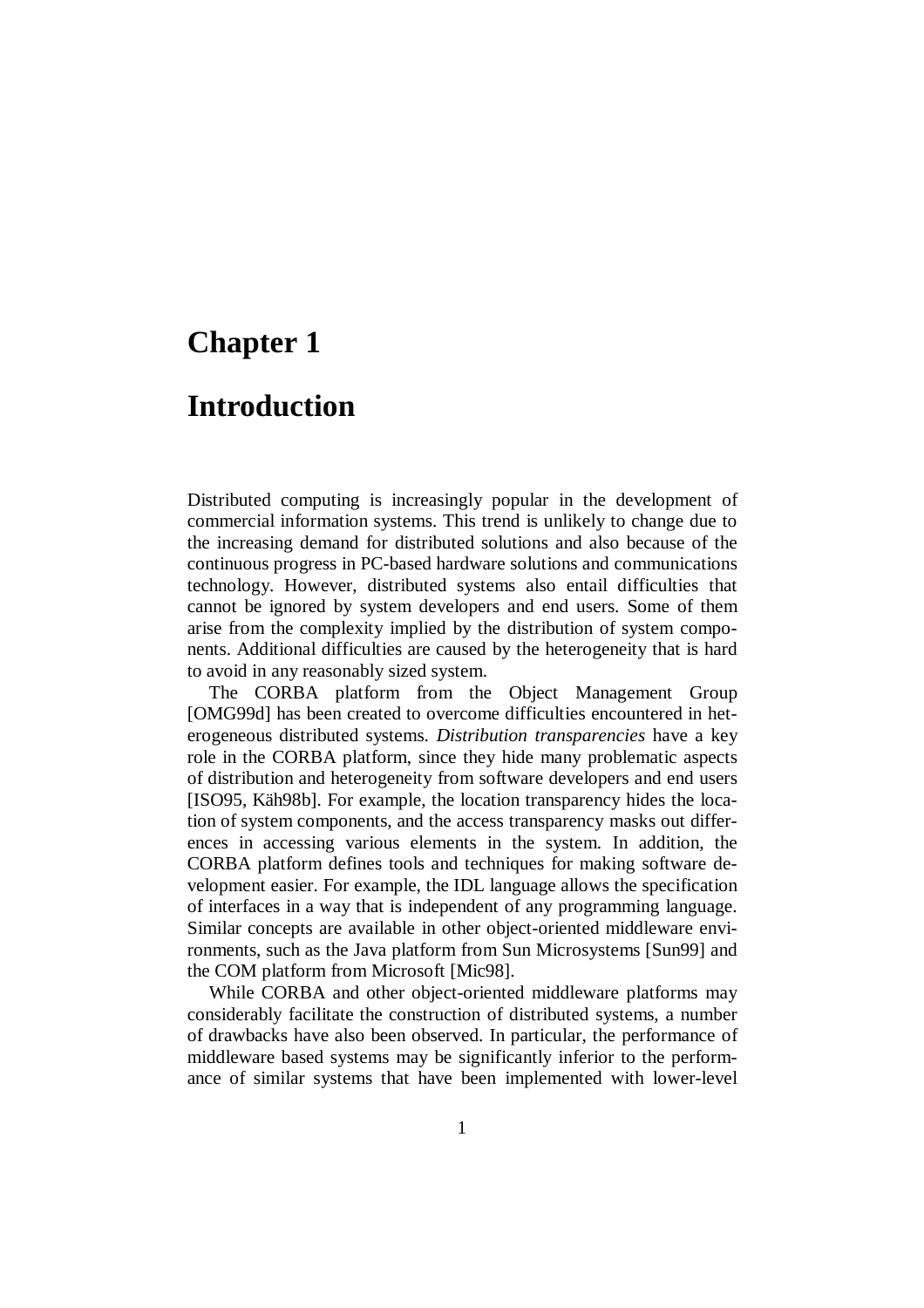tools. In many cases, the middleware itself results in a significant overhead by introducing additional layering and indirection. In addition, the use of middleware may lead to software architectures with unsatisfactory performance. In particular, the ease of implementing remote communication with the CORBA platform may mislead software engineers to use remote invocations excessively. As a result, the responsiveness of the software may drop significantly.

To improve the performance of middleware based distributed systems, benchmarking [OMG99a, Gra91] and performance heuristics [Käh98a] can provide useful hints for the development work. They help developers to find promising technologies and architectures but, unfortunately, they do not give any quantitative estimates for the performance of the resulting system. In addition, such techniques provide assistance only during a few steps in the software life cycle. A more comprehensive approach, *software performance engineering* (SPE), has been proposed to overcome these limitations. It refers to a complete methodology and a set of supporting tools for constructing software systems to meet performance objectives [Smi90].

The role of *performance modeling* is essential in SPE, as it allows designs to be validated against performance requirements at all stages of software development. The idea is to build a series of predictive performance models of the system using the available information, and to solve it for the relevant metrics, such as the average response time, throughput, and utilization. However, traditional performance modeling has concentrated on centralized systems and communication issues in client/server systems [Men94, Smi90, Hav98]. Less attention has been paid to a number of issues that are important for CORBA based distributed systems. Such issues include the modeling of software server contention together with hardware contention, the decomposition of large and complex systems into manageable parts or layers, the support for designs at different levels of abstraction, and the support for refining performance models as the software design develops. An essential feature in CORBA based systems is the existence of a middleware layer that hides a number implementation issues from application developers but strongly affects the performance of applications. Traditional performance modeling techniques provide only weak support for middleware based designs. Moreover, there is little support for programming techniques commonly used in CORBA based systems, such as callback mechanisms and recursive calls.

Most traditional performance modeling approaches use specialized modeling notations and assume an in-depth understanding of the under-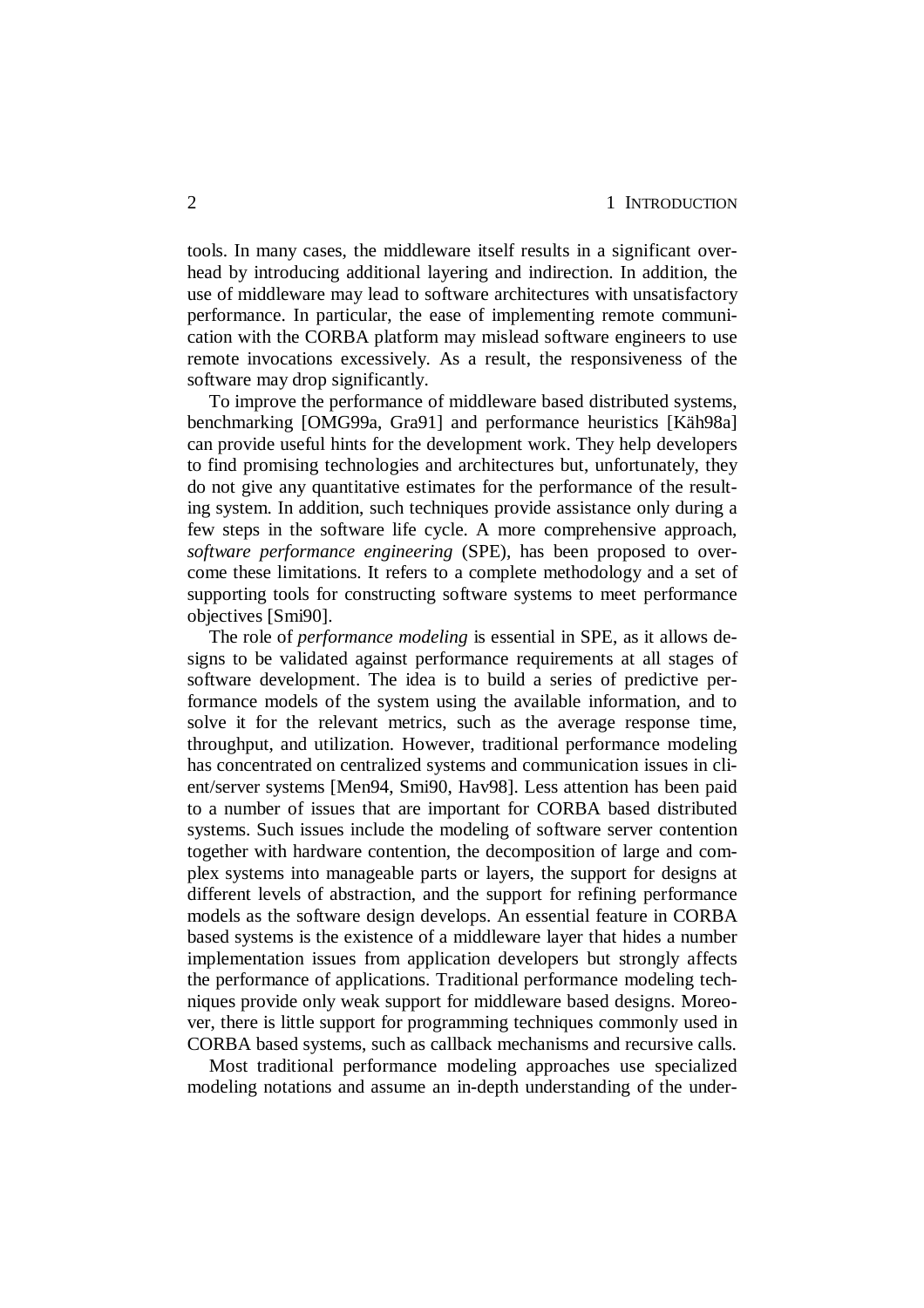lying modeling techniques. This makes them unattractive for generalpurpose software engineering. It is both costly and error prone to convert the results of software design into, say, stochastic Petri nets that depict exactly the same system with the same behavior. This *cognitive gap* between software engineering concepts and performance modeling approaches has been pointed out by several authors [Utt97, Wat97, Sho98].

## **1.1 Scope of the work**

In this work, we describe a *performance modeling framework* for supporting the development and maintenance of CORBA based distributed systems. The framework produces predictive performance models that can be used for obtaining performance related information on the target system at all stages of its development. For this purpose, the framework contains (1) a suitable notation for expressing the performance models, (2) a set of modeling techniques with representative examples, (3) an algorithm for solving the models, (4) a tool for automating some of the tasks required by the framework, and (5) a methodology for creating and refining the models during the system life cycle.

The scope of our framework is further limited by the following underlying technologies: J.

- The Unified Modeling Language (with minor extensions) is used for representing the performance models,
- Stochastic queuing networks are used as an underlying technical representation for the performance models,
- Mean value analysis based approximations are used for solving the queuing networks,
- Object-oriented analysis and design methodologies are used as a reference environment for our performance modeling methodology,
- Existing SPE methodologies are used for covering those performance related tasks that are not part of performance modeling.

The primary domain for the Unified Modeling Language (UML) [Rat97] is functional modeling of software systems, but the language has enough expressive power for performance modeling as well [Poo99, Dou99, OMG99i]. To represent performance related features that are not covered by the core UML, we use the standard UML extension mechanisms. The main advantage of using UML in our framework is the possibility to cre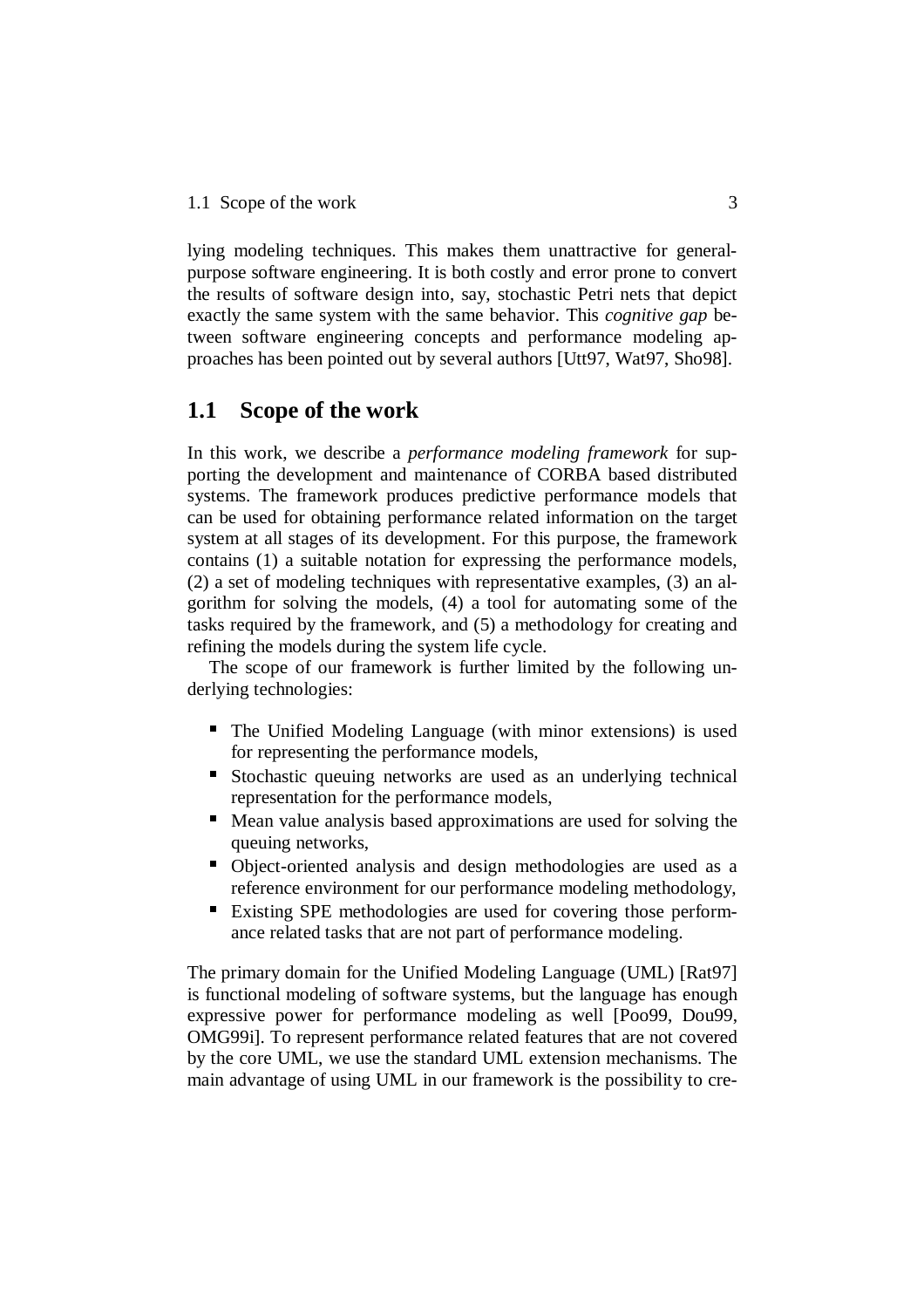ate both functional and performance models in parallel with the same design tools and with the same diagrams, and thereby reduce the cognitive gap between these domains. Since there is currently no human-readable textual representation for the UML, we use our own notation, Performance Modeling Language (PML), for representing those UML features that are relevant for performance modeling.

The UML allows models to be written in different ways, and not all of them are suitable for performance modeling. Therefore, we define a set of UML modeling techniques that support the construction of performance models for CORBA based distributed systems. To cope with the complexity of distributed systems, the proposed techniques divide the overall model into a set of understandable UML diagrams. Most of these techniques have been published earlier in [Käh99b].

To provide practical support for software engineering, the framework needs an algorithm for solving the performance models for the relevant performance metrics. We follow a stepwise approach. First, a UML based performance model is transformed into a stochastic queuing network with simultaneous resource possessions. Second, the resulting queuing network is decomposed into auxiliary queuing networks without simultaneous resource possessions. This way, each of the networks can be solved efficiently for the relevant metrics. However, a number of dependencies exist between the auxiliary networks and, hence, they cannot be solved independently. As a last step, we use iteration for solving the set of interdependent queuing networks. An early version of this algorithm was presented in [Käh99a] but it has been extended significantly to support the needs of the framework.

In our implementation of the above algorithm, we use an approximate version of mean value analysis (MVA) for solving the auxiliary queuing networks. A number of alternative techniques could have been used instead. They include other approximate algorithms [Agr85], simulation [Raa89a], and exact algorithms [Con89, Hav89]. However, the use of approximate MVA is well motivated in our work. On one hand, approximate MVA is computationally inexpensive compared to the alternatives. Hence, we can solve large models in a fairly short time, thus making the framework suitable for complex and sizeable systems. On the other hand, the selected MVA approximation has been used extensively and is known to be quite robust. Therefore, it is relatively safe to embed the algorithm into a tool that hides it from software developers. The use of MVA based techniques has also some drawbacks. There is only a limited choice of available scheduling disciplines and service time distributions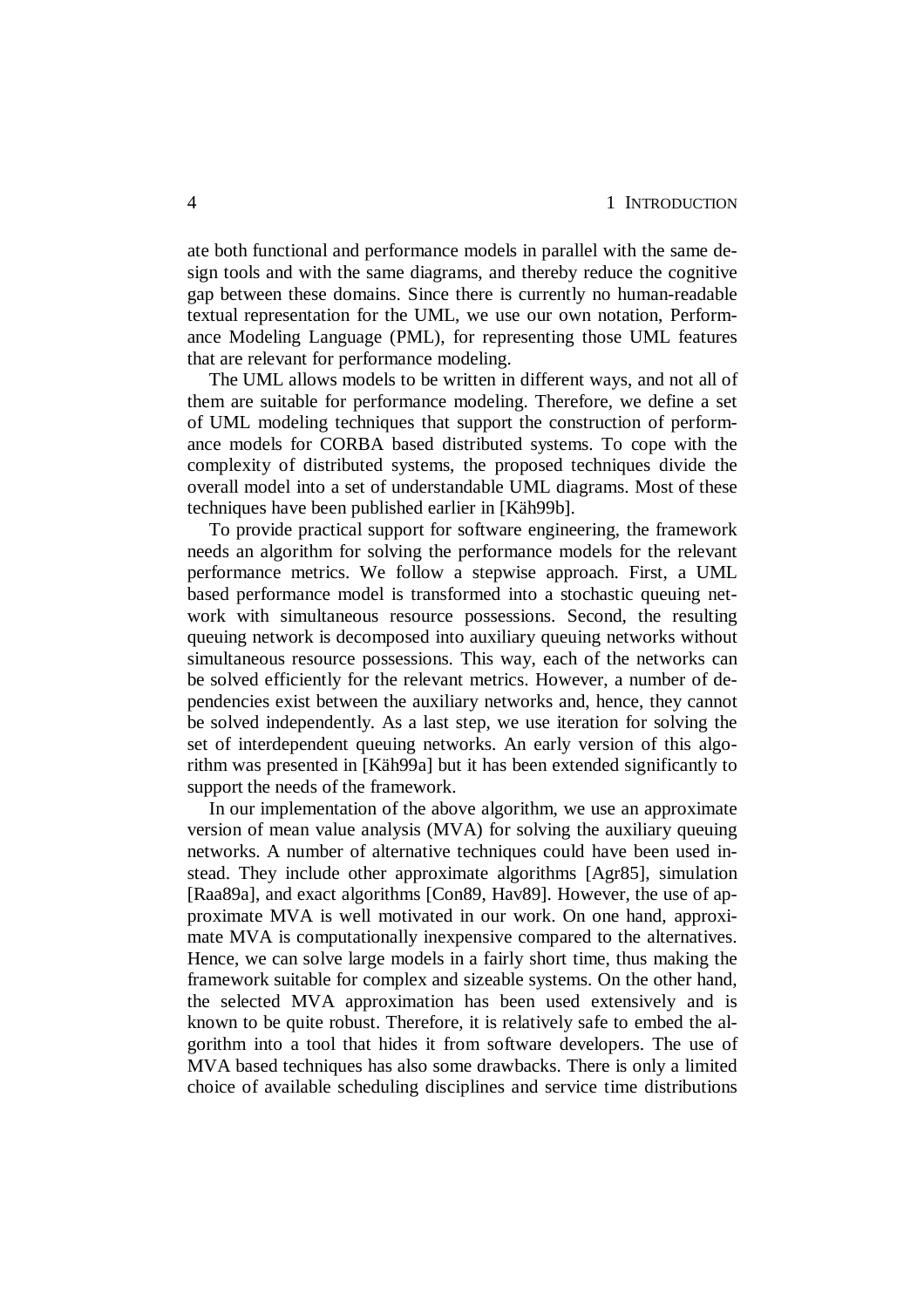### $1.2 \text{ Goals}$  5

for system resources. Also, distributions of the obtained metrics are not available. Hence, we rule out in our current implementation of the framework a substantial class of modeling tasks where distributions are considered significant [Raa89a]. Moreover, MVA approximations do not always produce accurate results (see e.g. [Hei84, Agr85]). However, the known limitations of approximate MVA are acceptable in our work, since our focus is on performance engineering issues.

Finally, we specify a concise performance modeling methodology in order to link our framework into the software engineering process. The methodology is intended to be used in parallel with existing UML based analysis and design methodologies (e.g. [Sou98, Jac98]). In addition, we assume that developers are using a suitable SPE approach (e.g. [Smi90, Jai91, Men94]) for those activities that are not directly related to performance models. Our methodology primarily indicates how to structure the performance model and how to obtain enough input data for the model during the software engineering process. It does not, for example, specify how the resulting metrics should be used for guiding the development process. Hence, it can be seen as an extension for UML based analysis and design methodologies and existing SPE approaches.

## **1.2 Goals**

The main goal for the performance modeling framework is to offer a sufficient set of modeling techniques for supporting software performance engineering of CORBA based distributed systems. To reach this goal, four generic requirements must be met.

First, the framework should produce performance models that can be solved automatically in a reasonable amount of time for the relevant performance metrics, such as throughputs, response times, utilizations, and queue lengths. It is permissible to use approximate algorithms for producing the solutions, since the focus is on performance engineering. Very little structural limitations should be imposed for the application design. In particular, the framework should support all those design techniques that are commonly used for CORBA based systems. This way, the framework can be easily integrated with various development tools and methodologies.

Second, we require the framework to support the usual style of UML modeling as proposed in the UML standard [Rat97] and in the literature (e.g. [Eri98, Jac98, Dou99, Rum99]). This way, it is possible to extend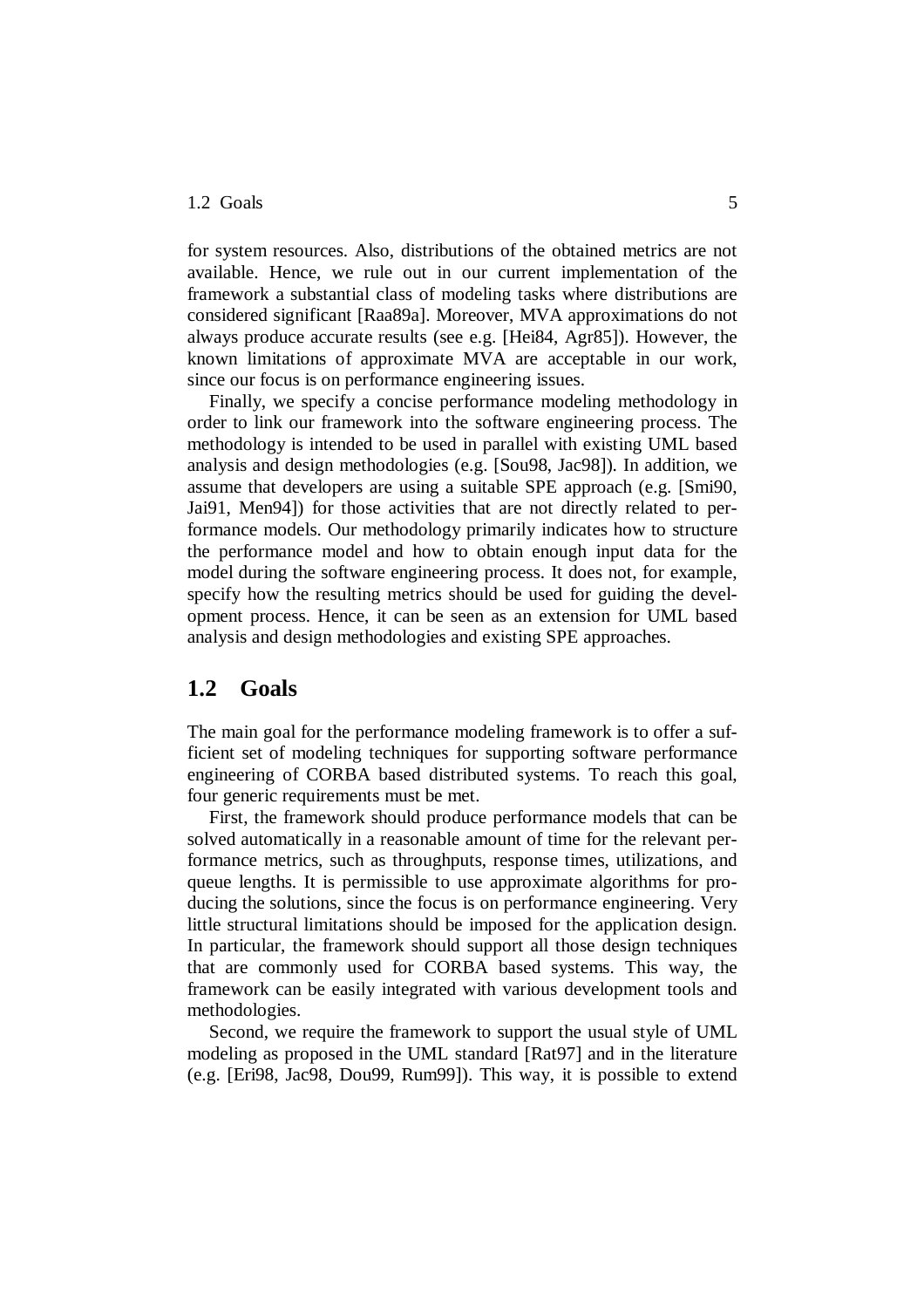existing functional models into performance models without rewriting them.

Third, we require the framework to clearly distinguish between different architectural aspects of CORBA based distributed systems. The framework should allow designers to keep application objects, system infrastructure, hardware resources, and network topology in separate UML diagrams. This way, it is possible to experiment with different design alternatives in some parts of the system without modifying other parts. This requirement is elaborated in Section 2.5 once the CORBA platform has been presented in more detail.

Fourth, the framework should support incremental development style, since this is commonly used with object-oriented analysis and design [Eri98, Jac98, Sou98]. In particular, it should be possible to build abstract and solvable performance models already in the analysis phase when the infrastructure and hardware issues are still unknown. Also, it should be possible to upgrade the first tentative models into more accurate ones without the need to write a completely new set of UML diagrams.

The main contributions of our work can be found from three areas. The first contribution is the proposed collection of UML based modeling techniques for describing CORBA based distributed systems. In earlier performance-related approaches, UML has mainly been used for describing the performance requirements, and the actual performance models have been described with traditional notations. In our approach, UML provides the primary representation for the performance models, and the proposed modeling techniques ensure that the resulting models can be solved for the relevant performance metrics. This approach has two advantages. First, the use of functional modeling notation reduces the cognitive gap between software designers and performance analysts. As a result, the same tools and modeling techniques can be used for functional modeling and performance modeling. Second, the UML has been specifically designed for representing large and complex systems in a flexible way, and this characteristic has been preserved in our framework.

The second contribution is the iterative algorithm for solving queuing networks with simultaneous resource possessions. The proposed algorithm combines existing iterative and approximation techniques in a novel way so that the special requirements of our framework can be satisfied. In particular, the algorihm allows synchronous and asynchronous messages to be sent between arbitrary elements in the system without requiring a layered calling structure for the elements in the model. This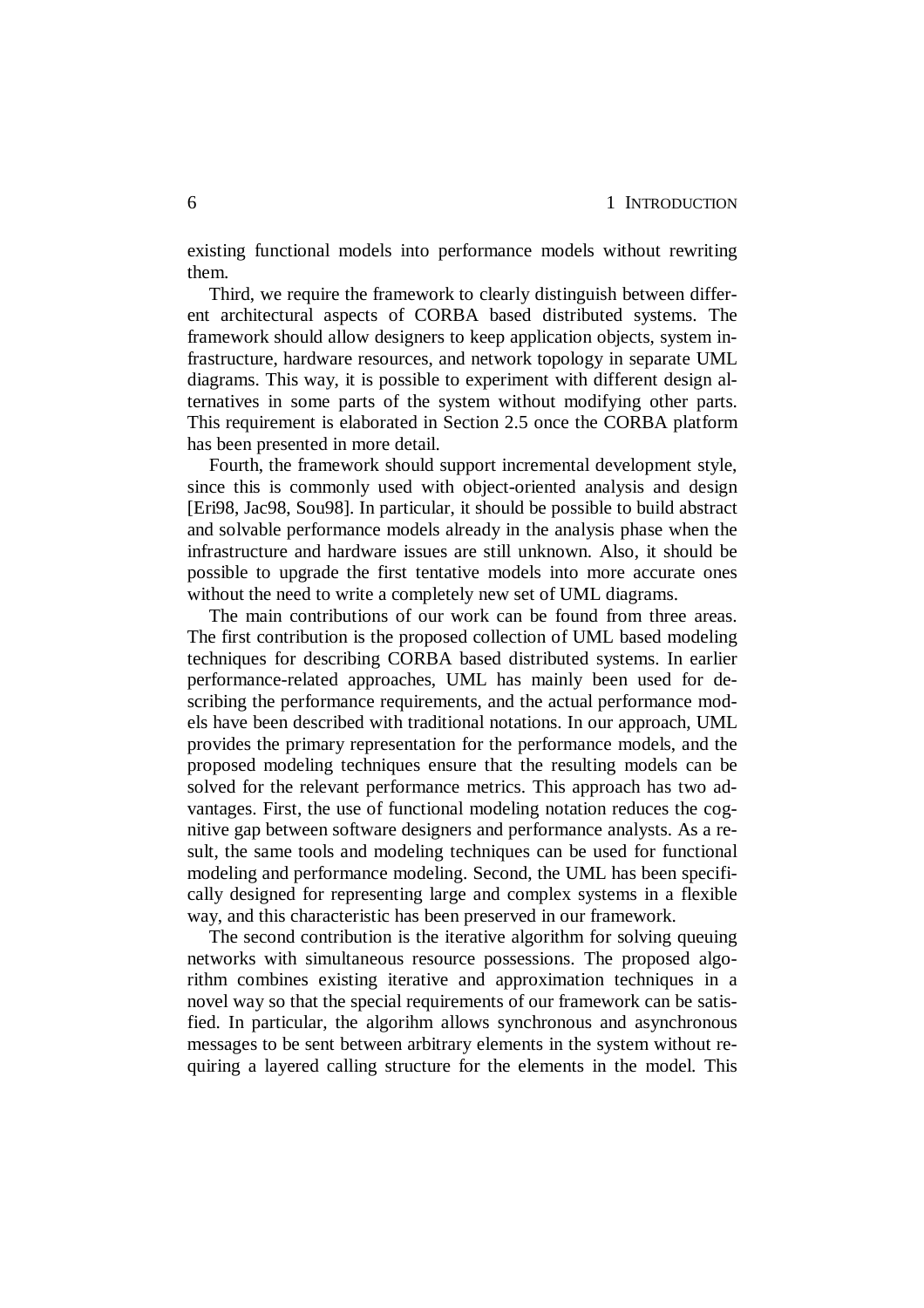### 1.3 Related research 7

feature is useful for modeling systems where callbacks lead to cyclic dependencies between system elements.

The third contribution is the presentation of an overall framework for analyzing and predicting the performance of CORBA based distributed systems. Previous work on the performance of CORBA based systems has concentrated on measuring the response times of round trip calls under varying conditions. In addition, a number of qualitative heuristics have been proposed for improving application performance. Our work, on the other hand, provides a complete methodology and a set of tools for predicting quantitatively the performance of CORBA based systems. The proposed performance modeling framework strongly relies on previous results on performance modeling, but we add the elements that are necessary for modeling CORBA based systems. In particular, we propose modeling techniques for keeping apart the CORBA infrastructure and the application logic so that changes in either domain can be implemented without affecting the other domain.

## **1.3 Related research**

We briefly discuss related research in three areas. First, we present performance modeling techniques that are suitable for representing complex software systems, such as those based on the CORBA platform. Second, we discuss existing work on the performance of CORBA based systems. Finally, we point out some performance modeling approaches that bear similarities to our framework.

### **Performance models for complex software systems**

The support for simultaneous resource possessions is an essential feature for performance modeling techniques that can be applied to complex software systems. Synchronous calls to software servers are an important source for simultaneous resource possessions in CORBA based systems since the caller stays blocked until it obtains a reply from the server. Simultaneous resource possessions can also arise from the co-existence of software and hardware resources in the same model.

Early work in this area includes the *method of surrogates* that uses two product-form queuing networks for modeling different parts of the queuing delay caused by simultaneous resource possessions [Jac82]. Both networks contain a surrogate delay server that represents the component of the queuing delay captured by the other network. An approxi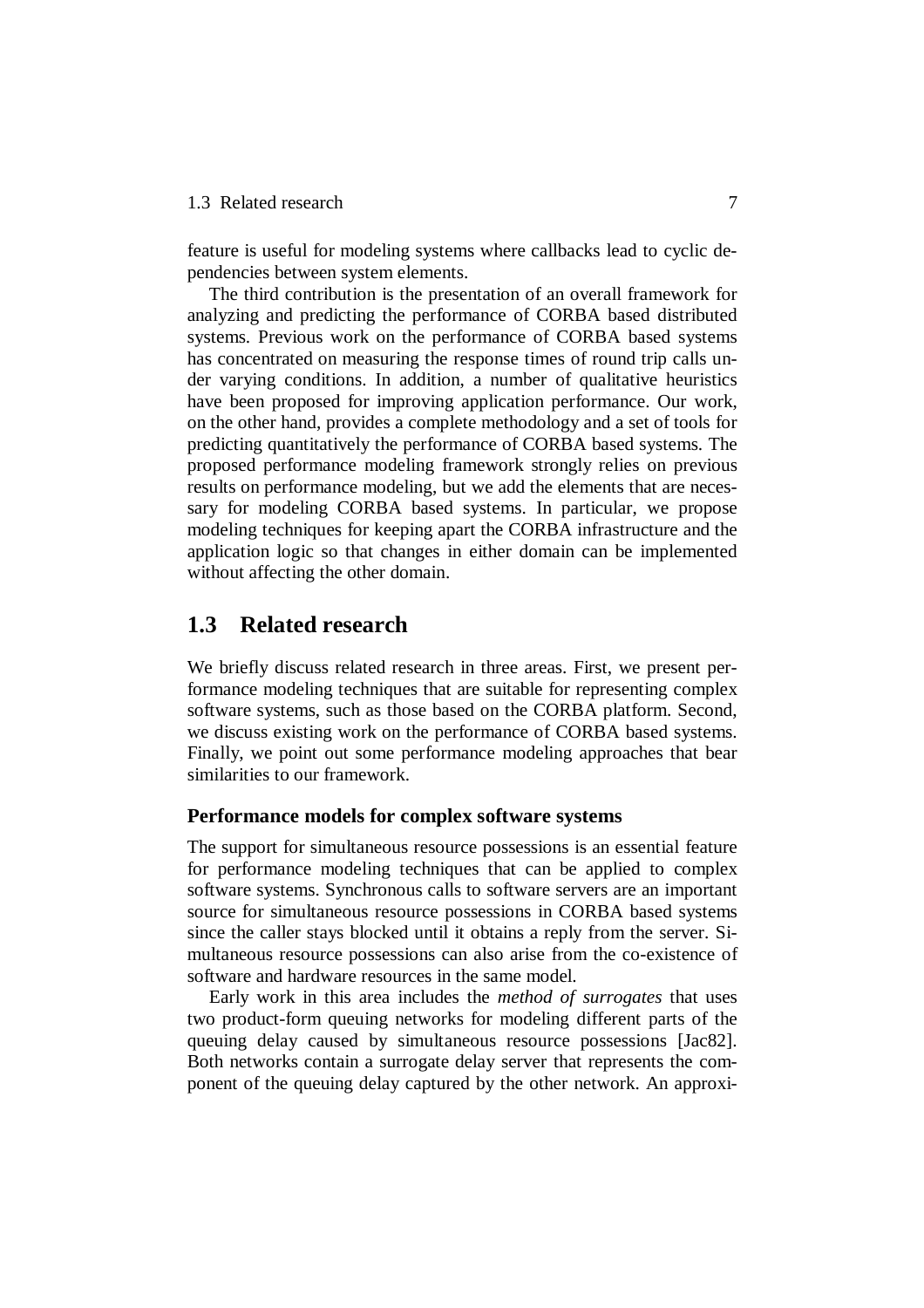mate solution is found with an iterative algorithm that solves the models alternatively and propagates the intermediate results between them.

*Stochastic Rendezvous Networks* (SRNs) have been proposed for modeling systems where software or hardware objects interact with the rendezvous mechanism [Woo95]. The rendezvous mechanism can be used to model different interaction types present in software systems, including those using simultaneous resource possessions. For example, a synchronous CORBA operation request can be modeled as a special case of a rendezvous. The solution for a SRN can be found with an iteration technique that computes a series of intermediate solutions using an MVA approximation and continues until the estimated throughputs converge.

The *method of layers* has been proposed for solving complex systems with one or more layers of software servers [Rol92, Rol95]. Each layer is allowed to call services from the layer immediately below it, thus introducing simultaneous resource possession. To find a solution for the layered queuing network (LQN) model, an iterative algorithm is used for solving the layers until successive response time estimates converge. A second queuing network is used for determining queuing delays in hardware devices, and the results are combined with the software server model to produce performance estimates for the overall system.

A similar layered queuing network model is proposed in [Ram98] for representing client-server systems where communication is carried out with synchronous and asynchronous messages. Unlike the method of layers, this approach requires that the complete flow of messages through the clients and servers be specified. Hence, the model is closer to the actual software and may be easier to construct. An approximate solution is obtained by iterating back and forth between the layers until the results converge.

### **Performance of CORBA based systems**

Existing work on the performance of CORBA concentrates on the implementations of the development platform and the run-time infrastructure. The results of a comparative study between CORBA and low-level mechanisms in an ATM network have been reported in [Gok96]. For simple scalar types in a remote operation, the measurements reveal that CORBA implementations achieve 75% to 80% of the throughput of socket-based C and C++ implementations. For complex data structures, the throughput of CORBA implementations is only about 33% of the lower-level implementations. Further results show that a significant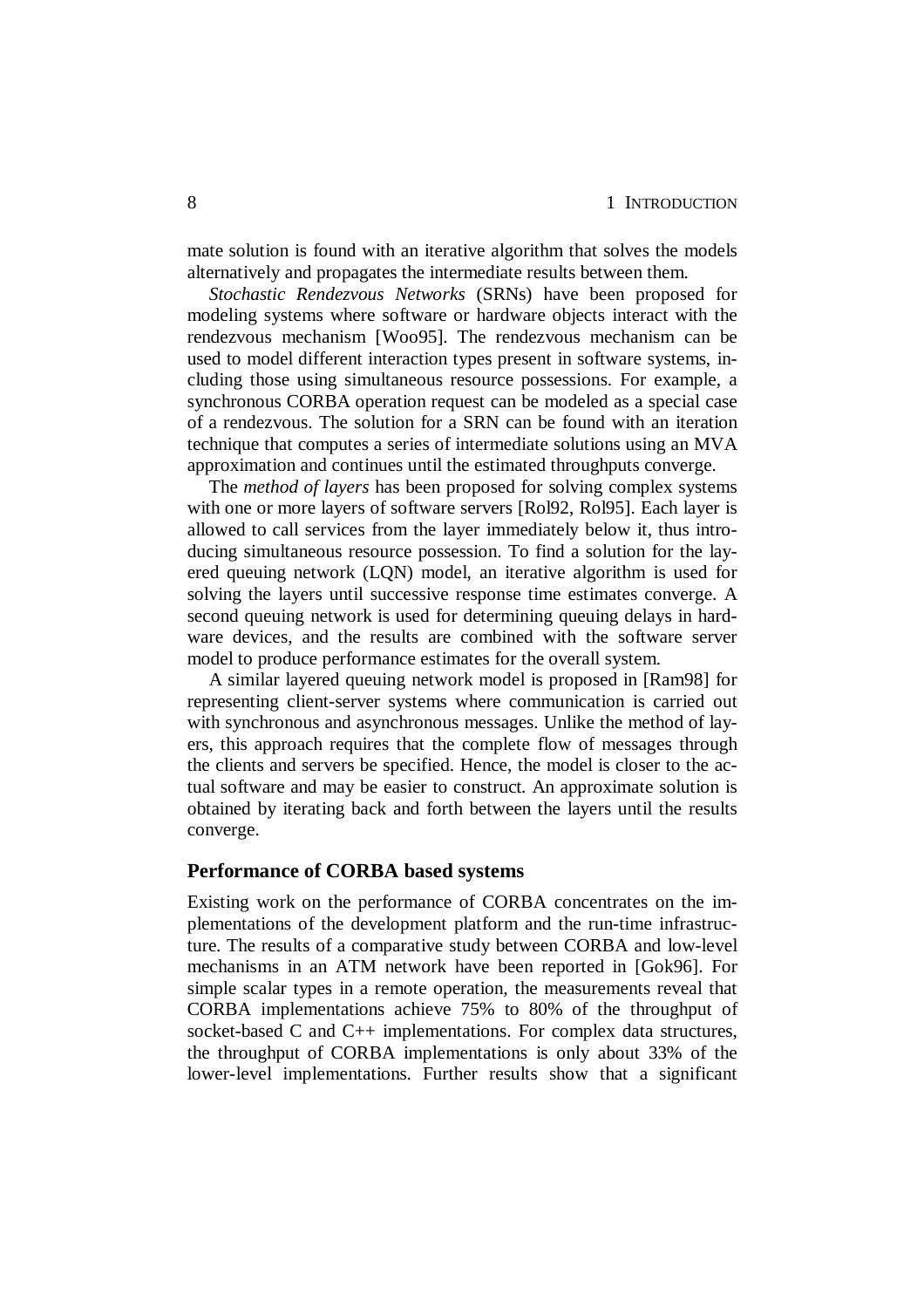### 1.3 Related research 9

amount of time is spent in presentation layer conversions and data copying [Gok98a]. In one particular test, 42% of the client node's CPU processing time was spent in copying and marshaling the data. An additional source of overhead in several CORBA implementations is the routing of invocations to their handlers at the server side. A detailed study shows several reasons for this overhead. For example, long chains of function calls may occur due to the layered structure of the CORBA implementation. Furthermore, it was found that linear searching and costly string comparisons were used in one of the CORBA infrastructure implementations. For this particular product, almost 72% of the CPU time at the server node was spent for invocation routing and demarshaling.

The above findings led to the implementation of TAO, a high-performance real-time CORBA implementation with several improvements over conventional products [Gok98a, Sch98b]. For example, invocation routing bypasses the logical ORB layers and accesses directly the target methods. Also, presentation layer conversions are minimized by supporting multiple encoding strategies depending on the application's needs. In addition, excessive data copying and long chains of function calls are reduced by using special compiler optimizations that automatically omit unnecessary copying of data between the CORBA infrastructure and the application. These optimizations offer significant performance improvements over traditional implementations. For example, when sending data structures over the network, the latency of the enhanced IIOP protocol implementation is approximately one fourth of the latency imposed by the original protocol implementation obtained from SunSoft.

Performance benchmarking with well-defined workloads is an important area of research. A report produced by the Charles University makes a thorough comparison between three CORBA implementations [MLC98]. The comparison reveals significant performance differences between the products. For simple data types, the longest response time was 5.9 times longer than the shortest response time. For a large array of complex data types, the slowest product was 27 times slower than the fastest one. The study also reveals an important observation that is common to all measured products: the overhead of an invocation overshadows the impact of argument sizes and types, unless passing a very large number of complex arguments. Recently, the Object Management Group has investigated the possibility of defining guidelines for conducting CORBA benchmarks [OMG99a].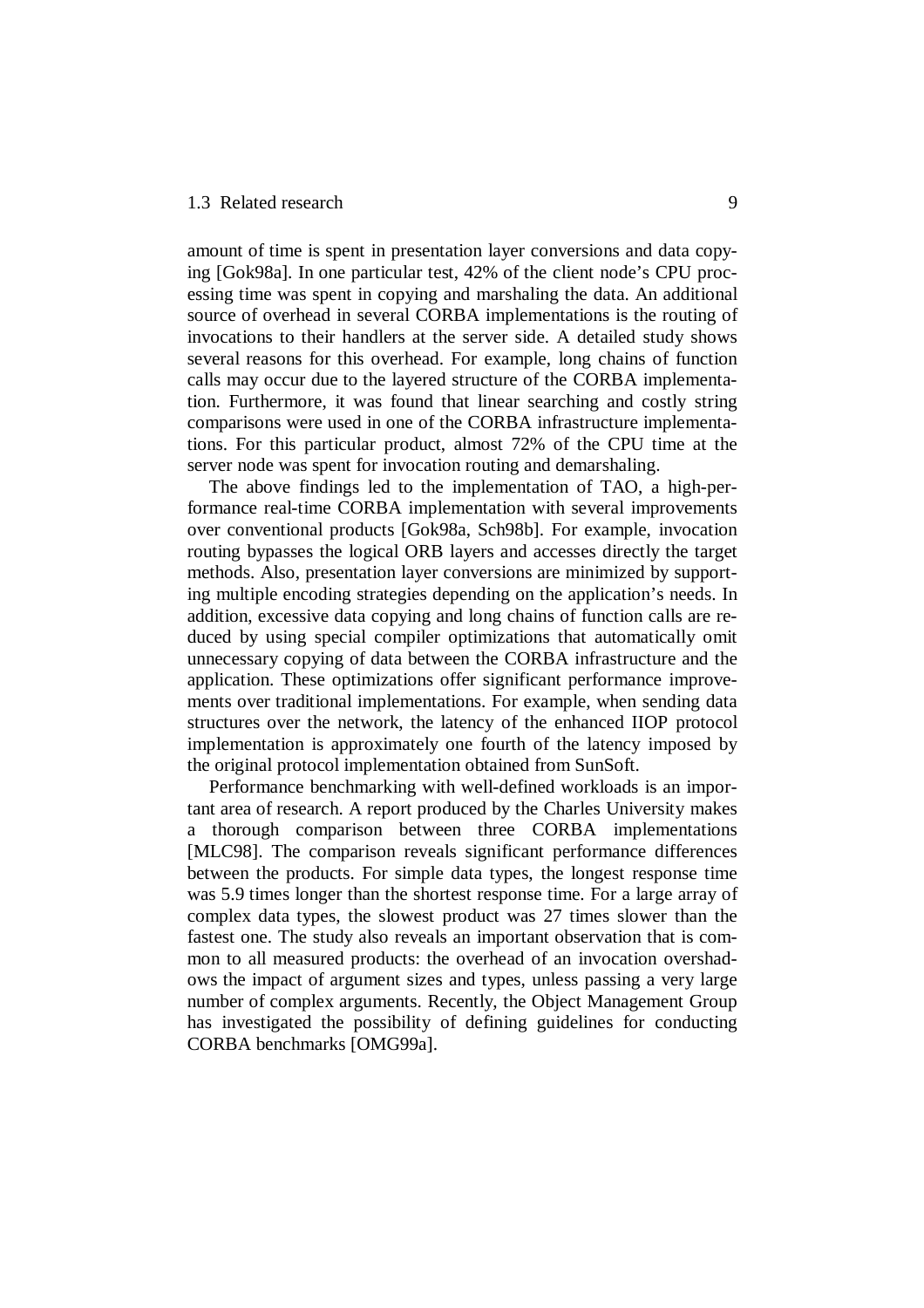### **Performance modeling frameworks**

A classical example of an integrated framework for performance modeling is described in [Smi90] as a part of a complete SPE approach. Two separate notations are proposed for performance models: *execution graphs* represent the software structure and *information processing graphs* model the overall system. A set of modeling techniques is described for commonly occurring situations in software engineering. Also, the requirements for tool support are discussed, and an example tool is presented. Finally, the approach presents a methodology for gathering data in order to produce the performance models. In a later work, a methodology is proposed for transforming object-oriented designs manually into performance models that fit into this framework [Smi97].

A repository-based performance modeling framework is presented and discussed in [Wat97]. The framework uses a common repository for integrating a number of heterogeneous modeling tools and techniques. Standard object-oriented notation is used for representing the application structure, but proprietary notations are defined for specifying workloads and the execution environment. The models are solved with a discrete event simulation tool. The framework's strength is in the possibility to use separately developed tools. However, if general-purpose tools are used – as preferred by software engineers – the support for performance modeling is not necessarily sufficient for all performance engineering purposes. Also, the processing time for making the necessary transformations between the tools is relatively long (i.e. in the order of minutes) even for simple models in the proposed framework implementation. This may reduce the framework's usability for iterative development.

An extensive performance modeling framework is being developed on the basis of layered queuing networks. In [Sho98], an complex example is presented for applying performance modeling to a telecommunication system. The example outlines an approach that aims at making performance engineering more accessible to software developers. The paper also describes requirements for a performance oriented design tool. In a recent paper, Petriu and Wang propose an approach for transforming high-level UML diagrams into layered queuing networks [Pet99]. In this approach, communication-related architectural patterns in the system design are automatically converted into LQN diagrams using a graph rewriting system. The paper describes transformations for most communication patterns occurring in distributed systems. The advantage of this approach is the use of the well-known UML notation for representing an abstract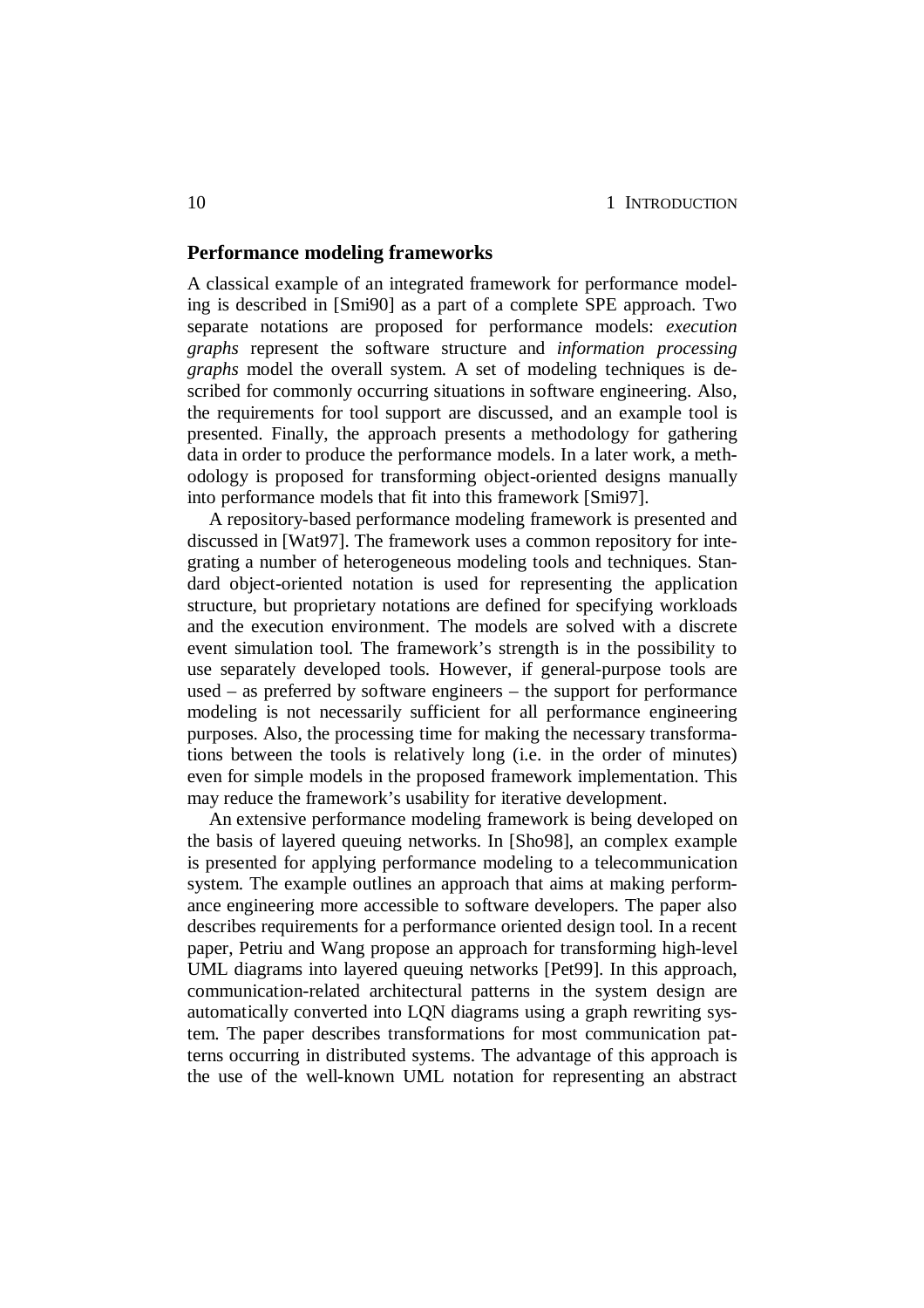view of the architecture, while the LQN representation allows the model to be solved with existing algorithms.

A closely related issue is the creation of performance models from non-UML notations, such as the Specification and Description Language (SDL). In particular, Steppler proposes to use an SDL based design methodology for producing formal specifications for communication systems, and to use the SPEET tool for evaluating these systems by means of simulation and emulation [Ste98]. While the proposed approach is well suited for communication oriented systems, it may be less usable for complex software systems where communication is only one of the elements that affects the overall performance.

## **1.4 Outline of the work**

The rest of this work is structured as follows. Chapter 2 presents the CORBA platform and discusses some performance aspects of CORBA based applications. Also, it formulates additional technical requirements for the framework. Chapter 3 provides an overview of the framework architecture. On one hand, it defines the main elements of the framework and, on the other hand, it describes the required performance model representations. Chapter 4 starts with an introduction to queuing networks. Then, augmented queuing networks are defined for providing better support for distributed CORBA based systems. Finally, an algorithm is described for solving augmented queuing networks. Chapter 5 is dedicated to UML based performance modeling. It starts with an introduction to UML, and continues with the presentation of UML based performance modeling notation and a set of UML based performance modeling techniques for CORBA based systems. Chapter 6 describes a concise performance modeling methodology that allows the framework to be used with object-oriented analysis and design approaches. Chapter 7 discusses a tool prototype and presents a case study with some practical results. Chapter 8 provides concluding remarks and proposes plans for future work.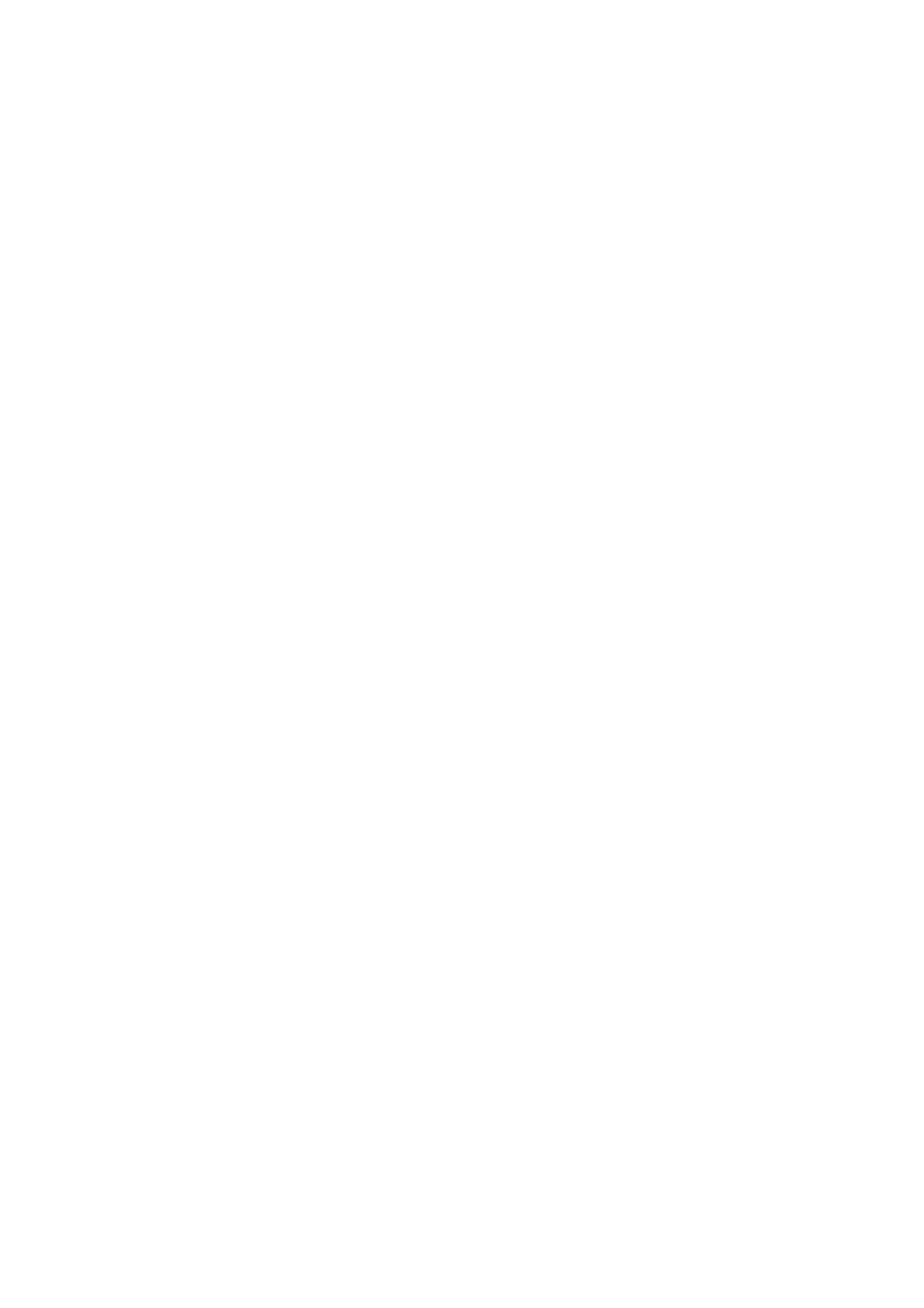# **Chapter 2**

# **The Common Object Request Broker Architecture**

In this chapter, we briefly present the CORBA platform and discuss its future development. In addition, we point out some general performance issues in CORBA based applications, and review several performance improvement techniques at the application level. Finally, we discuss technical requirements for our performance modeling framework imposed by the technical choices in the CORBA platform.

## **2.1 Introduction to CORBA**

The Object Management Group (OMG) is a consortium of more than 800 organizations attempting to create a common technology base for objectoriented distributed systems. The objective of the OMG is to promote portability, reusability, and interoperability of software through the use of object-oriented technologies. The OMG pursues its goals by providing a common architecture and a set of specifications [OMG92].

The OMG started its work by specifying the Object Management Architecture (OMA) to provide an overall framework for its activities and further specifications [OMG92]. The OMA defines a reference model that divides the problem space of distributed systems into four distinct sub-spaces, as illustrated in Figure 1. Two of them, the application objects and the CORBAfacilities, are concerned with application level issues, while the other two, the object request broker and the COR-BAservices, concentrate on the basic technology for distributed computing. For system providers, the reference model offers a conceptual framework for identifying their role in the marketplace. For user organi-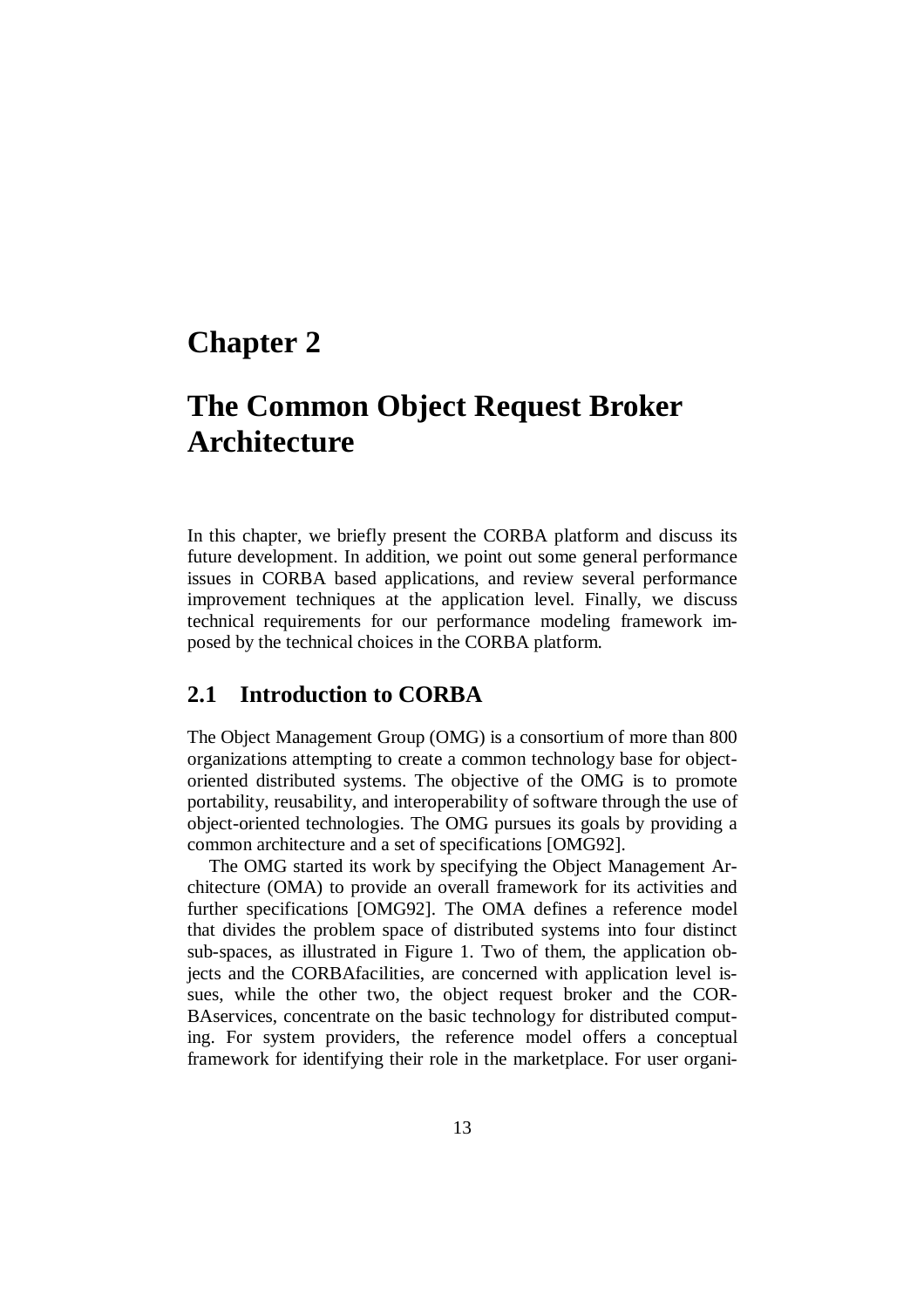

Figure 1. The OMA reference model [OMG92].

zations, the reference model gives a high-level architecture according to which they can partition their systems.

The *object request broker* (ORB) enables communication between different parts of the system, and isolates them for each other so that heterogeneous technologies can be used. The technical details of the ORB are given separately in the Common Object Request Broker Architecture (CORBA). In this work, we concentrate on version 2.3 of the CORBA specification [OMG99d].

The *CORBAservices* define a set of general-purpose building blocks for helping the work of application programmers. On one hand, they increase programmer productivity by offering ready-made solutions for commonly occurring programming needs and, on the other hand, they increase application portability by offering these solutions in the same way in all environments.

The *CORBAfacilities* provide generic frameworks and high-level building blocks for CORBA based systems. Horizontal CORBAfacilities are intended to cover domain-independent needs, such as systems management, internationalization, user interface management, and work process automation. Vertical CORBAfacilities provide high-level building blocks for specific application domains, such as the telecommunications industry.

*Application objects* in the OMA reference model represent functions and services that are specific to a particular application. The design principles and implementation techniques for application objects and COR-BAfacilities are similar, but their scope is different: application objects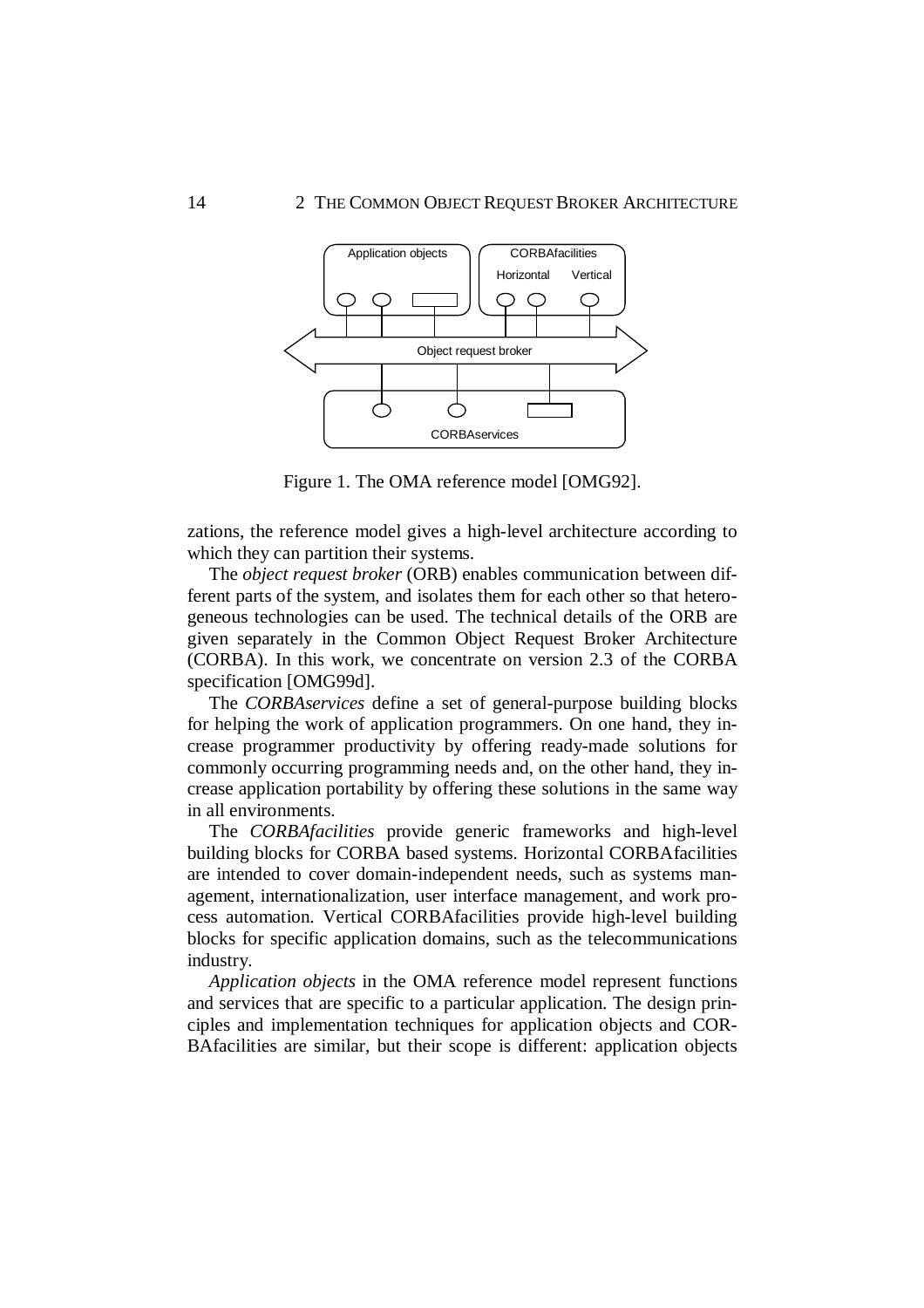

Figure 2. The Object Request Broker [OMG99d].

are only intended for a particular application or a system, and they are not described in OMG's specifications.

The technical structure of the ORB and its interfaces are illustrated in Figure 2. A CORBA *client* can be anything that has the ability to request operations on objects. For example, ready-made software packages, enduser applications, and scripts can all be CORBA clients. An *object implementation* is an executable system component that creates one or more CORBA objects and provides the necessary run-time support for performing operations on them. An object implementation contains definitions for creating the objects, and program code for carrying out the operations. The implementation of an operation is called a *method*. Object implementations are the concrete components responsible for realizing the service abstraction that the clients perceive through object interfaces.

*IDL stubs* allows clients to invoke operations. A stub accepts the client's invocation as a local call, transforms the invocation into a network message, and sends it to the appropriate object implementation. For many compiled programming languages, there is a separate stub for each operation in an interface, and the stubs are linked permanently to the client executables. The implementation details of the stubs depend on the selected technology and the operating environment. The stubs are responsible for encoding the request parameters, dispatching the requests to the object implementations, and decoding the subsequent replies. In addition, the stubs report exceptions to the clients so that they can handle abnormal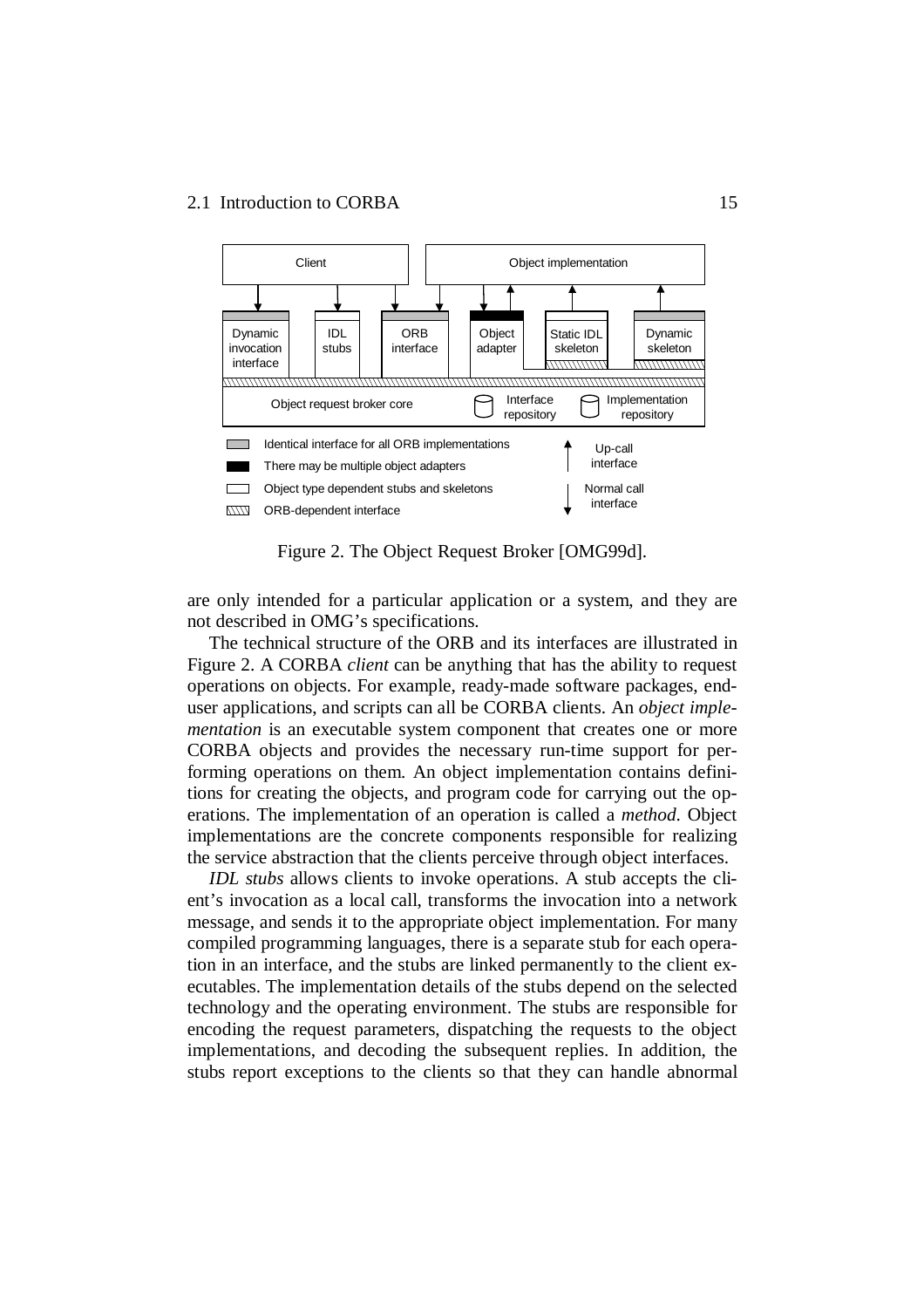conditions in a controlled way. Exceptions may be raised by the ORB or by the object implementation.

An *object adapter* allows the ORB core to deliver operation requests to the appropriate object implementations. In addition, it allows object implementations to use the ORB's services. An object adapter supports operations for registering new objects, activating and deactivating existing objects, and accessing object information maintained by the ORB. Currently, the CORBA specification defines only one object adapter, the portable object adapter (POA), for supporting objects that are implemented with ordinary programs and processes. However, additional object adapters may be defined for other kinds of objects, such as those using an object database [Rev96].

An *IDL skeleton* is the server-side counterpart for an IDL stub. It receives operation invocations from the ORB and transforms them into local calls to the object implementation. The detailed structure of the IDL skeleton depends on the object adapter and the object implementation's programming language. For many compiled languages, there is a separate skeleton for each operation in an interface, and the skeletons are linked permanently to the object implementation executables. The skeleton is responsible for hiding all communication details from the programmer who implements the objects. The hidden details include decoding the request parameters, encoding the reply, sending it to the client, and treating abnormal situations that may result from communication failures.

The *dynamic invocation interface* (DII) allows clients to invoke operations that were not known at the time of compiling the client executable. When using the DII, the client does not need an IDL stub. Instead, it makes a series of calls to the DII and thereby gives a detailed description of the operation request. The client must identify the target object, the operation to be invoked, the parameter values, the parameter types, the type of the expected result, etc. When the request has been fully specified, the client sends it to the object implementation with a separate call and examines the results when the invocation has been completed.

The *dynamic skeleton interface* (DSI) allows object implementations to accept requests that were unknown at the time of compiling the application. Hence, there is no need for interface-specific IDL skeletons when using the DSI. If an operation request is received through the DSI, it is converted into a data structure that contains all necessary information for interpreting the request. When the operation has been completed, the results are returned to the DSI that transforms them into a network message and sends them to the client. The client has no way of knowing whether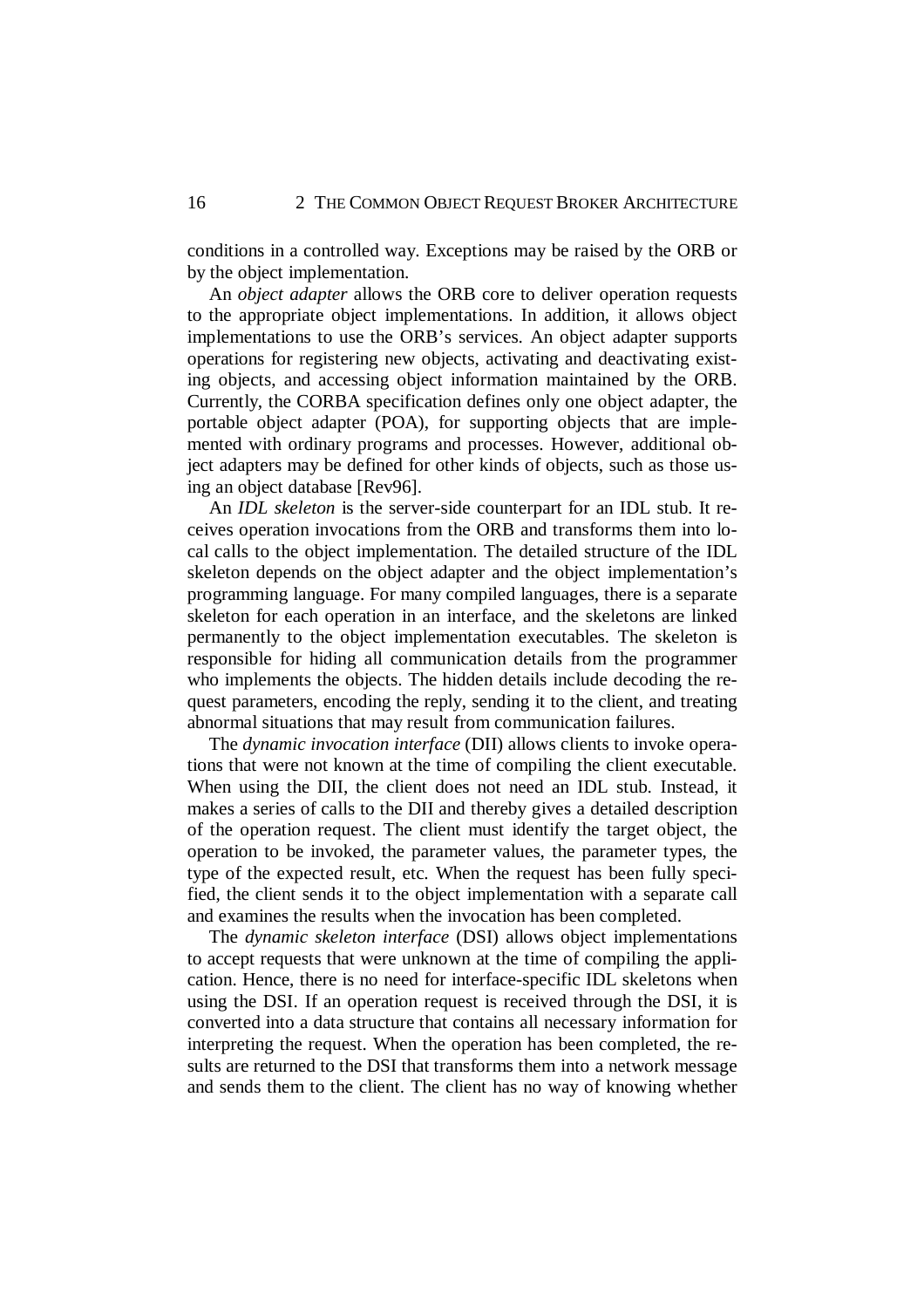### 2.1 Introduction to CORBA 17

the request has been executed through the DSI or through an IDL skeleton at the server side.

The *object request broker core* is responsible for delivering requests and replies between clients and object implementations. In addition, the ORB core also maintains location and access transparencies for CORBA objects. For this purpose, CORBA objects are never identified directly through their network address. Instead, the ORB core generates and maintains a unique identifier, *object reference,* for every object under its control. In addition, the ORB implements an internal location service that maps object references to the corresponding network addresses. The ORB core also takes care of other technical activities, such as the enforcement of secure communication and the maintenance of implicit status information during transaction processing.

The *implementation* and *interface repositories* maintain information about the object implementations and interfaces that are available in the system. Finally, the *ORB interface* supports general-purpose operations that can be used by the clients and object implementations. For example, there are operations for initializing the ORB and for finding out a set of initial object references that allow the applications to start their operation.

The CORBA specification also defines a number of additional technologies for supporting the use of ORBs in different environments. The *OMG Interface Definition Language* (IDL) allows system developers to specify object interfaces in a way that is independent of any specific programming language or operating environment. A number of *language mappings* indicate how the interfaces specified with the IDL are used in different programming language environments. The mappings define how IDL data types and interfaces are represented, and how the corresponding operations are invoked and implemented. Version 2.3 of the CORBA specification contains language mappings for Ada, C, C++, Cobol, Java, and Smalltalk. CORBA implementations use precompilers to generate IDL stubs and skeletons that conform to the specified language mappings.

*The interoperability architecture* in the CORBA specification describes how different ORB products can cooperate. At the heart of the architecture, the GIOP and IIOP protocols provide the means for sending requests and replies across technology boundaries. The GIOP defines the transfer syntax for requests and replies, and the IIOP specifies how GIOP messages are transmitted using the TCP/IP protocol. In addition, the *interworking architecture* is specified to provide a mapping between CORBA and the Component Object Model (COM) from Microsoft.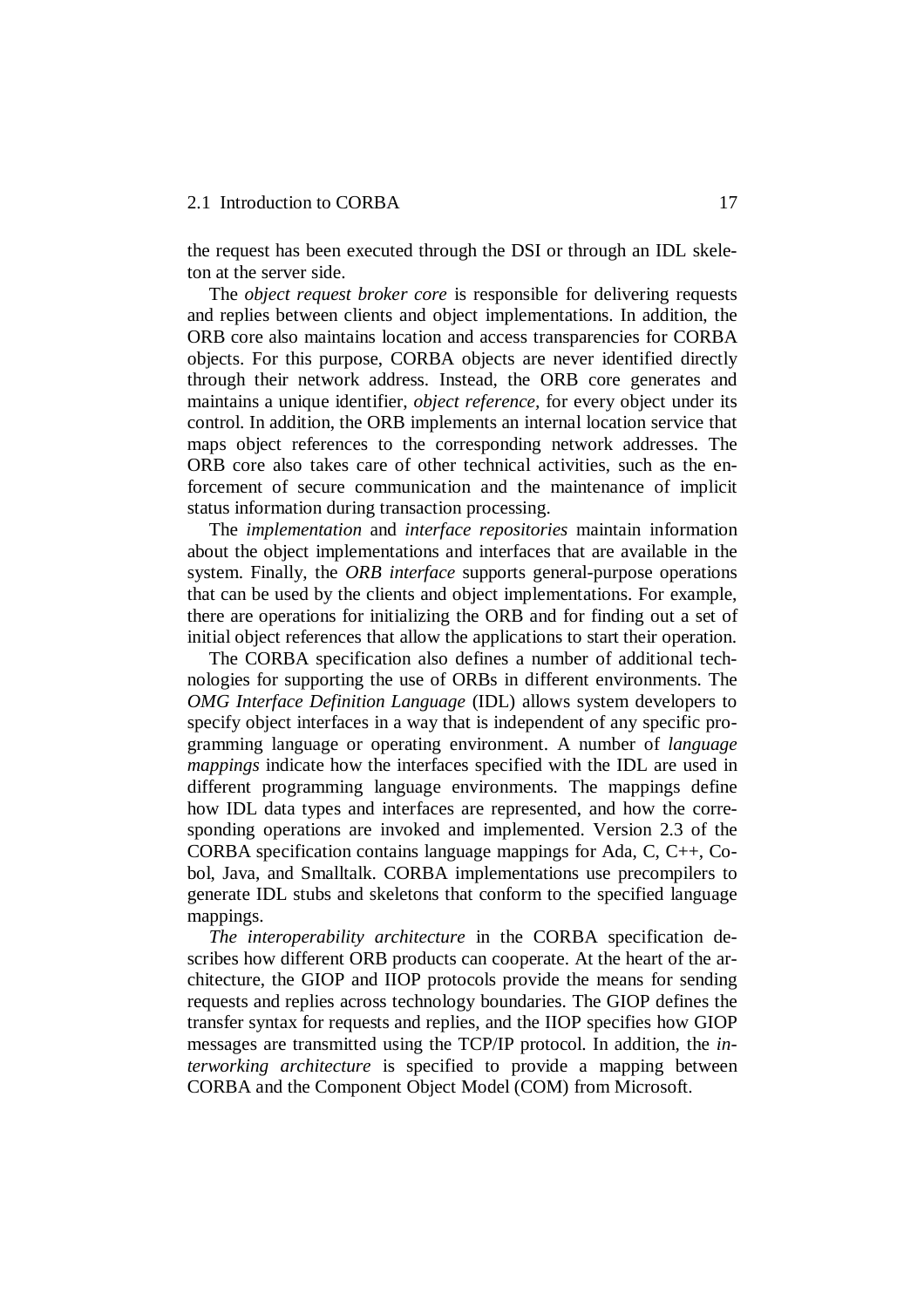### 18 2 THE COMMON OBJECT REQUEST BROKER ARCHITECTURE

The ORB provides adequate means for implementing communication between system elements, but it provides limited support for application development in other respects. To compensate this insufficiency, the CORBAservices define a comprehensive set of low-level building blocks for system developers [OMG98a]. We briefly mention some of the most important services. The *Naming Service* allows applications to give names to objects and to organize them into hierarchical name spaces. The *Event Service* provides basic support for asynchronous and many-tomany communication. Recently, the *Notification Service* has been defined to enhance the functionality of the Event Service in telecommunications environments [OMG99e]. The *Life Cycle Service* provides mechanisms for creating, moving, copying, and deleting objects. The *Concurrency Control Service* regulates access to objects so that their consistency is not compromised by requests coming from multiple concurrent computations. The *Transactions Service* supports transactions in distributed environments. The *Security Service* supports the development of secure distributed applications by providing a set of general security facilities. The *Trading Object Service* supports the advertising and discovery of services available in the system.

## **2.2 Future directions for CORBA**

The CORBA specification is currently evolving towards the next generation and a number of new elements are being added to it. We briefly discuss three important elements that are likely to influence the performance of CORBA based applications.

The first important addition is the *CORBA Messaging Specification* [OMG99f]. It extends the current call-reply communication model with several asynchronous invocation modes. The reply for an asynchronous invocation can be obtained either by polling or by providing a callback interface that receives the reply as a return call. With the *time independent invocation* model, it is possible that the original client no longer exists when the reply is returned and accepted by some other entity in the system. The specification also defines a generic framework for controlling the quality of service (QoS) of communication. For example, it is possible to control message ordering, deadlines, time-to-live, routing policy, and hop count. The QoS framework can also be used for controlling the normal synchronous communication.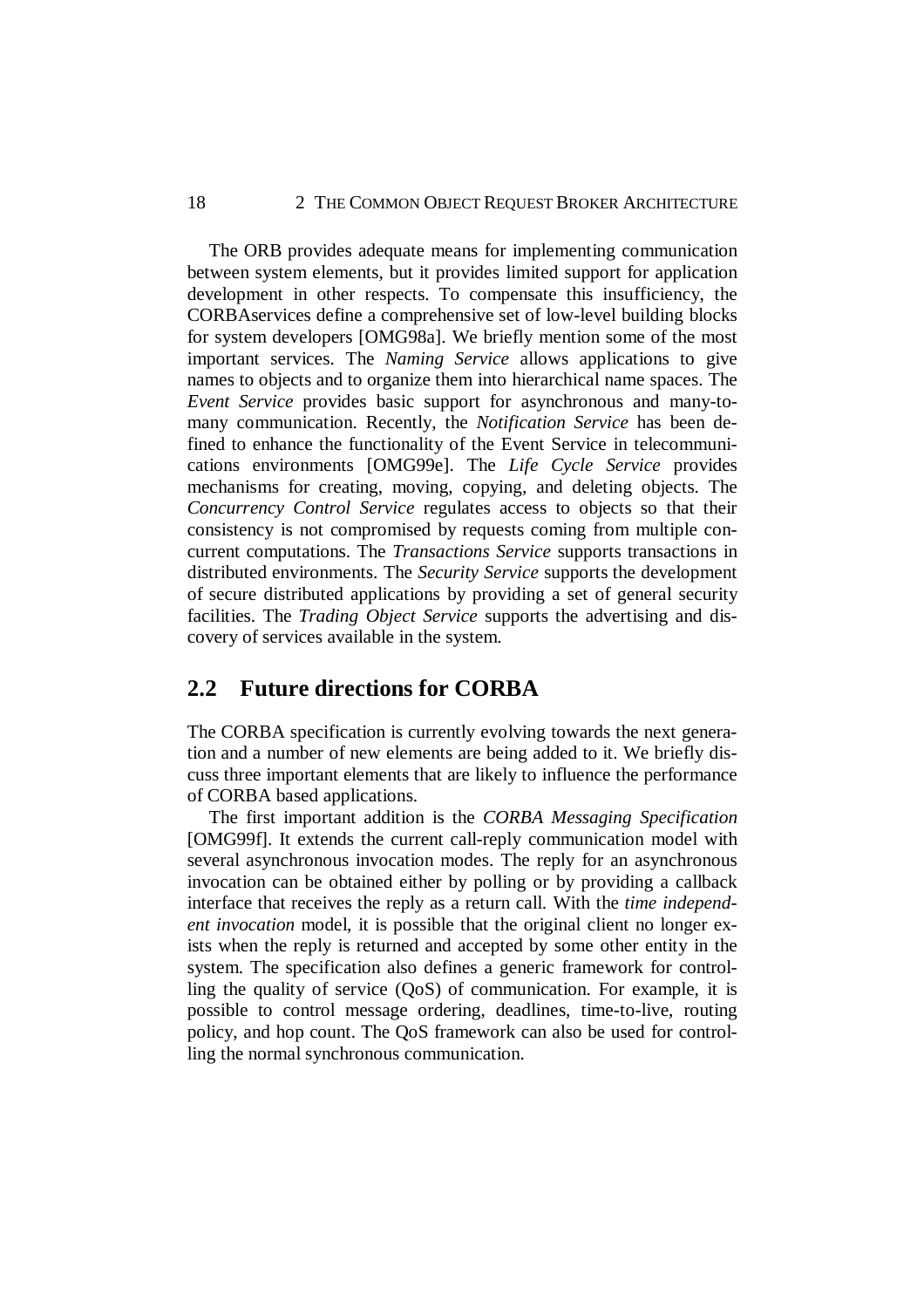### 2.3 Performance issues in CORBA based applications 19

Another important new element is the *Real-Time CORBA Specification* [OMG99g]. It regulates the control of critical resources, such as threads, protocols, and connections, so that systems can be built to meet hard and statistical real-time requirements. In addition to defining an interface for the real-time ORB and a number of interfaces for controlling the essential resources, the specification also describes the *Scheduling Service*. Its purpose is to abstract away many of the low-level details that are needed for enforcing fixed priority real-time scheduling policies. Currently, the specification does not incorporate dynamic scheduling.

Finally, the CORBA Component Model (CCM) specification provides a comprehensive framework for developing, deploying, and using CORBA based software components [OMG99h]. The CCM combines a number of essential features from several CORBAservices and allows them to be used through high-level abstractions. Unlike traditional objects in the CORBA environment, components are allowed to support multiple interfaces. The Component Implementation Definition Language (CIDL) has a key role in the specification, since it allows developers to specify various aspects of security, transaction processing, persistence, and event handling without writing program code. The CCM also defines a programming model for supporting the run-time control of components. Finally, the specification defines an XML based distribution format for supporting the distribution, aggregation, and deployment of components.

## **2.3 Performance issues in CORBA based applications**

The performance of CORBA based applications may be threatened in a number of ways. We briefly review some of the threats that are discussed in the literature. The following topics are discussed:

- **Distribution transparencies,**
- **Marshaling and demarshaling of parameters,**
- **Invocation routing,**
- Network bandwidth and latency,
- The use of network connections,
- Server contention,
- Server activation and deactivation,
- The effect of ORB abstractions on the design work.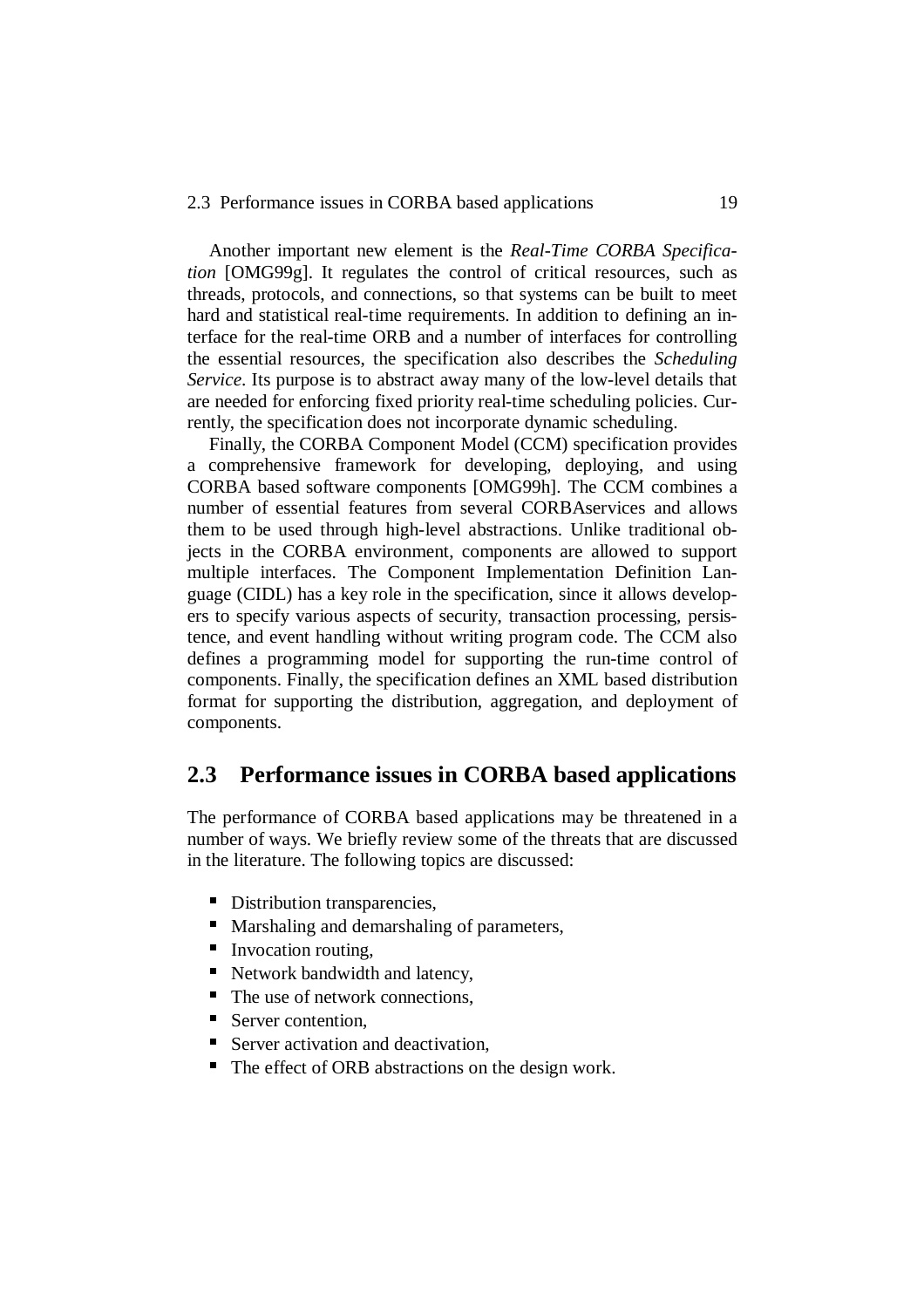### 20 2 THE COMMON OBJECT REQUEST BROKER ARCHITECTURE

*Distribution transparencies* are an important source of performance problems. They are often successful in hiding the complexity of the underlying techniques, but some of the performance implications cannot be hidden. Moreover, transparencies may imply additional processing that is not easy to predict. For example, there may be additional lookup messages for locating an object. The "black box" approach adopted by many CORBA vendors makes it difficult to analyze the impact of distribution transparencies on performance. Proposals have been made to allow applications to gain control over middleware performance. For example, it has been argued that all distribution transparencies need standardized access and control mechanisms for managing the performance aspects of the underlying transparency implementations [Mar94].

The *marshaling and demarshaling* of network messages are a common source of performance problems [Gok98b]. These activities take place during every CORBA interaction and, consequently, small inefficiencies may build up into serious performance problems. Unfortunately, marshaling and demarshaling is often beyond the control of application programmers. Hence, it may be difficult to bypass or fix inefficient marshaling code of an ORB implementation.

*Invocation routing* refers to the actions that take place when an operation request arrives at the server node and gets routed to the correct destination. A special daemon process is often used for locating the object implementation and for delivering the request. Daemons add processing overhead and may become performance bottlenecks in highly loaded environments [Sch97, Gok97]. The scheduling of threads and processes at the server node may also cause performance problems [Sch98a].

*Network bandwidth* can be a limiting factor in some applications, such as those running in wireless mobile environments [OMG98c] and those transferring large amounts of data over the network [Gok98a]. *Network latency* is also a well-known issue, but its effect on the application behavior can be reduced with well known techniques, such as caching and pre-fetching. However, there is an additional problem in CORBA based systems: unpredictability due to distribution transparencies. Depending on the configuration, an invocation may sometimes take several seconds (e.g. to an object behind a congested Internet connection) and sometimes only a few microseconds (e.g. to an object in the same process).

Inefficient use of *communication resources* has been observed to cause performance problems. For example, ORB implementations may close and reopen TCP/IP connections unnecessarily, and use multiple connections when it might be more efficient to multiplex a single con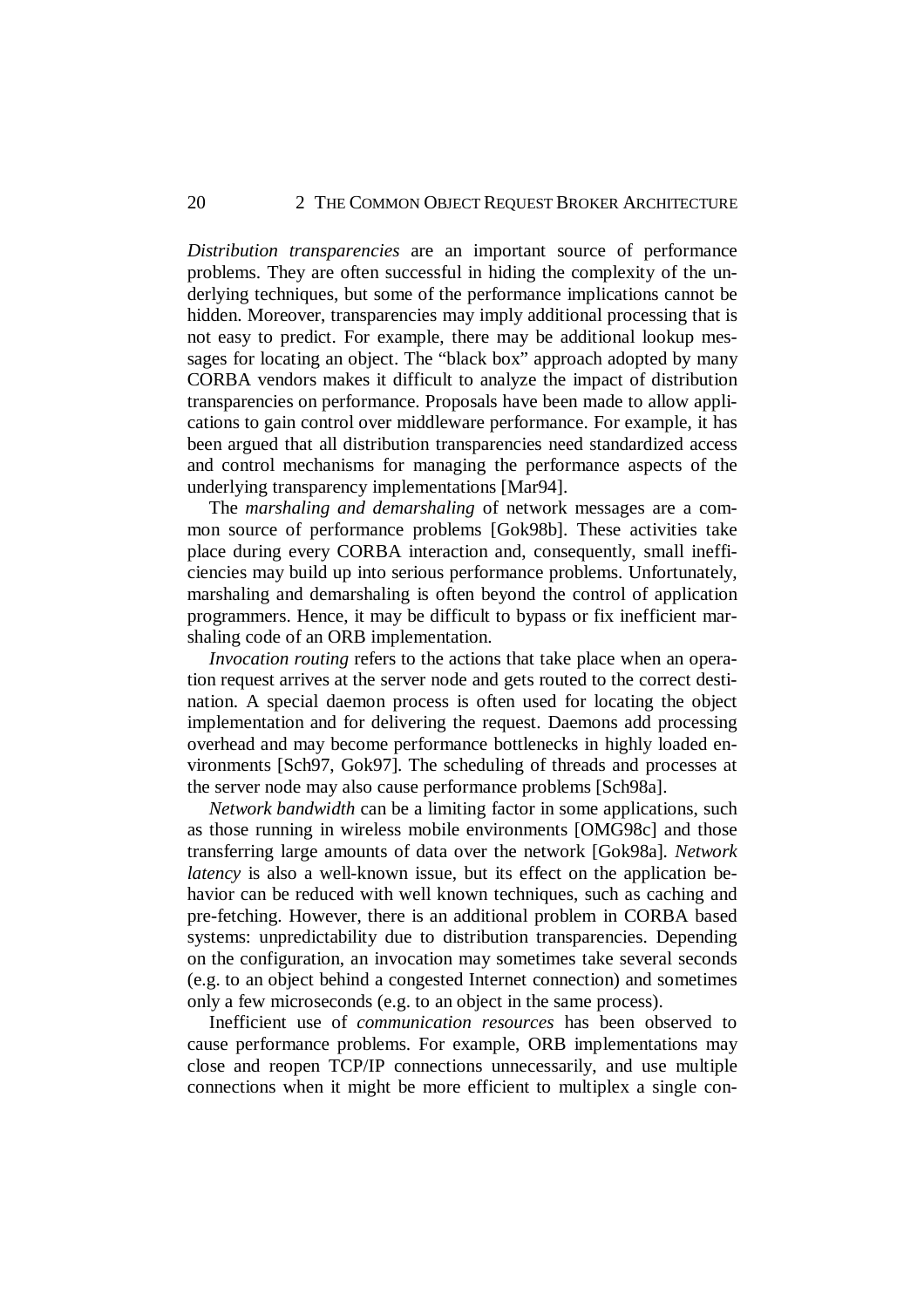nection. The optimal way of using communication resources is application dependent and, therefore, some form of control is needed for application developers. Some ORB implementations allow connections to be controlled with configuration parameters (e.g. [Inp99]).

*Contention at software servers* is a well-known performance issue. In the CORBA platform, this may be avoided by using a multi-threaded object implementation instead of a single-threaded one. The correct choice depends on several factors, such as the implementation cost, application workload and performance requirements. However, there is an additional concern related to the CORBA platform: contention may occur at internal servers that are not visible for application developers. Even if application-level servers were designed to withstand high workloads, the system may fail to reach its performance goals due to excessive contention at internal servers.

The *activation and deactivation of CORBA servers* may also cause performance problems. To allow applications to optimize their use of hardware and software resources, the CORBA specification supports various activation and deactivation mechanisms and policies. However, it may be difficult to make correct decisions as to when and where a particular server should be activated. Some CORBA implementations make these decisions transparently from applications (e.g. [BEA99]), but it may be difficult to configure such mechanisms so that they correctly predict the behavior of the applications.

Finally, it should be noted that the high-level abstractions provided by CORBA platform might sometimes mislead application developers to ignore the physical reality. Distribution transparencies together with objectorientation can make the implementation of remote interactions and distributed systems straightforward and easy. However, the cost of remote interactions and other potential performance problems do not vanish with the improved programmer productivity.

## **2.4 Application-level performance heuristics**

A number of application-level guidelines have been proposed for improving the performance of CORBA based systems. They are often presented with *design patterns*, a popular technique for documenting software design expertise in a structured way [Gam94, Cop96]. We briefly discuss the following heuristics: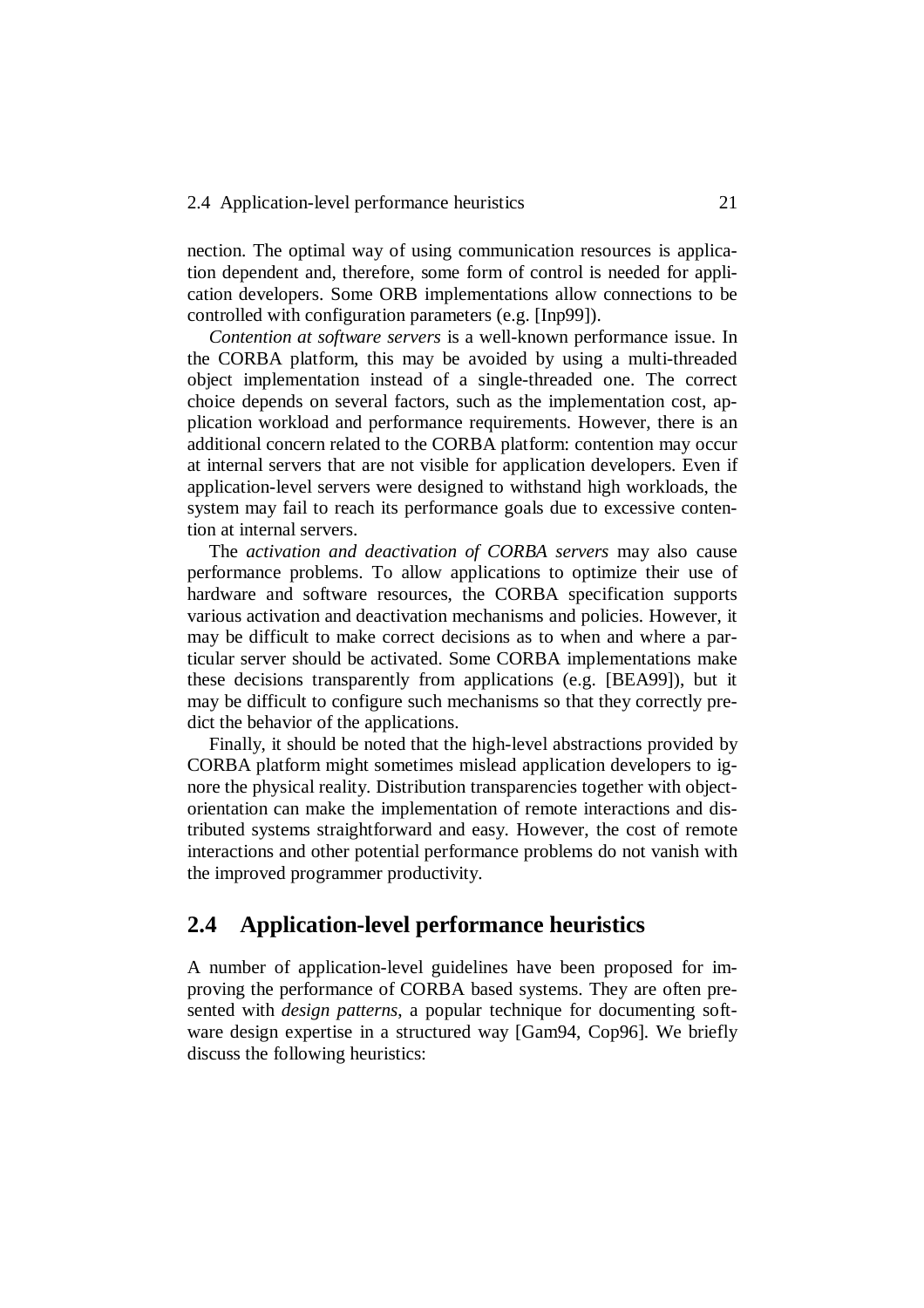- Increasing the amount of parallel execution,
- Reducing the number system elements,
- Reducing the amount of communication,
- **Improving the architecture of CORBA based systems.**

When discussing the guidelines, we also point out the underlying technical motivations in the CORBA architecture. A more generic set of application-level heuristics is given in [Smi90].

### **Increasing parallelism**

Synchronous calls are the primary method of invoking operations on CORBA objects. In many cases, however, the waiting time at the client side could be used for other purposes. A number of application-level techniques have been proposed to increase parallelism during operation invocations. A common technique is to replace synchronous operation invocations with fully or partially asynchronous communication [Mow97]. For example, the server can invoke a callback routine on the client when the requested operation has been completed. The CORBA Messaging specification provides advanced tools for implementing such techniques.

Another technique for increasing parallelism is to use threads with synchronous communication. At the server side, the object adapter can launch a new thread for each incoming request. This technique is transparent to the application code apart from the need to synchronize the simultaneous access to the object's internal state. At the client side, a special thread can be spawned for waiting for the reply while other threads continue as usual. A special technique has been proposed for hiding the use of threads in CORBA clients [Hel96]. When the client application invokes an operation, a new thread is launched transparently for waiting for the server's reply. The client's main thread continues executing the application code until it attempts to use the results of the pending invocation. If the server has already delivered the results, the client application code simply accesses them. However, if the server is still executing the request, the client blocks until the results become available.

### **Reducing the number of system elements**

A large number of generated IDL stubs and skeletons increase the overhead of routing invocations to object implementations. Compiler optimization techniques can alleviate the problem [Eid97] but they cannot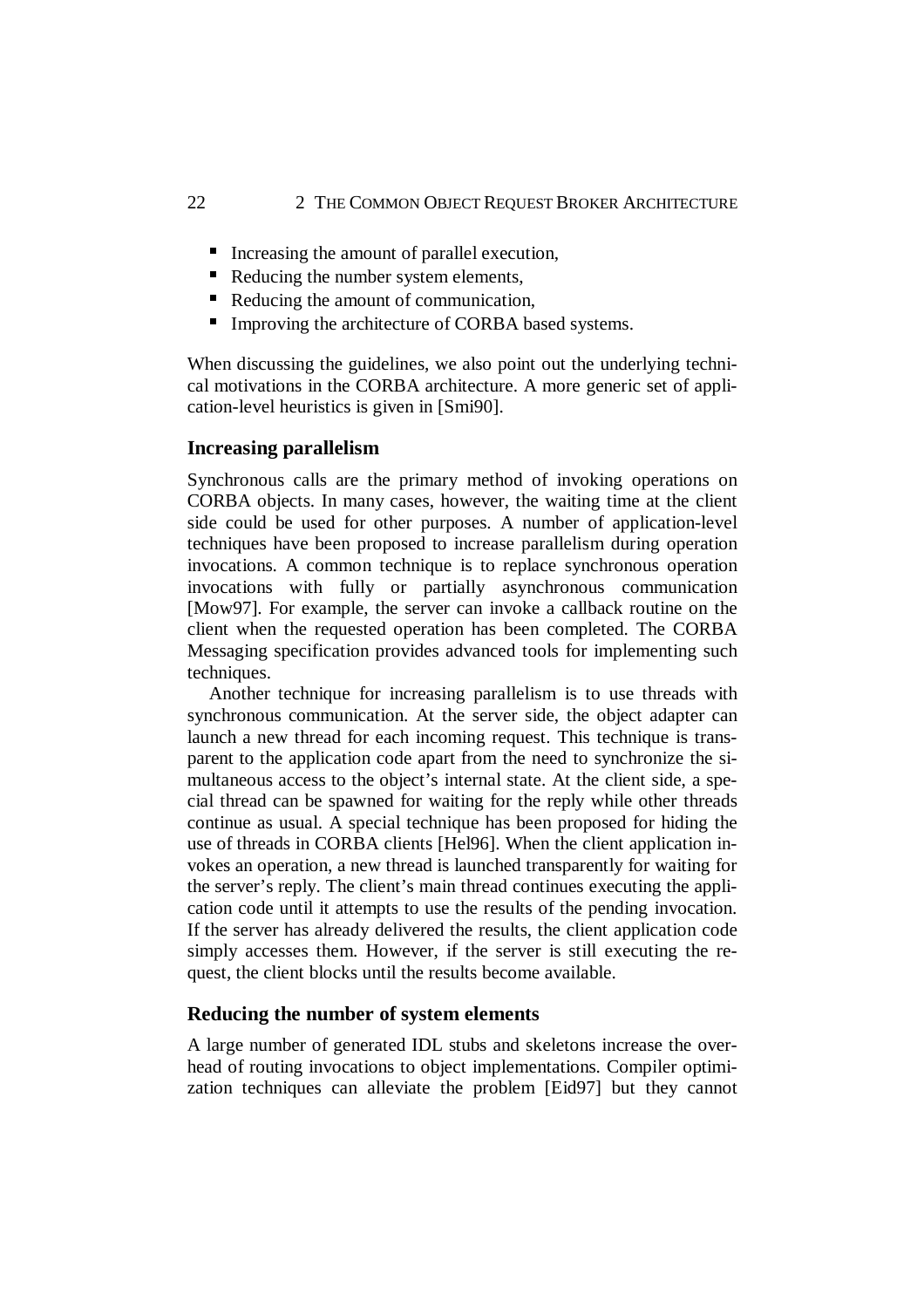eliminate it completely. Several possibilities exist for reducing the number of interfaces, operations, and attributes in CORBA based applications. For example, an interface can offer two generic operations, *get* and *set*, for supporting access to any number of attributes [Mow97]. Similarly, it is possible to reduce the number of operations and interfaces by abstracting away differences that exist between them. The *Any* data type can be used as a placeholder for generic parameters that can change their type from one invocation to another. However, the *Any* data type entails the use of meta-information at run-time and this may incur a serious degradation of performance in some cases [Zie96, MLC98].

### **Reducing the amount of communication**

The amount of remote communication is a typical target for optimizations due to the limitations imposed by network bandwidth and latency. There are several techniques for reducing remote communication in CORBA based systems. We briefly discuss three of them. First, the client stubs can be modified to maintain a local cache of remote objects [Mow97, Inp99]. This way, access to the remote object is minimized but the client can still maintain the abstract view provided by the IDL interface. Second, an application-level object can be divided into two halfobjects that use an optimized protocol for maintaining the necessary state information in both halves [Mes94]. This way, both half-objects can locally support non-optimized CORBA interfaces, but the overall design can avoid most of the related overhead.

The third technique for reducing the communication overhead is to replicate CORBA objects in the network. This way, clients can invoke operations locally while the replicated servers synchronize in the background. Some ORB implementations provide ready-made solutions for creating multiple implementations for a single object reference [DEC96], but standard CORBA facilities can also be used for implementing object replication [Mow97]. An important use of replication is the implementation of high availability through *virtual synchrony* [Maf97]. This technique uses a group abstraction mechanism for ensuring that the request of a client succeeds if there is at least one operational replica in the group. In process-oriented applications with very little persistent data, virtual synchrony can implement reliable system behavior with much less overhead compared to traditional ACID type transaction processing.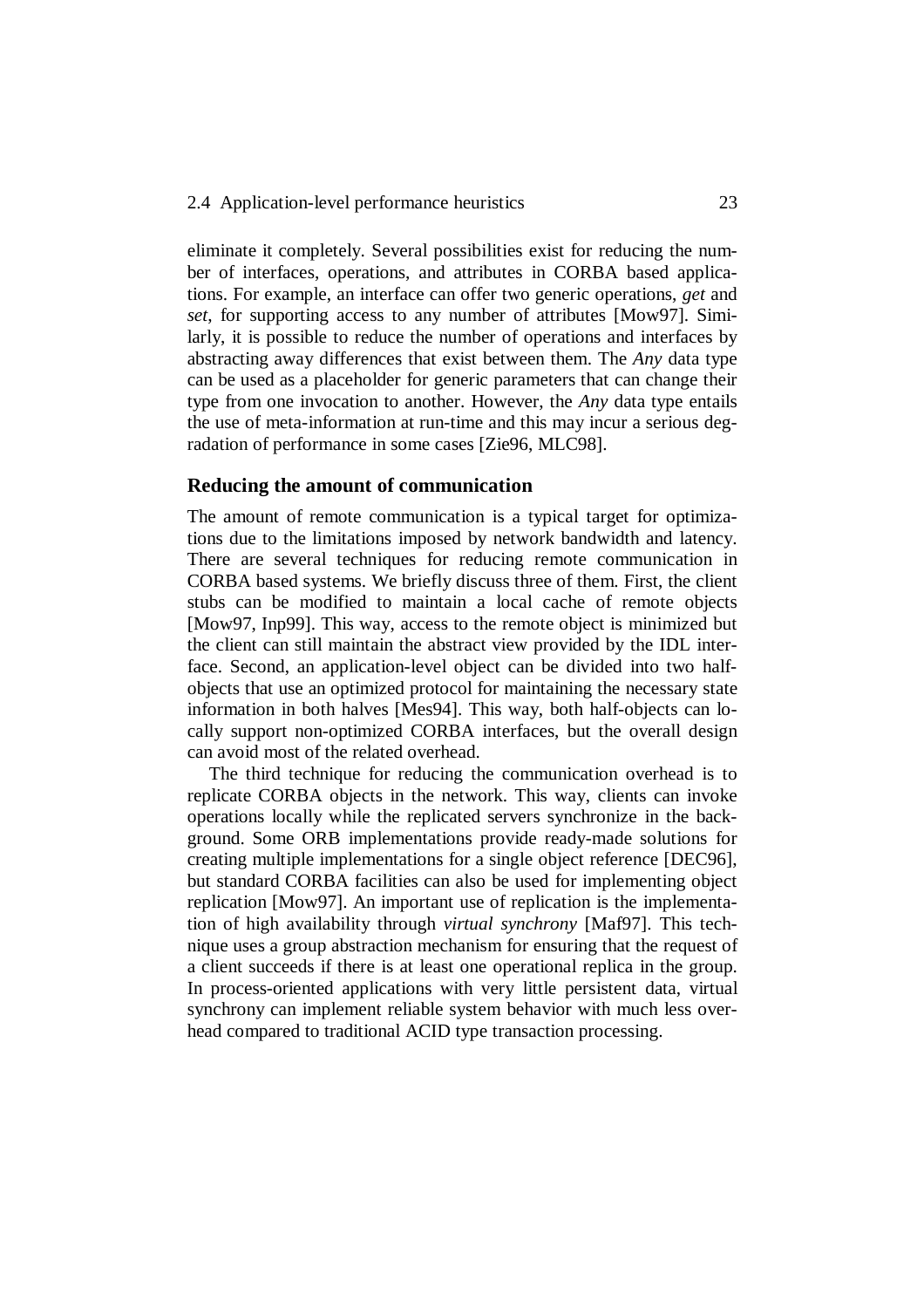## **Improving the software architecture**

Correct IDL design may strongly influence the performance of the system. In particular, it is usually more efficient to use a single invocation for carrying large amounts of data instead of having multiple invocations with less data [MLC98]. Accordingly, if a long sequence of calls to primitive operations is replaced by a single and more complex invocation, the responsiveness of the system may increase significantly [Sla99].

The CORBAservices have been designed to support general-purpose needs in various application domains and, hence, they may be inefficient for some applications. An application-specific layer can be introduced between the client and a general-purpose CORBAservice for reducing the number of calls and the amount of data to be transferred. For example, the context-relative CORBA naming service can be hidden under a simplified interface that uses a single naming context [Mow97].

## **2.5 Technical requirements for the framework**

We can now formulate additional technical requirements for our performance modeling framework. The following requirements reflect the architectural choices of the CORBA specification and the possibilities that it offers for implementing information systems:

- Support for complex hidden interactions,
- Support for flexible changes in configurations,
- **Interface support,**
- Support for heterogeneity.

Complex hidden interactions emerge from the implementation of distribution transparencies. A simple application-level interaction may entail interactions between infrastructure objects for locating, activating, and accessing the relevant application objects. Such activities impact the performance of the system but are not visible at the application level. The performance modeling framework should support the representation of such mechanisms without forcing them to be mixed with the application logic. Different CORBA implementations use different mechanisms and, consequently, the framework should not be limited to a single set of mechanisms.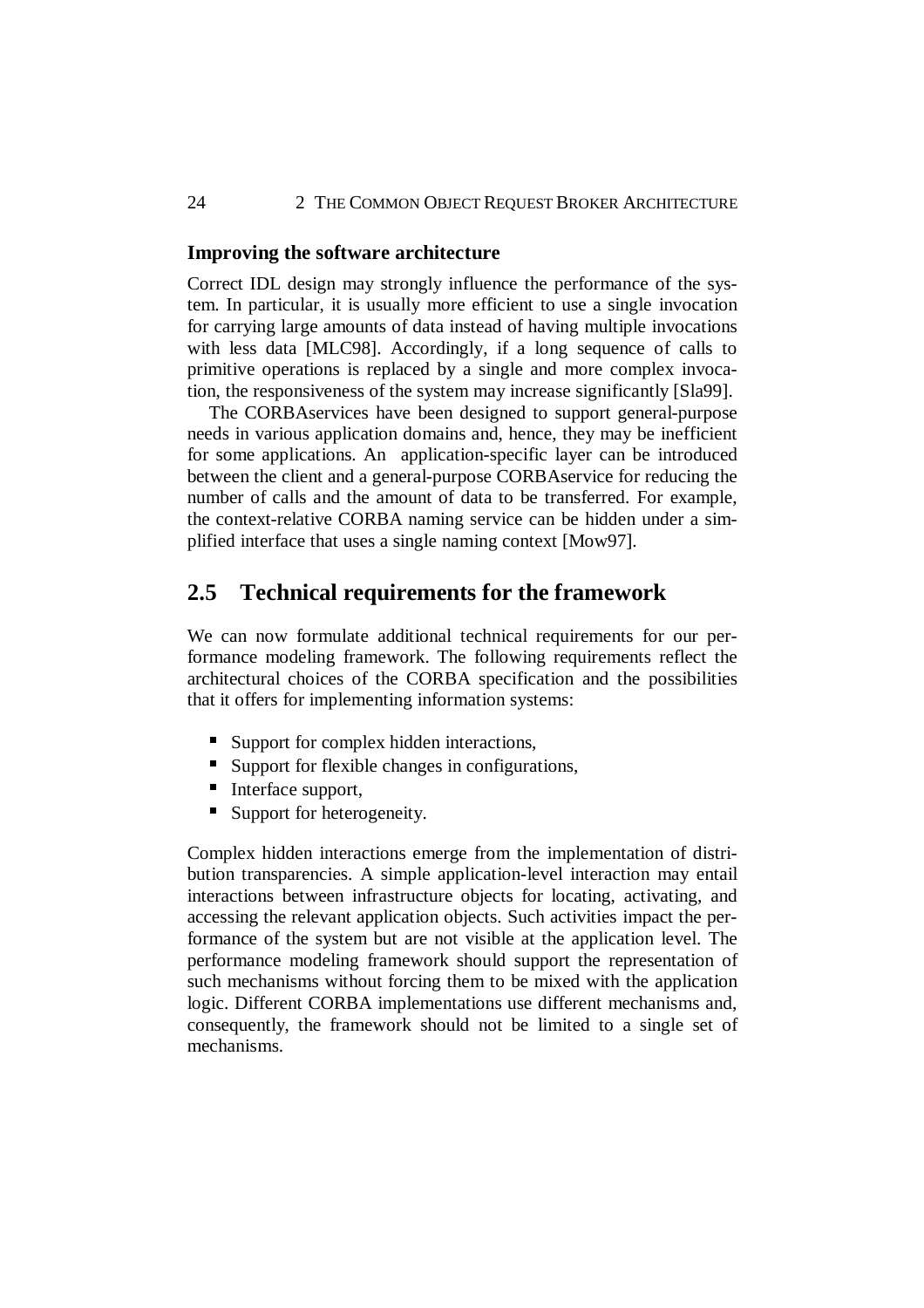### 2.6 Summary 25

In many CORBA based systems, it is possible to modify the run-time configuration without any changes in the logical application architecture or program code. For example, the locations of application objects can be changed so that remote interactions turn into local ones and *vice versa*. Similar flexibility should be available in the performance modeling framework so that developers can evaluate application designs in different run-time configurations. In particular, this should be possible without any changes in the model at the application level.

Interfaces and the IDL language have a central role in the design of CORBA based systems and, consequently, the framework should allow developers to specify performance models for designs that use the IDL as the main specification language. In particular, there should be modeling constructs for directly representing interfaces and operations as they appear in the IDL.

Finally, the performance modeling framework should support heterogeneity wherever it is allowed in the CORBA platform. For example, a single model should be able contain heterogeneous hardware elements and network connections. In particular, there must be a way to model different CPU speeds and network latencies. In addition, it should be possible to model systems consisting of multiple CORBA environments having different internal implementations. Moreover, the framework should not depend on any programming language specific notation since CORBA itself is programming language independent.

## **2.6 Summary**

In this chapter, we have given an overview of the CORBA 2.3 platform and related CORBAservices. In addition, we have presented important elements in the next generation of the CORBA platform. A number of potential performance problems in CORBA based system have been discussed, and possible application-level techniques have been proposed for reducing their adverse effect. Finally, we have formulated a set of additional technical requirements for the performance modeling framework.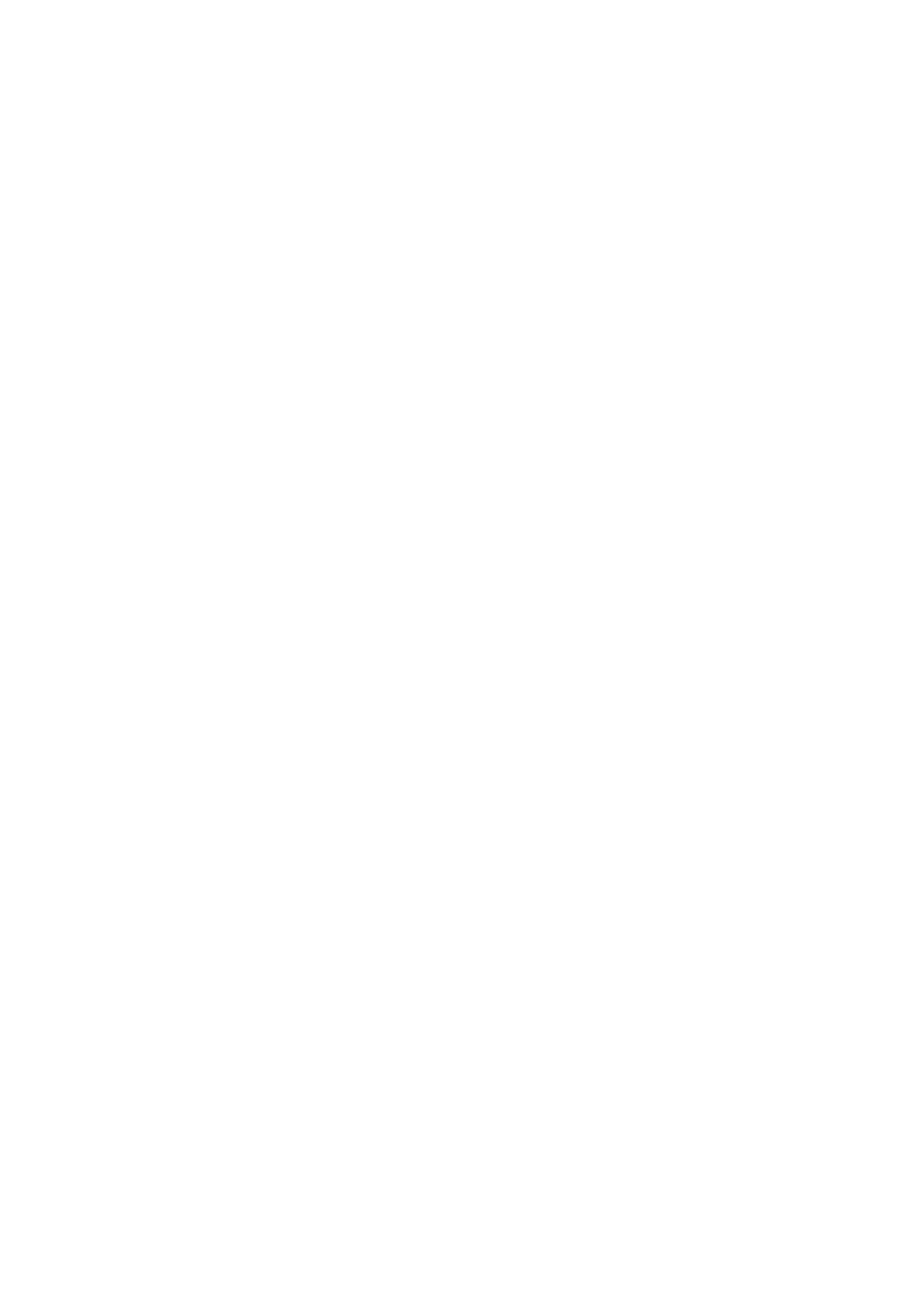# **Chapter 3**

# **Performance modeling framework architecture**

In this chapter, we present the architecture of our performance modeling framework. On one hand, we identify the main elements of the framework and discuss briefly their mutual relationships. On the other hand, we present the four performance model representations that are used by the framework. This provides an introduction to the technical details of the framework.

## **3.1 Elements of the framework**

The performance modeling framework can be divided into the following five elements:

- A UML based modeling notation,
- A set of performance modeling techniques,
- The method of decomposition for solving the models,
- A performance modeling and analysis tool,
- A performance modeling methodology.

These elements and their relationships are illustrated in Figure 3.

The *performance modeling methodology* links the framework to the software engineering process. It indicates how to obtain performance related information from the requirements specifications, and how the performance modeling techniques can be used at different stages of systems development to produce useful performance models. A layered model structure is also defined so that developers can divide performance models into more manageable sub-models. The use of layers also allows a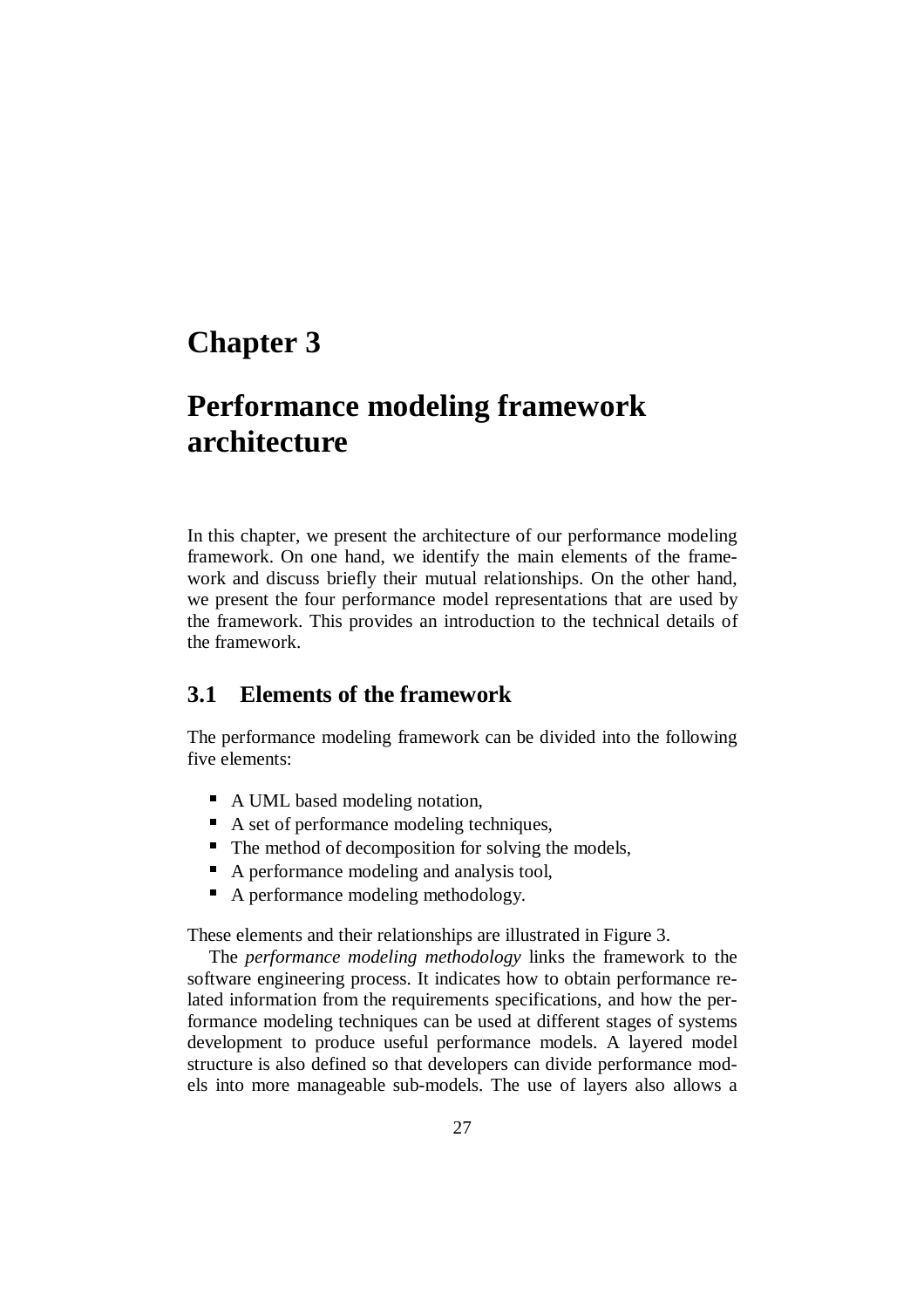

Figure 3. Elements of the performance modeling framework.

complex model to be built in a stepwise process that proceeds in parallel with software development.

The *UML based performance modeling notation* is a subset of the full UML notation with a few extensions for indicating performance related information in otherwise normal UML diagrams. The proposed extensions comply with the standard UML extension mechanisms. The notation prepares the ground for applying the actual performance modeling techniques.

The proposed *set of performance modeling techniques* provides sufficient means for creating precise performance models of complex distributed systems based on the CORBA platform. In particular, a number of techniques allow application level issues to be separated from the infrastructure and the network. The proposed techniques are close to the normal UML modeling style as presented in the UML standard and literature (e.g. [Rat97, Eri98, Jac98]). Therefore, they allow existing functional UML models to be extended into performance models.

The *performance modeling and analysis tool* automates some of the tasks required by the framework. In particular, it transforms UML based performance models into a solvable format, produces an approximate solution for the performance model, and converts the solution into a set of relevant performance metrics to be used in the performance modeling methodology. This is the current functionality of our prototype tool. However, a full tool implementation could have additional features, such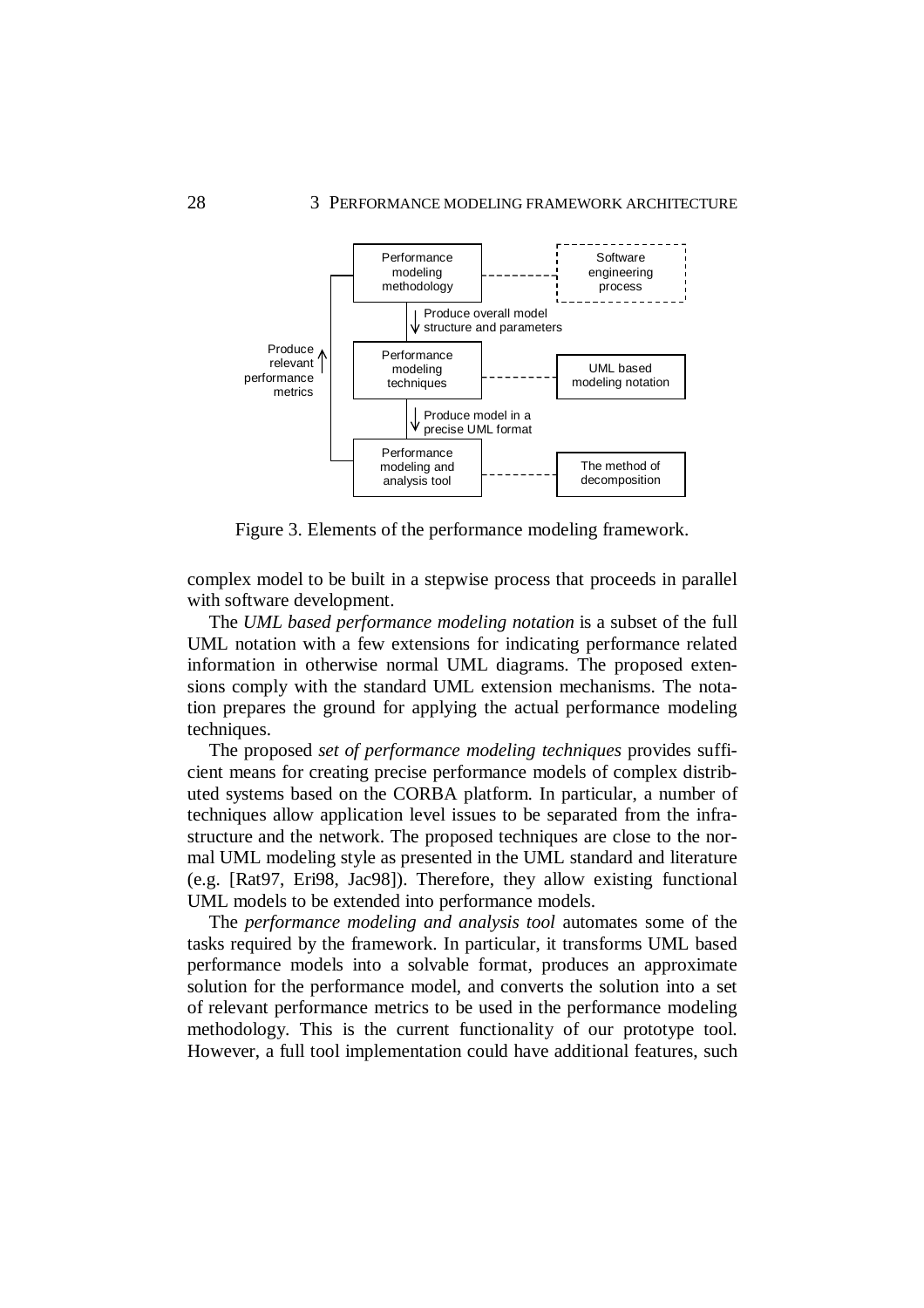as capabilities for graphical modeling and for the visualization of the metrics obtained for the models.

*The method of decomposition* (MOD) provides the foundation for the framework since it describes a decomposition technique and an iterative algorithm that allows us to solve the performance models that result from UML based modeling techniques. The key element in the algorithm is the support for simultaneous resource possessions that arise, for example, from synchronous operation invocations. The MOD alone, however, is unsuitable for modeling large distributed systems due to its low-level representation of the modeled system. Hence, the method of decomposition is used as an underlying technique for solving the higher-level UML based models.

# **3.2 Four performance model representations**

The technical aspects of the framework and the operation of the modeling and analysis tool can be described in terms of four performance model representations. The framework defines mappings between the representations, as shown in Figure 4. The idea is to start from the UML representation and proceed downward using the mappings. Once the bottom has been reached, an approximate solution can be found for the model. The mappings also indicate how the obtained metrics can be propagated upwards.

The *UML representation* describes the system with UML diagrams. This representation may contain purely functional elements that are not needed for performance modeling. To reduce the complexity of the diagrams, we assume that the UML representation is divided into separate layers corresponding to different parts of the system, such as the application, the infrastructure, and the network.

The *PML representation* (Performance Modeling Language) provides an accurate textual notation for representing performance related elements in the UML diagrams. The PML representation has the same layered structure as the UML representation, and the mapping from UML to PML is straightforward. The purpose of this representation is to filter out those features that have no significance for performance modeling, such as graphical UML variations and purely functional parts of the UML model. Moreover, the PML representation has an important role in the development of the framework, as it is currently the input format for the prototype implementation of the modeling and analysis tool. However,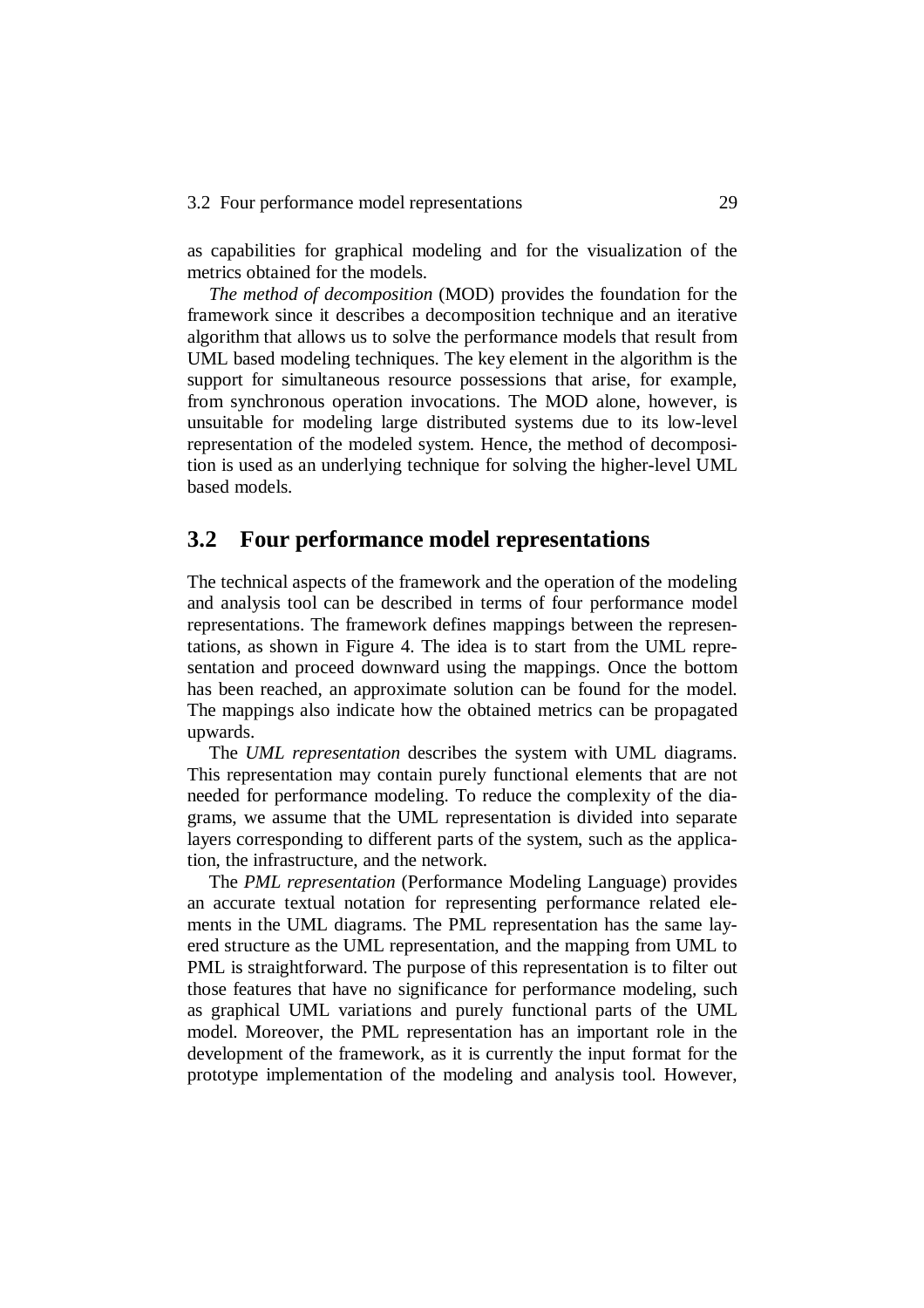

Figure 4. Four performance model representations.

the use of PML is not mandatory, and any other human-understandable UML representation could be used instead. For example, we might later opt for the human-usable textual UML notation that is currently being developed by the OMG [OMG99b]. For the purposes of this work, however, the current PML based approach is sufficient.

The *AQN representation* (Augmented Queuing Network) describes the target system as a queuing network that can contain simultaneous resource possessions and, therefore, is not necessarily product-form. This representation allows the use of the method of decomposition for solving the model. The AQN representation is obtained from the PML representation by expanding object classes into object instances that correspond to individual resources in the system. Moreover, the UML collaboration and sequence diagrams describing the behavior of the application and the infrastructure are combined into one or more workload specifications. Each workload specification can be visualized with a collaboration diagram that indicates how the system's resources are used by that particular workload.

The *QN representation* (Queuing Network) consists of product-form queuing networks with mutual dependencies that relate them to the same overall system. The QN representation is obtained from the AQN representation during the initial steps of the method of decomposition. The resulting queuing networks contain a number of unknown parameters and, to solve the networks while respecting the mutual dependencies, iteration has to be used. The transformation from the AQN representation into the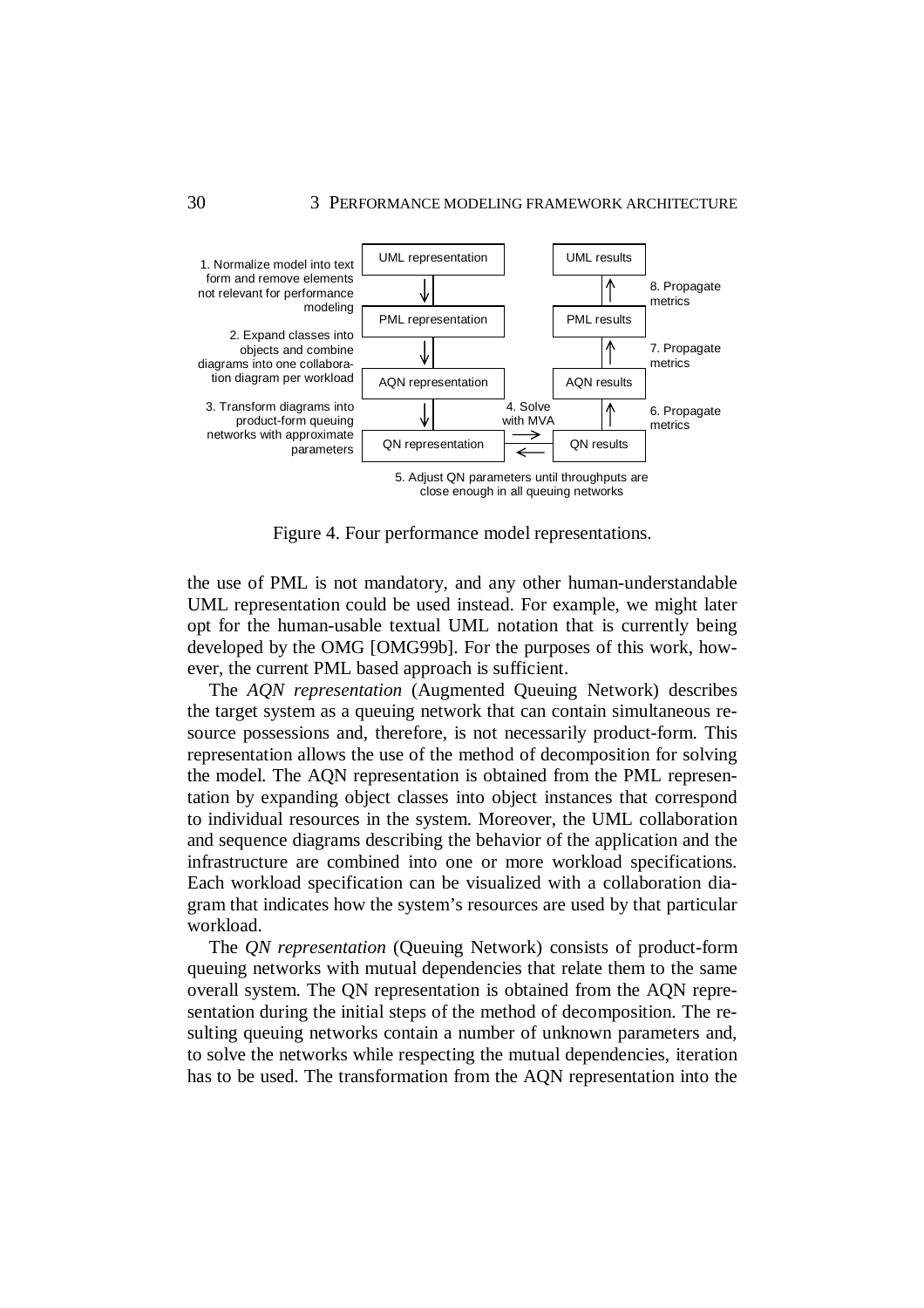QN representation involves a number of approximations that are needed to make the queuing networks solvable with efficient algorithms.

Similar tiered architectures are common in performance modeling [Agr85, Hav98], but the top representation is often a sophisticated performance modeling notation, such as a variant of stochastic Petri nets, to support advanced modeling techniques. In our case, a non-technical top representation is used for hiding most of the underlying performance modeling issues and for making the models closer to the functional models used by software engineers.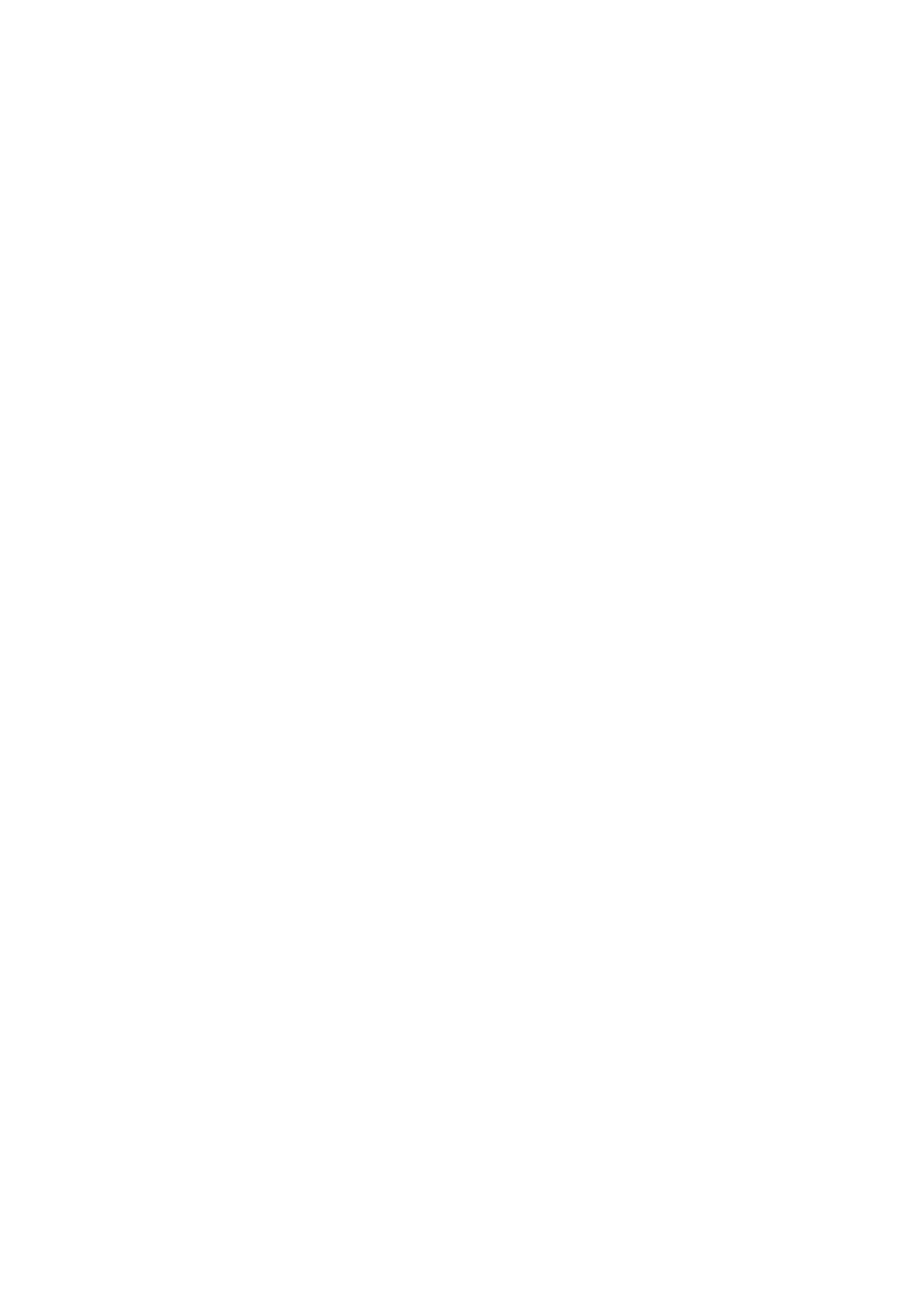# **Chapter 4**

# **The method of decomposition**

This chapter extends traditional queuing networks to support the modeling of CORBA based distributed systems. We start with a brief introduction to queuing networks, and present a number of algorithms for solving them. We focus on approximate algorithms that can solve large models efficiently. Next, we define augmented queuing networks that contain extensions to cope with the needs of CORBA based distributed systems. Finally, we present the method of decomposition for solving augmented queuing networks. It combines existing decomposition and approximation techniques in a new way for dealing with needs of our framework.

# **4.1 Introduction to queuing networks**

Queuing networks provide a straightforward way to model computer systems at an abstract level so that a number essential performance characteristics can be represented in an easy-to-use manner. The static structure of a system is represented in terms of *resources*<sup>1</sup> that correspond to hardware devices, such as CPUs or disks, and software resources, such as CORBA object implementations. It is assumed that access to each resource is controlled by a queue of requests. A resource is characterized by its scheduling discipline and service time distribution. The dynamic aspects of the system are modeled with *jobs* that correspond to threads of execution accessing system resources. A job can represent, for example, a series of actions requested by an end user or a background task running in the system. *Routing probabilities* indicate how jobs move from one resource to another, and *service demands* indicate the average amount of

<sup>1</sup> Resources in queuing networks are often referred to as *servers* or *service centers*. However, to avoid confusion with CORBA servers, we use the term *resource*.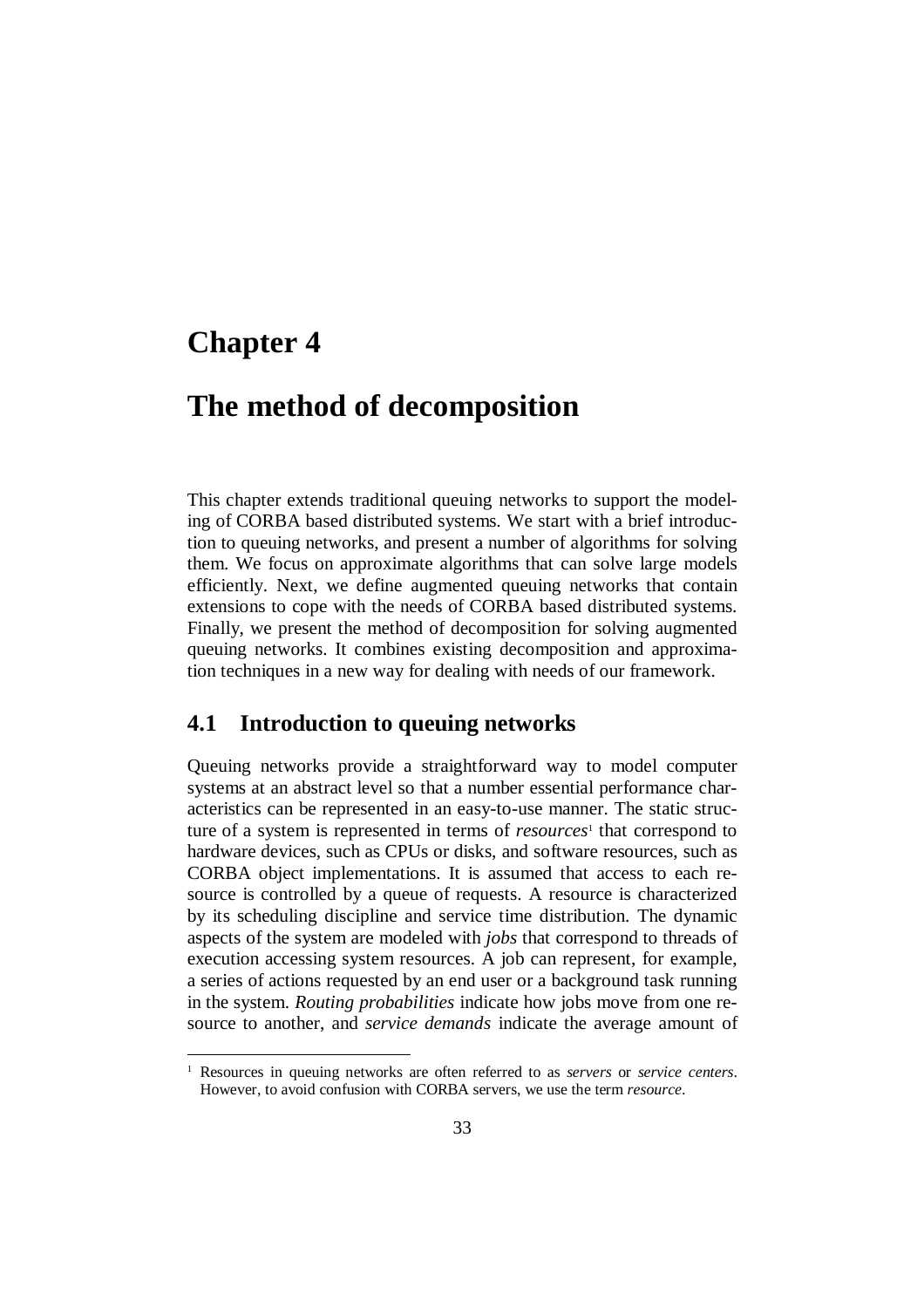service per visit, in time units, that jobs require from the resource. Service demands can be obtained, for example, through measurements or by examining the program code for the jobs. Service demands are also a good candidate for calibrating a model to match the measurements from an existing system. See Section 6.6 for more details.

In this work, we consider *multi-class* queuing networks, where jobs are partitioned into several *classes* according to the way they are using resources. Each class consists of independent jobs that have the same pattern of using resources. We distinguish between two kinds of classes: *closed classes* have a fixed number of jobs, and *open classes* have a variable number of jobs that may enter and leave the system. A *closed* queuing network contains closed classes, an *open* queuing network contains open ones, and a *mixed* queuing network has both kinds of classes.

To ensure that a queuing network can be solved efficiently, a number of assumptions must be made so that the requirements for *product-form* queuing networks are met. In a product-form queuing network, the probability of a state of the system can be represented as a product of resource-specific factors that only depend on the type and state of the resource, without any side effects across resources. Product-form queuing networks are also called *separable* since the states of the individual resources can be considered separately.

Baskett, Chandy, Muntz, and Palacios have shown that a relatively large set of multi-class queuing networks (referred to as *BCMP networks*) satisfies the product-form requirements [Bas75]. BCMP networks can have resources with the following four scheduling disciplines:

- First-come-first-served (FCFS),
- Processor sharing  $(PS)$ , where incoming jobs start receiving service immediately with a rate that is inversely proportional to the number of jobs currently being served,
- Preemptive-resume last-come-first-served (LCFS), and
- Infinite server (IS), where incoming jobs start receiving service immediately at the nominal rate.

Resources in the three first types are collectively called *queuing* resources, and those of the last type are called *delay* resources. For FCFS resources, the service time must be exponentially distributed and the distribution must be the same for all classes of jobs. For other types of resources, each class of jobs can have a different service time distribution,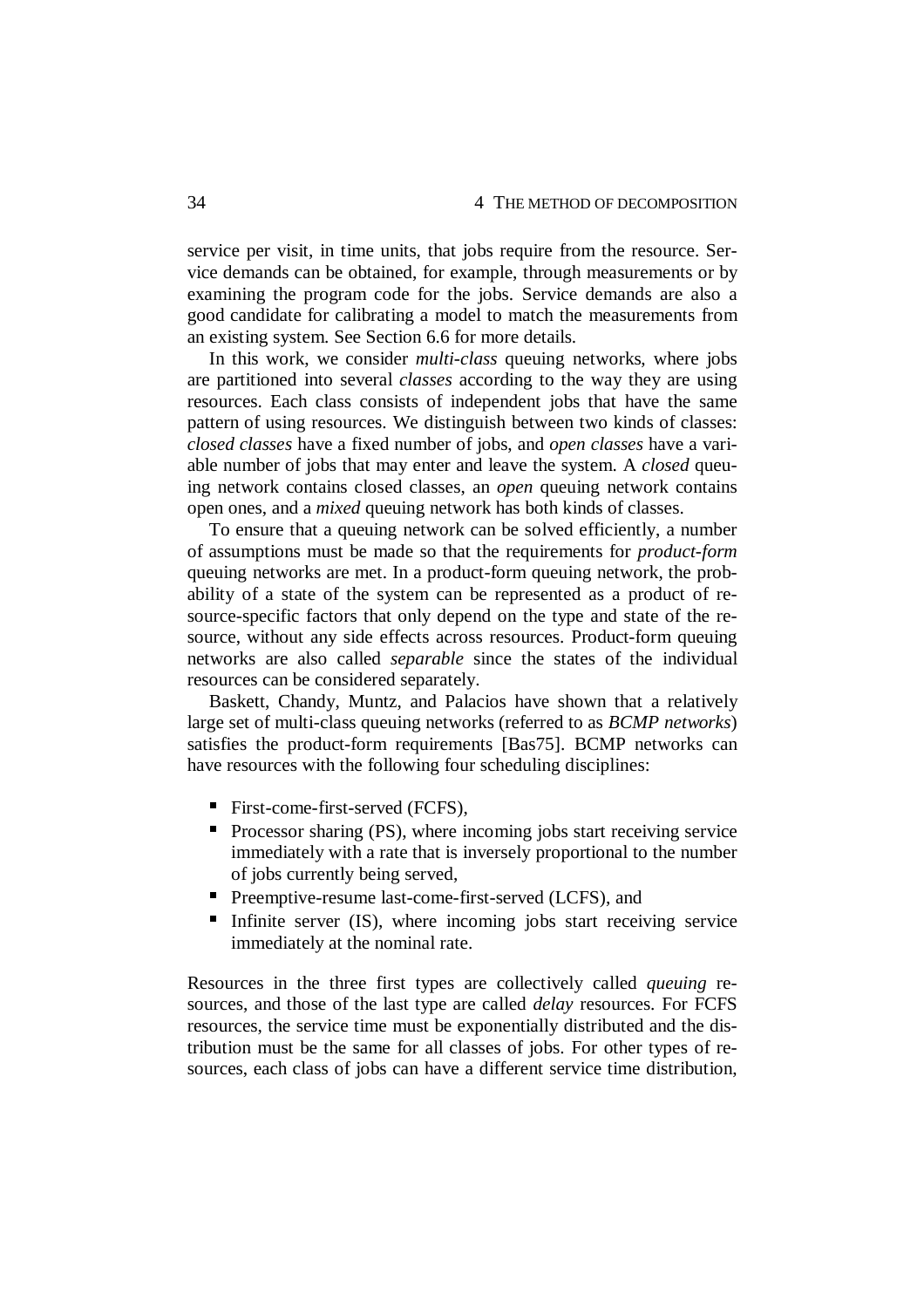and the distributions must be Coxian. This requirement it is equivalent to requiring that the distributions have rational Laplace transforms [Cox55].

The PS scheduling discipline is a limiting case of the more practical round robin (RR) discipline. In RR scheduling, each job is given a fixed quantum of service time. If the job does not finish execution during the allocated time quantum, it is placed at the end of the queue and the next job is taken into service. When the quantum in the RR discipline approaches to zero, the RR discipline becomes the PS discipline. Variants of the RR scheduling are commonly used in time-sharing operating systems and, hence, PS can be considered as a reasonable approximation for modeling processor scheduling in actual operating systems.

For open classes in BCMP networks, the time between successive arrivals should be exponentially distributed and no bulk arrivals are permitted. Two types of arrival processes are supported. In the first type, the total arrival rate to the network is Poisson and the mean rate is allowed to depend on the total number of jobs in the network. In the second type, there is a separate Poisson arrival stream for every open class in the network, and the arrival rate is allowed to depend on the number of jobs in the class itself. It is also essential that the jobs in the network are independent of each other, and they advance in the queuing network with routing probabilities that do not depend on the state of the network.

The class of product-form networks has been further extended by several authors (e.g. [Kel76, Bar76], see [Con89] for a discussion). Furthermore, Denning and Buzen [Den78] have formulated a set of operational requirements that lead to product-form queuing networks. Unlike the stochastic assumptions for BCMP networks, these requirements state operationally testable conditions for the behavior of the resources. For example, the system is required be flow balanced (i.e. the number of arrivals for a resource must be the same as the number of departures for a given observation period) and the resources must be homogeneous (i.e. the routing of the jobs must be independent of queue lengths, and the service completion time must not depend on the queue length of other resources). For the purposes of this work, however, the BCMP requirements are adequate for two reasons. On one hand, they provide a sufficient foundation for justifying approximations that are needed for modeling CORBA based distributed systems. On the other hand, they have been widely used for performance modeling and the predicted performance metrics are relatively accurate even when the requirements are not completely valid for the modeled system.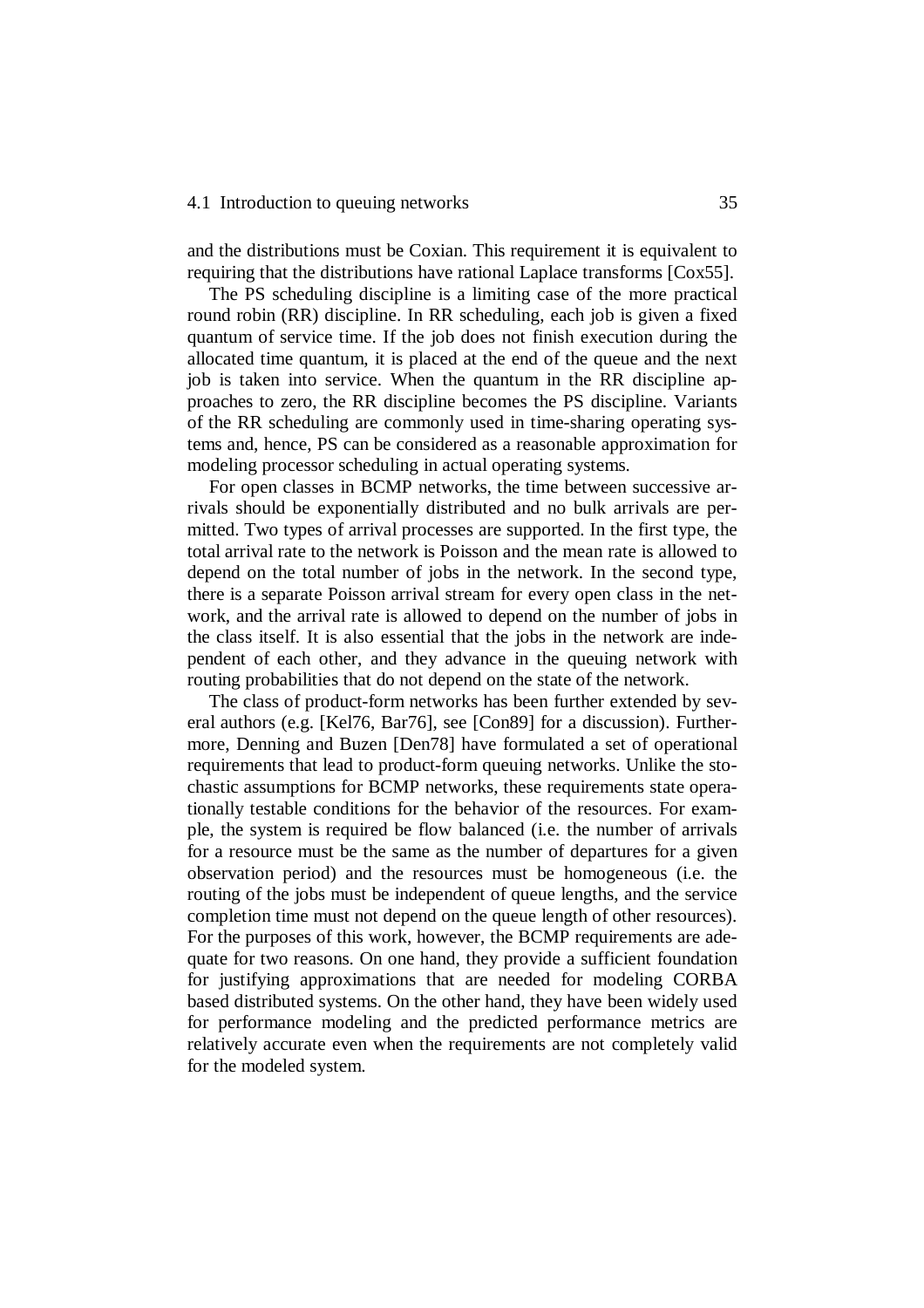# **4.2 Solutions for product-form queuing networks**

We now present exact and approximate algorithms for solving open, closed and mixed multi-class queuing networks that satisfy the productform requirements. These algorithms are needed later when we describe the details of the method of decomposition. In order to avoid computationally unattractive algorithms, we limit ourselves to average performance measures. Hence, we do not discuss algorithms for solving steadystate probabilities of the networks since this would essentially require solving the underlying continuous-time Markov chains. See [Hav98] and [Con89] for additional algorithms for solving product-form queuing networks.

The first algorithm solves open product-form queuing networks. This algorithm is based on two fundamental results: the arrival theorem for open product-form queuing networks [Sev81] and Little's law [Lit61]. The arrival theorem states that a job arriving at a resource sees the resource's queue in its steady-state distribution. Little's law in turn describes a direct relationship between the average queue length *n*, the throughput *X*, and the average residence time *R*:

#### $n = XR$ .

Little's law can be applied to individual classes and to the aggregate of all classes in the model. The above results lead to a straightforward algorithm for the performance metrics of open product-form queuing networks. A derivation can be found, for example, in [Men94]. In the algorithm, the service demands of individual visits to a resource are combined into *total service demand*. It can be obtained from a queuing network description by summing up the individual service demands multiplied by their execution probabilities.

**Algorithm 1. Exact solution for open product-form queuing networks.** The input parameters are the number of resources *K*, the number of classes *R*, the arrival rate  $\lambda_r$  for each class *r*, and the total average service demand  $D_{i,r}$  for each resource *i* and class *r*.

**Step 1.** Compute the utilization  $U_{i,r}$  for class *r* jobs in each resource *i*, and the total utilization  $U_i$  for each resource *i*:

$$
U_{i,r} = \lambda_r D_{i,r} \quad \text{and} \quad U_i = \sum_{r=1}^R U_{i,r}.
$$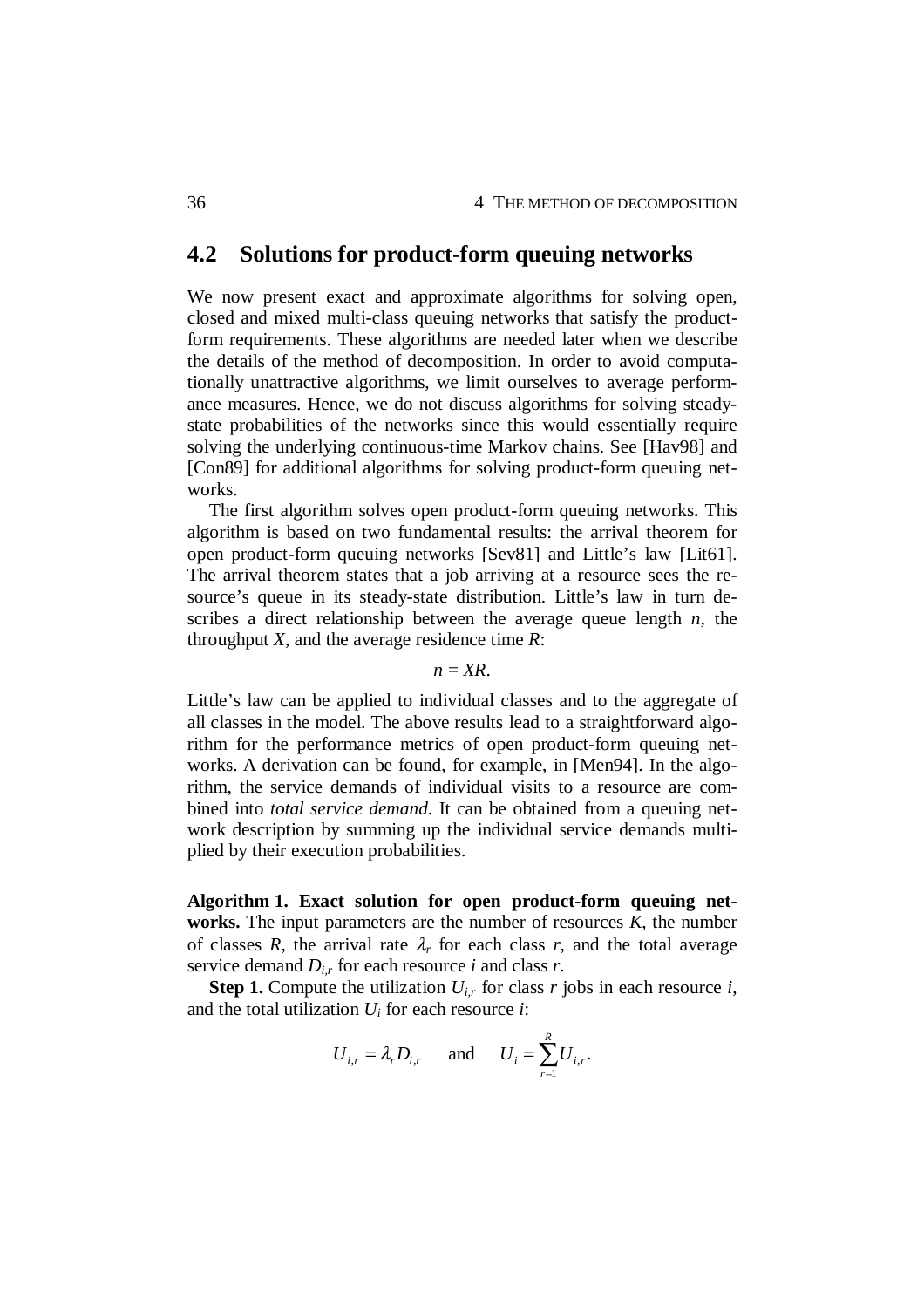To ensure the stability of the model, it is required that  $U_i < 1$  for all queuing resources *i*.

**Step 2.** Compute the average queue length  $n_{i,r}$  for each resource *i* with class  $r$  jobs, and the average total number of jobs  $n_i$  for each resource  $i$ :

$$
n_{i,r} = \begin{cases} \lambda_r D_{i,r} & \text{if } i \text{ is a delay resource} \\ \frac{U_{i,r}}{1-U_i} & \text{if } i \text{ is a queuing resource} \end{cases} \quad \text{and} \quad n_i = \sum_{r=1}^R n_{i,r}.
$$

**Step 3.** Compute the average residence time  $R_{i,r}$  for class  $r$  jobs in each resource  $i$ , and the average response time  $R_r$  for each class  $r$ :

$$
R_{i,r} = \begin{cases} D_{i,r} & \text{if } i \text{ is a delay resource} \\ \frac{D_{i,r}}{1-U_i} & \text{if } i \text{ is a queuing resource} \end{cases} \quad \text{and} \quad R_r = \sum_{i=1}^{K} R_{i,r}. \quad (1)
$$

The interaction between jobs in different classes can be observed in formula (1). For queuing resources, the average residence time of a job is inversely proportional to the idle time that remains when the service demand of all classes has been taken into account.

For closed product-form queuing networks, the arrival theorem is slightly different. When a job arrives at a resource, it sees the resource's queue in a state that corresponds to the steady-state distribution of the same network with one less job in its own class [Sev81]. As a consequence, the exact solution for closed product-form queuing networks can be obtained recursively by using the solutions of networks with one less job in each class. This idea is implemented by the exact mean value analysis (MVA) algorithm [Rei80].

**Algorithm 2. Exact MVA for closed product-form queuing networks.** The input parameters are the number of resources *K*, the number of classes  $R$ , the population  $N_r$  for each class  $r$ , and the total average service demand  $D_{ir}$  for each resource *i* and class *r*.

**Step 1.** Let  $\overline{N} = (j_1, j_2, \dots, j_R)$  be a vector describing the population of each class. Let  $n_i(\overline{N})$  indicate the average total queue length at resource *i* for population vector  $\overline{N}$ , and let  $n_i(\overline{N} - 1_r)$  be the average total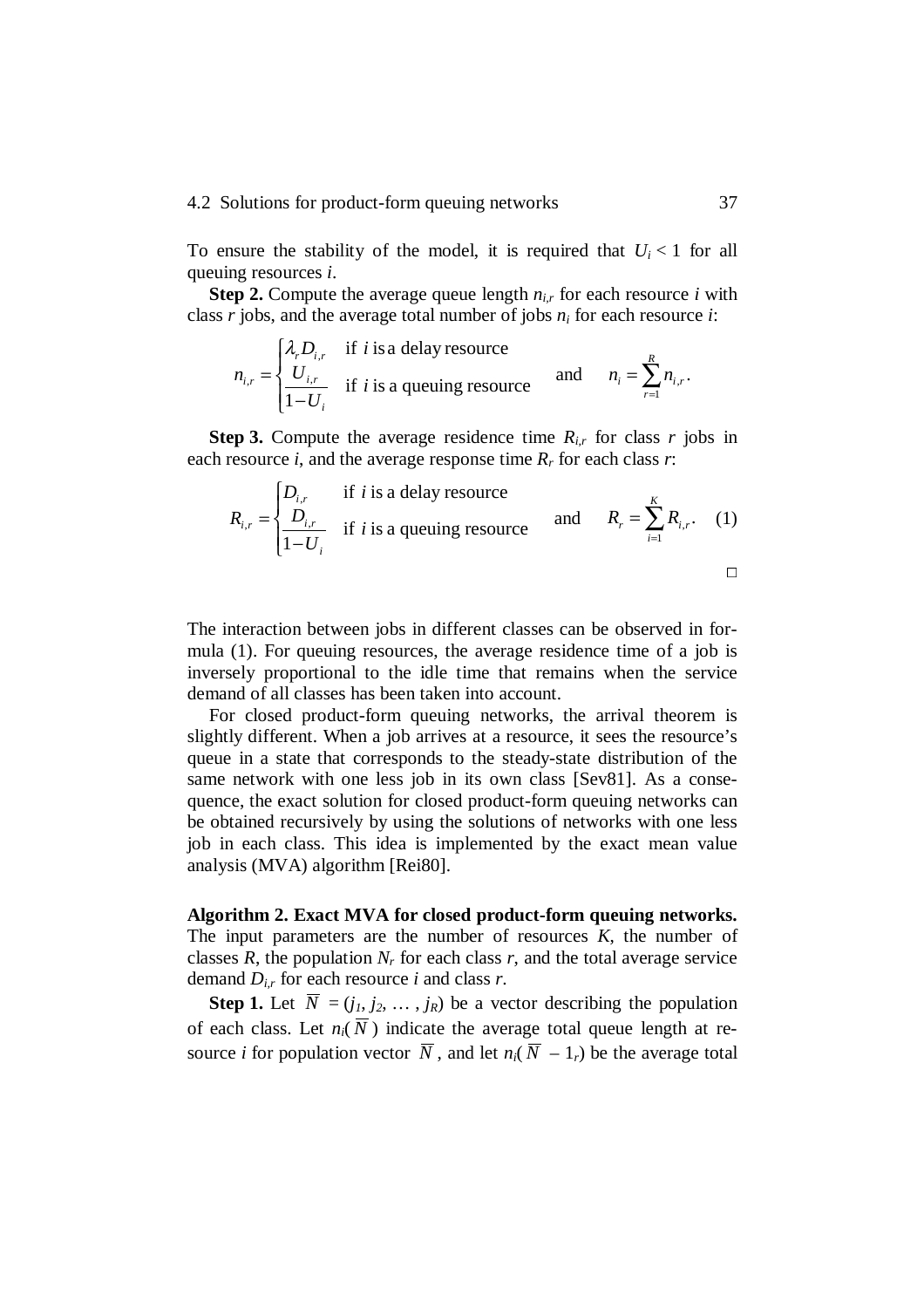queue length at resource *i* for population vector  $\overline{N}$  with one class *r* job removed. Initialize  $n_i(\overline{0}) = 0$  for all  $i = 1, ..., K$ .

**Step 2.** For  $j_1 = 0, \ldots, N_1; j_2 = 0, \ldots, N_2; \ldots; j_R = 0, \ldots, N_R$  ( $j_1$  changes most rapidly) perform steps 3 to 5.

**Step 3.** For all classes *r* and all resources *i* compute the average residence time  $R_{i,r}(\overline{N})$  for the population vector  $\overline{N} = (j_1, j_2, \ldots, j_R)$ :

$$
R_{i,r}(\overline{N}) = \begin{cases} D_{i,r} & \text{if } i \text{ is a delay resource} \\ D_{i,r}[1 + n_i(\overline{N} - 1_r)] & \text{if } i \text{ is a queuing resource.} \end{cases}
$$
(2)

**Step 4.** For all classes *r* compute the throughput  $X_r(\overline{N})$  for the population vector  $\overline{N}$ :

$$
X_r(\overline{N}) = \frac{j_r}{\sum_{i=1}^K R_{i,r}(\overline{N})}.
$$

**Step 5.** For all resources *i* compute the average queue length  $n_i(\overline{N})$ for the current population vector  $\overline{N}$ :

$$
n_i(\overline{N}) = \sum_{r=1}^R X_r(\overline{N}) R_{i,r}(\overline{N}).
$$

The trouble with the exact MVA algorithm is its computational cost due to the recursive use of average queue lengths in formula (2). Hence, the solution for a multi-class model with a population vector  $(N_1, N_2, \ldots, N_R)$ requires the solution of  $\prod_{r=1}^{R} (N_r + 1)$  separate models, yielding time complexity  $O(R \times K \times \prod_{r=1}^{R} (N_r + 1))$ . In real systems where performance issues are relevant, the actual number of classes and jobs is often relatively high, and the cost of using exact MVA may become prohibitive.

Schweitzer has proposed an approximation for breaking the recursion in the exact MVA algorithm (see e.g. [Jai91] and [Men94] for discussions). The approximation is based on the assumption that the number of class *r* jobs at each resource increases proportionally to the total number of class *r* customers in the model. Using the above notations, we have

$$
\frac{n_{i,r}(N-1_r)}{n_{i,r}(\overline{N})} = \frac{N_r - 1}{N_r}
$$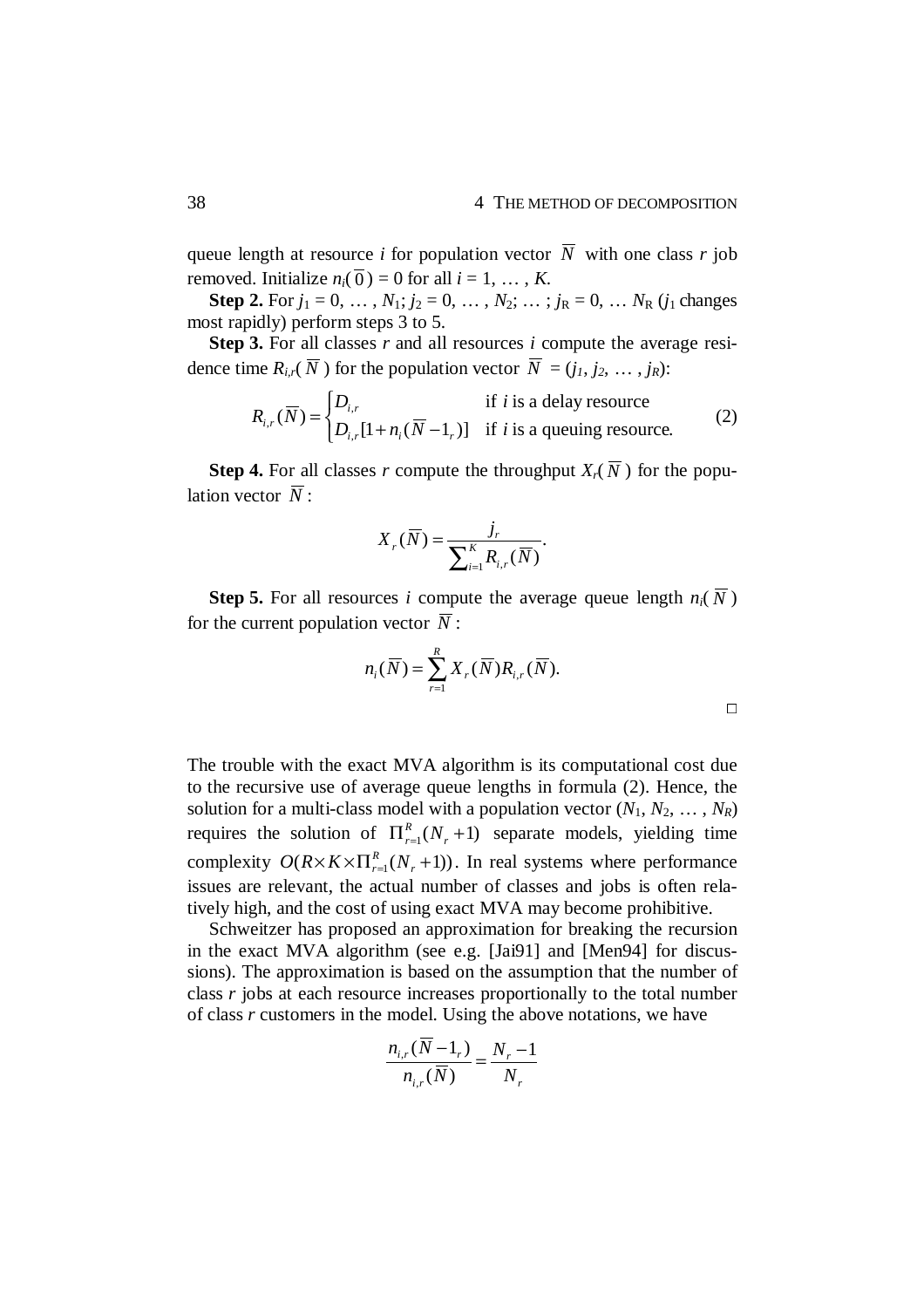and therefore

$$
n_{i,r}(\overline{N} - 1_r) = \frac{N_r - 1}{N_r} n_{i,r}(\overline{N}).
$$
\n(3)

This result can be applied directly to the recursive expression in formula (2). The approximate MVA algorithm starts with a set of initial estimates for queue lengths  $n_{i,r}(\overline{N})$  and calculates successive estimates by substituting the recursion in formula (2) with the result in equation (3). Iteration stops when successive estimates for queue lengths are sufficiently close. The initial queue length estimates are obtained by assuming that class *r* jobs are equally distributed among those resources *i* that have a non-zero class *r* service demand *Di,r*.

**Algorithm 3. Approximate MVA for closed product-form queuing networks.** The input parameters are the number of resources *K*, the number of classes  $R$ , the population  $N_r$  for each class  $r$ , the total average service demand  $D_{i,r}$  for each resource *i* and class  $r$ , and the error tolerance  $\varepsilon$  for successive queue length estimates

**Step 1.** For all classes *r* and all resources *i* initialize the queue length estimates  $e_{i,r}(\overline{N})$  for the population vector  $\overline{N} = (N_1, N_2, \ldots, N_R)$ :

$$
e_{i,r}(\overline{N}) = \begin{cases} N_r / K_r & \text{if } D_{i,r} > 0 \\ 0 & \text{if } D_{i,r} = 0, \end{cases}
$$

where  $K_r$  indicates the number of those resources *i* for which the service demand  $D_{i,r} > 0$ .

**Step 2.** For all classes *r* and all resources *i* propagate the estimated average queue lengths to be the current average queue lengths:

$$
n_{i,r}(\overline{N})=e_{i,r}(\overline{N}).
$$

**Step 3.** For all classes *r* and all resources *i* compute the average queue lengths with one less job in each class:

$$
n_{i,r}(\overline{N} - 1_t) = \begin{cases} n_{i,r}(\overline{N}) & \text{if } t \neq r \\ \frac{N_r - 1}{N_r} n_{i,r}(\overline{N}) & \text{if } t = r \end{cases}
$$

for all  $t = 1, ..., R$ .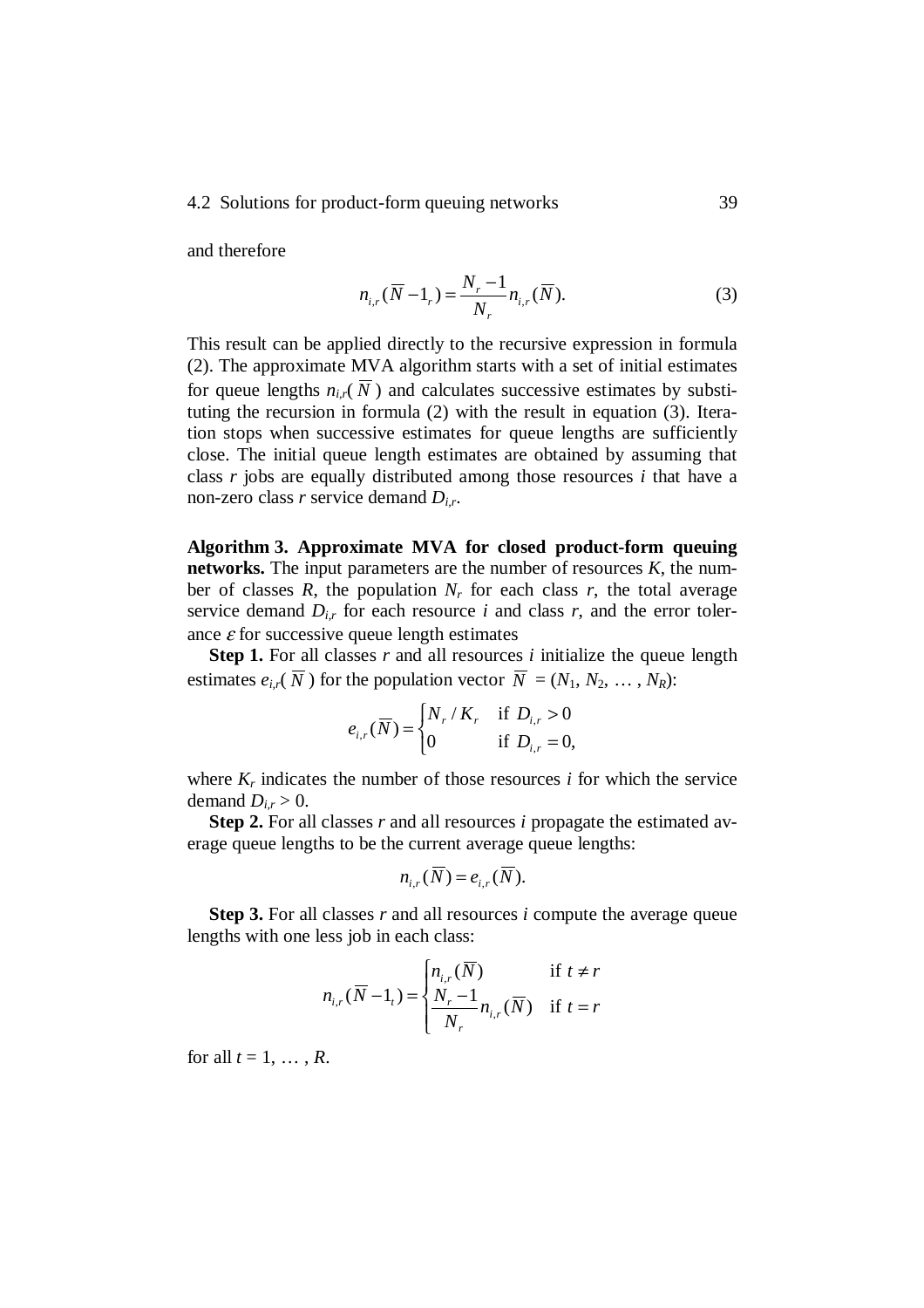**Step 4.** For all classes *r* and all resources *i* compute the average residence time for the population vector  $\overline{N}$ :

$$
R_{i,r}(\overline{N}) = \begin{cases} D_{i,r} & \text{if } i \text{ is a delay resource} \\ D_{i,r} \left[ 1 + \sum_{t=1}^{R} n_{i,t}(\overline{N} - 1_{r}) \right] & \text{if } i \text{ is a queueing resource.} \end{cases}
$$

**Step 5.** For all classes *r* compute the throughput for the population vector  $\overline{N}$  :

$$
X_r(\overline{N}) = \frac{N_r}{\sum_{i=1}^K R_{i,r}(\overline{N})}.
$$

**Step 6.** For all classes *r* and all resources *i* compute the new queue length estimates for the population vector  $\overline{N}$ :

$$
e_{i,r}(\overline{N})=X_{r}(\overline{N})R_{i,r}(\overline{N}).
$$

**Step 7.** If the maximum relative error for successive queue length estimates satisfies the condition

$$
\max_{i,r} \left| \frac{e_{i,r}(\overline{N}) - n_{i,r}(\overline{N})}{e_{i,r}(\overline{N})} \right| < \varepsilon
$$

then terminate the algorithm. Otherwise, continue from step 2.

$$
\qquad \qquad \Box
$$

The time complexity for each iteration is  $O(K \times R)$ . Experience has shown that the computation required by approximate MVA is significantly lower than that of exact MVA for complex models. The convergence of the algorithm has been proven by Agrawal [Agr85] and typical errors have been reported to be less than 20% [Hei84]. The approximation proposed by Schweitzer has been further improved by the Linearizer algorithm [Cha82]. However, increased accuracy is achieved at the expense of added cost: the time complexity for each iteration is  $O(K \times R^2)$ [Sil90]. In this work, we use the Schweitzer approximation but the framework could also be used with other variants of the MVA algorithm.

We now combine Algorithms 1 and 3 to produce an approximate solution for mixed product-form queuing networks [Men94]. A mixed model is divided into two submodels: the open submodel is formed by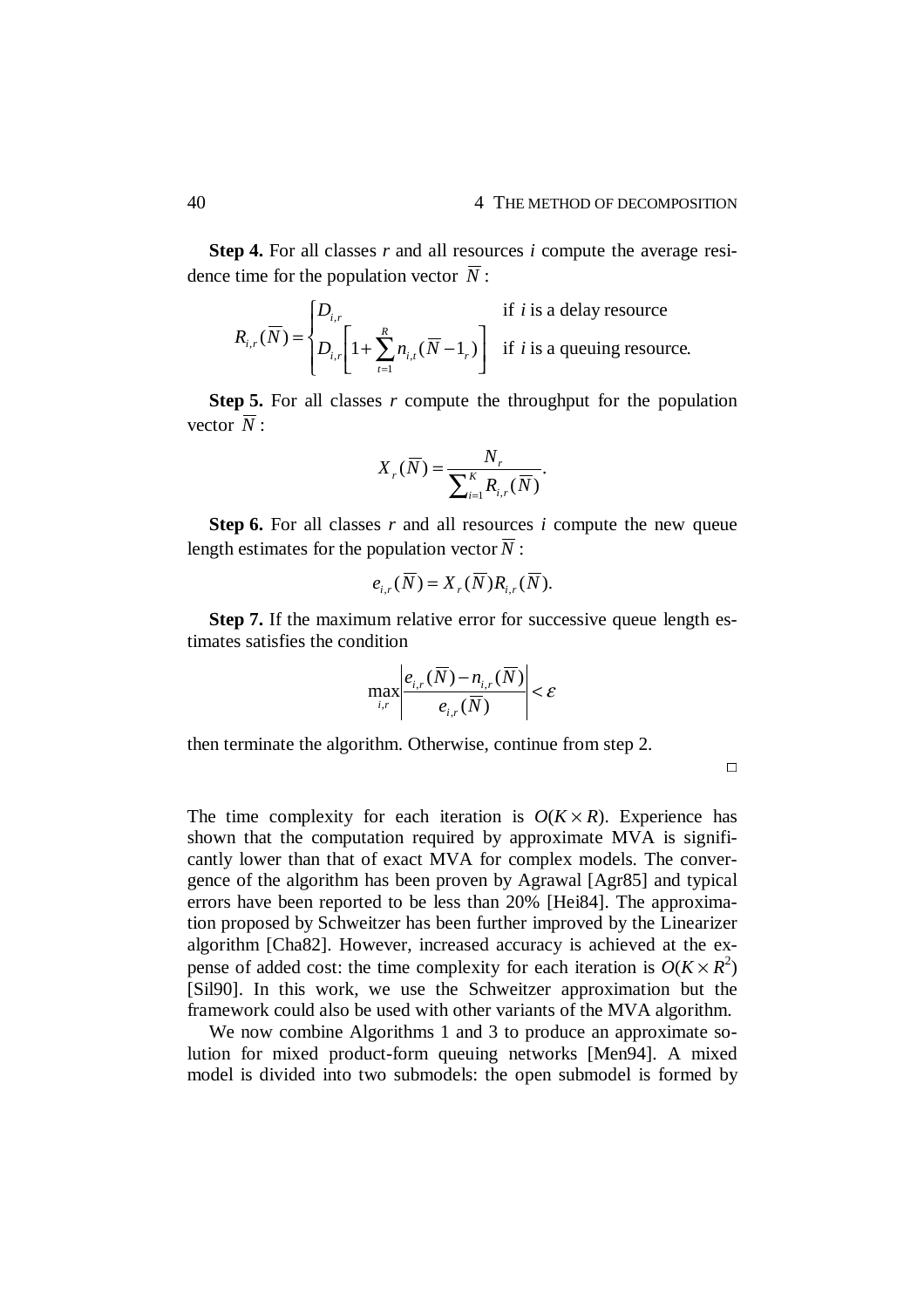the open classes, and the closed submodel by the closed ones. The algorithm starts by solving the resource utilizations in the open submodel. The service demands in the closed submodel are multiplied with an elongation factor to reflect the contention in open classes. The elongation factor is inversely proportional to the idle time remaining from open classes as indicated by equation (4). This is a special case of the approximate *load concealment transformation* discussed in [Agr85]. The closed submodel with elongated service demands is solved with the approximate MVA algorithm. Finally, the residence times of the open submodel are adjusted to reflect the contention of jobs in closed classes. This is done by adding the average queue length of the closed submodel to the number of jobs seen by arriving jobs in the open submodel.

**Algorithm 4. Approximate solution for mixed product-form queuing networks.** The input parameters are the number of resources *K*, the open classes numbered from 1 to *O* (the open submodel), the closed classes numbered from  $O + 1$  to *C* (the closed submodel), the arrival rate  $\lambda_r$  for each open class  $r$ , the population  $N_r$  for each closed class  $r$ , and the total average service demand *Di,r* for each resource *i* and class *r*.

**Step 1.** Solve the open submodel with Algorithm 1 to get utilizations  $U_{ir} = \lambda_r D_{ir}$  for all resources *i* and all open classes  $r = 1, \ldots, 0$ .

**Step 2.** For all resources *i* compute the open submodel utilization:

$$
U_{i,open} = \sum_{r=1}^{O} U_{i,r}.
$$

**Step 3.** For all resources *i* and all closed classes  $r = 0 + 1, \ldots, C$ compute the adjusted service demand:

$$
D'_{i,r} = \frac{D_{i,r}}{1 - U_{i,open}}.\tag{4}
$$

**Step 4.** Using the adjusted service demands, solve the closed submodel with Algorithm 3. Obtain the following results for all resources *i* and all closed classes  $r = O + 1, \ldots, C$ : average residence time  $R_{i,r}$ , average queue length *ni,r*, and throughput *Xr*.

**Step 5.** For all resources *i* compute the average queue length of closed jobs: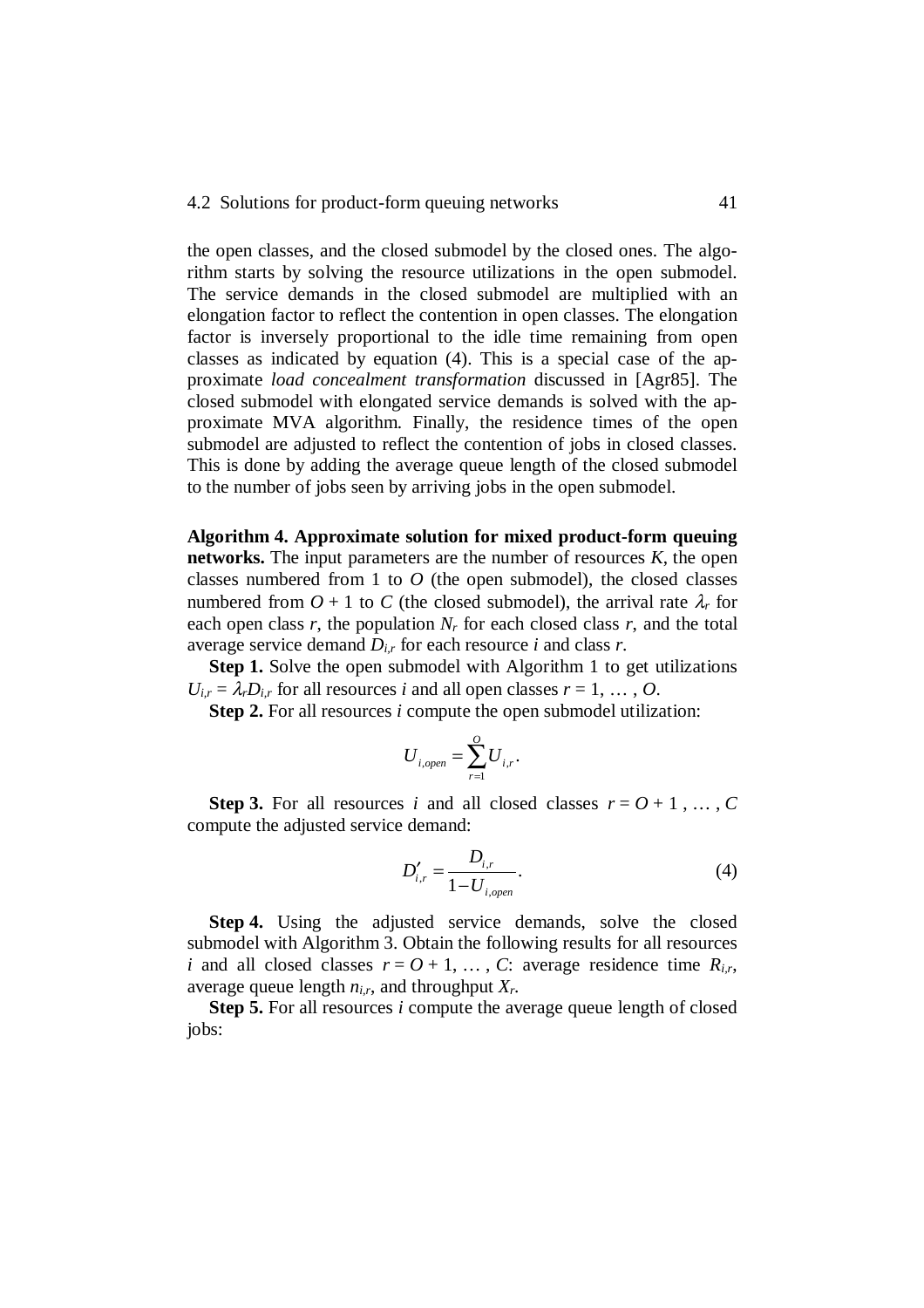#### 42 42 **4 THE METHOD OF DECOMPOSITION**

$$
n_{i, closed} = \sum_{r=O+1}^{C} n_{i,r}.
$$

**Step 6.** For all resources *i* and open classes  $r = 1, \ldots, O$  compute the average residence time:

$$
R_{i,r} = \frac{D_{i,r}(1 + n_{i,closed})}{1 - U_{i,open}}.
$$

 $\Box$ 

## **4.3 Queuing networks and distributed objects**

Queuing networks provide an established tool for analyzing the performance of centralized information systems, but they are also suitable for modeling object-oriented distributed systems. Objects in CORBA based systems and resources in queuing networks have at least two important similarities. First, both provide abstractions for hiding the details of internal structure and implementation techniques. For objects, the abstraction is given by the set of supported interfaces and operations. For queuing network resources, the abstraction is given by the service demands. Second, both have scheduling disciplines that determine how incoming operation requests or jobs are served. This is obvious for resources in queuing networks, but is also easily observable for objects. For example, a single-threaded object implementation in a typical CORBA environment enforces the FCFS discipline for incoming operation requests, and a multi-threaded implementation reflects often directly the CPU scheduling discipline of the underlying operating system.

Unfortunately, there are also valid arguments against using queuing networks for modeling CORBA based distributed systems. The following two problems are particularly challenging:

- Simultaneous resource possessions is not supported,
- Queuing networks of CORBA based systems are often too complex for software engineering purposes.

In traditional queuing networks, it is assumed that a job can only use a single resource at a time, and simultaneous resource possession is not possible. However, simultaneous resource possession occurs frequently in CORBA based distributed systems, since the basic communication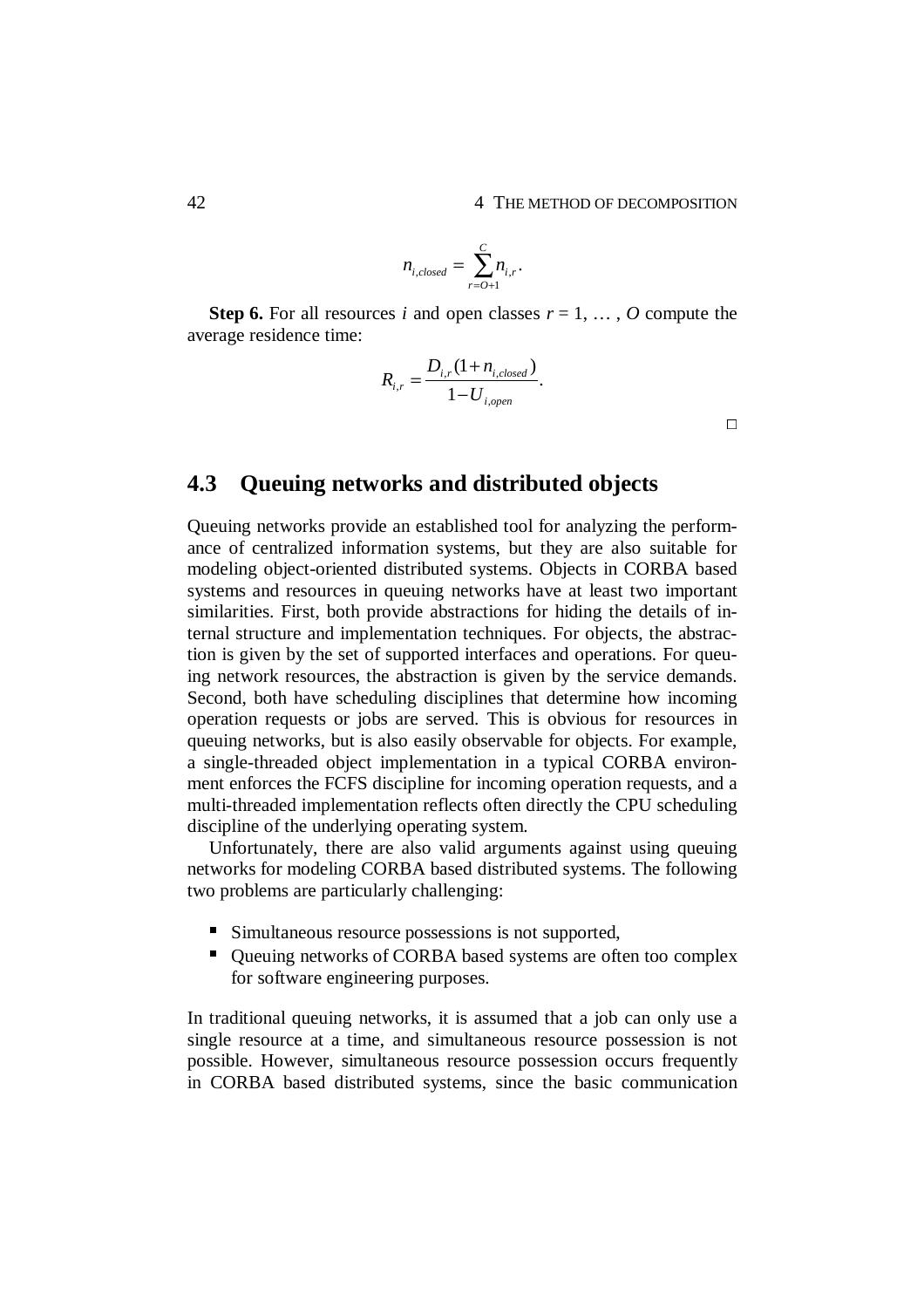primitive is a synchronous call that blocks the caller until it gets the reply. Furthermore, it is commonplace to use nested invocations, so that several objects are blocked unless multi-threading is used in the object implementations. In addition, most software and hardware resources in object-oriented systems are represented in terms of objects. If a client wishes to access such resources, it must first acquire the possession of the corresponding object and simultaneous resource possession may result.

The second problem, excessive complexity, is a consequence of the intricate structure of CORBA based distributed systems. In a reasonably accurate queuing network model, resources would exist for representing the application (e.g. CORBA object implementations), the infrastructure (e.g. ORB daemons), the hardware (e.g. CPUs and disks), and the network (e.g. network latency). Even a simple invocation at the application level would access a large number of them. To specify the queuing network would require the tedious task of analyzing the full execution path of jobs for obtaining the service demands for all system resources. If the system is modified during an iterative design process, the whole procedure must be repeated to obtain the changed service demands before the model can be solved again for performance metrics.

The first problem is addressed in Sections 4.4, 4.5, and 4.6 where we extend queuing networks to support simultaneous resource possession. The second problem is studied in Chapter 5 where we propose modeling techniques for dealing with complex CORBA based systems.

# **4.4 Augmented queuing networks**

We now define *augmented queuing networks* (AQNs) for supporting the performance modeling of CORBA based distributed systems. When compared to product-form BCMP networks, AQNs have the two important extensions. On one hand, a job can possess more than one resource at a time and, on the other hand, each access to a resource can be specified and solved separately. The first extension is an essential requirement for CORBA based systems. The second extension is needed to produce an adequate implementation for the first one, since a more fine-grained workload specification is required for analyzing the effect of simultaneous resource possessions. It essentially means that service demands must be specified for individual resource accesses instead of giving the service demand totals on a class by class basis as in traditional queuing network models. This extension is particularly useful from the software engi-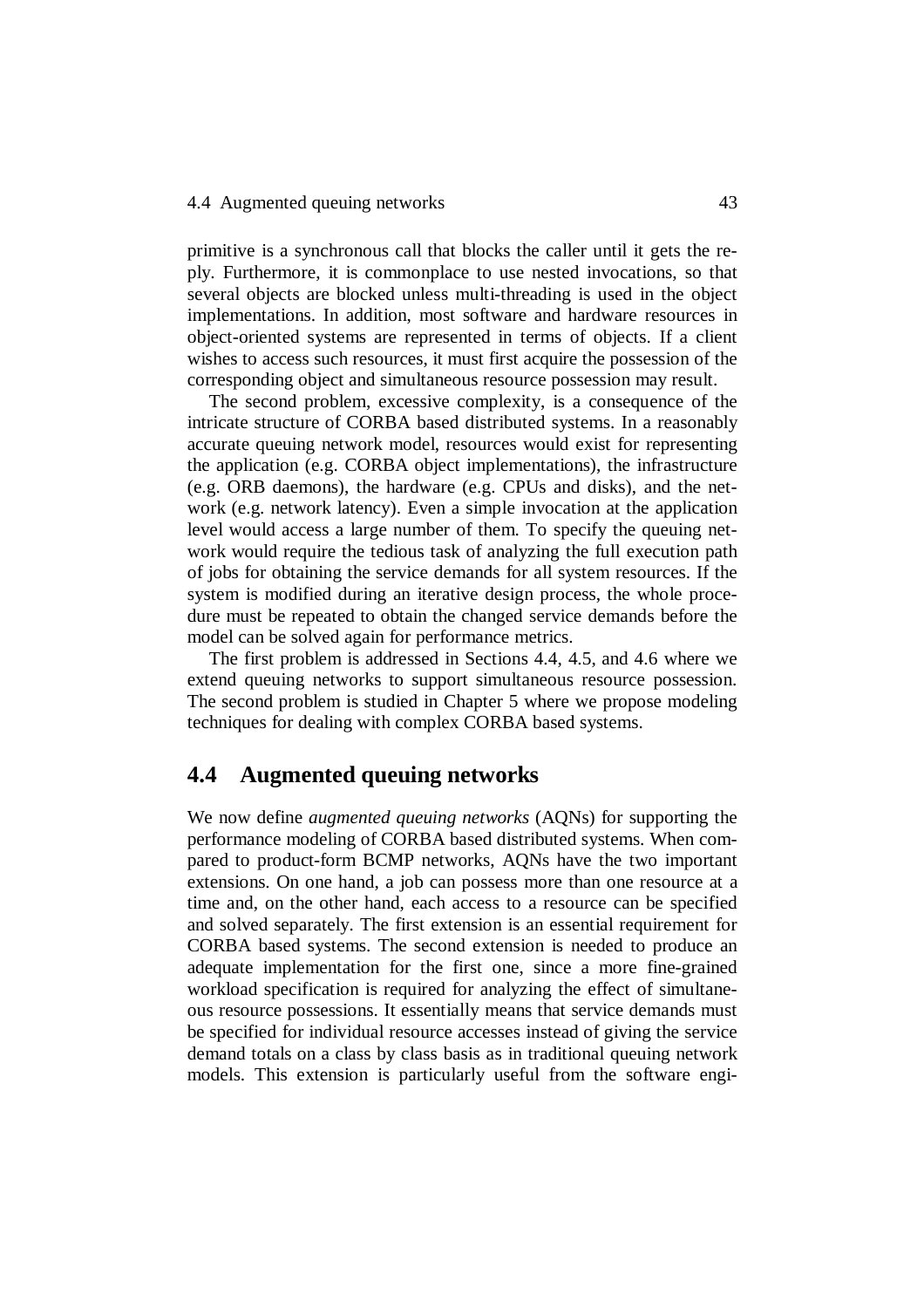#### 44 THE METHOD OF DECOMPOSITION



Figure 5. An AQN with three direct uses and one synchronous call.

neering point of view since it brings performance models and the obtained results closer to the functional descriptions of software behavior.

To support simultaneous resource possession in AQNs, we define two ways for jobs to access resources (see e.g. [Jac82]):

Direct use,

Synchronous call.

*A direct use* refers to the usual way of accessing resources in queuing networks, i.e. a job can access exactly one resource at a time. Direct uses are like asynchronous one-way messages to indicate the transfer of execution between resources. *A synchronous call*, on the other hand, refers to a nested flow of control. A job first gains possession of a primary resource and access it for a given service time (which may also be zero). After having accessed the primary resource, the job keeps the primary resource to itself and accesses a secondary resource. When the service time for secondary resource is over, both resources are released. Synchronous calls can be nested so that the job may proceed to another secondary resource without first releasing the already reserved secondary resource. There is no limit to the depth of nesting.

We use simple UML sequence diagrams to represent AQNs (see also [Poo99]). Figure 5 shows a model with three resources and a single class of five jobs. Resources are represented as UML objects. Delay resources are instances of the *Delay* object class<sup>2</sup> and queuing resources are instances of the *Queue* class. Time proceeds from top to bottom in the diagram, and a sequence of arrows indicates how the resources are used by the jobs. For closed models, we write down explicitly the class population and sometimes we also draw an arrow from the last resource access

<sup>2</sup> If there is a danger of confusion, we use the term *object class* to denote UML classes and the term *workload class* or *job class* to denote classes in queuing networks.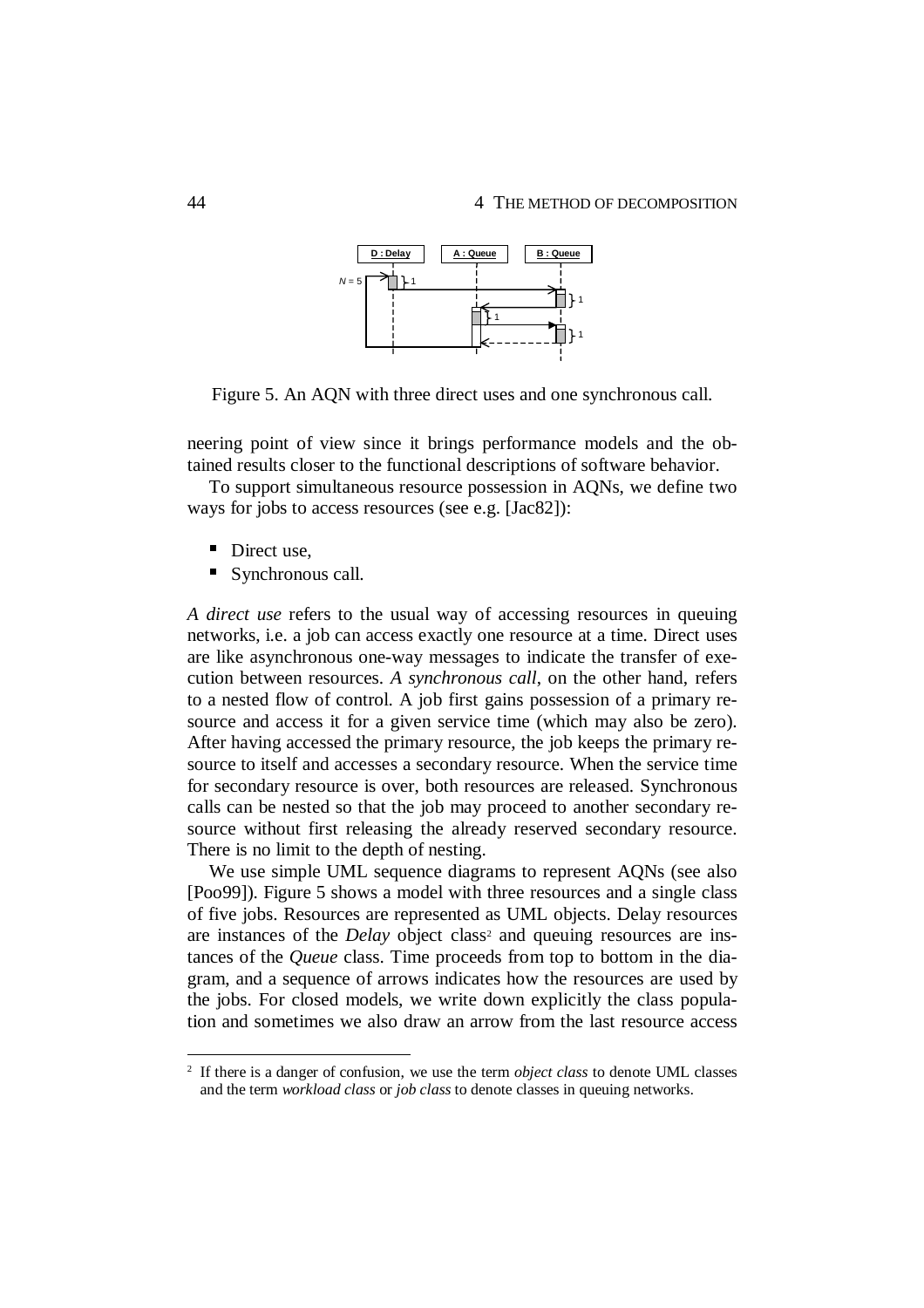back to the top of the diagram. For open models, the arrival rate for the job class is given. An enlargement in a resource's lifeline indicates that a job is accessing the resource. A gray area in the enlargement indicates that the job is in service. A white area before the gray area indicates that the job is queuing for the resource, and a white area after the gray area indicates that the job is waiting for a reply from an embedded synchronous call. Numerical values for service demands (the gray area) and residence times (the gray and white areas together) may also be given in the diagram. To comply with the UML notation, we use an open arrowhead to indicate a direct use, a filled arrowhead to indicate a synchronous call, and a dashed arrow to indicate the return from a synchronous call. The primary resource's activation period is extended to cover the time it stays blocked during the execution of the synchronous call. The simple example in Figure 5 contains three direct uses and one synchronous call.

We allow synchronous calls to have several characteristics that increase their usability in performance modeling. First, they can be chained to arbitrary length. In such a chain, the last resource cannot be accessed until a job has acquired possession of all resources in the chain before it. Second, synchronous calls can introduce cycles in the dependency graph of the resources. For example, a model may contain two CORBA objects that are allowed to make synchronous calls to each other. Such configurations may arise in object-oriented systems through the use of callback mechanisms. Third, recursion is allowed. In other words, a job that is currently accessing a resource is allowed to make a synchronous call to the same resource during this access. Recursion is interpreted as an elongation of the original call. Indirect recursion is also supported, i.e. a job may call the resource indirectly in a nested call through some other resource. Fourth, it is possible to access the same resource both through direct use and synchronous calls. For example, an application can access the same CORBA object with synchronous invocations and with asynchronous messages that allow the caller to proceed execution while the object implementation is executing the operation.

Before proceeding to the algorithm for solving AQNs, we briefly discuss two simplifying transformations. They both preserve the performance characteristics of the models while making them easier to handle:

 If there is a *nested direct use* of a resource *i* during a synchronous call, this direct use can be replaced by an additional synchronous call to *i* after the first one.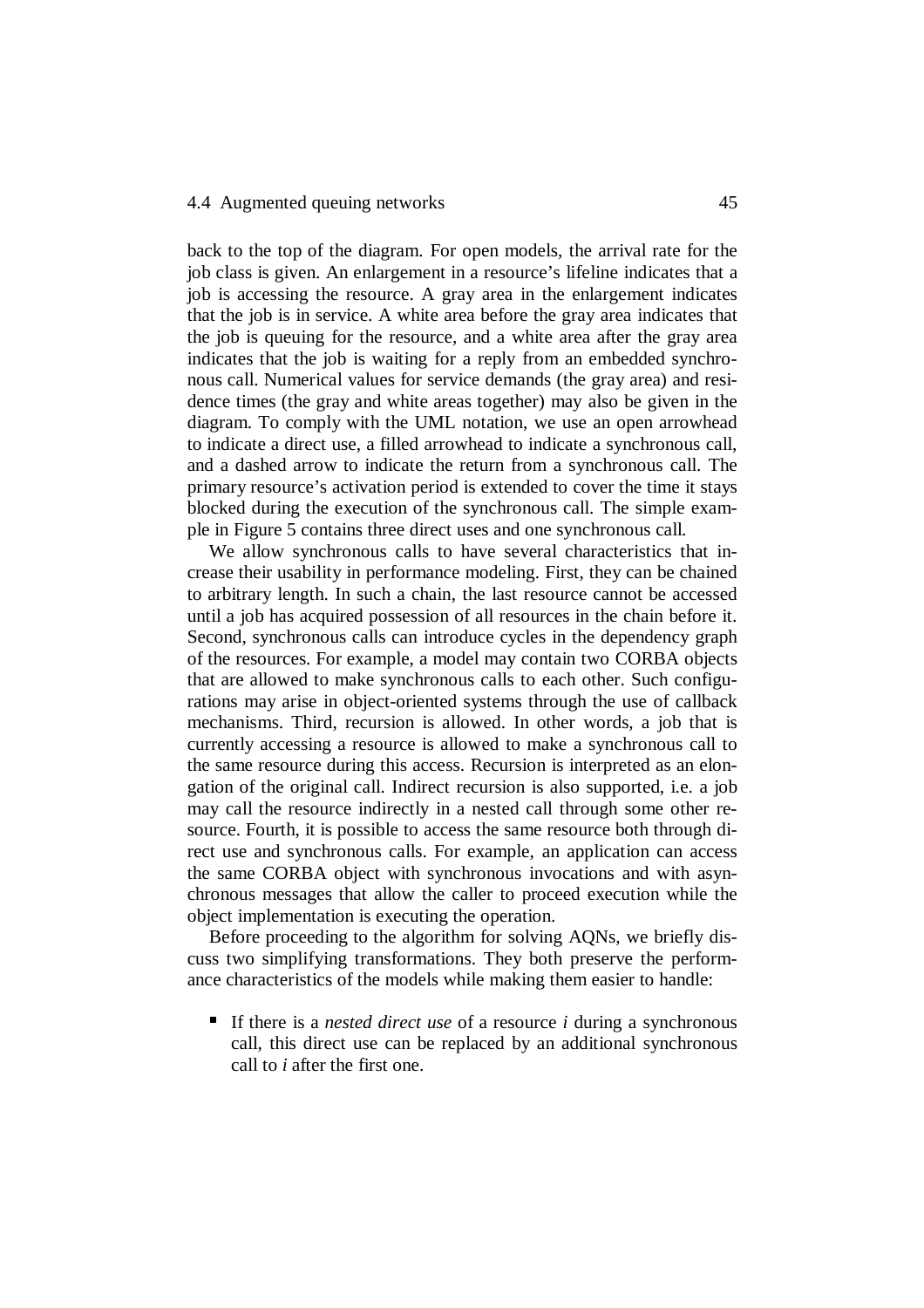#### 46 4 THE METHOD OF DECOMPOSITION



Figure 6. Simplifying transformations for AQNs.

 If a delay resource is making a synchronous call, this call can be changed to a direct use of the called resource.

These transformations are illustrated in Figure 6. The first one results from the definitions for direct uses and synchronous calls. The second one reflects the fact that delay resources never impose queuing for jobs. Hence, we may later assume that there are no direct uses within synchronous calls and that delay resources never make synchronous calls. However, we still allow such constructs to appear in UML sequence diagrams for added convenience to the designer.

# **4.5 Introduction to the method of decomposition**

We now give an informal introduction to the method of decomposition (MOD) that can be used for solving AQNs. Decomposition is a known technique for solving queuing networks (see e.g. [Agr85, Men94, Con89]), and our approach combines existing techniques in a novel way to satisfy the requirements of our framework. Full details of the algorithm are presented in Section 4.6.

#### **Decomposing an AQN**

In general, an AQN cannot be represented as a product-form queuing network. The source of the problem is the congestion in the secondary resource during a synchronous call, since it affects the queue lengths of both the blocked resource and the secondary resource itself. Consequently, the states of these two resources cannot be considered separately. To solve the problem, we decompose the AQN into multiple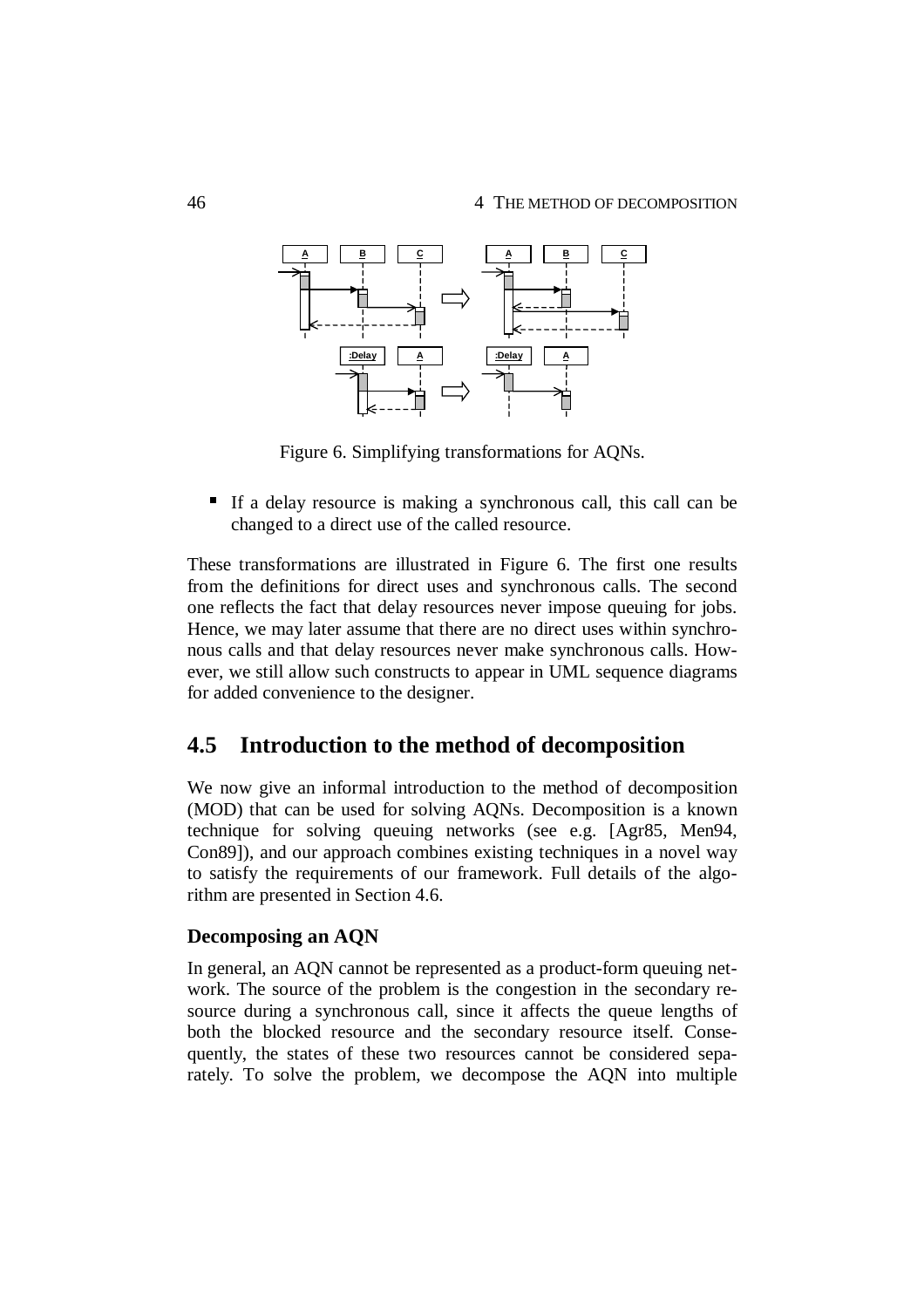queuing networks so that the primary and secondary resources of a synchronous call are always in different networks. As a result, we get a set of product-form multi-class queuing networks that can be solved efficiently. This approach is related to the technique proposed in [Jac82]. Their approach is suited for simple cases where the result can be represented with two product-form queuing networks, while our approach can be applied to complex AQNs requiring a large number of auxiliary product-form networks for sufficiently accurate modeling.

We use the term *secondary resource* to denote any resource that receives at least one synchronous call in the AQN. All other resources are called *primary resources*. We now transform the AQN into a *primary network* by removing all secondary resources and all accesses to them, and by adding a *surrogate delay resource, Surr*. The open and closed classes of the original AQN are preserved in the primary network.

To model the effect of accessing secondary resources without actually having them in the primary network, we make the following two changes to the service demands in the primary network:

- For each direct use  $a$  of a primary resource, the service demand  $D_a$ is increased by the sum of the residence times obtained for synchronous calls that are executed during the direct use *a*.
- For each class  $r$ , the service demand  $D_{Surr,r}$  of the surrogate device is defined to be the sum of the residence times for all direct uses of secondary resources in class *r*.

The first transformation elongates the primary resource's service demand by the time it takes to complete all nested synchronous calls to secondary resources. The second transformation models direct uses of secondary resources with an equivalent delay in the primary network. As a result, all accesses to secondary resources are reflected in the service demands for the primary network.

Unfortunately, the primary network cannot be solved unless we know the residence times for accessing the secondary resources. Therefore, we create a set of *secondary networks*. For each secondary resource *i*, we create a secondary network  $Sec(i)$  that has two resources: the secondary resource *i* itself and an *auxiliary delay resource, Aux,* for modeling the time the jobs are spending elsewhere in the system.

To model contention for secondary resources, classes of jobs are specified for the secondary networks. Each class *r* in the original AQN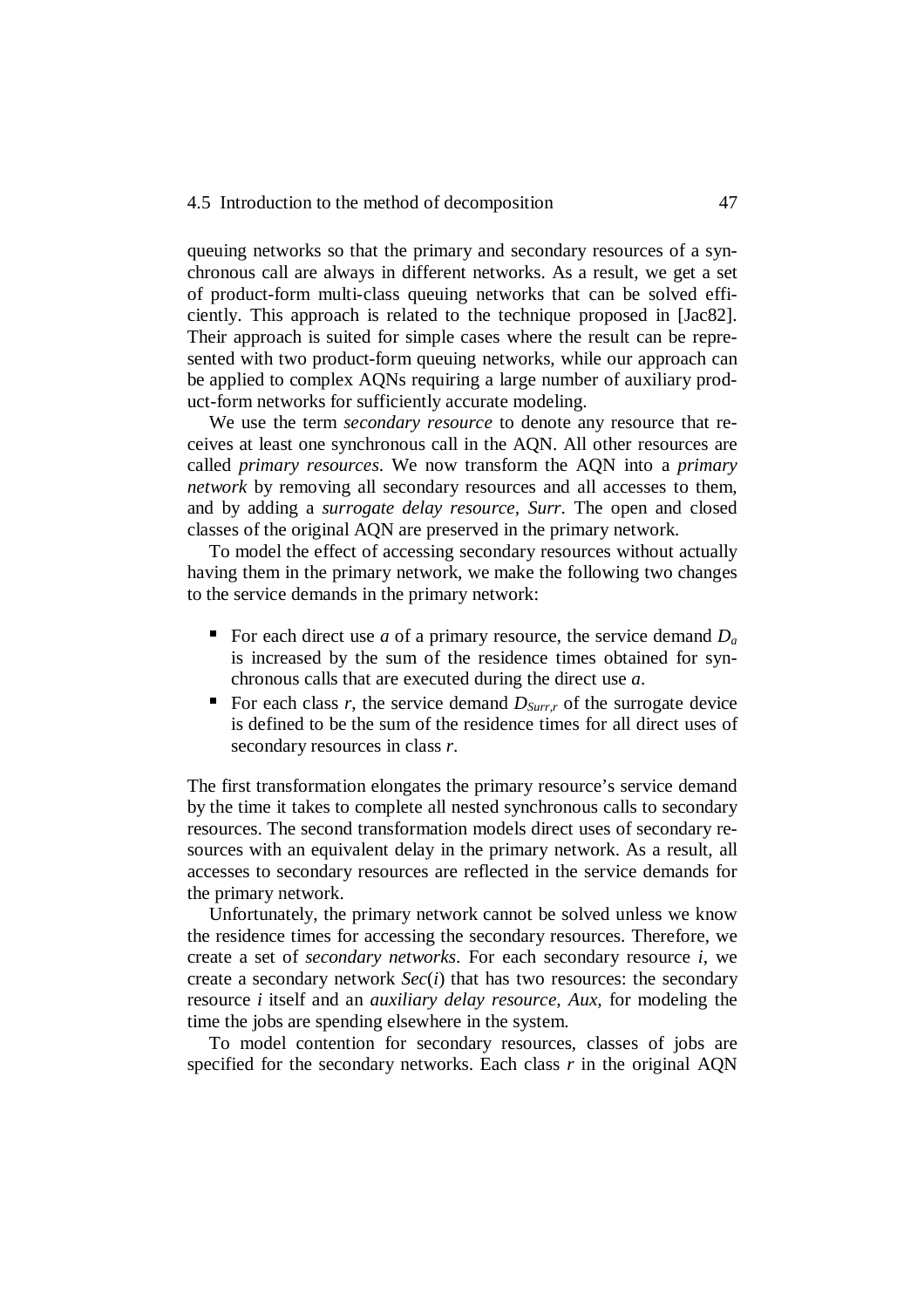generates at most two secondary classes for a secondary network *Sec*(*i*). The following two rules apply:

- If there are synchronous calls from class  $r$  to the secondary resource *i*, a closed secondary class *s* is created, and its population *Ns* is the maximum number of synchronous calls that can reach the secondary resource in parallel (i.e. without passing through common queuing resources or synchronous calls). For example, if there is a single synchronous call from class *r* to resource *i*, then  $N_s = 1$ .
- If class  $r$  has direct uses of the secondary resource  $i$ , a secondary class *s* is created. If class *r* is open, so is *s* and the arrival rates are equal. If class *r* is closed, so is *s* and the populations are equal.

The first rule reflects the basic characteristic of a synchronous call that allows at most one client to queue for the secondary resource. Other clients are waiting in the primary resource's queue and do not appear in the secondary network unless they can reach the resource through some other chain of access. The second rule treats direct uses of secondary resources as if the resources were part of the primary network and the whole population was allowed to queue for them.

We now describe the workloads for the secondary classes. All direct uses and synchronous calls to a secondary resource *i* in the original AQN are transformed into direct uses of *i* in the network *Sec*(*i*), and the service demands are kept the same. However, if the original access contains nested synchronous calls to some other secondary resources, the service demand of the original accesses is increased by the sum of the residence times obtained for these nested synchronous calls. As a result, there are also dependencies between secondary classes.

To ensure that closed secondary classes correctly represent the contention in the secondary resources, the service demands of the auxiliary delay devices must be adjusted appropriately. The idea is to keep the throughputs of secondary classes equal to the throughputs of the calling classes in the primary queuing network. This way, primary and secondary networks can be considered to represent different parts of the same overall system. If we know the residence time  $R_i$  of the secondary resource *i*, the population  $N_s$  of the secondary class *s*, the throughput  $X_r$  of the corresponding primary class *r*, we can apply Little's law to solve the service demand for the auxiliary delay resource *Aux*: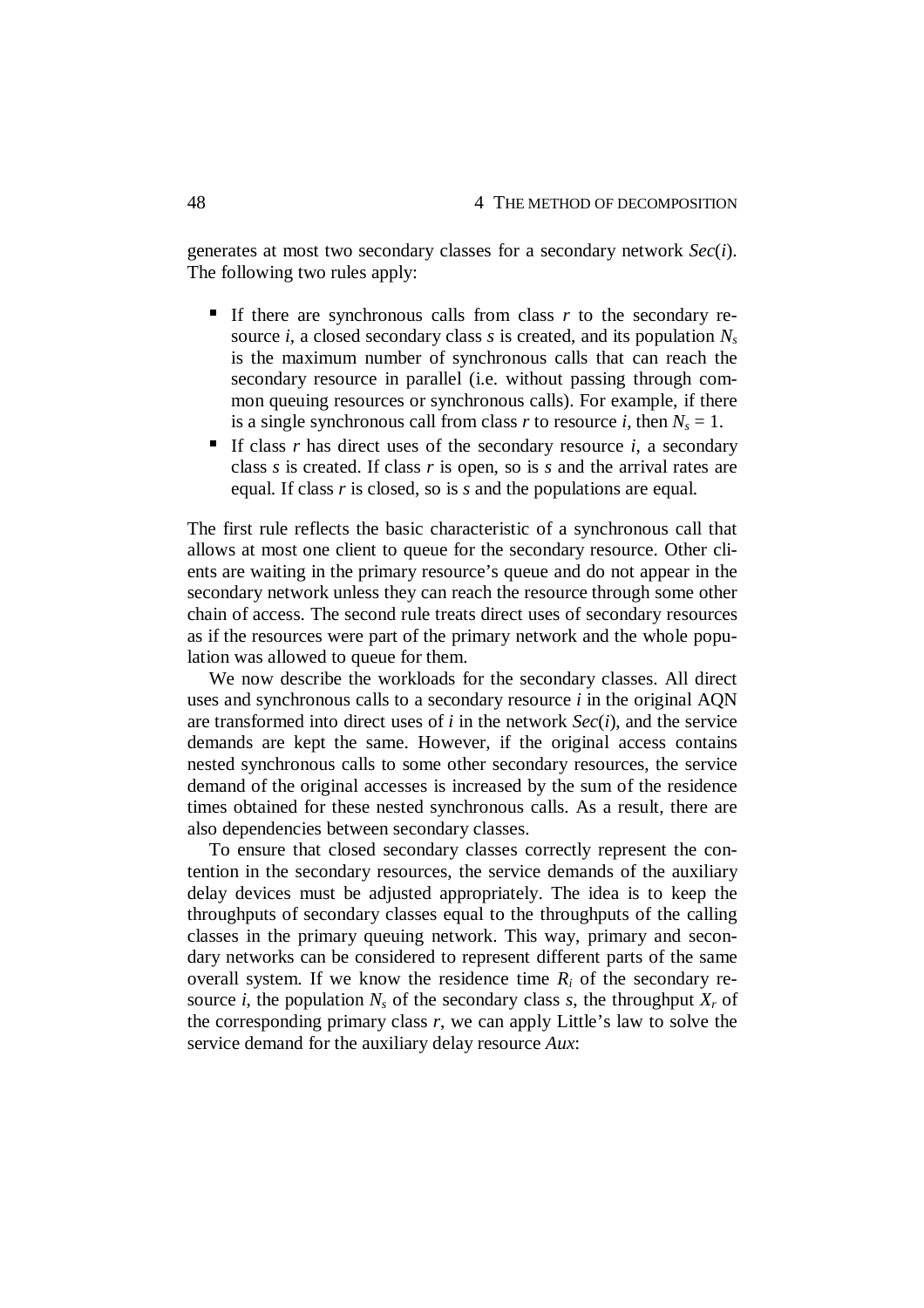

Figure 7. Transformation of the AQN in Figure 5 into primary and secondary networks.

$$
D_{Aux} = R_{Aux} = \frac{N_s}{X_r} - R_i.
$$
 (5)

There is no need to specify the service demand for the auxiliary resource in open secondary classes, since the amount of contention for the secondary resource is determined by the arrival rate.

Consider the example in Figure 5. The only secondary resource is *B* and, hence, the original AQN is decomposed into two networks, *Prim* and *Sec*(*B*). The secondary network *Sec*(*B*) has two classes, the first one represents direct uses of *B* and the second one models synchronous calls to *B*. This is illustrated in Figure 7. The dotted arrows descending from the original AQN show how the original service demands are moved to the primary and secondary networks. The horizontal dotted arrows indicate the two types of dependencies that exist between the networks. On one hand, the service demands of the primary network depend on the residence times  $R_{B,1}$  and  $R_{B,2}$  obtained from the secondary network. On the other hand, the service demands  $D_{Aux,1}$  and  $D_{Aux,2}$  of the auxiliary resource in the secondary network are obtained from the throughput  $X_{Prim}$ of the primary network by using equation (5).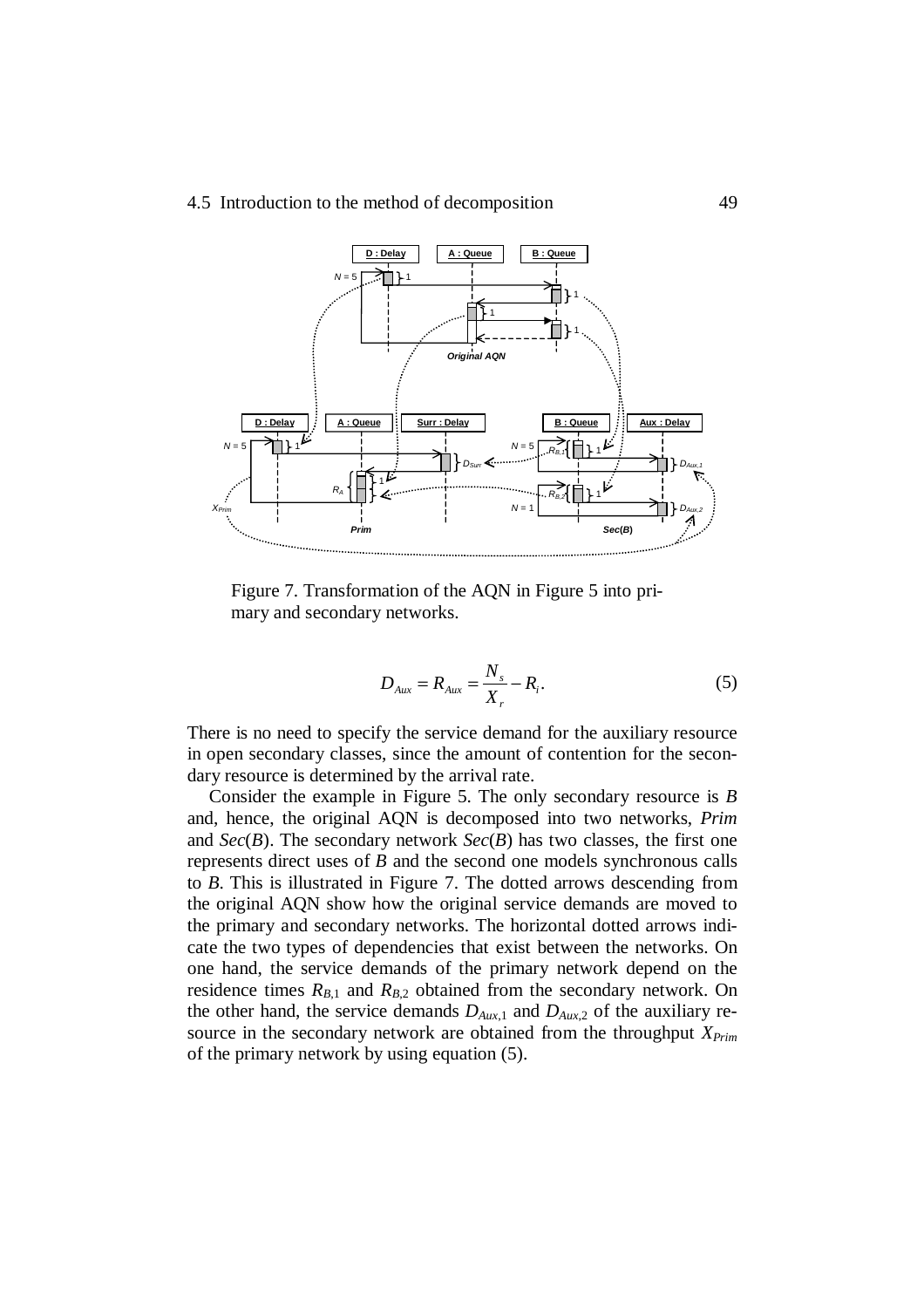#### **Solving primary and secondary networks simultaneously**

After decomposition, the resulting primary and secondary networks cannot be solved independently since input parameters for some networks require the existence of a solution for some other networks, and circles can exist in the dependence diagram. Therefore, we solve the queuing networks simultaneously with iteration. This approach is a special case of the methodology proposed by [Agr85]. During each repetition, we adjust the input parameters of the networks with the outcome of the previous repetition until the throughputs of secondary classes are sufficiently close to the throughputs of the corresponding primary classes. As a result, we get a solution that gives performance metrics for all networks and respects the mutual dependencies that exist between primary and secondary networks. The main steps of the algorithm are:

- 1. Decompose the AQN into primary and secondary networks.
- 2. Initialize the input parameters of the primary and secondary networks by assuming no contention for secondary resources.
- 3. Solve the primary and secondary queuing networks. Obtain average residence times, throughputs, and average queue lengths for all resources in all networks.
- 4. Distribute the residence times obtained for resources to the individual accesses that contributed to the service demands of those resources.
- 5. Compute the maximum relative error for secondary network throughputs when compared to the throughputs of the corresponding primary classes. If the error is less than a given constant  $\varepsilon$ , terminate algorithm.
- 6. Compute service demands for resources in primary and secondary classes. Determine the service demand  $D_{ir}$  for a resource *i* in a primary or secondary class *r* by adding together the service demands of all accesses from class *r* to resource *i*.
- 7. Compute service demands for surrogate resources in primary classes. Determine the service demand *DSurr,r* by adding together the service demands of all direct uses of secondary resources in class *r*.
- 8. Adjust the service demand of auxiliary delay devices in secondary classes so that all closed secondary classes have the same throughput with their corresponding primary class.
- 9. Jump to step 3.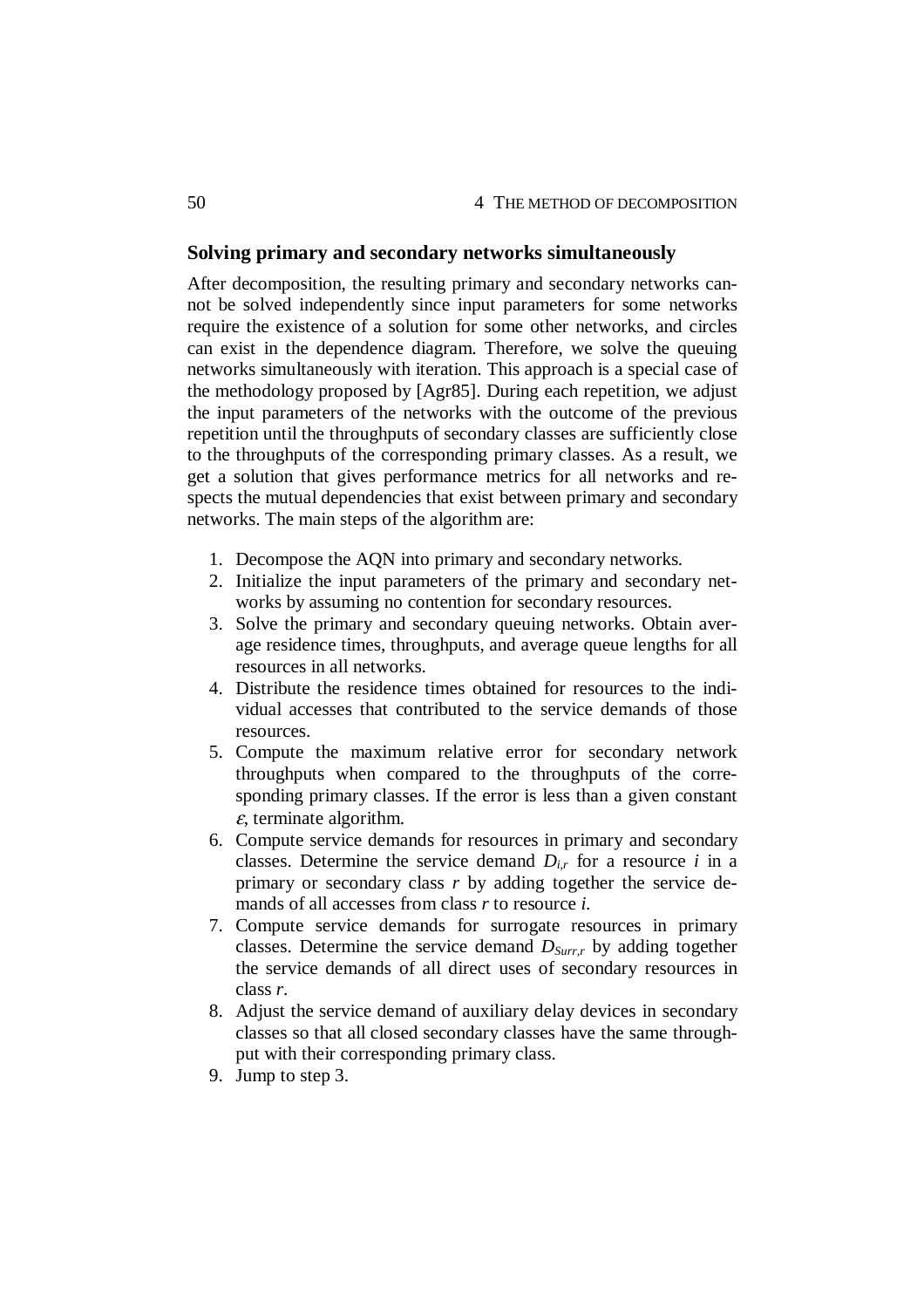Full details for each step are given in Algorithm 5 in Section 4.6. We now illustrate the steps by solving the example model in Figure 7. We use the notations of Figure 7 and assume that  $\varepsilon = 0.0001$ . The initialization step 2 produces the following service demand approximations:

$$
D_A = 2
$$
,  $D_{Surr} = 1$ ,  $D_{Aux,1} = 0$ ,  $D_{Aux,2} = 0$ .

After solving the primary and secondary networks, the following results are obtained:

$$
R_A = 8.03077, R_D = 1, X_{Prim} = 0.498466,
$$
  
\n
$$
R_{B,1} = 6, X_{Sec(B),1} = 0.833333,
$$
  
\n
$$
R_{B,2} = 6, X_{Sec(B),2} = 0.166667.
$$

Step 4 is trivial since all obtained residence times are associated with exactly one resource. The maximum relative error

$$
Error = \max \left[ \left| \frac{0.833333 - 0.498466}{0.498466} \right|, \left| \frac{0.166667 - 0.498466}{0.498466} \right| \right] = 0.671795
$$

is greater than  $\varepsilon$  so we continue the algorithm. In steps 6, 7, and 8, the obtained metrics are used to compute new values for the missing parameters:

$$
D_A = 7
$$
,  $D_{Surr} = 6$ ,  $D_{Aux,1} = 4.03077$ ,  $D_{Aux,2} = 0$ .

Formula (5) produces a negative result for  $D_{Aux,2}$  due to the substantial difference that exists between the throughput estimates for the primary and secondary networks, so we use zero instead. Similar excessive corrections occur during the first iterations of the algorithm but they disappear when the estimates get more accurate. When the adjusted network is solved again in step 3, a new set of results is obtained:

$$
R_A = 28.1077
$$
,  $R_D = 1$ ,  $X_{Prim} = 0.142419$ ,  
\n $R_{B,1} = 3.77396$ ,  $X_{Aux,1} = 0.640637$ ,  
\n $R_{B,2} = 2.7827$ ,  $X_{Aux,2} = 0.359363$ .

The process continues until the maximum relative error for throughputs  $X_{Aux,1}$  and  $X_{Aux,2}$  less than  $\varepsilon$ . In this case, 18 iterations are needed. The final set of results is the following: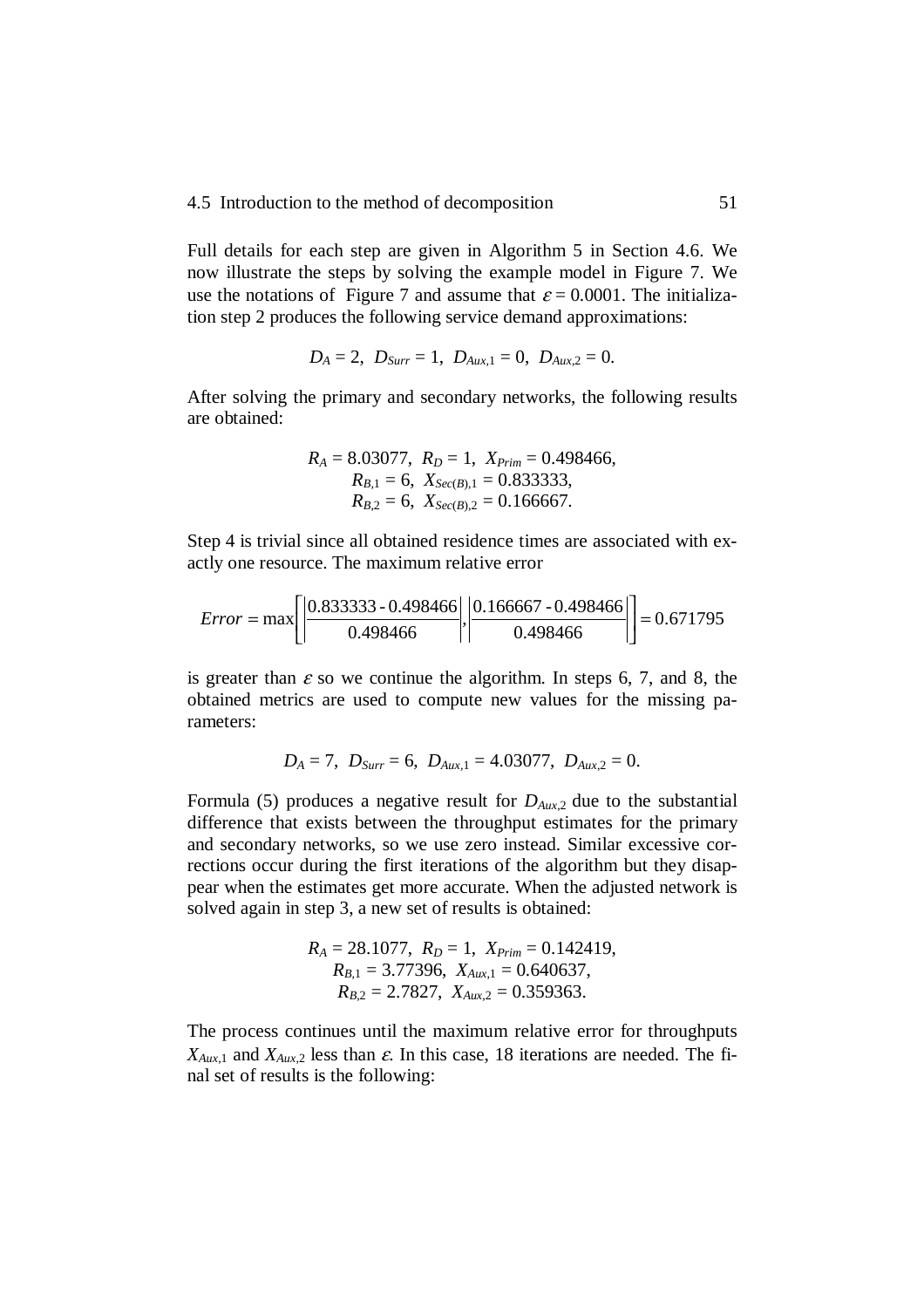$$
R_A = 9.80524
$$
,  $R_D = 1$ ,  $X_{Prim} = 0.384312$ ,  
\n $R_{B,1} = 2.20551$ ,  $X_{Aux,1} = 0.384311$ ,  
\n $R_{B,2} = 1.58382$ ,  $X_{Aux,2} = 0.384293$ .

Hence, the average response time for a job is  $R_D + R_{B,1} + R_A = 13.0108$ .

#### **Dividing residence times between multiple calls**

When there are multiple accesses  $a_1, \ldots, a_n$  from class  $r$  jobs to a resource *i*, the service demands  $D_1, \ldots, D_n$  of these accesses are added together in step 6 to produce the total service demand  $D_{ir}$ . This is a wellknown technique for obtaining queuing network parameters from software specifications [Smi90]. In our case, however, the obtained total residence time  $R_{ir}$  must also be divided back to the contributing accesses in step 4. This information is used in step 6 when new service demand estimates are calculated for those accesses that have nested synchronous calls.

Since all contributing accesses are queuing for the same resource, it is reasonable to assume that the average waiting time is approximately the same for all accesses of resource *i* from class *r* (see [Hav98] for a discussion on this approximation). We use the notation  $W_{i,r}$  to represent this average waiting time. The average residence time for access  $a_k$  is now given by

$$
R_{k} = W_{i,r} + D_{k}
$$

for all  $k = 1, \ldots, n$ . When we sum up these equations and solve  $W_{i,r}$  we obtain

$$
W_{i,r} = \frac{1}{n} \left[ \sum_{k=1}^{n} R_k - \sum_{k=1}^{n} D_k \right] = \frac{1}{n} \left( R_{i,r} - D_{i,r} \right)
$$

and therefore

$$
R_{k} = \frac{R_{i,r} - D_{i,r}}{n} + D_{k}
$$
 (6)

for all  $k = 1, \ldots, n$ . This formula is used in step 4 of the algorithm to divide the total residence time to the contributing accesses. If *i* is a delay resource, we have  $R_{i,r} = D_{i,r}$  and the formula can be reduced to the exepected form:  $R_k = D_k$  for all  $k = 1, \ldots, n$ .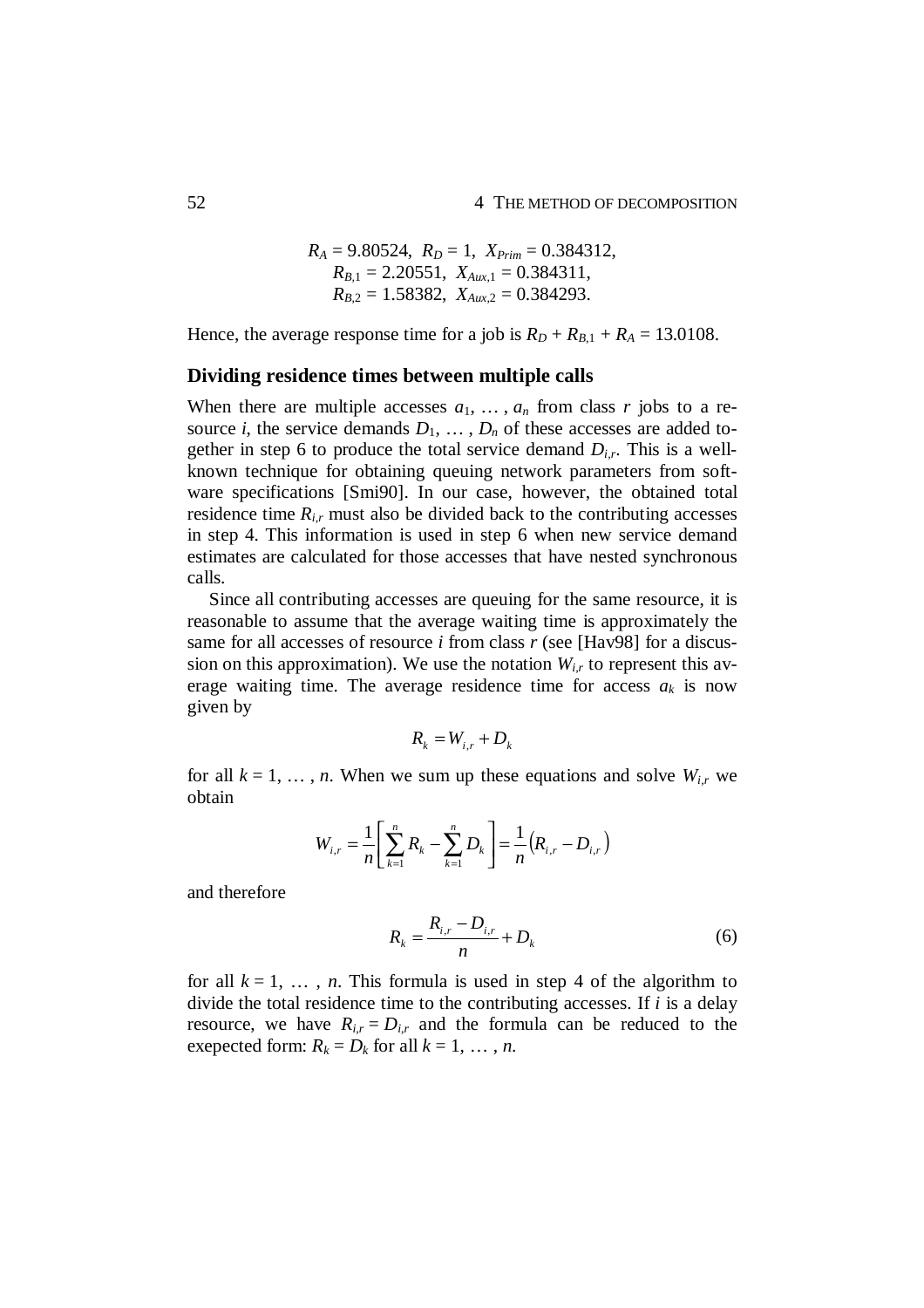### **Recursion**

Recursion refers to a synchronous call to a resource when the same resource is already being accessed by the same job. Recursion is commonly used in object-oriented systems as it allows objects to use the same services that they are offering for their clients. Since our target is in objectoriented systems, the performance aspects of recursive calls need to be studied in more detail.

Recursion can be interpreted as an elongation of the ongoing access during which the recursive call takes place. Since the target resource is already being accessed by the job, we may assume that there is no additional waiting time before the recursive call starts receiving service. This assumption holds for many object-oriented systems, since invocations to the object itself can be routed directly to the target method to increase efficiency. As a result, the normal invocation scheduling is bypassed and no waiting occurs. This observation implies a change to the results so far since equation (6) no longer holds for recursive accesses. Instead, the residence time for a recursive access is always equal to the service demand. Waiting can only occur before the non-recursive access that precedes the recursion. Hence, the divider  $n$  in equation (6) should be the number of non-recursive accesses from class *r* to resource *i*.

Recursion has also an effect on the total service demand that is normally obtained by summing up individual service demands in steps 6 and 7 of the algorithm. Let  $a_0$  be a non-recursive access from class  $r$  to a queuing resource *i* representing an object implementation, and let  $D_0$  be the service demand for  $a_0$ . Let  $a_1, \ldots, a_n$  be recursive calls that take place during  $a_0$  with service demands  $D_1, \ldots, D_n$ . Denote the combined access with symbol  $a_{comb}$  and the combined service demand with  $D_{comb}$ . We may assume FCFS scheduling for resource *i*, since it is the most straightforward way to implement objects that impose queuing for incoming requests. In addition, we follow the BCMP requirements and assume that the distributions for the service demands  $D_1, \ldots, D_n$  are negative exponential. As a result, the combined service demand

$$
D_{\textit{comb}} = \sum_{k=0}^n D_k
$$

is hypo-exponentially distributed and we have a disagreement with the BCMP requirement that only allow negative exponential distributions with FCFS scheduling. Intuitively speaking, the variability of the combined access  $a_{comb}$  is smaller compared to an equally long access that is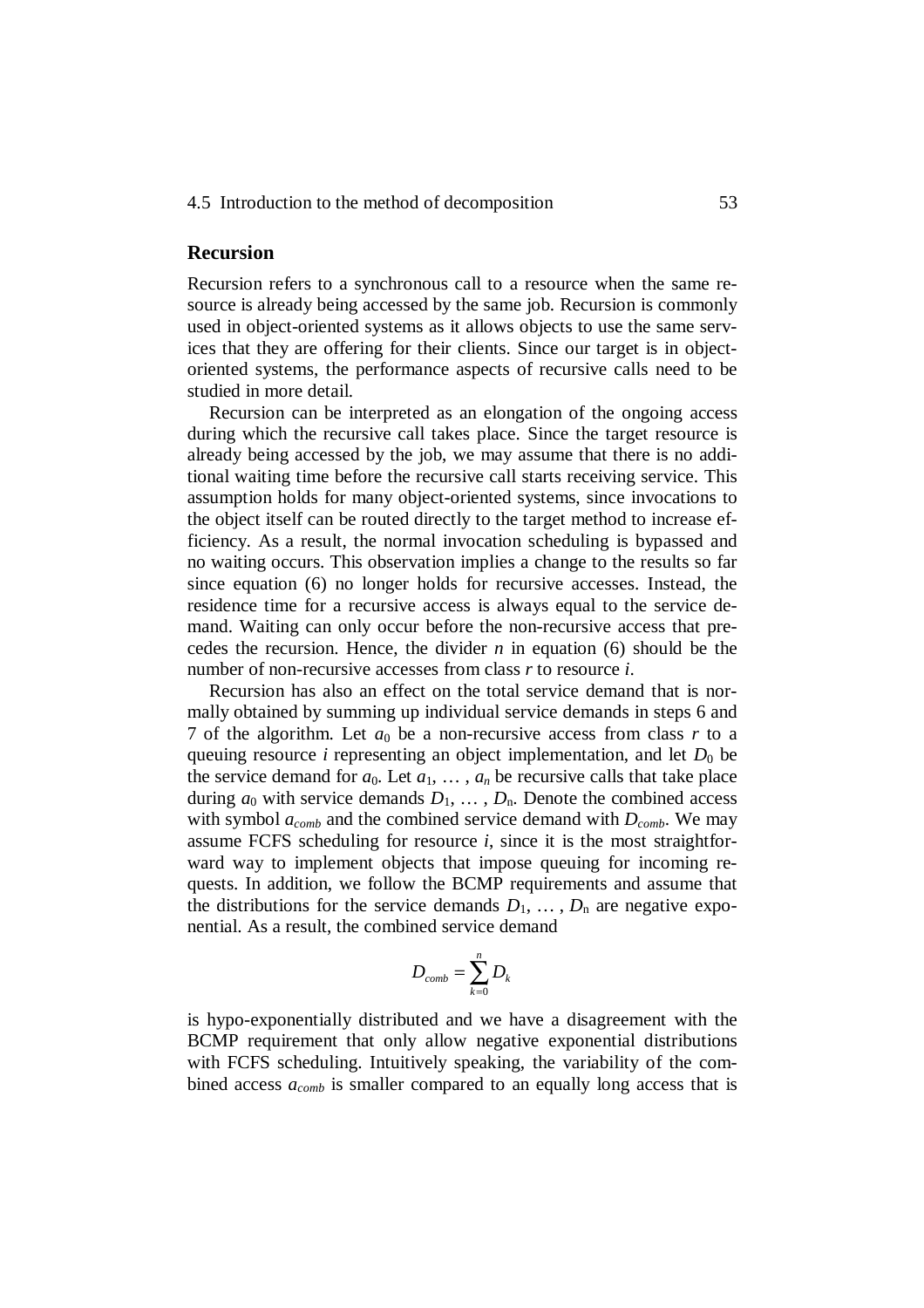not composed of multiple parts. The decreased variability reduces contention for the resource and, consequently, the resulting average residence times are shorter. If we solve the primary and secondary queuing networks without any corrections, the obtained residence time estimates would be too high.

To take into account the reduced contention due to recursive calls, we replace the combined service demand  $D_{comb}$  with a slightly smaller value. Essentially, we are trying to find an exponentially distributed service demand with average  $D'_{comb}$  that produces the same residence time  $R_{comb}$  as the combined hypo-exponentially distributed service demand. We make an assumption that the arrival process for class *r* jobs in resource *i* is Poisson with arrival rate  $\lambda_{i,r}$ . The first and second moments for the hypoexponentially distributed service demand are

$$
\alpha_1 = \sum_{k=0}^n D_k \quad \text{and} \quad \alpha_2 = \alpha_1^2 + \sum_{k=0}^n D_k^2.
$$

We can now apply the Pollaczek-Khinchin formula for M|G|1 queues to solve the residence time:

$$
R_{comb} = \alpha_1 + \frac{\lambda_{i,r}\alpha_2}{2(1-\lambda_{i,r}\alpha_1)}.
$$
\n(7)

On the other hand, the standard result for the residence time of M|M|1 queues implies that

$$
R_{comb} = \frac{D'_{comb}}{1 - \lambda_{i,r} D'_{comb}}.
$$
\n(8)

Hence, we can solve the adjusted service demand:

$$
D'_{comb} = \frac{R_{comb}}{1 + \lambda_{i,r} R_{comb}}.
$$

If there is no recursion (i.e.  $D_k = 0$  for all  $k = 1, ..., n$ ) the above equations can be reduced to the expected result:  $D'_{comb} = D_{comb}$ .

The above technique for adjusting the service demand of recursive calls makes it possible to use the efficient and robust algorithms presented in Section 4.2. Alternatively, we could have selected an algorithm that supports general service time distributions at FCFS resources (e.g. [Cha75, Shu77]). However, these algorithms are also approximations and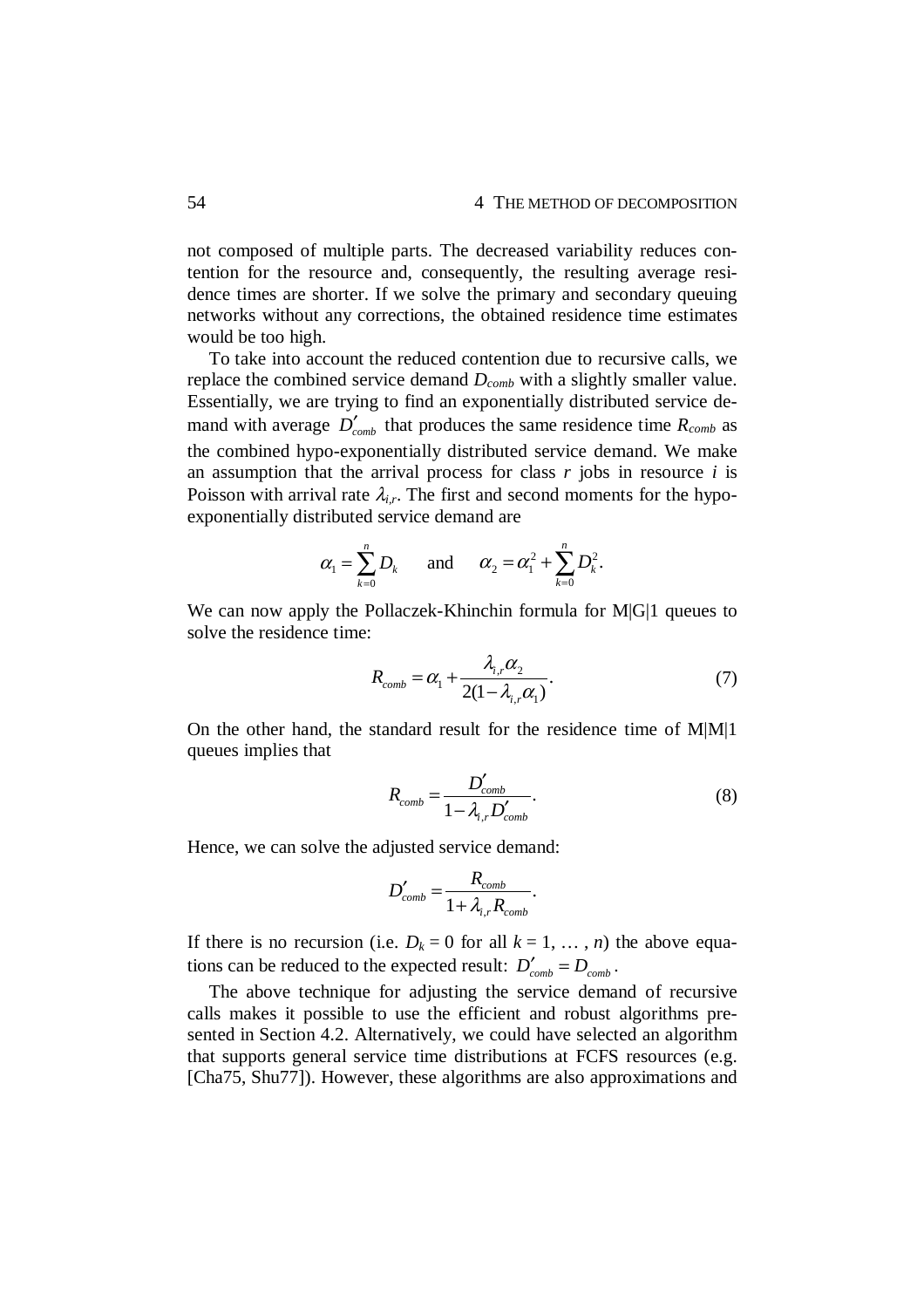they lead to solutions that are computationally more expensive and less robust. See [Agr85] for a discussion. The assumption that the arrival process is Poisson is essential for obtaining equations (7) and (8). While this assumption is not valid for BCMP networks in general, Shum and Buzen also used a similar assumption in their algorithm that supports general service time distributions at FCFS resources [Shu77]. The final motivation for the proposed technique arises from experience. We have observed significant increases in accuracy for open classes. See Section 4.7 for an example.

#### **Convergence**

The algorithm in its basic form does not converge in all situations. In particular, if there are several chains of nested synchronous calls that access the same set of resources in different orders, the number of dependencies between the primary and secondary increases and the proposed formulas for adjusting service demands may yield excessive corrections. As a result, the algorithm starts oscillating around a solution but does not converge towards it. It should be noted, however, that this is not a common phenomenon. According to our experience, convergence problems occur typically when the implementation of the model is prone to have deadlocks. AQNs that represent realistic systems typically have no convergence problems.

To improve convergence in problematic situations, we do not use the computed service demands directly. Instead, we use a weighted average of the computed value and the value obtained from the previous iteration. Let  $\omega$  be an attenuation factor that denotes the weight of the previous value. The computed service demands are adjusted using the following formula:

$$
D_{\text{adjusted}} = (1 - \omega)D_{\text{computed}} + \omega D_{\text{previous}},
$$

where *Dadjusted* denotes the value that is used in the algorithm, *Dcomputed* denotes the value that is obtained directly from computation, and *Dprevious* indicates the value of *Dadjusted* during the previous iteration.

We have observed that the value  $\omega = 0.3$  is sufficient for ensuring convergence in most problematic models. To be on the safe side, though, our prototype tool defaults to  $\omega = 0.5$ . The drawback of using this technique is slower convergence for those models that have no convergence problems. However, our experimentation shows that the price is not too high. For example, the example in Figure 5 requires 18 iterations without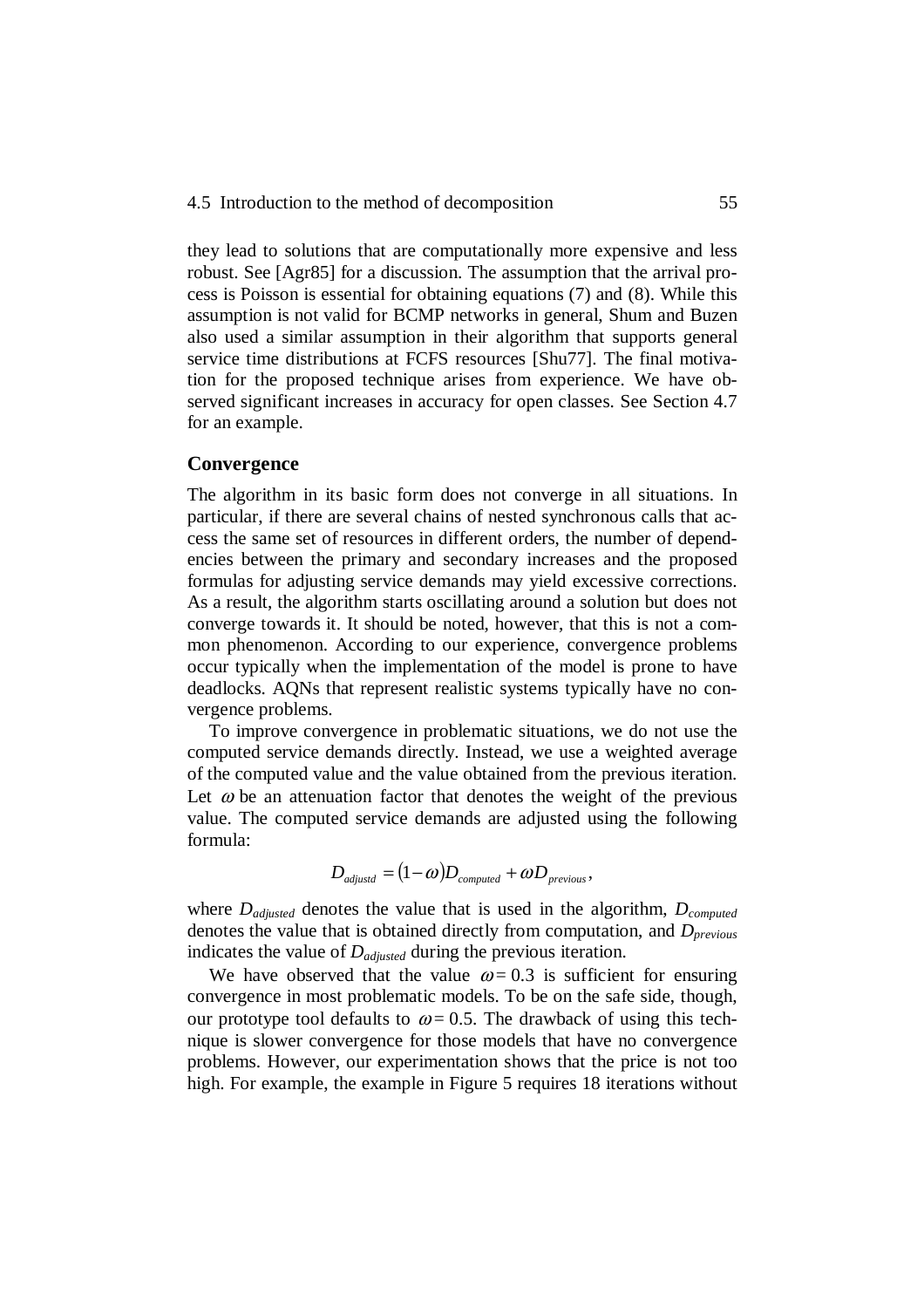adjustment, and 23 iterations with the attenuation factor  $\omega = 0.5$ . For simple models that would normally converge in one or two iterations, the value  $\omega$  = 0.5 usually produces around 15 iterations.

#### **High utilization in open classes**

An additional convergence problem may occur when the utilization of a queuing resource is close to 100% in an open class. Depending on the structure of the model, the algorithm may produce too large estimates for the service demands, and the intermediate utilization estimate of the resource may incorrectly become greater than 1. The result is an unstable network and the algorithm terminates prematurely.

A solution to the above problem can be found by examining the algorithm in detail. The idea of the algorithm is to propagate information between primary and secondary networks in two different ways. On one hand, the residence times of secondary resources are propagated upwards in the hierarchy of synchronous calls until they reach the primary network. On the other hand, the secondary networks are synchronized with the primary network by using the throughputs of the primary classes for adjusting the service demands of auxiliary resources.

Suppose now that we have a model with unstable primary or secondary networks. From the rules for decomposing the AQN, we know that an open class is either a primary class or a secondary class that models direct uses of secondary resources. This implies that open classes can only exist at the top two levels in the hierarchy of synchronous calls. Therefore, the algorithm can propagate residence times of secondary resources successfully upwards except for the last step. In addition, we know that the throughput of a stable open class is equal to its arrival rate. Consequently, we can synchronize secondary networks with the assumed throughputs of open primary classes even if the open primary network cannot be solved. If the primary network has closed classes, we can use the last valid throughput estimate as an approximation and synchronize secondary classes with that.

The above observations lead to some trivial changes for the algorithm. First, if an unstable primary or secondary network is observed during iteration, the algorithm continues as usual except that the unstable networks (and all other networks that depend on them) are left unsolved. Second, the service demands of auxiliary resources are computed using the last *valid throughput estimate* of the corresponding closed primary class or the *arrival rate* of the corresponding open primary class. If an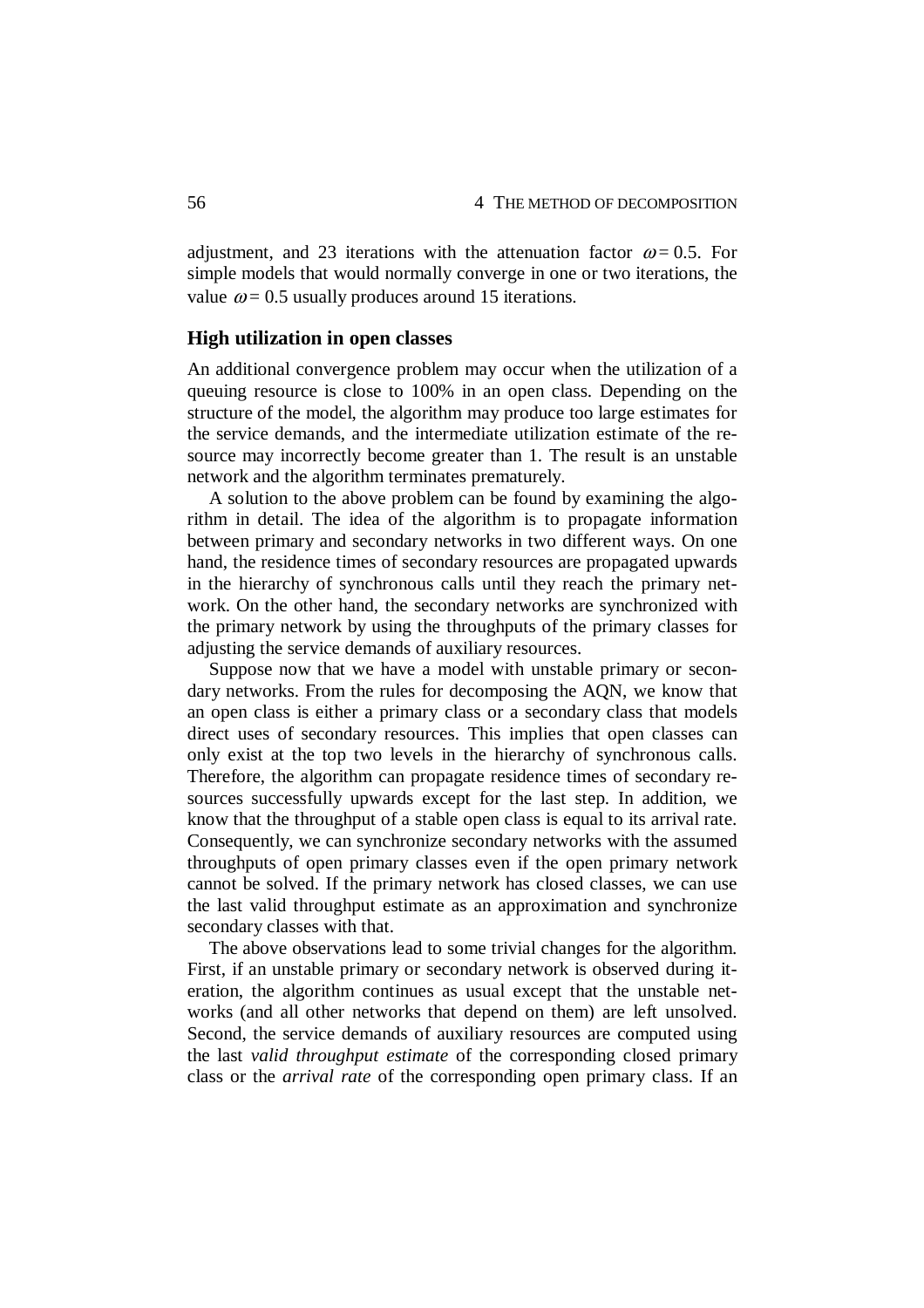

Figure 8. Convergence in a mixed AQN with high resource utilization.

unstable network becomes stable after one or more iterations, we revert to the original algorithm. Otherwise the algorithm continues with the unstable networks as indicated. Experience has shown that the revised algorithm converges even when the utilization of some queuing resources remains greater than 100%. Therefore, the termination condition can be the same for the revised algorithm, but a post-termination check must be added to ensure that the utilization of all queuing resources is less than 1.

Figure 8 illustrates convergence in a mixed AQN with high resource utilization (90%). The graph shows the utilizations of a queuing resource during iteration for three different values of the attenuation factor  $\omega$ . Already the second iteration produces incorrect utilizations for  $\omega = 0$  and  $\omega$  = 0.5. However, the revised algorithm quickly recovers from this irregular situation and converges in 10 iterations for  $\omega = 0$  and in 22 iterations for  $\omega$  = 0.5. It is possible to verify the obtained results by increasing the attenuation factor high enough so that the utilization remains less than 1 during the complete algorithm. In this case, the value  $\omega$  = 0.985 is sufficiently high to have this effect. The algorithm converges to the same solution but now it requires 726 iterations. Notice the logarithmic *x*-axis for the iteration sequence numbers.

# **4.6 The method of decomposition**

The various techniques presented in Section 4.5 are now combined into a complete algorithm.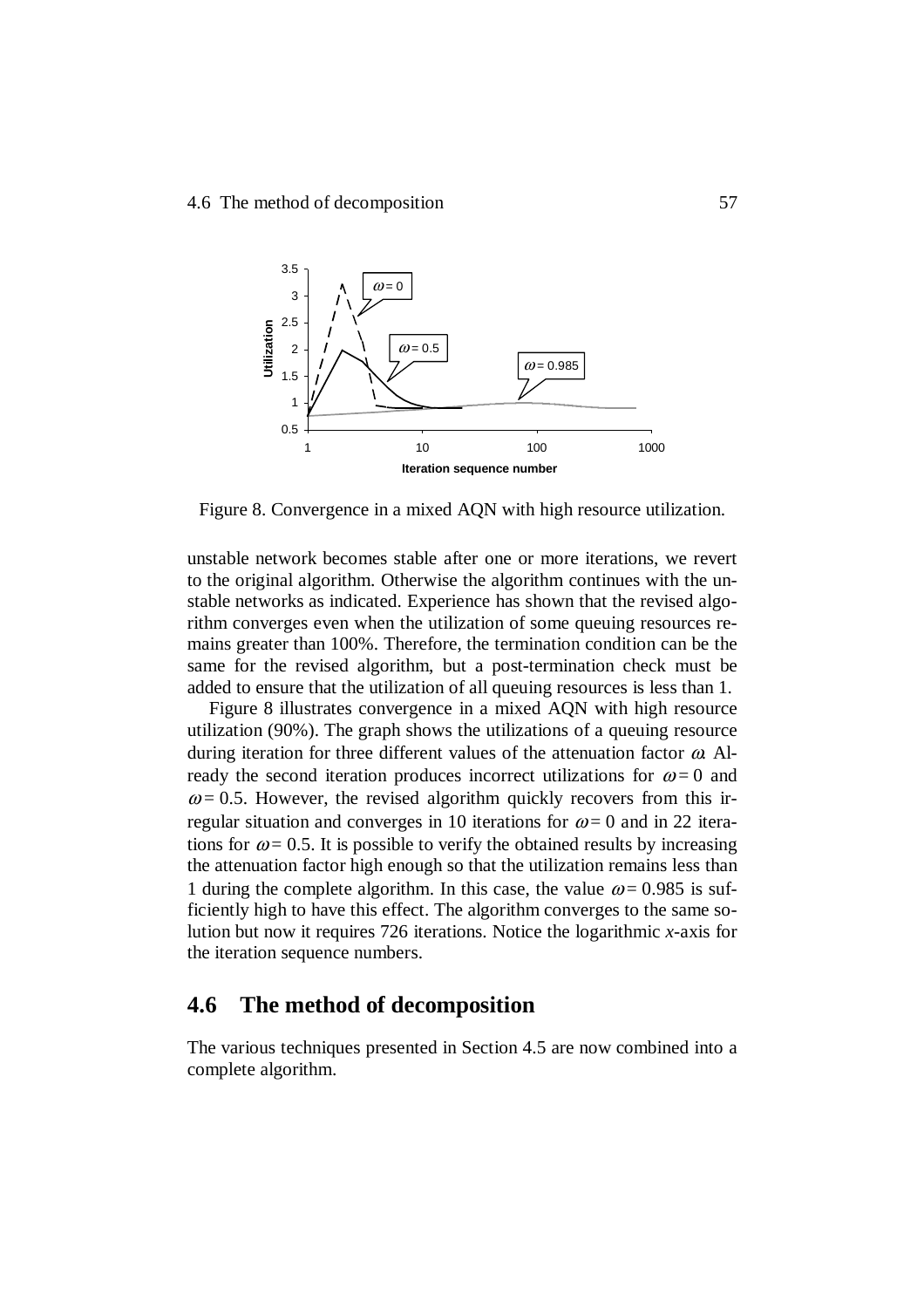**Algorithm 5. The method of decomposition for solving AQNs.** The input for the algorithm is an augmented queuing network *M* defined by the following parameters:

| K                | Set of resources,                                     |
|------------------|-------------------------------------------------------|
| $\boldsymbol{R}$ | Set of classes (open or closed),                      |
| $N_r$            | Population for each closed class $r$ ,                |
| $\lambda_r$      | Arrival rate for each open class $r$ ,                |
| A                | Set of accesses to resources,                         |
| Children(a)      | Set of first-level synchronous calls during access a, |
| $D_a$            | Service demand for an access $a$ ,                    |
| $\mathcal E$     | Error tolerance,                                      |
| $\omega$         | Weight of previous result during iteration.           |

An access  $a \in A$  is characterized by the following properties: it is associated to a class  $r \in R$ , it has a target resource  $i \in K$ , it may be recursive or non-recursive, and it may be a direct use or a synchronous call. For an access  $a$ , define the set  $Subtree(a)$  to contain all synchronous calls that are executed during *a* either directly or indirectly. Hence, *Subtree*(*a*) contains all calls in *Children*(*a*) and those calls that are made during these calls, and so on.

**Step 1.** Define the set of secondary resources to contain all targets of synchronous calls. Transform *M* into primary queuing network *Prim* by removing all secondary resources. The original set of classes *R* remains the same for *Prim* except that accesses to secondary resources are removed. In addition, add a surrogate delay resource *Surr*.

For each secondary resource *i*, create a secondary queuing network *Sec*(*i*). The network has two resources: *i* itself and an auxiliary delay resource *Aux*. Two kinds of classes are created for secondary networks:

- For each class  $r$  in the original model  $M$  making synchronous calls to resource *i*, create a closed secondary class  $s \in \text{Sec}(i)$ . The population of *s* is determined by the number of separate invocation sequences that can reach resource *i* without passing through a common queuing resource or a common synchronous call. If class *r* is closed, the population of class *s* limited by that of class *r*:  $N_s \leq N_r$ .
- For each class  $r$  in the original model  $M$  making direct use of resource *i*, create a secondary class  $s \in \text{Sec}(i)$ . If class *r* is open with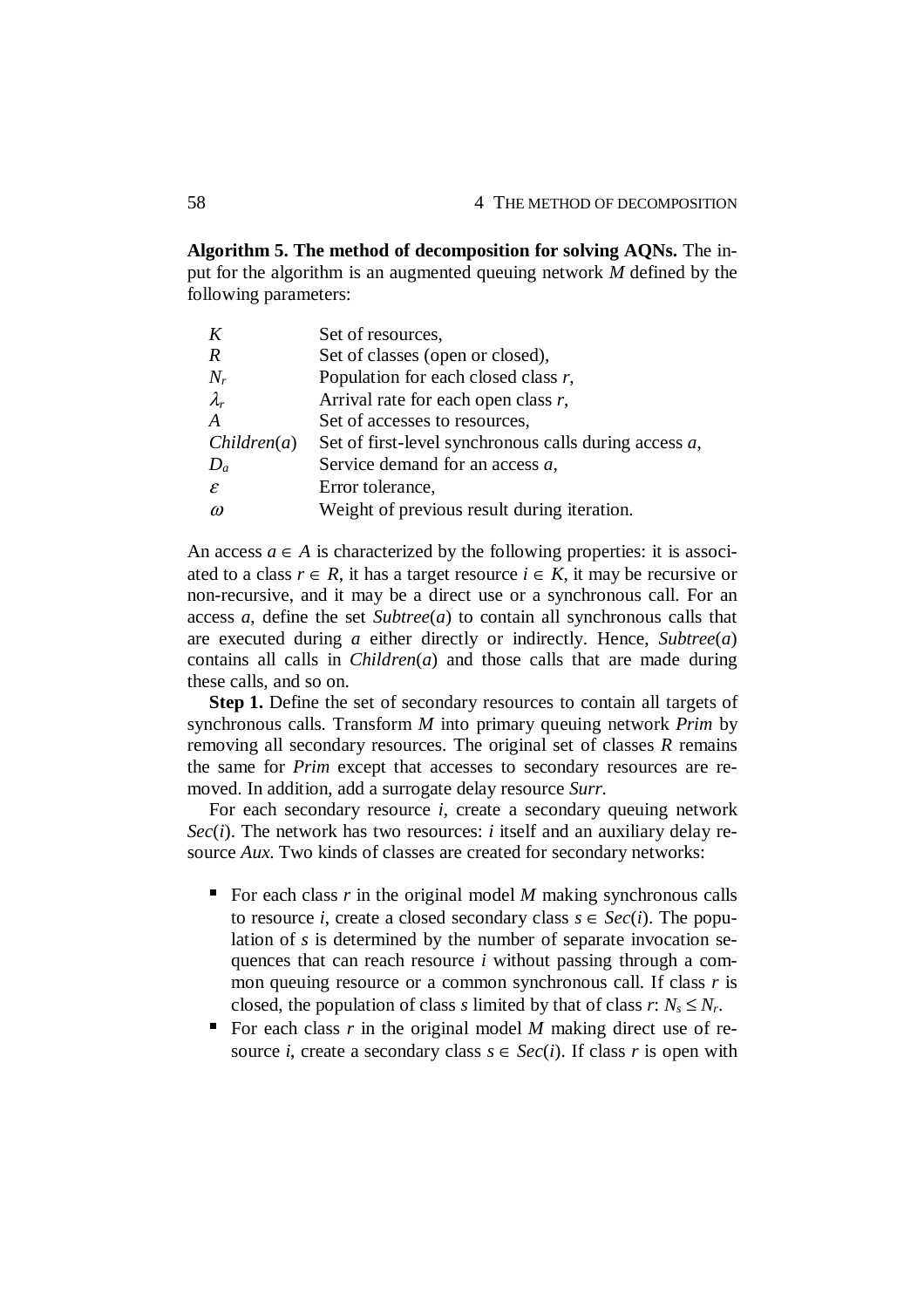#### 4.6 The method of decomposition 59

arrival rate  $\lambda_r$ , then class *s* is also open and  $\lambda_s = \lambda_r$ . If class *r* is closed with population  $N_r$ , then class *s* is also closed and  $N_s = N_r$ .

For a secondary class *s*, the notation *Root*(*s*) indicates the primary class *r* that induced the secondary class through the above rules. For a primary class *r*, we define  $Root(r) = r$ . For each secondary class *s*, the symbol  $Dev(s)$  indicates the unique secondary device in the corresponding secondary network. Define the following two sets: *Access*(*i*, *r*) contains all accesses from class *r* to resource *i* excluding direct uses of secondary resources, and *Direct*(*r*) contains all direct uses of secondary resources in a primary class *r*. In addition, define the following subsets: *AccessR*(*i*, *r*) contains all recursive accesses in *Access*(*i*, *r*), *AccessN*(*i*, *r*) contains all non-recursive accesses in *Access*(*i*, *r*), *DirectR*(*r*) contains all recursive uses in *Direct*(*r*), and *DirectN*(*r*) contains all non-recursive uses in *Direct*(*r*).

**Step 2.** Initialize the service demands in primary and secondary networks. For each resource *i* and class *r*,

$$
D_{i,r} = \sum_{a \in Access(i,r)} \left[ D_a + \sum_{b \in Subtract(a)} D_b \right].
$$

Initialize the service demand of the surrogate delay resource in each primary class *r*:

$$
D_{\text{Surr},r} = \sum_{a \in \text{Direct}(r)} \left[ D_a + \sum_{b \in \text{Subtree}(a)} D_b \right].
$$

Initialize the service demand of the auxiliary delay resource in each secondary class *r*:

$$
D_{\scriptscriptstyle Aux,r}=0.
$$

**Step 3.** Solve the primary and secondary networks with algorithm 4 to obtain the following metrics for each resource *i* and class *r*: average residence time  $R_{i,r}$ , average queue length  $n_{i,r}$ , and throughput  $X_r$ . If one or more networks contain unstable open classes or undefined service demands, leave these networks unsolved and skip also step 4 for them. In this case, ensure that all primary classes *r* have a throughput associated with them. If *r* is open, use the arrival rate  $\lambda_r$ , and if *r* is closed, use the last valid throughput that was obtained during a previous iteration.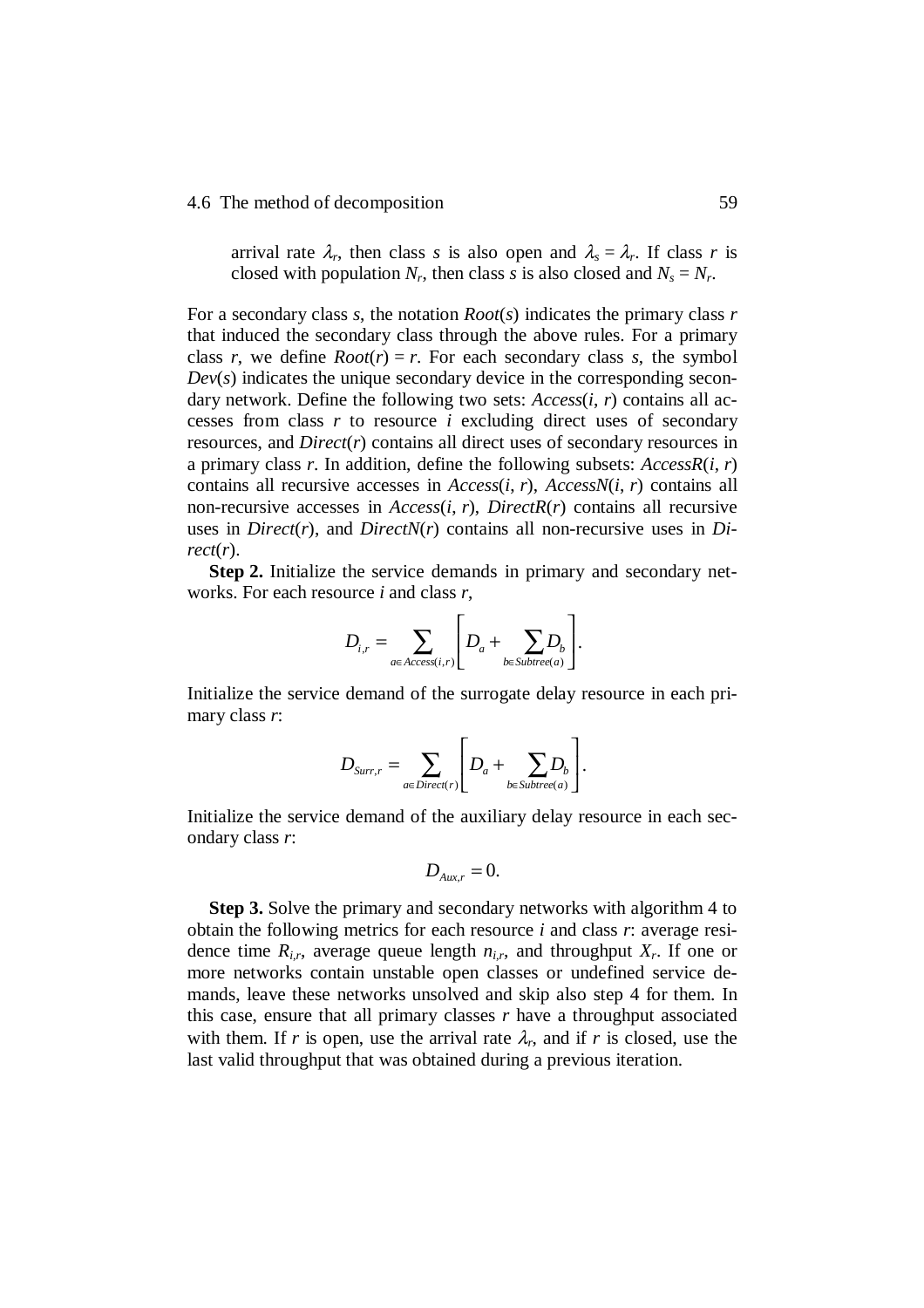**Step 4.** For each resource *i* and class *r*, use the obtained residence time  $R_{i,r}$  to compute the residence times for individual accesses  $a \in Access(i, r)$ :

$$
R_a = \begin{cases} \frac{R_{i,r} - D_{i,r}}{|\text{AccessN}(i,r)|} + D_a & \text{for all } a \in \text{AccessN}(i,r) \\ D_a & \text{for all } a \in \text{AccessR}(i,r). \end{cases}
$$

For each primary class  $r$ , use the obtained residence time  $R_{Surr,r}$  of the surrogate resource to compute the residence times for direct uses of secondary resources  $a \in Direct(r)$ :

$$
R_a = \begin{cases} \frac{R_{\text{Surr},r} - D_{\text{Surr},r}}{|\text{DirectN}(r)|} + D_a & \text{for all } a \in \text{DirectN}(r) \\ D_a & \text{for all } a \in \text{DirectR}(r). \end{cases}
$$

**Step 5.** Compute the maximum relative error in the throughputs of all closed secondary classes *r*:

$$
Error = \max_{r} \left| \frac{X_{r} - X_{Root(r)}}{X_{Root(r)}} \right|.
$$

If *Error*  $\leq \varepsilon$ , terminate the algorithm, otherwise continue from step 6. After termination, check the stability of the model by computing the utilization of all queuing resources *i*:

$$
U_i = \begin{cases} \sum_{r \in R} X_r D_{i,r} & \text{if } i \text{ is a primary resource} \\ \sum_{r \in Sec(i)} X_r D_{i,r} & \text{if } i \text{ is a secondary resource.} \end{cases}
$$

If  $U_i$  < 1 for all queuing resources *i* the model is stable, otherwise not.

**Step 6.** Compute service demands for resources in primary and secondary networks. For all resources *i* and classes *r* such that there are no recursive calls from *r* to *i*,

$$
D_{i,r} = (1 - \omega) \sum_{a \in Access(i,r)} \left[ D_a + \sum_{b \in Children(a)} R_b \right] + \omega D_{i,r}^{prev}.
$$

The symbol  $D_{i,r}^{prev}$  indicates the value of  $D_{i,r}$  during the previous iteration. If some of the terms on the right-hand side are not available due to un-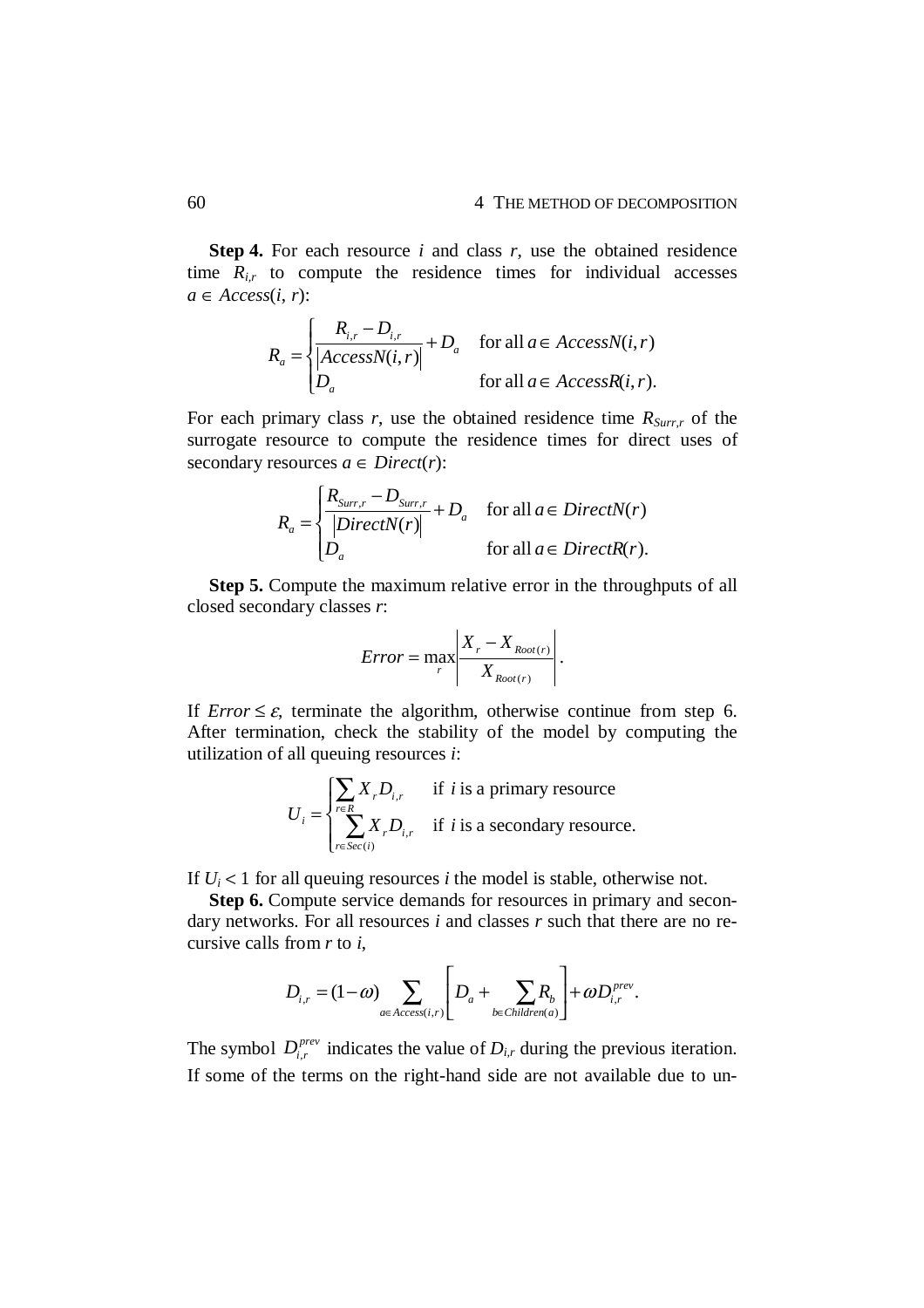#### 4.6 The method of decomposition 61

solved networks, do not compute the result. If there are nested recursive calls (i.e.  $AccessR(r, i) \neq \emptyset$ ), compute the first and second moment for the service demand of the combined call:

$$
\alpha_{1} = \sum_{a \in AccessR(i,r)} \left( D_{a} + \sum_{b \in Children(a)} R_{b} \right) + \sum_{a \in AccessN(i,r)} \left( D_{a} + \sum_{b \in Children(a)} R_{b} \right)
$$
\n
$$
\alpha_{2} = \alpha_{1}^{2} + \sum_{a \in AccessR(i,r)} \left( D_{a} + \sum_{b \in Children(a)} R_{b} \right)^{2} + \left[ \sum_{a \in AccessN(i,r)} \left( D_{a} + \sum_{b \in Children(a)} R_{b} \right) \right]^{2} \tag{9}
$$

Compute the average residence time for the combined call:

$$
R = \alpha_1 + \frac{X_{Root(r)}\alpha_2}{2(1 - X_{Root(r)}\alpha_1)}.
$$
\n(10)

The service demand estimate is now given by

$$
D_{i,r} = (1 - \omega) \frac{R}{1 + X_{Root(r)}R} + \omega D_{i,r}^{prev}.
$$
 (11)

**Step 7.** For each primary class *r* that has no recursive direct uses, compute the service demand for the surrogate resource

$$
D_{\text{Surr},r} = (1 - \omega) \sum_{a \in \text{Direct}(r)} \left[ D_a + \sum_{b \in \text{Children}(a)} R_b \right] + \omega D_{\text{Surr},r}^{\text{prev}}.
$$

The symbol  $D_{Surr,r}^{prev}$  indicates the value of  $D_{Surr,r}$  during the previous iteration. If some of the terms on the right-hand side are not available due to unsolved networks, do not compute the result. If there are recursive direct uses (i.e. *DirectR*( $r$ )  $\neq \emptyset$ ), a smaller service demand estimate is used. This service demand is obtained as in formulas (9), (10), and (11) except that  $\text{AccessN}(i, r)$  is replaced by  $\text{DirectN}(r)$ ,  $\text{AccessR}(i, r)$  is replaced by *DirectR(r)*, and  $D_{i,r}$  is replaced by  $D_{Surr,r}$ .

**Step 8.** For each secondary class *r*, compute the service demand for the auxiliary resource

$$
D_{\scriptscriptstyle Aux,r} = (1 - \omega) \left[ \frac{N_r}{X_{\scriptscriptstyle Root(r)}} - R_{\scriptscriptstyle Dev(r),r} \right] + \omega D_{\scriptscriptstyle Aux,r}^{\scriptscriptstyle prev}.
$$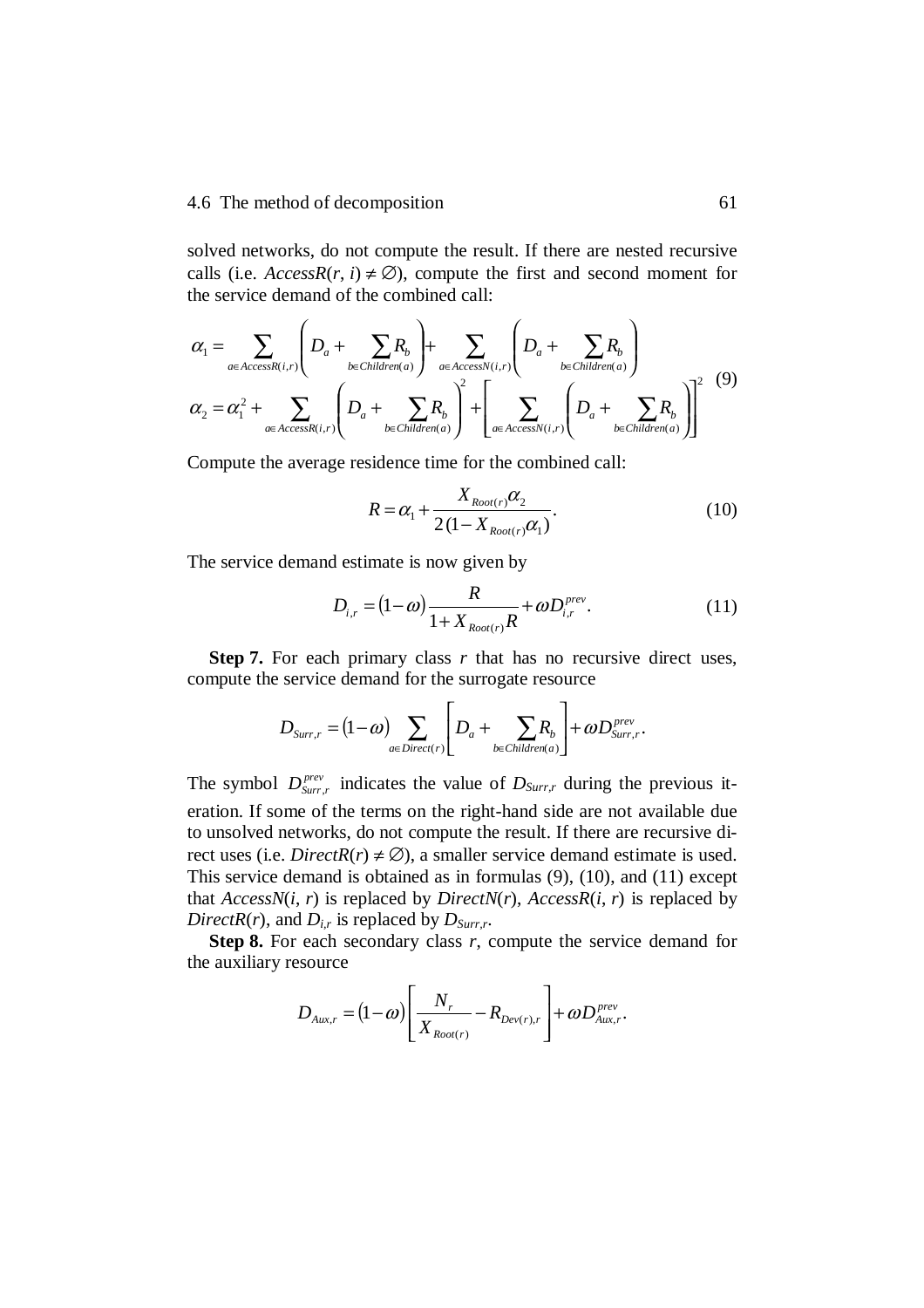The symbol  $D_{Aux,r}^{prev}$  indicates the value of  $D_{Aux,r}$  during the previous iteration. If  $D_{Aux,r}$  gets a negative value as a result of this step, set  $D_{Aux,r} = 0$ . **Step 9.** Jump to step 3.

 $\Box$ 

## **4.7 Examples**

We now illustrate the method of decomposition with five examples. In addition, we examine the accuracy of the algorithm by presenting simulated results for the proposed models. These examples represent commonly occurring design alternatives in distributed CORBA based systems. However, they do not cover all possible approaches that can be dealt with the method of decomposition. It is a topic for further study to produce an exhaustive analysis of the results in all relevant cases. See [Els98] for an example of an automated approach that might be used as a starting point for such a study.

The accuracy of our results is given as a percentage deviation from simulated values. Simulation results were obtained using the *method of batch means*, where the initial transient interval of a long simulation run is removed and the run is divided into several batches [Jai91]. All simulated values have a 95% confidence interval within  $\pm$  5% of the reported result.

The first example is a closed AQN with three queuing servers and two classes of jobs. In the first class, all three servers are accessed in a sequence of nested synchronous calls. In the second class, only the second and third servers are accessed. Once the jobs have completed the calls,



Figure 9. A closed AQN with two classes of jobs.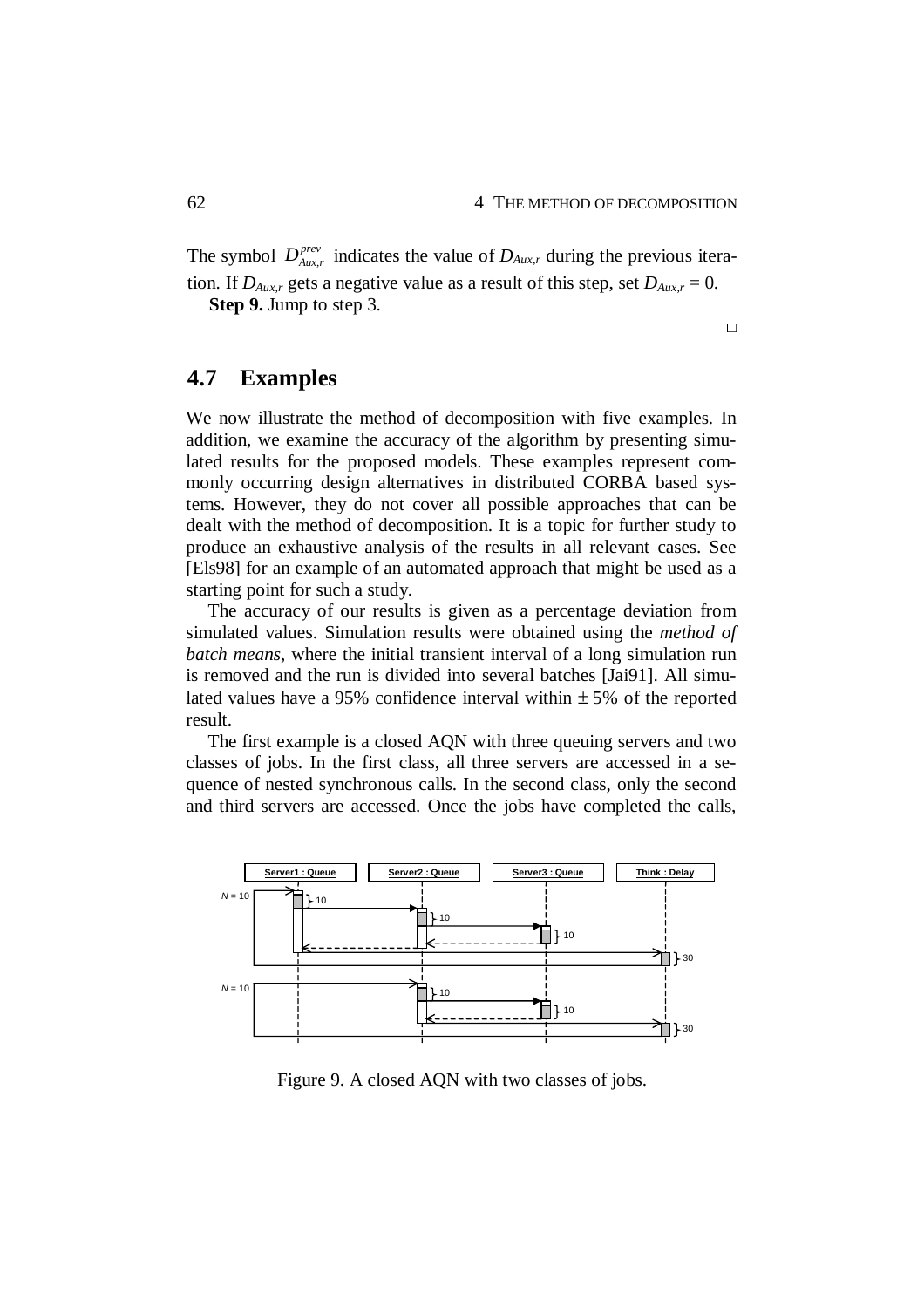

Figure 10. Average response times for the jobs in the first class of the model in Figure 9.



Figure 11. Average response times for the jobs in the second class of the model in Figure 9.

they pause for 30 time units and start over. An additional delay resource represents the pause.

The model is illustrated in Figure 9. Figure 10 shows the average response times for the jobs in the first class, and Figure 11 shows the average response times for the jobs in the second class. In these figures, the total population varies between 2 and 20, and it is divided evenly between the two classes. We define the response time to be the full cycle time including both the accesses to the model's resources and the think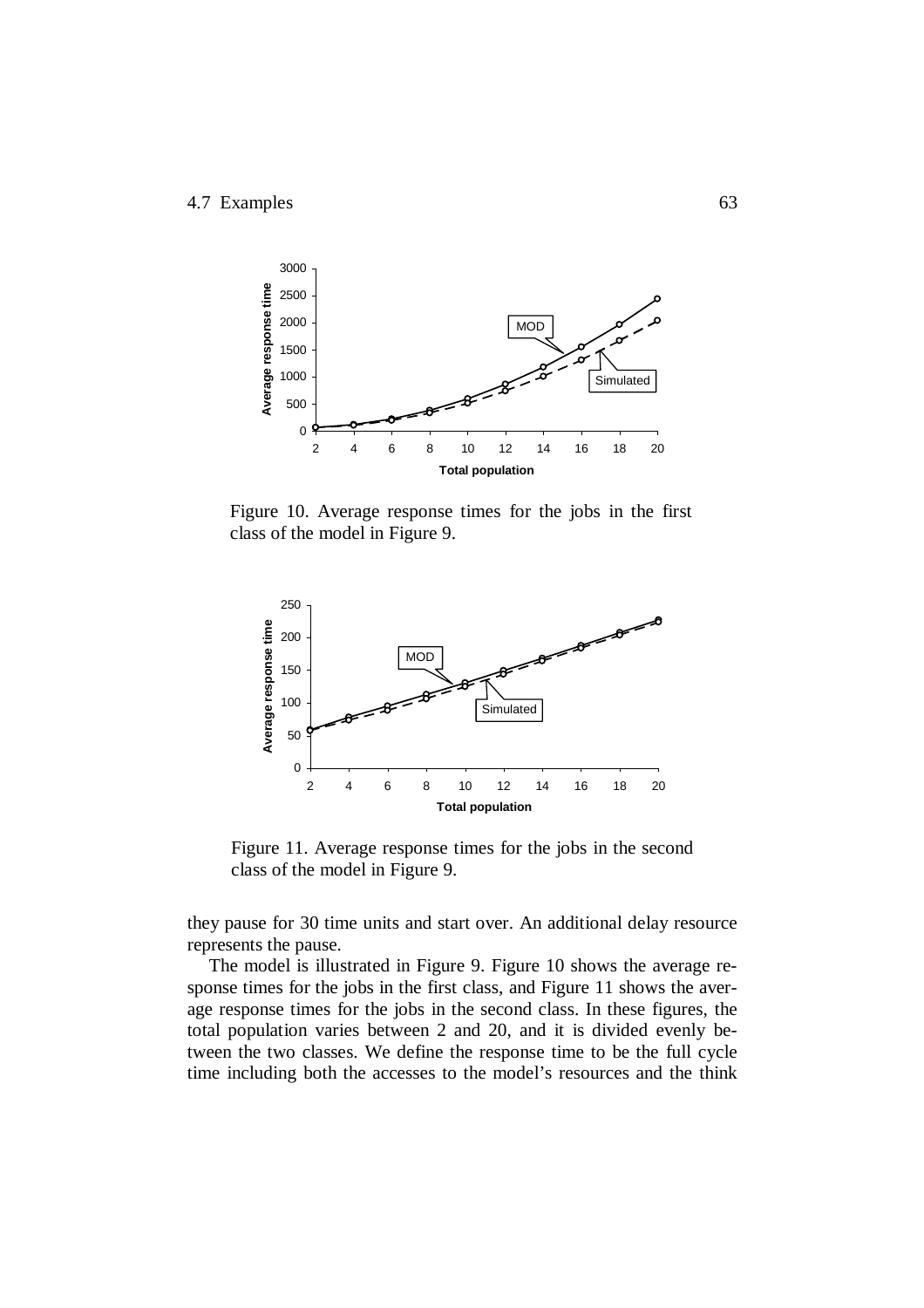

Figure 12. A closed AQN with three classes of jobs.



Figure 13. Average response times for the jobs in the first class of the model in Figure 12.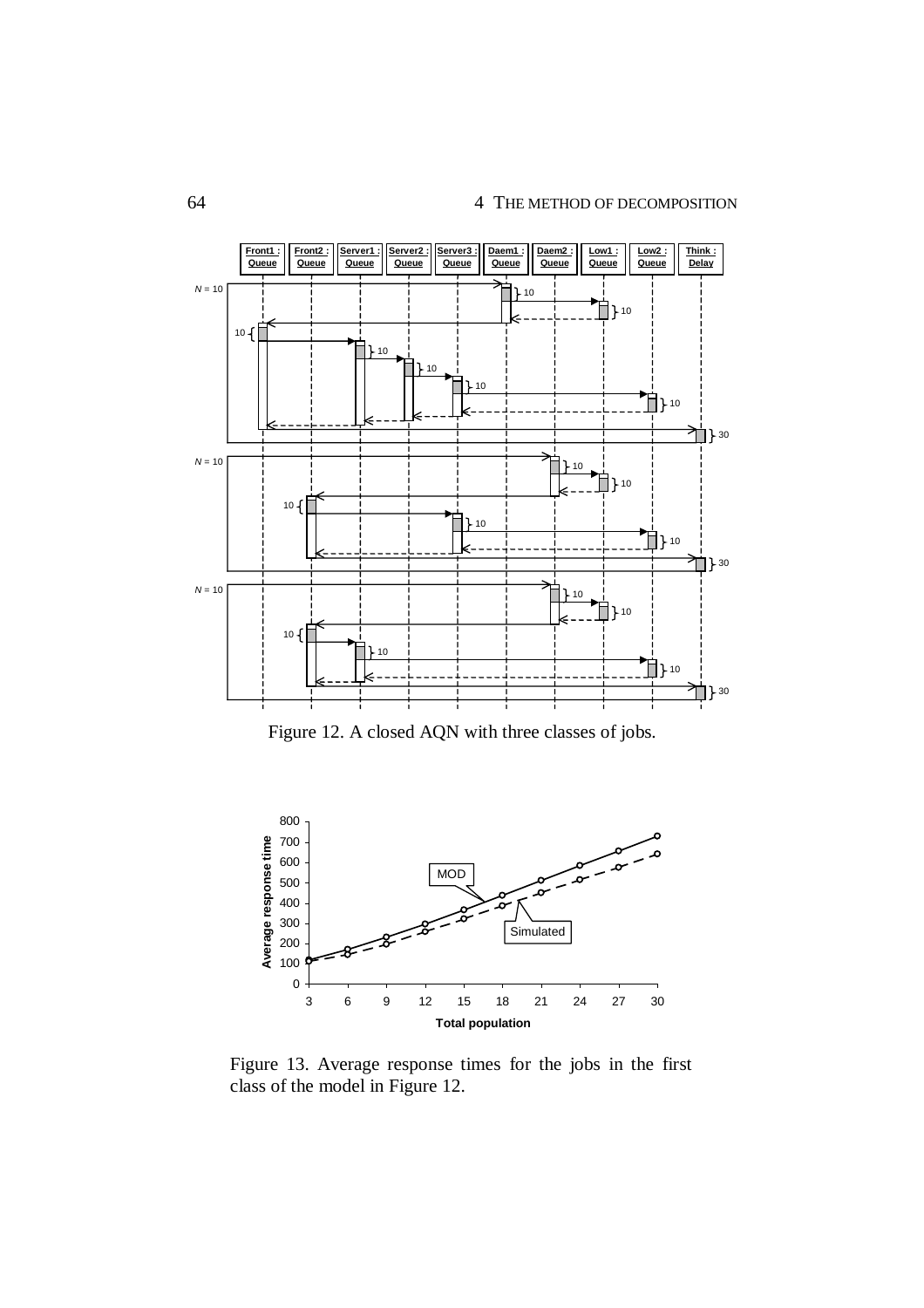

Figure 14. An open AQN with recursion

time represented by an additional access to a delay resource. For the jobs in the first class, the greatest difference between the computed response time and the simulated value is 19.3%. For the second class, the maximum error is 7.7%.

The second example illustrates a more complex system with two daemon processes, five server processes and two low-level services. In all three classes of the system, jobs first access either one of the daemons and then proceed to the server processes where sequences of nested synchronous calls take place. Jobs in different classes use different calling paths for accessing the same server processes and low-level services. The model is illustrated in Figure 12, and the average response times for the jobs in the first (upper) class are illustrated in Figure 13. Again, the total population is divided evenly between the three workloads. The greatest difference between the computed response time and the simulated value is 17.8% in Figure 13. For the other two classes with the same total populations, the maximum differences are 8.1% and 15.3%.

The third example is a simple open AQN with recursion. The model has two resources: an application server *AppSrv* and a data server *DataSrv*. Jobs arrive at the application server and make synchronous calls to the data server. After returning to the application server, the jobs make two recursive calls to the application server's own services and call the data server once more. The model is illustrated in Figure 14.

Figure 15 shows average response times for different arrival rates. It also shows response time estimates without the service demand adjustment for recursive calls (see Section 4.5 for more details). When the system is far from saturation, the relative error from the simulated value is under 10%, but when the system approaches saturation the relative error also increases (e.g. the error is 14% when  $\lambda = 0.03$  and the utilization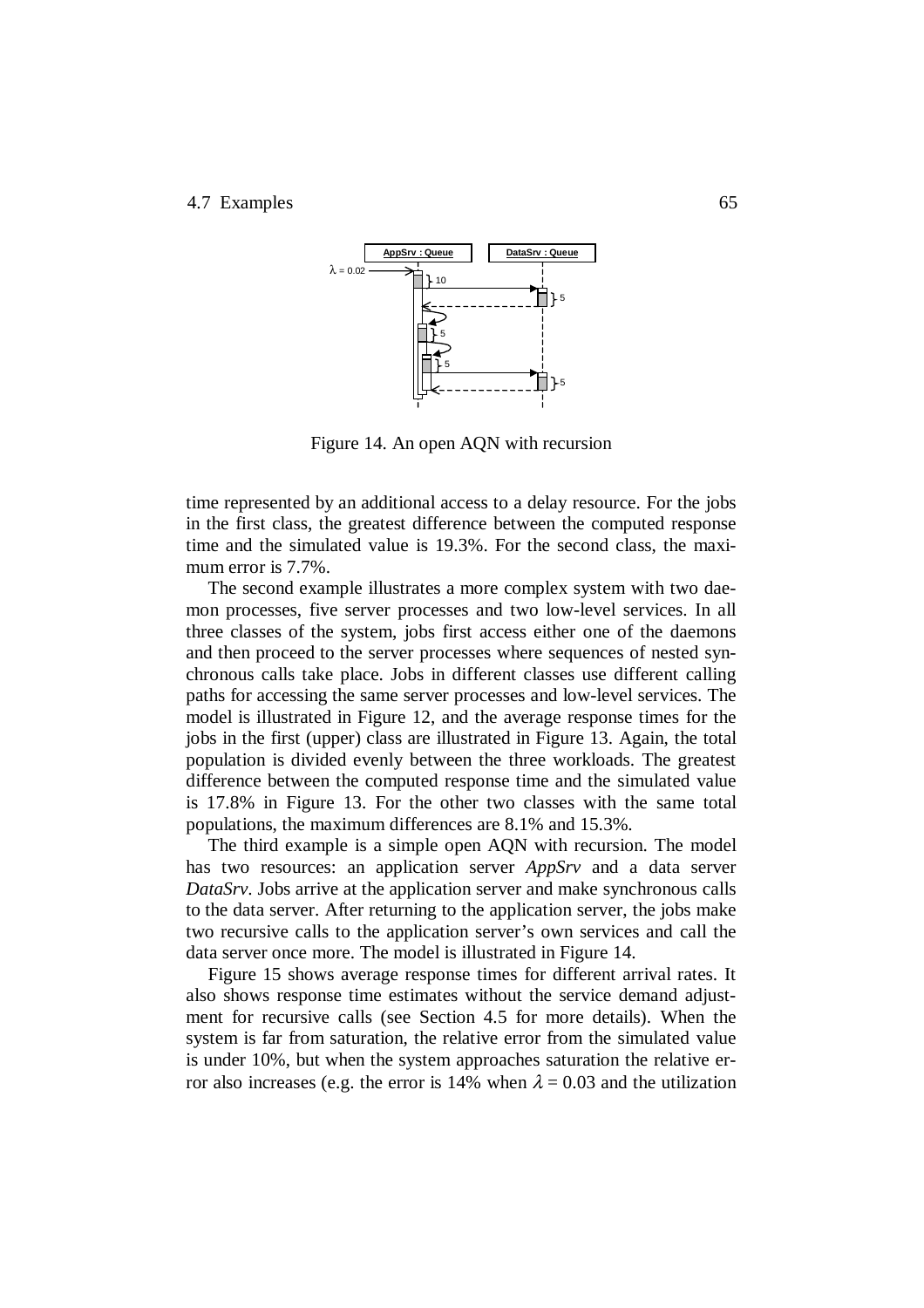#### 66 4 THE METHOD OF DECOMPOSITION



Figure 15. Average response times for the model in Figure 14.

of the application server is 86%). It is typical for open classes that the relative error increases with high utilization and, consequently, the estimates produced by the MOD algorithm are less reliable when the system is close to saturation. This is not surprising as open queuing networks are known to be less robust than closed models when the resource utilization is high [Agr85].

The fourth example illustrates recursion in a closed AQN with two classes of jobs and three resources. In the first class, jobs start by accessing the *AppSrv* and *DataSrv* resources through synchronous calls from *FrontSrv*. Then, the jobs invoke the *AppSrv* resource in a sequence of recursive accesses in a way that is similar to the previous example. Jobs in the second class increase the load of the system by accessing all three resources without recursion. The model is illustrated in Figure 16.

Figure 17 shows the average response times for the jobs in the first class with the total population ranging from 2 to 20. The population is divided evenly between the two classes. The figure also shows response time estimates without the service demand adjustment for recursive calls. The relative error for the estimated value is 25% when the total population is two but the error is significangly less for higher populations (e.g. 2% for a population of 20 jobs). It should be noted that the effect of the service demand adjustment is much smaller compared to the previous open AQN example. This is a common phenomenon for closed AQNs with recursion.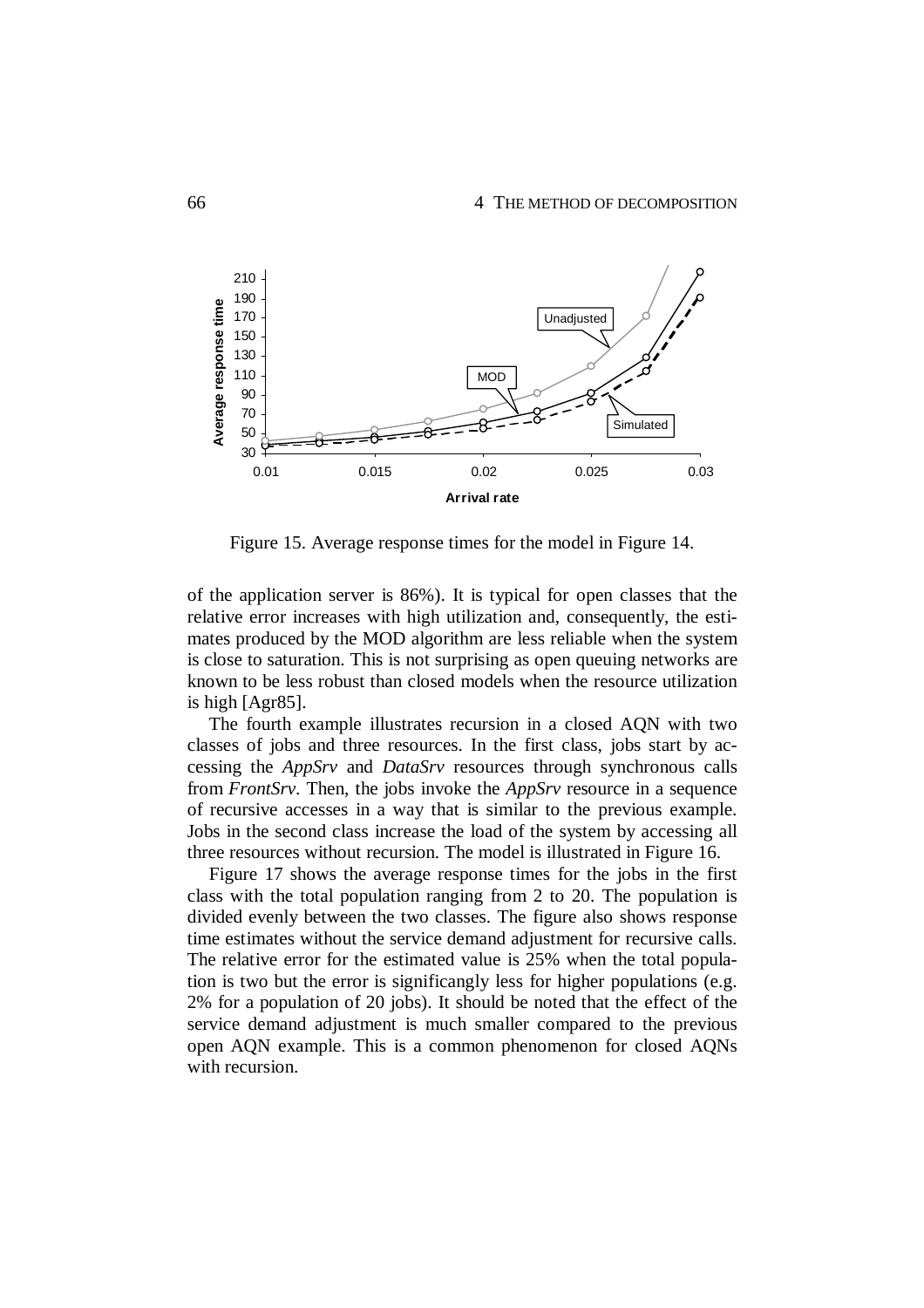

Figure 16. A closed AQN with recursion.



Figure 17. Average response times for the jobs in the first class in Figure 16.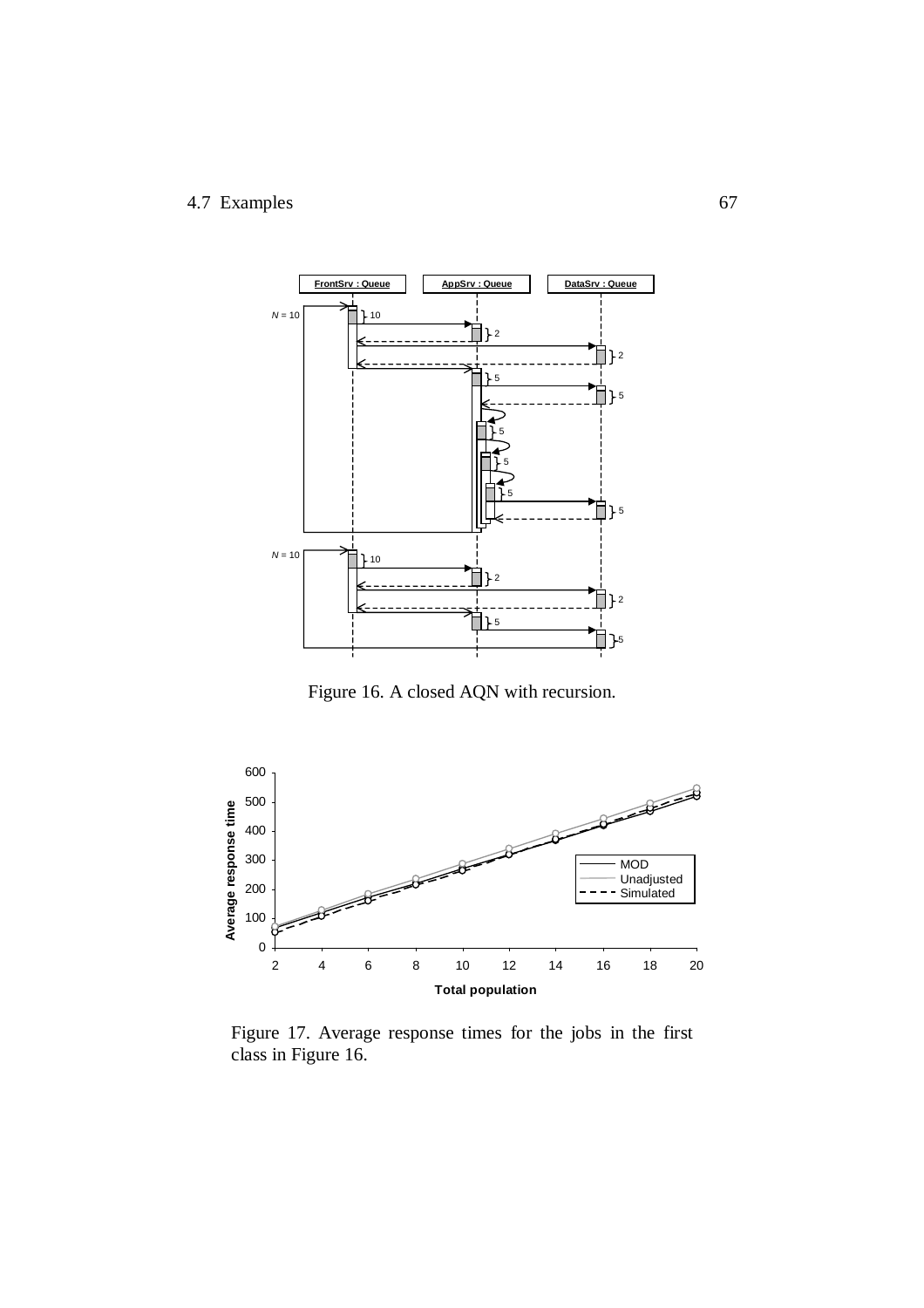

Figure 18. A mixed AQN with software and hardware resources.

The fifth example is a mixed AQN that contains both software and hardware resources. The *AppSr1*, *AppSr2*, *SubSr*, *DataSr1*, and *DataSr2* resources represent application and database processes. The *CPU1*, *CPU2*, *Disk1*, and *Disk2* resources represent the hardware. All accesses to software resources are mapped directly to hardware resources through synchronous calls (i.e. the time to access the primary resource is zero). This way, jobs must first gain access to a software resource before they can start using the necessary CPU and disk resources to accomplish their task. The model is illustrated in Figure 18.

In the presented model, *DataSr1* and *DataSr2* represent multithreaded software servers that spawn a new thread for every incoming request. As a result, they do not impose queuing for their clients and the use of a delay resource is appropriate. Multi-threaded software servers utilize hardware resources just like single-threaded servers, and this us-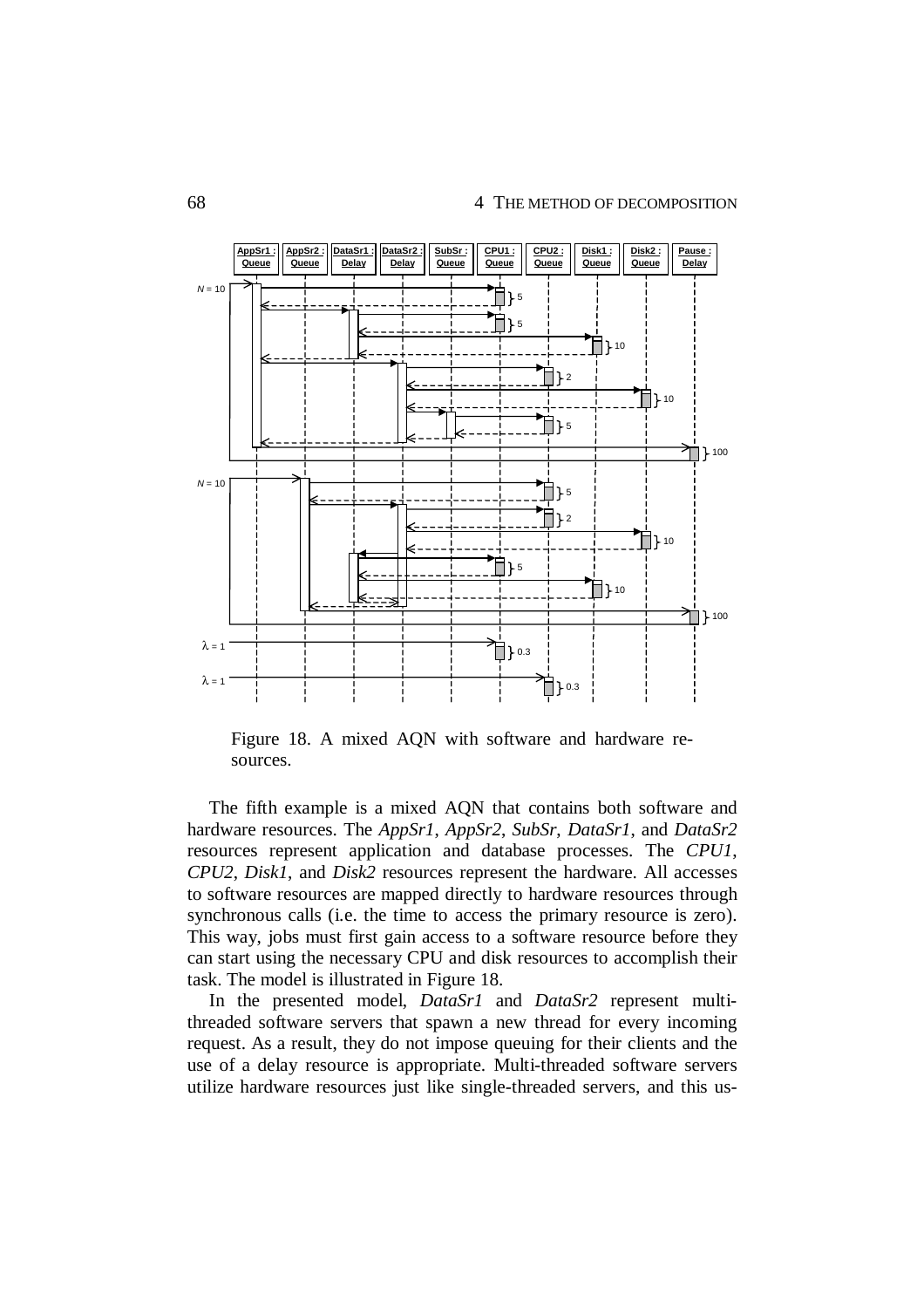

Figure 19. Average response times for the jobs in the first class in Figure 18.

age is represented by synchronous calls to the appropriate disk and CPU devices. When applying the method of decomposition, these synchronous calls are actually transformed into delays for the multi-threaded resource, and the length of the delay is determined by the amount of contention for the relevant hardware devices.

The model has four classes of jobs. The first two classes are closed and they represent the workloads imposed by clients. The last two classes are open, and they model the background load of the CPUs corresponding to a utilization level of 30%. Operating systems typically provide tools for measuring CPU utilization. Figure 19 illustrates the average response times for jobs in the first class with different total populations. Again, the total population is divided evenly between the first and the second class. In Figure 19, the greatest difference between the computed and simulated response times is 7.3%.

# **4.8 Discussion**

We briefly summarize the method of decomposition from two viewpoints. First, we discuss the approximations used in different parts of the algorithm. Second, we consider the time complexity of the algorithm.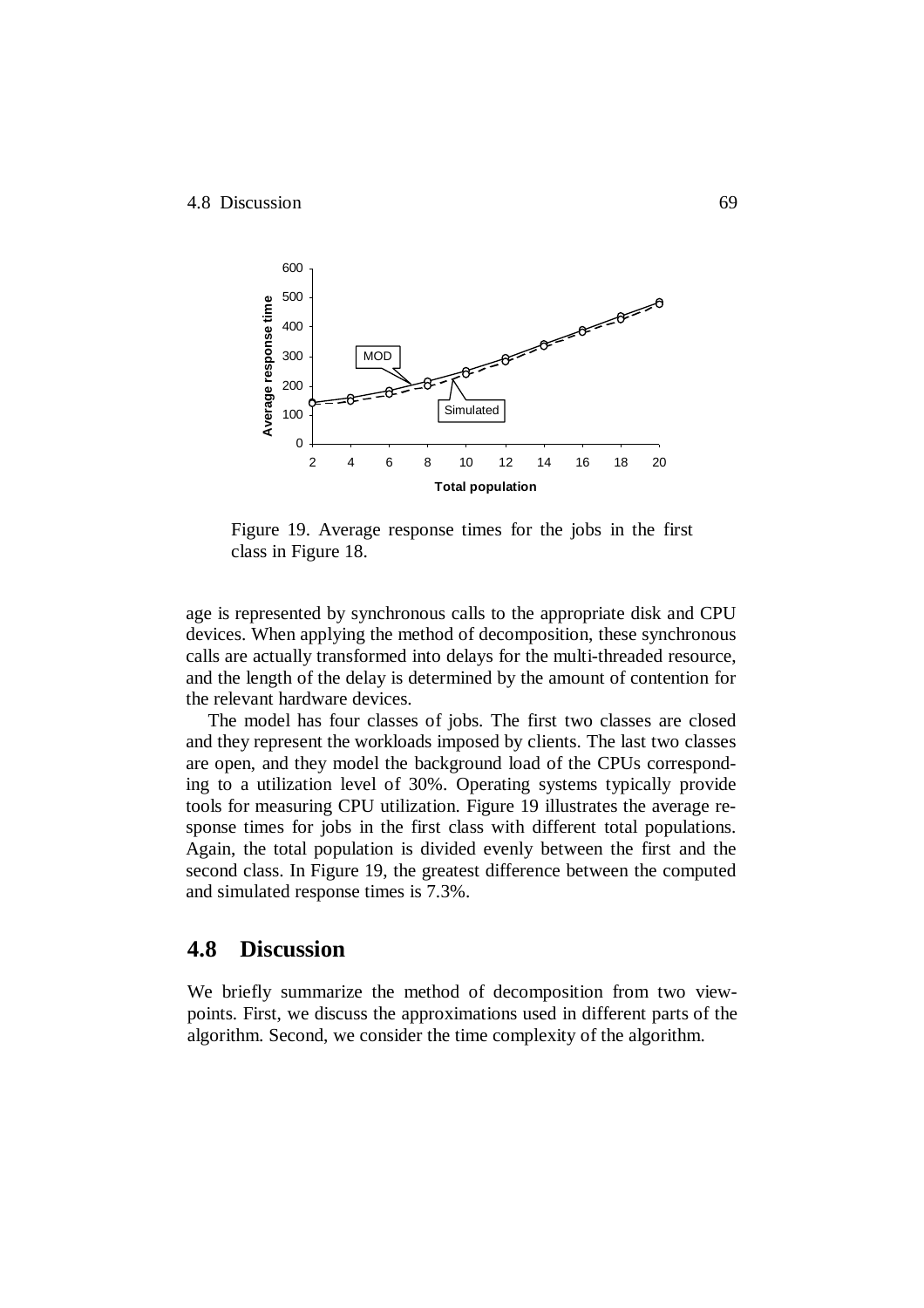#### **Summary of approximations**

In step 3 of the method of decomposition, mixed product-form queuing networks are solved with Algorithm 4 that uses three approximations. First, the BCMP requirements are violated by allowing different service demands for FCFS resources in different classes. This approximation is originally proposed by Bard to extend the applicability of the MVA algorithm [Bar79]. Second, the Schweitzer approximation is used to avoid recursion when solving the closed submodel of mixed product-form networks. We might improve the accuracy of this approximation by using a more advanced MVA variant, such as the Linearizer algorithm. Third, the impact of open classes is taken into account through the load concealment transformation. The effect of open classes is represented by elongating the service demands of queuing resources before the closed submodel is solved. See [Agr85] for a discussion on the use of load concealment. The last two approximations might be avoided by using an exact method for solving the underlying product-form queuing networks (e.g. one of the algorithms presented in [Con89]). However, the cost of this approach becomes prohibitive for large models.

Several approximations are also used when the original AQN is divided into primary and secondary networks. The first one of these approximations eliminates simultaneous resource possession by increasing service demands of those accesses that have embedded synchronous calls. The increase in service demand equals to the time it takes to execute the embedded calls. This is a special case of the *state aggregation transformation* where the idea is to combine a set of strongly interacting states with a single state. A common way to use this transformation is to combine multiple resources into a single flow-equivalent resource [Men94, Jai91, Hav98]. In our case, however, state aggregation is applied on an access-by-access basis. As a result, we can remove all problematic states, i.e. those where a single job imposes queuing at several resources, but we can still keep track of individual resources and obtain performance metrics for them. See [Agr85] for a general discussion on state aggregation.

The second approximation required by the decomposition is the use of delay resources to represent various delays in the model. In the primary network, a delay resource is added to represent the delay imposed by direct uses of secondary resources. In the secondary networks, delay resources are added to represent the combined delay imposed by all other resources in the system. Iteration is needed to find approximate values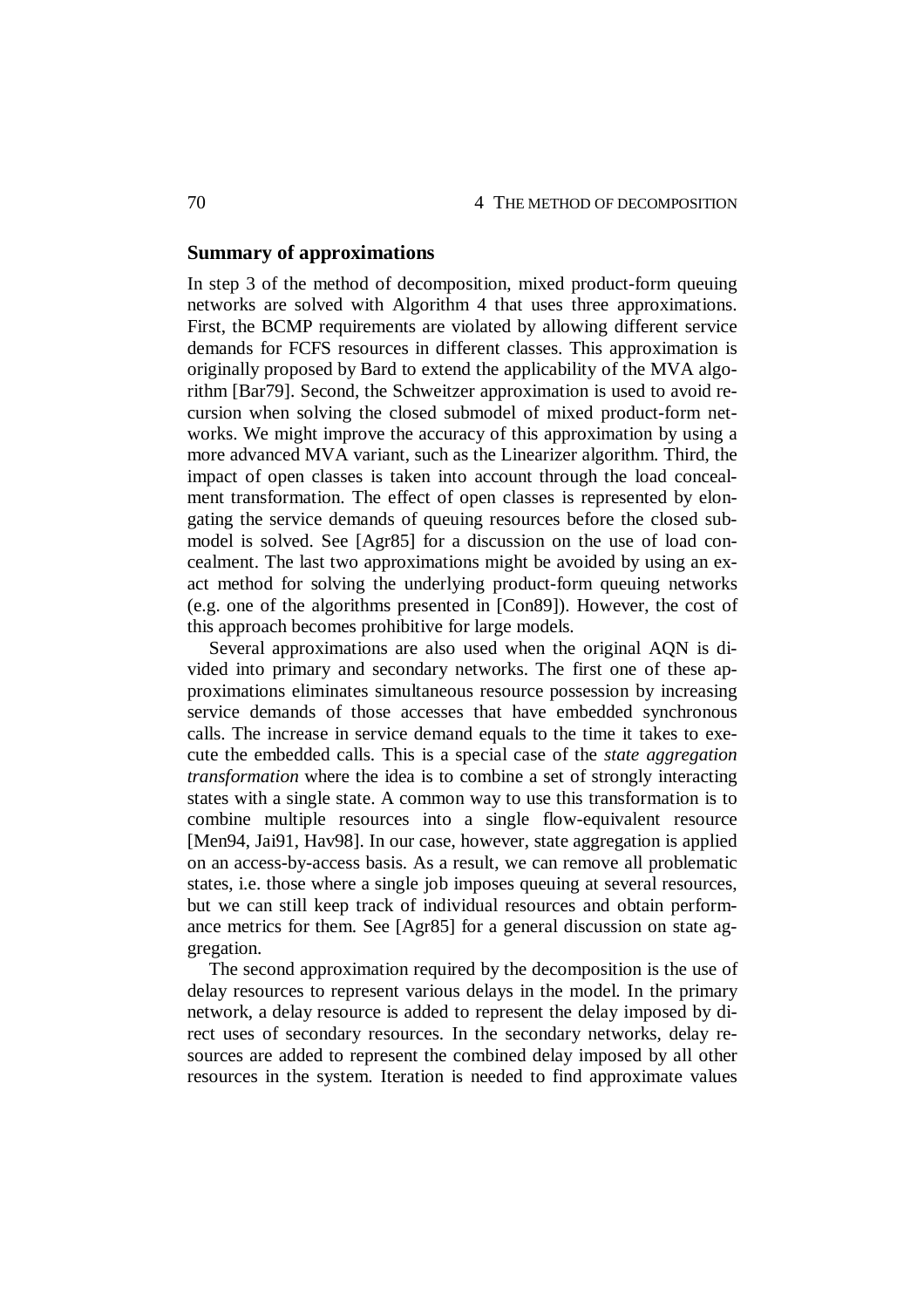#### 4.8 Discussion 71

for these delays. Jacobson and Lazowska use a similar approximation in their algorithm for solving queuing networks with simultaneous resource possessions [Jac82]. Unlike the MOD algorithm, however, their approach is limited to two layers of resources. A similar technique, *the method of complementary delays*, can also be used for modeling programs with internal concurrency [Hei83].

The third approximation takes place in step 6 of the algorithm where the total service demand for a resource is formed by adding together the service demands of all accesses to that resource. For FIFO servers in BCMP networks, this technique is valid only if the accesses have exponential service time distribution and the mean is the same for all of them. Unfortunately, FIFO is typically the only available scheduling discipline for software servers, but accesses have usually unequal service demands. This is a strong limitation that should be taken into account when estimating the use of the method of decomposition. If the different service demands do not follow the BCMP requirements, the algorithm still works, but the results may not be reliable.

The fourth approximation required by the decomposition is the technique for distributing the obtained residence times to the individual accesses that contributed to the service demand (step 4 in the MOD algorithm). This approximation follows loosely the methodology proposed by Haverkort for solving polling models [Hav98]. The idea is to consider the individual accesses of the resource as a set of separate queues that are polled by the resource.

The fifth approximation during the decomposition is the technique for reducing the service demand of recursive calls during step 6 of the method of decomposition. In our approach, we reduce the service demand of the resource to model the effect of recursion. However, this also reduces the resource's utilization and may yield too optimistic estimates for its saturation behavior. A similar approach is also used by Shum and Buzen to support non-exponential service demand distributions for FCFS resources [Shu77]. However, they propose to change the kernel of the MVA algorithm while our proposal keeps the MVA algorithm untouched and modifies the input data to obtain a similar effect. It might be possible to increase the accuracy of our algorithm by adding full support for the techniques proposed by Shum and Buzen, although this may reduce the robustness of the algorithm [Agr85].

Our framework does not currently support priorities. However, a number of known approximations, such as the shadow server approach from Sevcik [Sev77], could be used for adding support for priorities.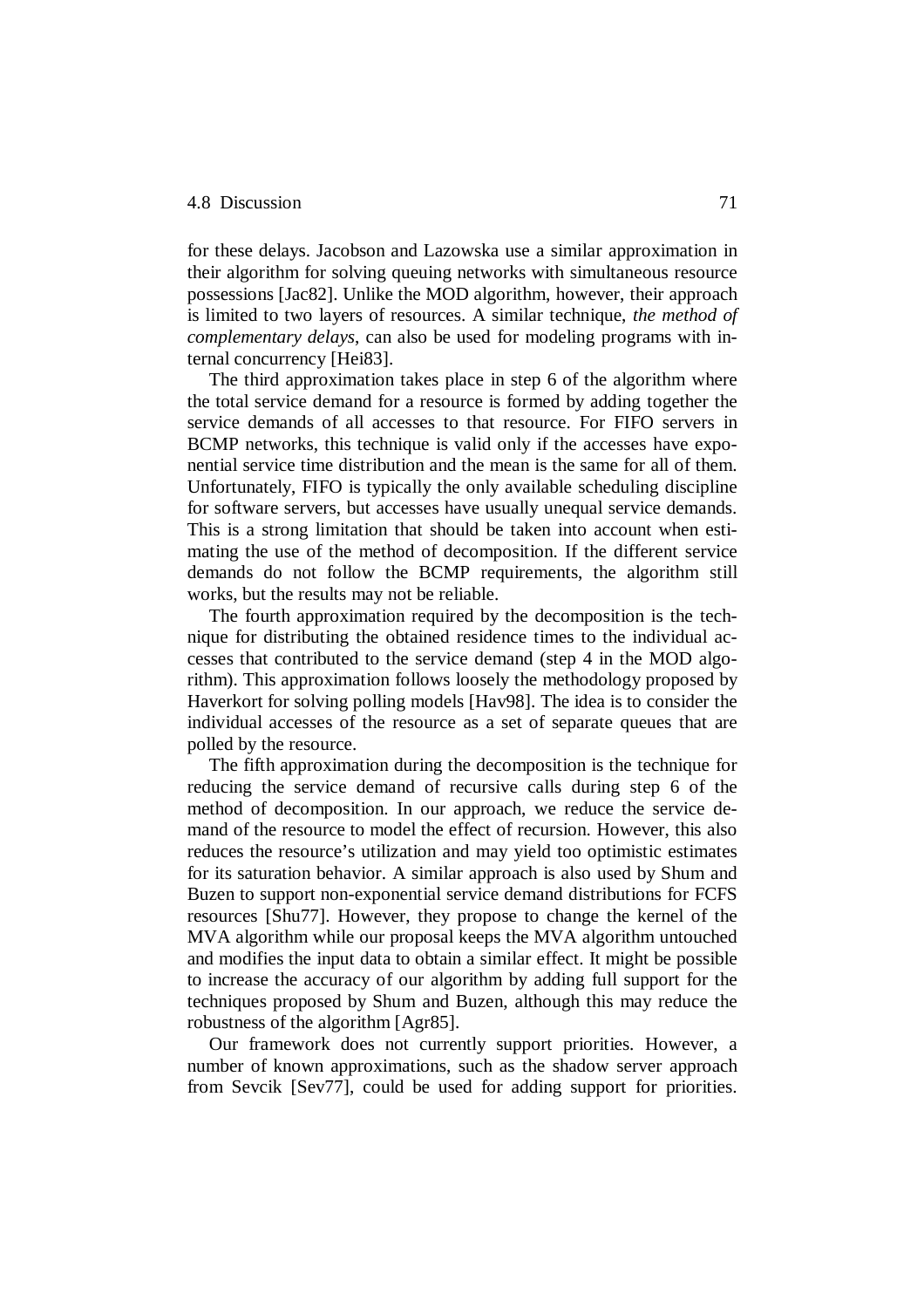Agrawal provides an extensive discussion on MVA based approximations for treating priorities [Agr85]. However, it was not felt necessary to include these techniques into the MOD algorithm, since there is very little support for priorities in the current implementations for the CORBA platform. This is expected to change with future implementations of the real-time CORBA specification, and our performance modeling framework can be extended correspondingly.

## **Time complexity**

We now consider the time complexity of each iteration of the MOD algorithm. Let  $|R|$  be the number of classes in the AQN,  $|K|$  the number of resources in the AQN, *m* the average number of accesses made by a class of jobs to a single resource, and *n* the average number of synchronous calls made by an access in the system. The values for *m* and *n* depend on the structure of the system being modeled. The complexity of step 3 requires that we know the time complexity of the MVA or a similar technique. If we use the Schweitzer approximate MVA and impose a limit to the number of iterations, the time complexity of solving the primary queuing network is  $O(|K||R|)$  and the time complexity of solving the secondary queuing networks is  $O(2|K||R|) = O(|K||R|)$ . Hence the time complexity of step 3 is  $O(|K||R|)$ . Since the time complexities of steps 4 through 8 are  $O(m|K||R|)$ ,  $O(|R|)$ ,  $O(mn|R||K|)$ ,  $O(mn|R|)$ , and  $O(|R|)$ , we may conclude that the time complexity of one iteration of the method of decomposition is *O*(*mn*|*R*||*K*|).

While there is no predefined limit for the number of iterations, experimentation has shown that most models require less than 30. Also, the size of the model has virtually no effect on the required number of iterations. Hence, we may conclude that time complexity is not an obstacle for using the method of decomposition for solving complex models.

## **4.9 Summary**

In this chapter, we have defined augmented queuing networks that can be used for specifying performance models of CORBA based distributed systems. The support for synchronous calls is particularly important since it leads to straightforward modeling of communication in such systems.

We have also presented an algorithm for solving AQNs for a number of relevant performance metrics. The idea in the algorithm is to decompose an AQN into a set of product-form queuing networks. The parame-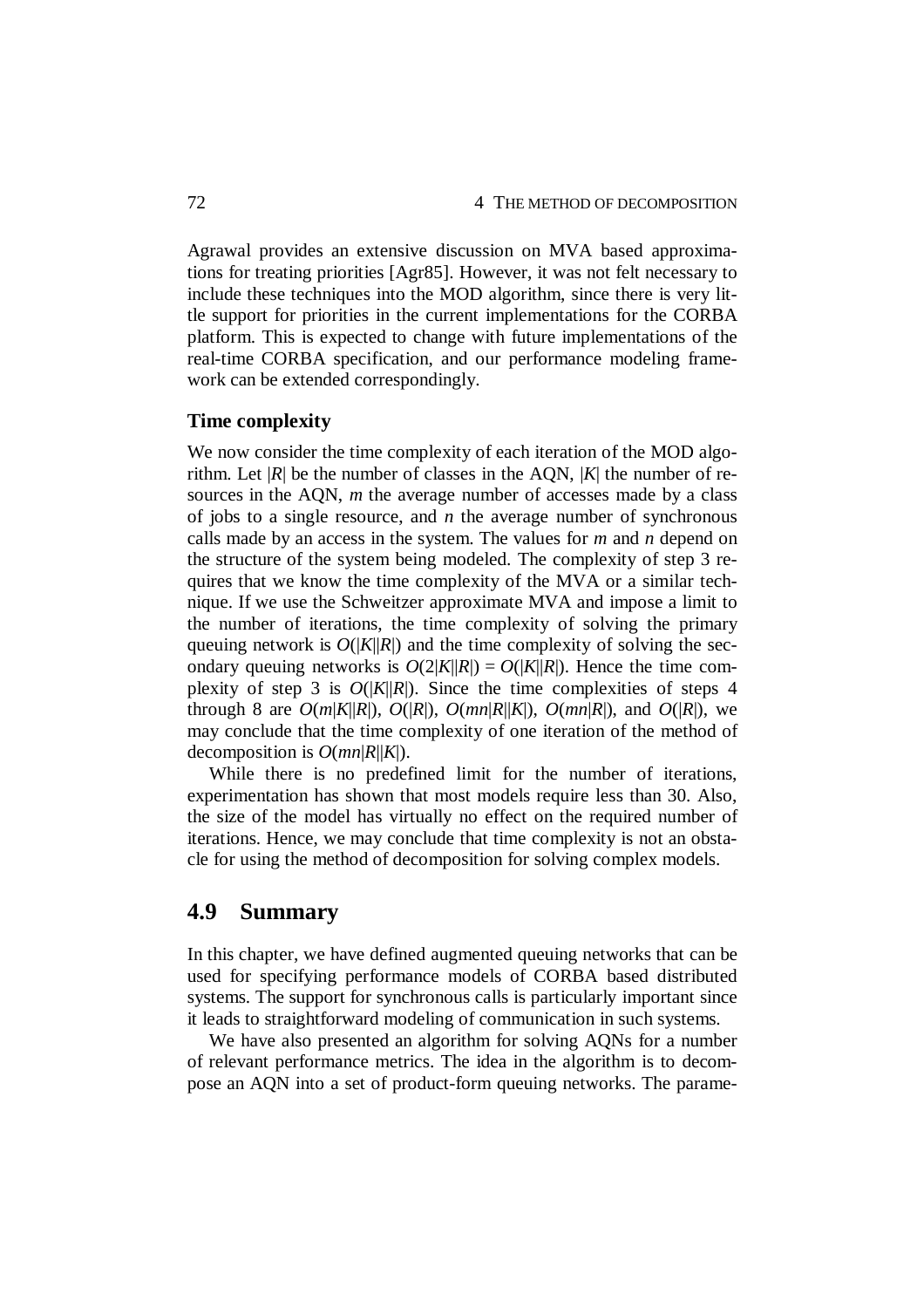## 4.9 Summary 73

ters of these networks are not completely defined after decomposition, but a number of mutual dependencies can be pointed out between them. An iterative technique is used to determine approximate values for the missing parameters. During each iteration, we solve the set of auxiliary networks with efficient MVA based algorithms and the obtained results are used to change the parameters for the next iteration.

The algorithm supports recursion and circular calling dependencies between resources. Both are commonly used in object-oriented systems. In addition, special attention has been paid to the convergence of the algorithm in order to make it suitable for practical software engineering. The algorithm uses approximations that are based on known techniques and have been used in various contexts. Hence, the method of decomposition can be considered as a novel combination of existing techniques for solving queuing networks representing CORBA based distributed systems.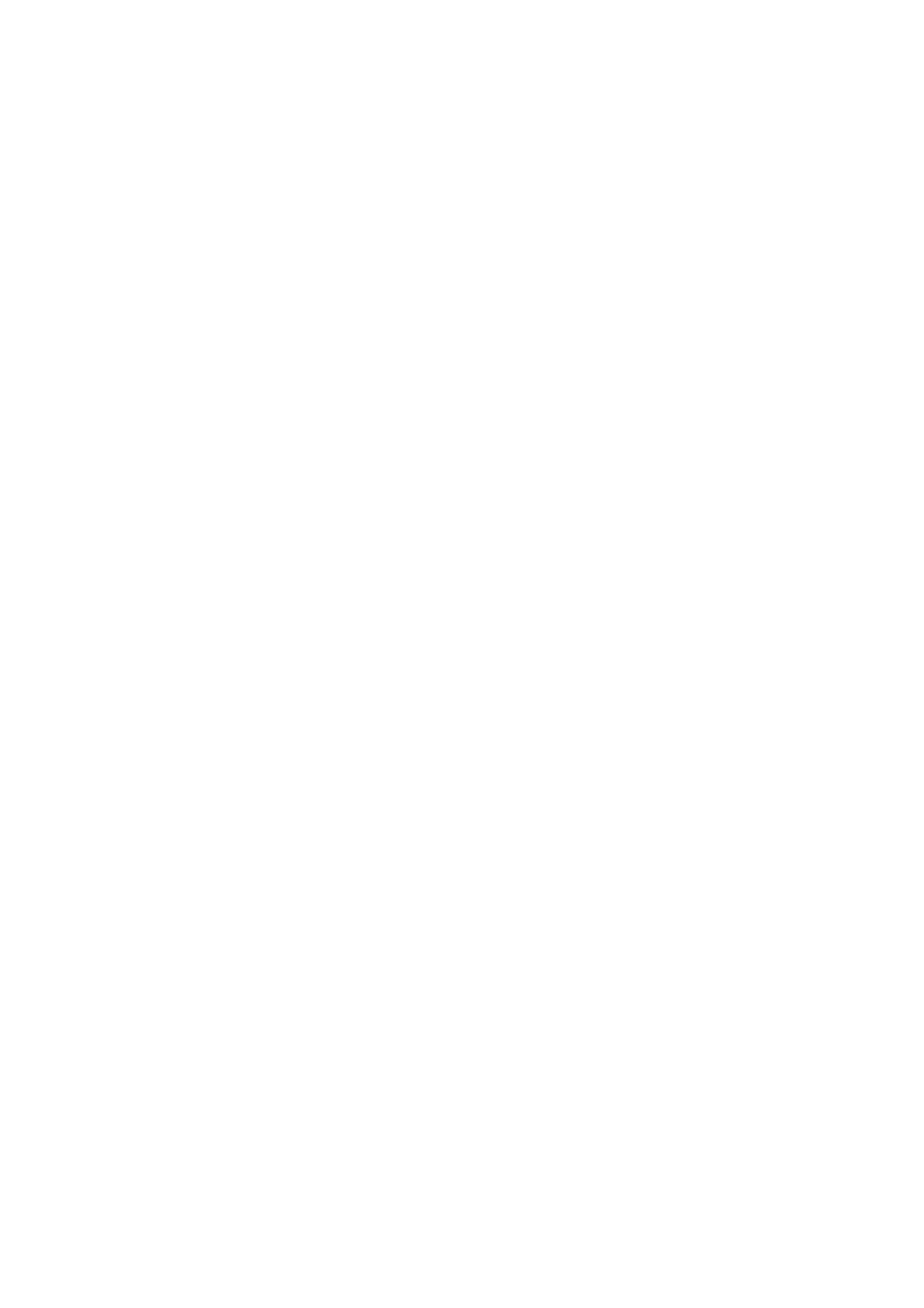# **Chapter 5**

# **UML based performance modeling**

In this chapter, we describe a UML based performance modeling notation and define a collection of modeling techniques for specifying high-level performance models of CORBA based distributed systems. The proposed techniques support the modeling of relatively complex systems by dividing the overall model into a set of simple and manageable UML diagrams.

We start with a brief introduction to the UML and focus on those UML features that are used in our framework. Then, we gradually build up our collection of modeling techniques for CORBA based distributed systems. Along with the relevant UML diagrams, we also present the corresponding performance modeling language (PML) constructs. An abstract grammar for the PML is given in Appendix A, and the detailed syntax and semantics are discussed in [Käh99c]. The PML is a textual notation for those elements in UML diagrams that are relevant for performance modeling. In this work, the main purpose of PML is to facilitate the automatic analysis of performance models while the actual modeling is done with the UML. Finally, we describe how UML and PML representations can be transformed into solvable AQN representations.

# **5.1 The Unified Modeling Language**

We have chosen the UML notation for our framework because of its increasing popularity in the object community and because it is particularly well suited for large and complex systems. In this work, version 1.1 of the UML is used. Comprehensive discussions on the UML are given, for example, in [Rat97, Eri98, Rum99].

The Unified Modeling Language is a notation for specifying, visualizing, constructing, and documenting the artifacts of software systems. In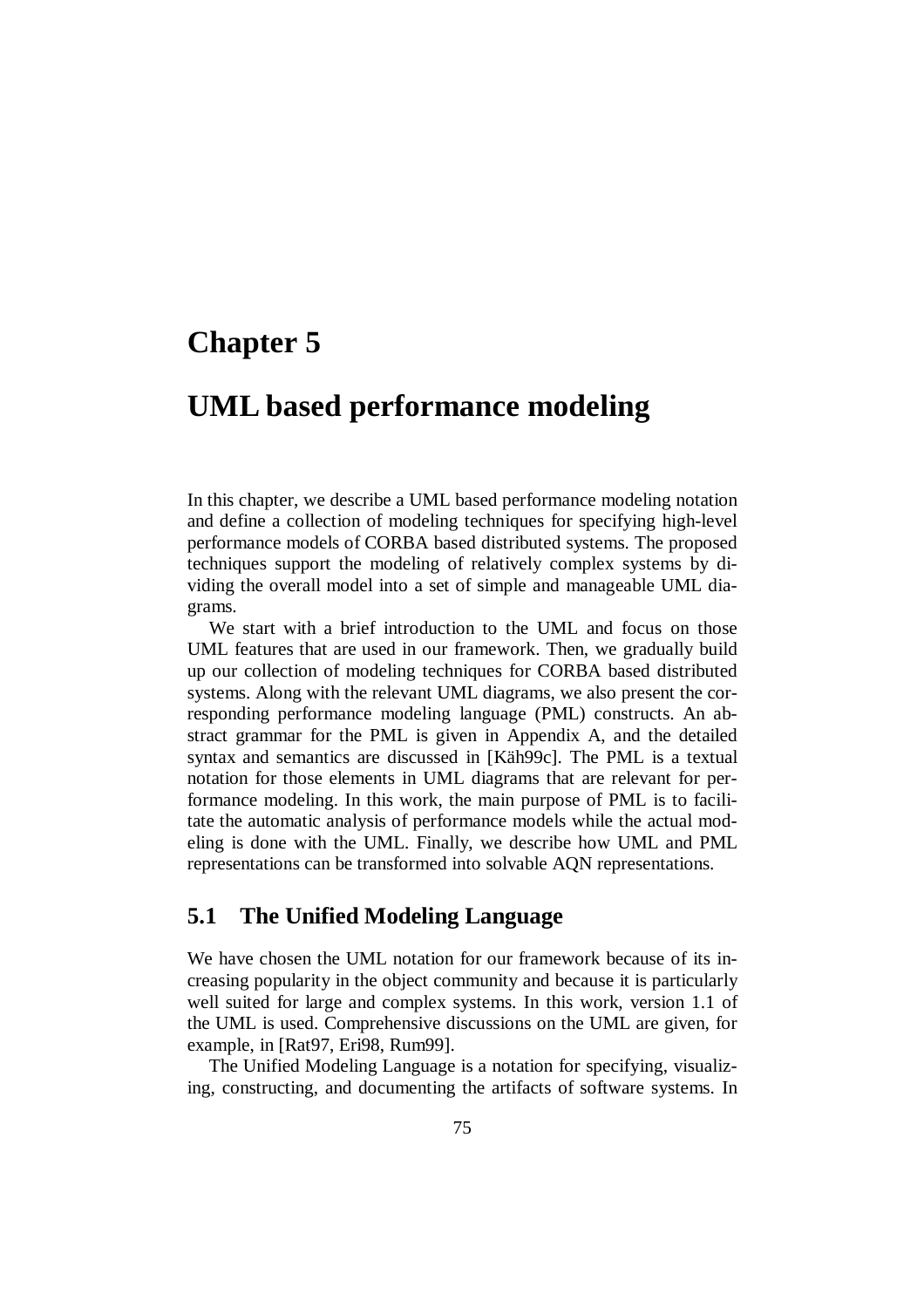addition, the UML can be used for business modeling and describing other non-software systems [Rat97]. It builds upon ideas and techniques that were developed in earlier object-oriented methodologies. In particular, the OMT [Rum91], Booch [Boo94], and OOSE [Jac92] methodologies had an important influence on the UML. The first draft version of the UML was released in 1995 by Rational Software Corporation. Version 1.1 of the specification was published in 1997 and later adopted by the OMG. Further development of the UML specification is now an integral part of OMG's activities.

The primary goal of the UML is to provide an easy-to-use visual modeling language for developing and exchanging various kinds of models. Unlike earlier notations that were usually integral parts of development methodologies, UML is trying to be independent of the development processes, development tools, and programming languages. To reach these goals and to ensure semantic consistency across different modeling environments, two important objectives have been set. On one hand, there is a need to define a formal basis for the modeling language and, on the other hand, standard extensibility and specialization mechanisms are needed to ensure compatible extensions of the core UML in different environments. Finally, the UML attempts to provide support for various high-level development practices and concepts in the domain of object technologies. For example, special modeling techniques are proposed for supporting frameworks, patterns, and components.

The UML specification has two essential parts. *The UML Semantics* defines the abstract syntax and the exact semantics for the core modeling concepts. *The UML Notation Guide* defines the corresponding graphical notations. The notation guide also provides examples for using UML. An important extension to the UML is the *Object Constraint Language* (OCL). It is used for specifying well-formedness rules in the UML semantics document, but it can also be used for describing application-specific constraints and expressions, such as preconditions and postconditions for operations. The core UML has been extended towards different application domains by using standard extension features. Version 1.1 of the specification contains extensions for business modeling and for Rational Software's own Objectory software engineering methodology. Additional extensions are being specified by the OMG.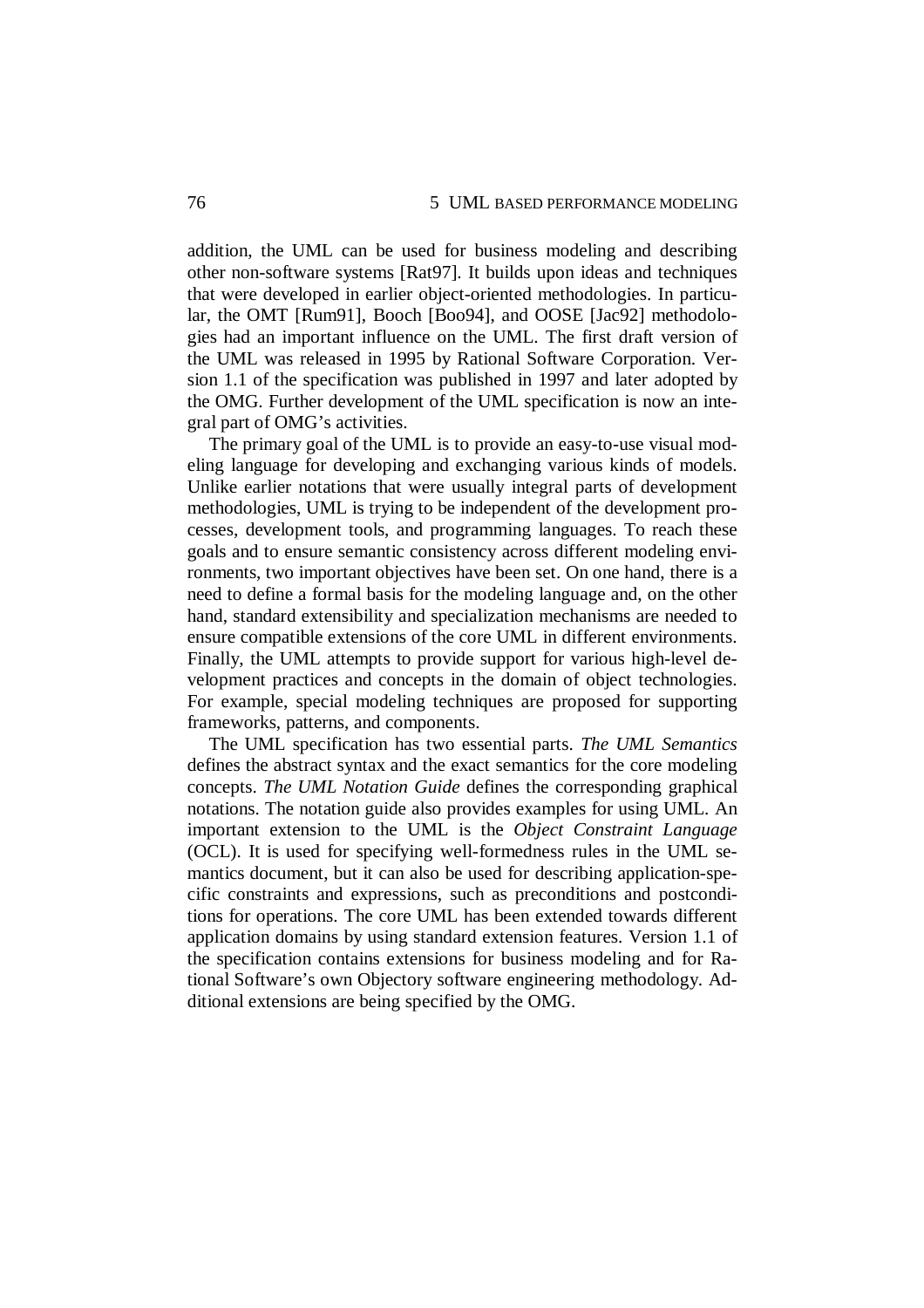## **Diagram types**

There are nine diagram types in the UML. Each diagram type describes a part of the system from a certain point of view. A complete model usually contains several interrelated UML diagrams that together provide a complete picture of the target system. The following diagram types are available:

- Use case diagrams,
- Class diagrams,
- Object diagrams,
- Statechart diagrams,
- **Sequence diagrams,**
- **Collaboration diagrams,**
- **Activity diagrams,**
- Component diagrams,
- **Deployment diagrams.**

A *use case diagram* shows the relationships between external actors and uses cases describing the system. Use cases are short descriptions of the system's functionality as seen by end users and other external actors when they are interacting with the system. Use cases are a widespread technique for specifying system requirements in object-oriented analysis and design methodologies [Jac92, Jac98, Sou98]. Use case diagrams provide a tool for organizing the use cases and their mutual relationships but the actual use case descriptions are not part of the diagram.

A *class diagram* shows the static structure of the system in terms of classes and their relationships. A class diagram may also contain other modeling elements, such as interfaces, packages and individual objects. Class diagrams have an essential role in object-oriented analysis and design, as they provide the main tool for describing the logical organization of the system being modeled. Figure 20 contains an example of a simple class diagram. It contains a generic class representing a directory entry, and two detailed classes for files and directories. Both are subclasses of the generic directory entry class.

An *object diagram* shows a snapshot of the system's static structure in terms of objects and links between them. However, since class diagrams are allowed to contain objects, the UML specification does not make a clear distinction between class and object diagrams.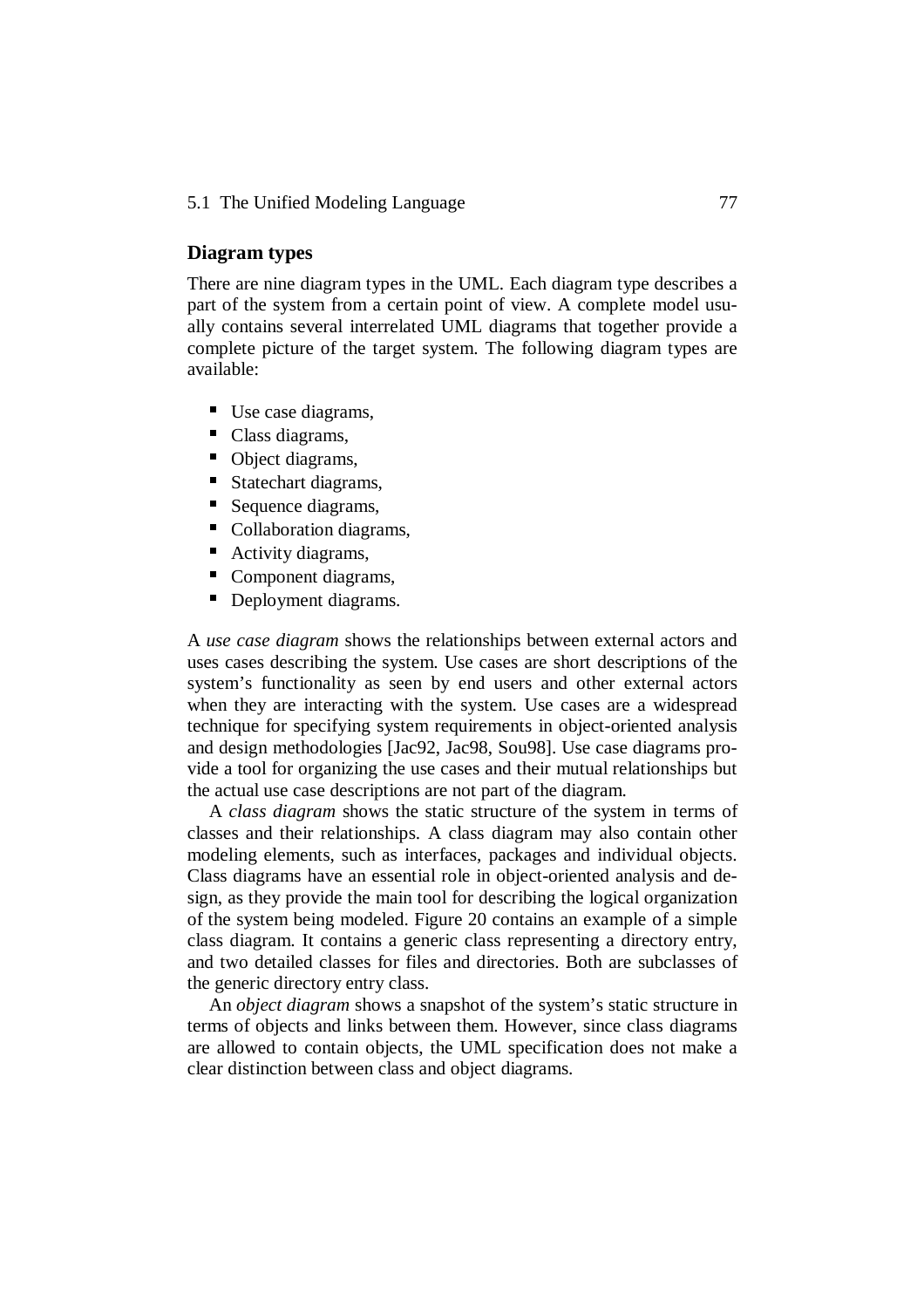

Figure 20. A class diagram example.

A *statechart diagram* shows the states of an object in a particular class. It also indicates the state transitions that can be triggered by various events, such as messages that are sent by other objects in the system. Statechart diagrams are often drawn only for those classes that have clearly distinguishable states and change their behavior depending on their state.

A *sequence diagram* shows an interaction between objects as a sequence of messages. The time dimension makes the diagrams particularly easy to read. Sequence diagrams may also contain classes instead of objects. In such cases, however, the diagram should indicate all alternative interactions that may take place at run-time.

A *collaboration diagram* is also used for presenting interactions between objects but now the context is an object diagram indicating links between the participating objects. Hence, collaboration diagrams do not have a time dimension and, accordingly, the order of messages must be indicated with sequence numbers. Collaboration diagrams can also contain classes instead of objects. Sequence and collaboration diagrams often provide alternative ways to express the same information. Figure 21 illustrates a simple interaction with sequence and collaboration diagrams.

An *activity diagram* is a special kind of state diagram in which most states represent the execution of an operation and most transitions are triggered by the completion of these operations. The scope of an activity diagram may vary from a set of use cases to the implementation of a single operation. Activity diagrams are often used in situations where most events are generated internally by a procedural flow of actions, while statechart diagrams are more appropriate in the presence of externally generated asynchronous events.

A *component diagram* shows the compile-time and run-time dependencies between software components, such as source code components,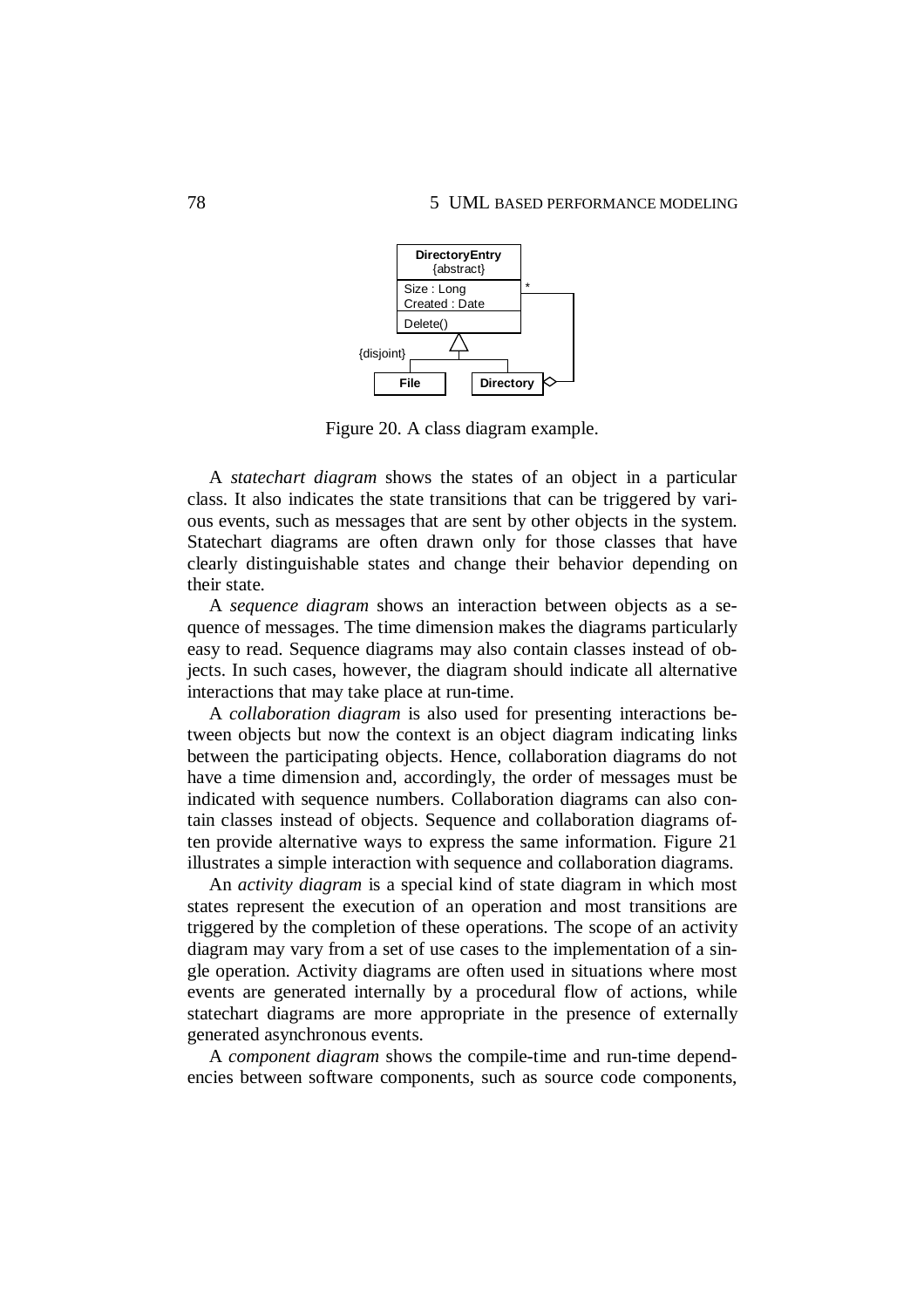

Figure 21. A sequence diagram (left) and a collaboration diagram (right) can be used to model the same interaction.

binary components, and executable components. Component diagrams provide a link from the logical design to the actual implementation modules that make up the system configuration. If there are changes in the logical design, the component diagrams can be used to track down the necessary changes to the individual components.

A *deployment diagram* shows the run-time configuration of a system. This may include, for example, nodes, processes, run-time software components, and objects. Deployment diagrams are used to describe the physical architecture of the system as opposed to its logical structure or behavior. Figure 22 illustrates a deployment diagram with two nodes and a component in each node. The *AppServer* component in the server node is offering the *AppService* interface that the user interface component is using from the client node.

We use five UML diagram types in our performance modeling framework. First, class diagrams are used to describe the static structure of the performance model. This includes the model's resources and the operations that provide access to them. Second, collaboration diagrams are used for describing the model's workloads through sequences of operations to the model's resources. Each workload is characterized by a separate collaboration diagram. Third, sequence diagrams provide an al-



Figure 22. A deployment diagram example.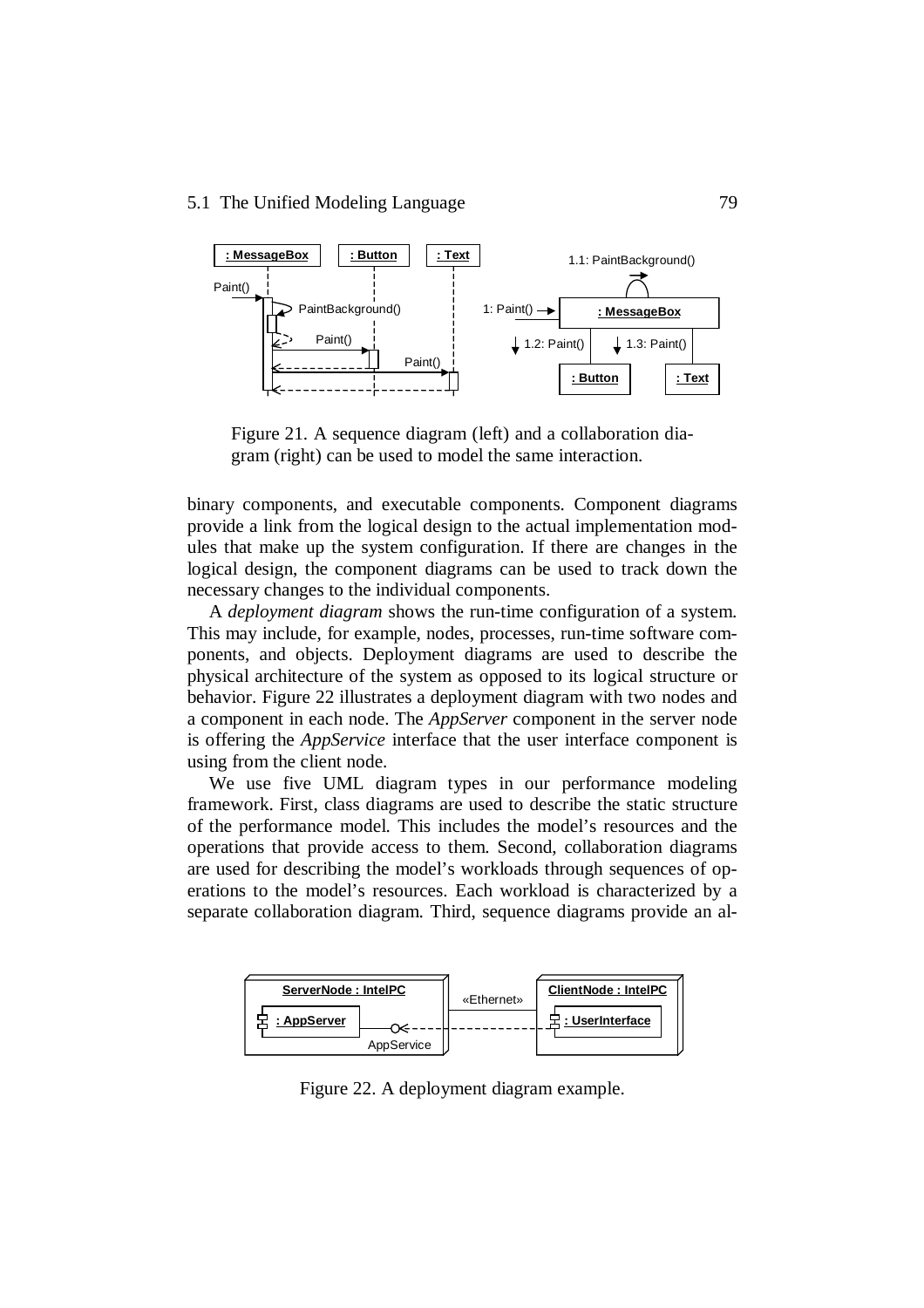ternative way to represent the workloads. Both diagram types can be used interchangeably in our framework. Unless otherwise noted, the term collaboration diagram is used to indicate that either diagram type can be used. Fourth, deployment diagrams are used to describe the actual runtime configuration of the model. Finally, object diagrams are used to model the run-time configuration when there is not enough information for deployment diagrams. This may happen, for example, at an early stage of the development cycle.

### **Basic modeling concepts**

The UML defines general-purpose modeling concepts that can be used in all diagrams. These concepts include

- Packages,
- **Dependencies,**
- lacktriangleright Notes.

A *package* is a grouping of model elements. Packages are intended for organizing complex models and they can contain all kinds of modeling elements, such as diagrams and other packages. A *dependency* indicates a semantic relationship between two or more model elements, such as a refinement or a usage relationship. Dependencies are indicated with dashed arrows. A *note* is a graphical symbol that contains textual information, such as comments, constraints, or implementation examples. Figure 23 illustrates the use of packages, dependencies, and notes.

A large number of UML elements are dedicated to the static structure of the model. Important static modeling concepts include

- Classes,
- **Associations,**
- Composition,
- Generalization,
- **Objects**,
- **Interfaces.**

A *class* is a description for a set of objects with similar structure, behavior, and relationships. The notation for a class is a rectangle with three compartments. The top compartment contains the class name and other general properties of the class. The optional middle and bottom com-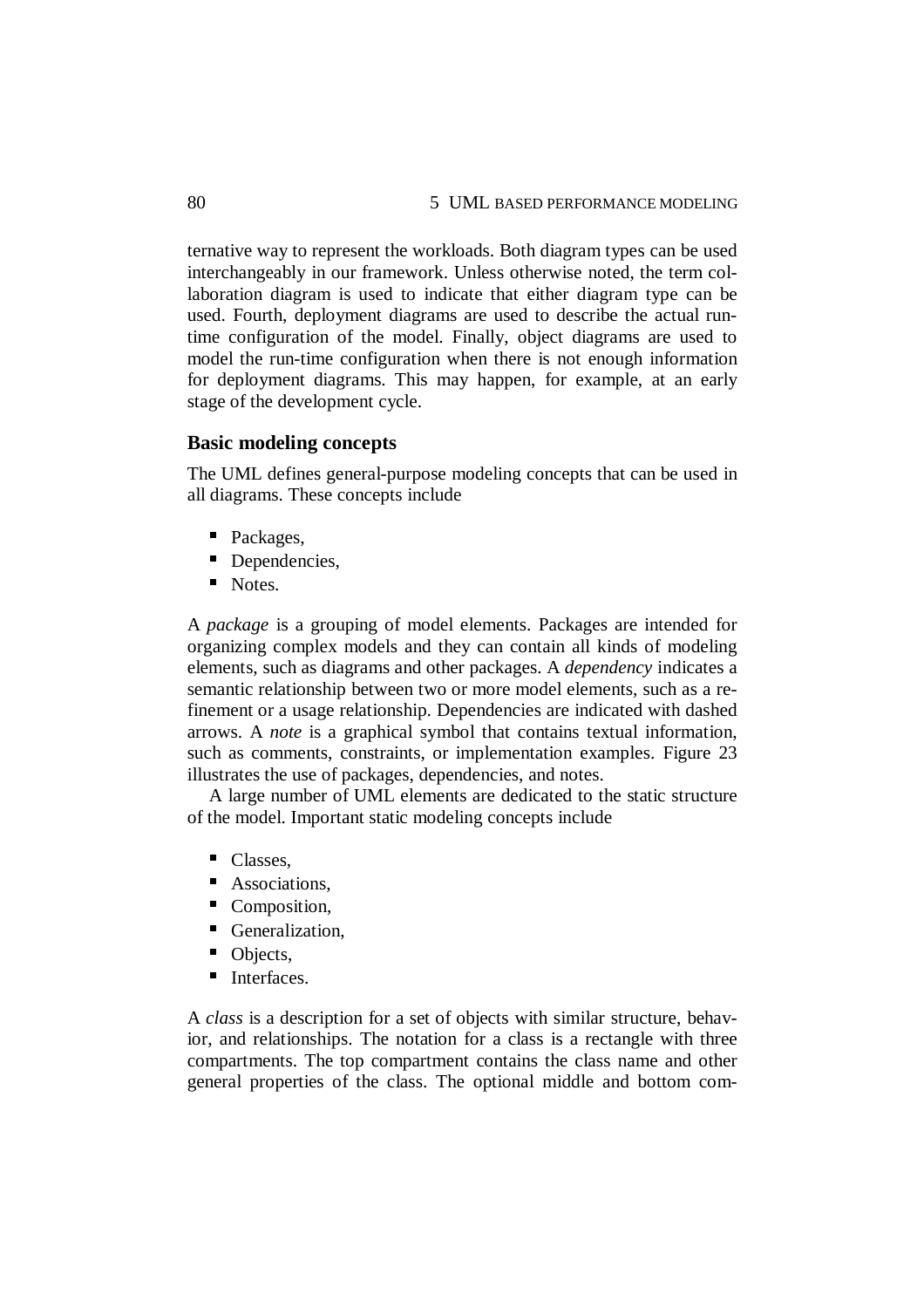#### 5.1 The Unified Modeling Language 81



Figure 23. A diagram with packages, dependencies, and a note.

partments contain the *attributes* and *operations* of the class. There is a rich variety of options for presenting them at different levels of detail. The example in Figure 20 contains three classes: *DirectoryEntry*, *File*, and *Directory*.

An *association* indicates relationships between two or more classes. A recursive association may be defined from a class to itself. An association end may indicate its *multiplicity*, i.e. the range of allowed cardinalities, with a list of integers or integer intervals. An asterisk (\*) indicates an unlimited upper bound in an interval. An association end may also have an arrowhead for indicating unidirectional navigability, and a hollow diamond for indicating aggregation. The example in Figure 20 uses aggregation to indicate that a directory may contain any number of directory entries.

*Composition* is a special form of aggregation that implies strong ownership and coincident lifetimes. Composition can be shown by drawing an association with a filled diamond. An alternative way to indicate composition is to draw class symbols inside the container class, or to include the contained classes in its list of attributes. Figure 24 illustrates three ways to indicate composition in a class diagram.

*Generalization* is a relationship between a more general element and a more specific element that is consistent with the first element and adds



Figure 24. Three ways to indicate composition.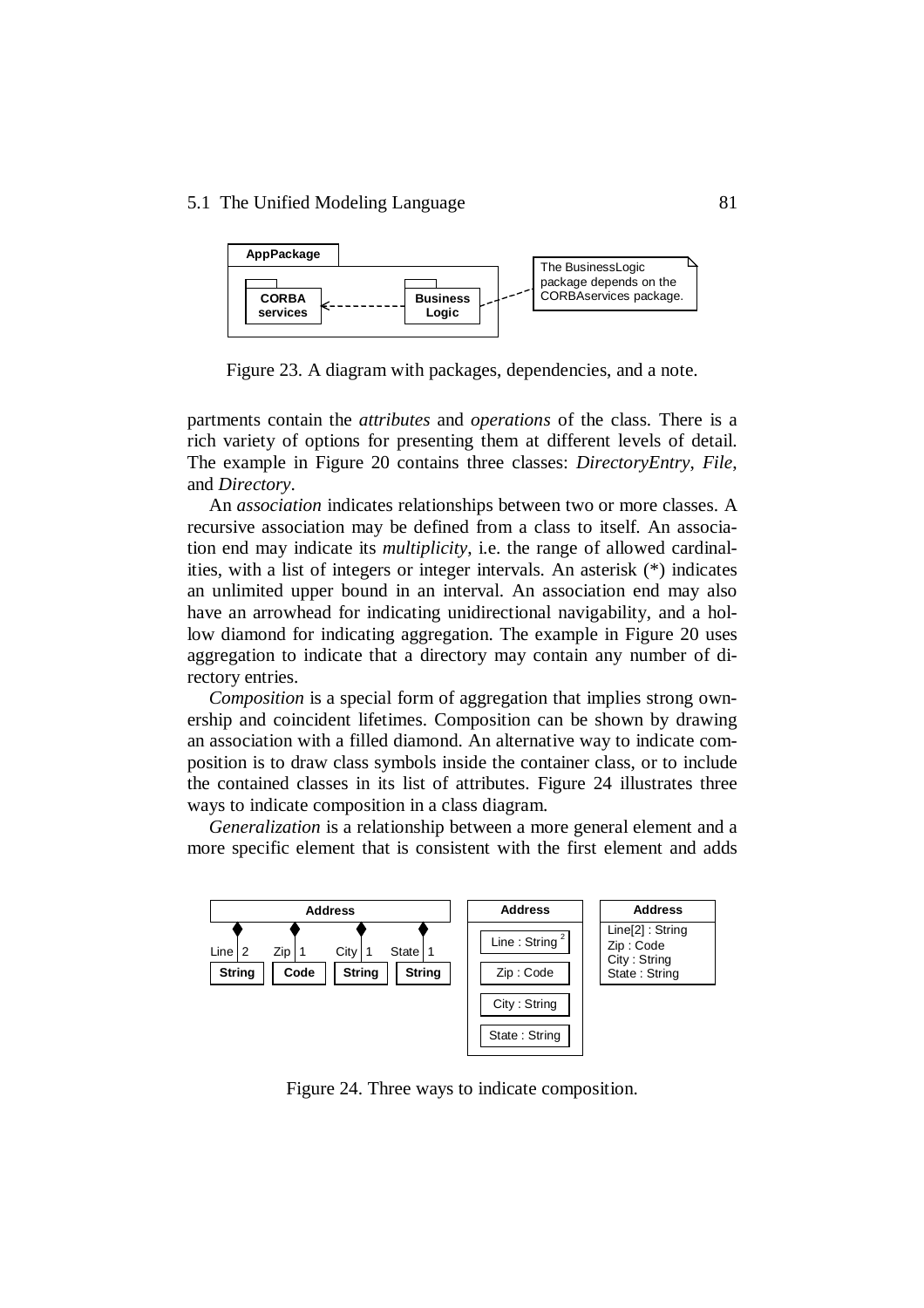new information. Inheritance relationship between classes is a common case of generalization. The notation for generalization is a solid line from the more specific element to the more general element and a hollow triangle at the end of the line. Figure 20 illustrates generalization: the *DirectoryEntry* class is a generalization of the *File* and *Directory* classes.

An *object* is an instance of a class with an identity and a set of attribute values. The notation for an object is a rectangle with two compartments. The top compartment contains an optional object name followed by a colon and a class name. All three elements are underlined. The optional bottom compartment shows a list of attribute names, types, and values. Objects can be composed like classes. A *link* indicates a relationship between two or more objects, and it is an instance of an association between the classes that correspond to these objects.

An *interface* specifies externally visible operations of a class, component, or other similar entity, without specifying its internal structure. An interface can be considered as a class that only has a list of abstract operations. The notation for an interface is that of a class with the addition of the text «interface» at the name compartment. The notation for interface realization is a small circle representing the interface and a solid line to the elements that support it. If a class or other modeling element is using an interface, a dependency arrow can be drawn from this element to the interface. This is illustrated in Figure 22 where the *AppServer* component realizes the *AppService* interface.

The modeling of dynamic behavior requires additional UML elements. We only discuss those elements that are needed in sequence and collaboration diagrams. Both diagrams use *messages* to model the communication between objects. Common message types include

- Simple messages,
- Synchronous calls,
- **Asynchronous messages.**

A *simple message* represents flat flow of control and it is denoted with an open arrowhead  $(\rightarrow)$ . A *synchronous call* represents nested flow of control, such as a procedural call, and it is denoted with a filled arrowhead  $(\rightarrow)$ . The return from the call may be indicated with a dashed line and an open arrowhead ( ). An *asynchronous message* represents explicit asynchronous communication within procedural execution and it is denoted with a half-arrowhead  $(\rightarrow)$ . Figure 21 illustrates the use of synchronous calls.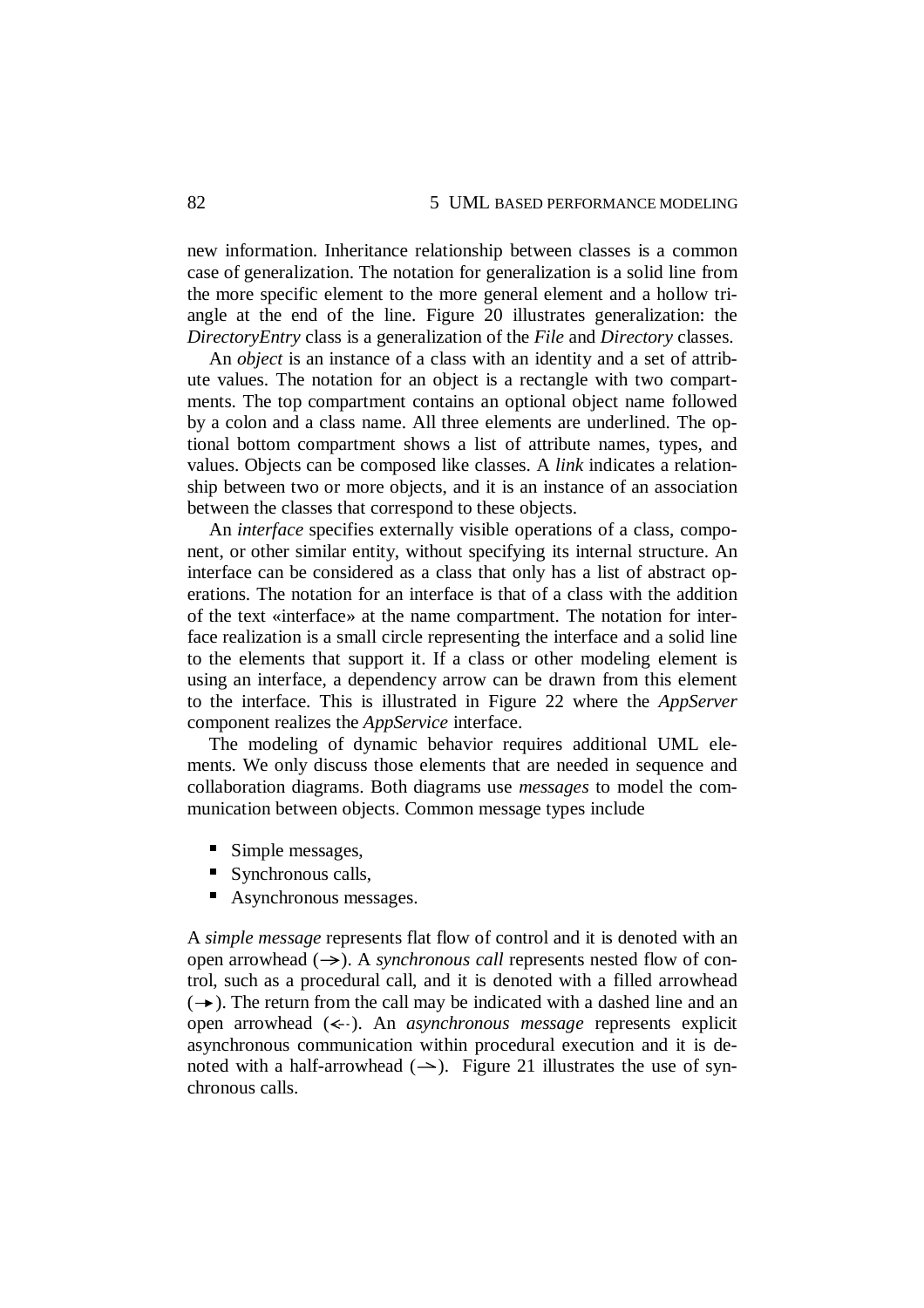Hierarchical sequence numbering can be used to indicate the order of messages. Messages that are sent at a particular level of procedural calls are prefixed with the sequence expression of their procedural level. In Figure 21, for example, messages 1.1, 1.2, and 1.3 are sent sequentially during the activation of message 1. Concurrent execution is indicated with labels. For instance, messages 1.1*a* and 1.1*b* would be sent concurrently within the activation of message 1.1. A sequence expression may be preceded by a *guard condition* in square brackets. The corresponding message is sent only if the condition evaluates to true. In a similar way, iteration can be indicated with an asterisk followed by an iteration expression. The UML does not mandate any particular syntax for the guard conditions and iteration expressions. The following example illustrates both concepts:

```
[x > 0] 1.1 *[i = 1..5]: Update(i)
```
Sequence expressions are often omitted from sequence diagrams, since the time axes already indicates the execution order.

## **Extension techniques**

Extension techniques have a key role in the UML as they offer a controlled way to broaden the scope of the language while keeping the UML core relatively small. The following extension techniques are available:

- **Stereotypes,**
- **Properties,**
- Constraints.

A *stereotype* defines a new modeling element that is based on an existing one. The appearance and form of the stereotype is the same as that of the original element but the intent is different. In many cases, the aim of a stereotype is to indicate a specific usage. Stereotypes are represented in the same way as the base elements except that the name of the stereotype is placed above the element name within angle brackets  $(\alpha, \alpha)$ . It is also possible to define graphical icons for representing stereotypes. The UML specification itself defines various stereotypes to be used in different diagrams. For example, dependency has a number stereotypes, such as «call», «copy», and «instance», that indicate the nature of the dependencies that may exist between modeling elements.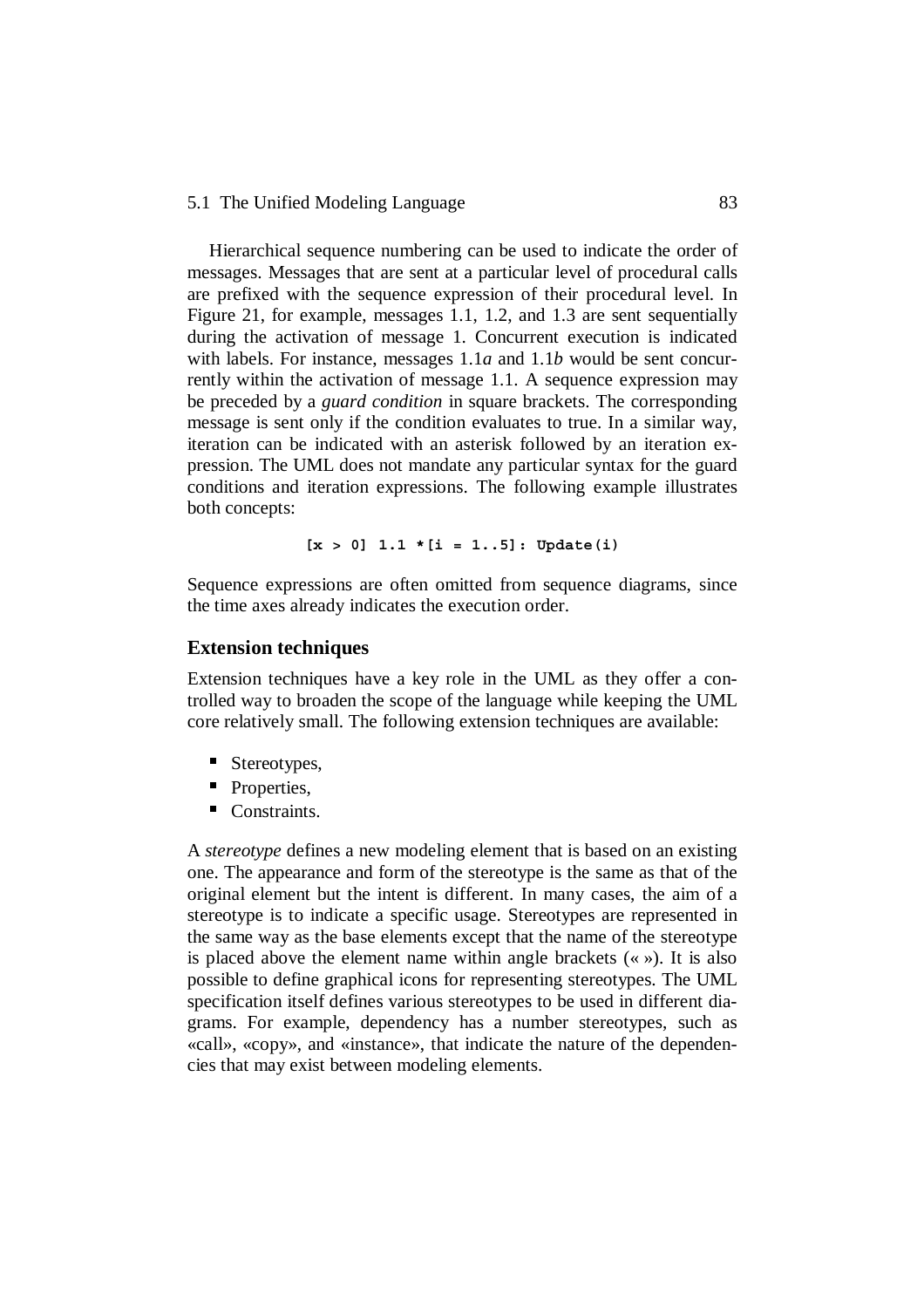User defined properties can be specified for any UML modeling elements using tagged values. A *tagged value* has the general form

#### *keyword* = *value*

where *keyword* indicates the name of the property and *value* is a string indicating the corresponding value. The value can be omitted for properties of the Boolean type. In such cases, the value is assumed to be *true*. The properties of an element are specified in a list of tagged values that is placed inside a pair of braces. For example, the tagged value *abstract* in Figure 20 indicates that *DirectoryEntry* is an abstract class, i.e. it cannot have instances of its own.

A *constraint* is a semantic condition that is required to be true at all times. Constraint texts are placed within a pair of braces and a dashed line or arrow can be used to indicate the scope and direction of the constraint. For example, the constraint *disjoint* in Figure 20 specifies that the inheritance relationship is disjoint, i.e. the *File* and *Directory* subclasses cannot have common instances. The object constraint languages can be used to describe complex constraints.

In our framework, we are using properties as our primary extension technique. The main reason for selecting this approach is its user-friendliness: adding properties does not change the structure of the UML diagram and, consequently, properties can be embedded into existing UML designs with little effort. In addition, most UML modeling tools already have strong support for properties. The expressive power of properties is somewhat limited and, therefore, it has been necessary to define one additional stereotype for specifying the characteristics of a network connection. See Section 5.6 for more details.

## **5.2 Resource representation**

We now proceed to the modeling techniques that are specific to our framework. The primary goal is to use UML for representing performance models of CORBA based distributed systems. We start with the modeling of resources.

Software and hardware resources are represented with UML classes. To distinguish these *resource classes* from other classes, we mark them with the *queue* or *delay* properties. The *queue* property denotes a queuing resource, such as a single-threaded software server or a physical device.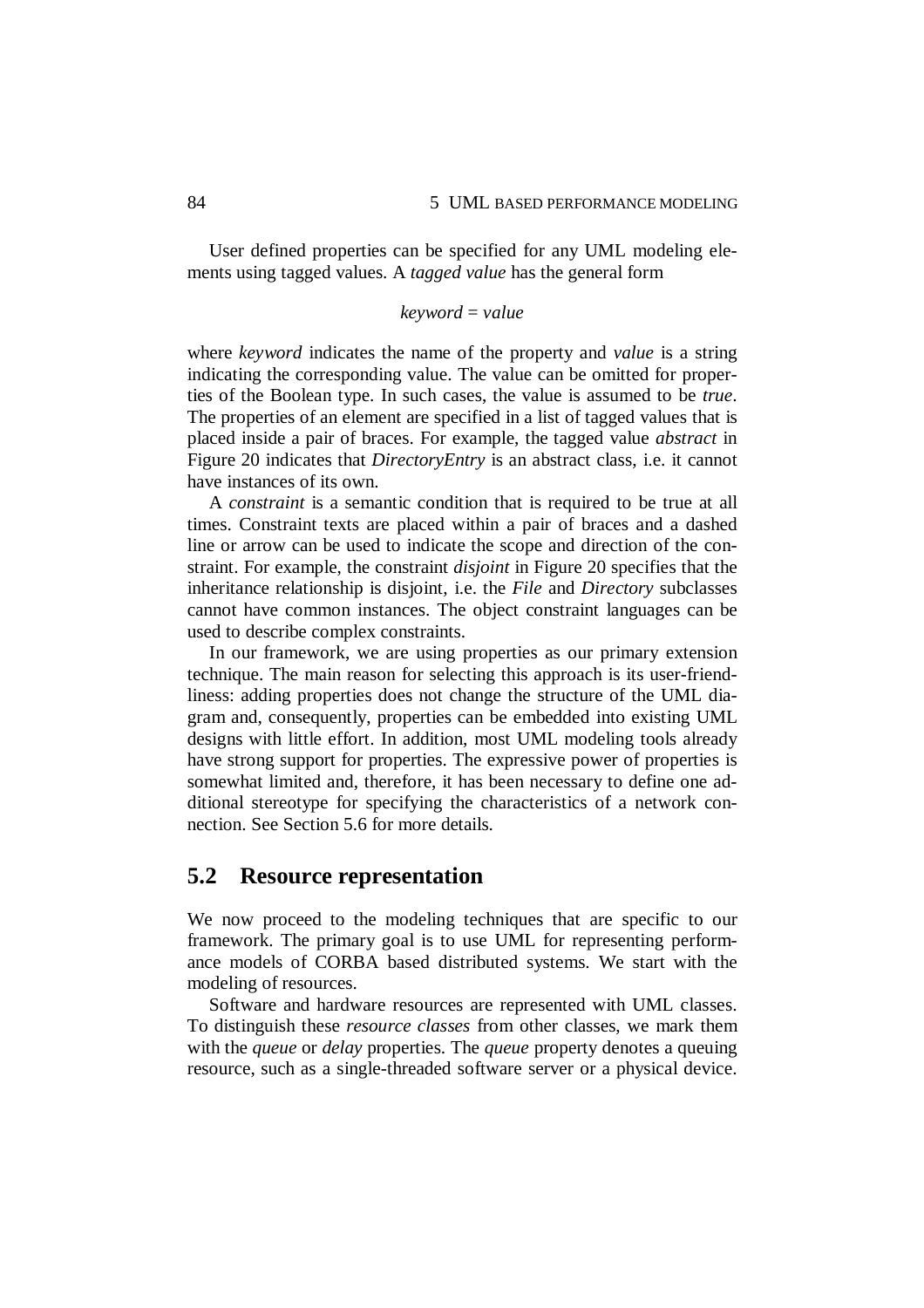The *delay* property denotes a delay resource, such as think time, network delay, or a multi-threaded software server that does not impose queuing for its clients.

A request to an operation in a resource class indicates an access to that resource. In addition, a request to an operation in a non-resource class that is contained within some resource class is also considered as an access to that resource. Service demands for these operations can be defined explicitly with user-named properties. An operation may have a single property for the total service demand (e.g.  $d = 10$ ), or it may have multiple properties to indicate the individual elements of the service demand. For example, there may be separate properties for the disk, CPU, and network adapter. Service demands are given in time units. For software resources, service demand indicates the measured or estimated time to execute the operation using whatever hardware resources necessary. For hardware resources, service demand indicates the actual time during which the corresponding device performs some work.

The model designer can freely select the symbols for service demands. If a symbol is not used in any triggering condition (see Section 5.4) and if it is not explicitly bound to a lower-level resource (see Section 5.5), the service demand represented by the symbol is directly associated with the resource to which the property is attached. In our examples, we com-

| class CDatabase {<br>property queue;<br>Read() ${cpu=10,disk=50};$<br>Status() $\{cpu=5\}$ ;<br>Write() $\{cpu=10, disk=80\};$ | <b>CDatabase</b><br>${queue}$           |                                            |
|--------------------------------------------------------------------------------------------------------------------------------|-----------------------------------------|--------------------------------------------|
|                                                                                                                                | Read()<br>$Status()$ {cpu=5}<br>Write() | ${cpu=10, disk=50}$<br>${cpu=10, disk=80}$ |

Figure 25. A queuing resource with three operations.

| interface IDatabase {<br>Read() $\{cpu=10, disk=50\};$<br>Status() $\{cpu=5\};$ | «interface»<br><b>IDatabase</b>                                                         |  |
|---------------------------------------------------------------------------------|-----------------------------------------------------------------------------------------|--|
| Write() $\{cpu=10, disk=80\};$<br>};                                            | Read()<br>${cpu=10, disk=50}$<br>Status()<br>${cpu=5}$<br>Write() ${[cpu=10, disk=80]}$ |  |
| class CDatabase $\{$                                                            |                                                                                         |  |
| property queue;<br>realizes IDatabase;                                          | CDatabase<br><b>IDatabase</b><br>${queue}$                                              |  |

Figure 26. An example interface.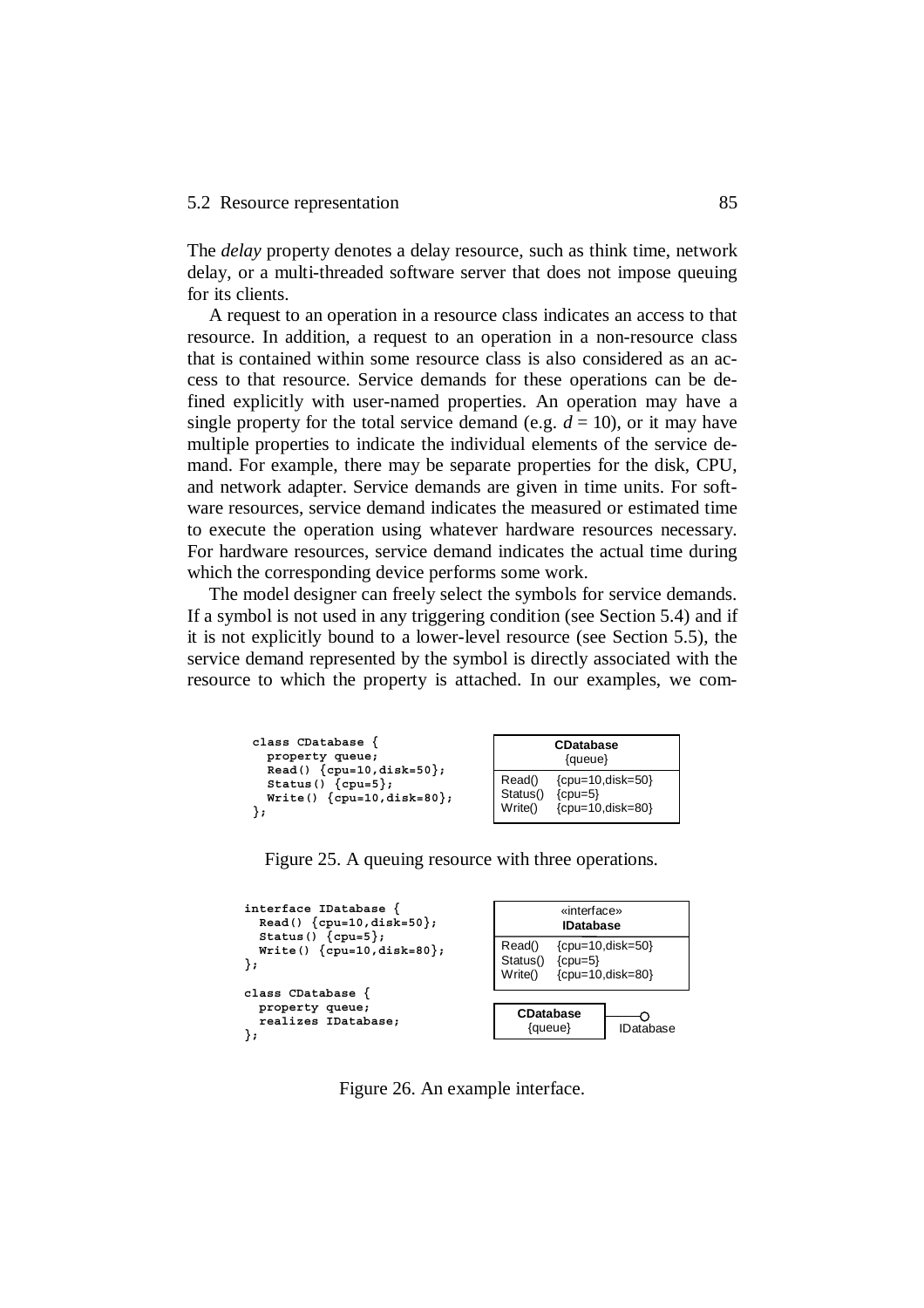

Figure 27. Definitions for the Queue and Delay classes.

monly use the following symbols: *d* denotes the measured or estimated service demand that is usually bound directly to the associated resource, *cpu* denotes service demand to be bound to the CPU resource, *disk* denotes service demand to be bound to the hard disk, and *adapter* denotes the service demand to be bound to the network adapter.

Accurate service demands are difficult to obtain without measuring real systems. Therefore, estimates are often used at early stages of development to produce approximate performance models. Service demands are not mandatory in class diagrams since they can be also defined in the workload descriptions. Figure 25 illustrates a resource class *CDatabase* with three operations. The service demands of the operations are divided into CPU and disk components.

Service demands can also be specified for interfaces. Figure 26 shows how the *CDatabase* resource can be specified with an explicit interface. Resource classes can be used like any other UML classes and mixed freely with non-resource classes. To simplify the instantiation of resources, we assume the existence of two predefined resource classes, *Queue* and *Delay*, that do not have any operations or attributes. Their definitions are given in Figure 27.

## **5.3 Workload representation**

Performance workloads are modeled with collaboration diagrams (*workload diagrams*). For closed workloads, the number of jobs is indicated with the *population* property. For open workloads, the arrival rate of jobs is indicated with the *arrivalrate* property. To comply with the requirements for BCMP networks, we only allow Poisson arrival processes in open workloads. Workload diagrams resemble those used for the AQN representation but there are two differences. First, workload diagrams usually contain classes instead of objects. This way, the defined workloads are generic, and the indicated service demands are divided between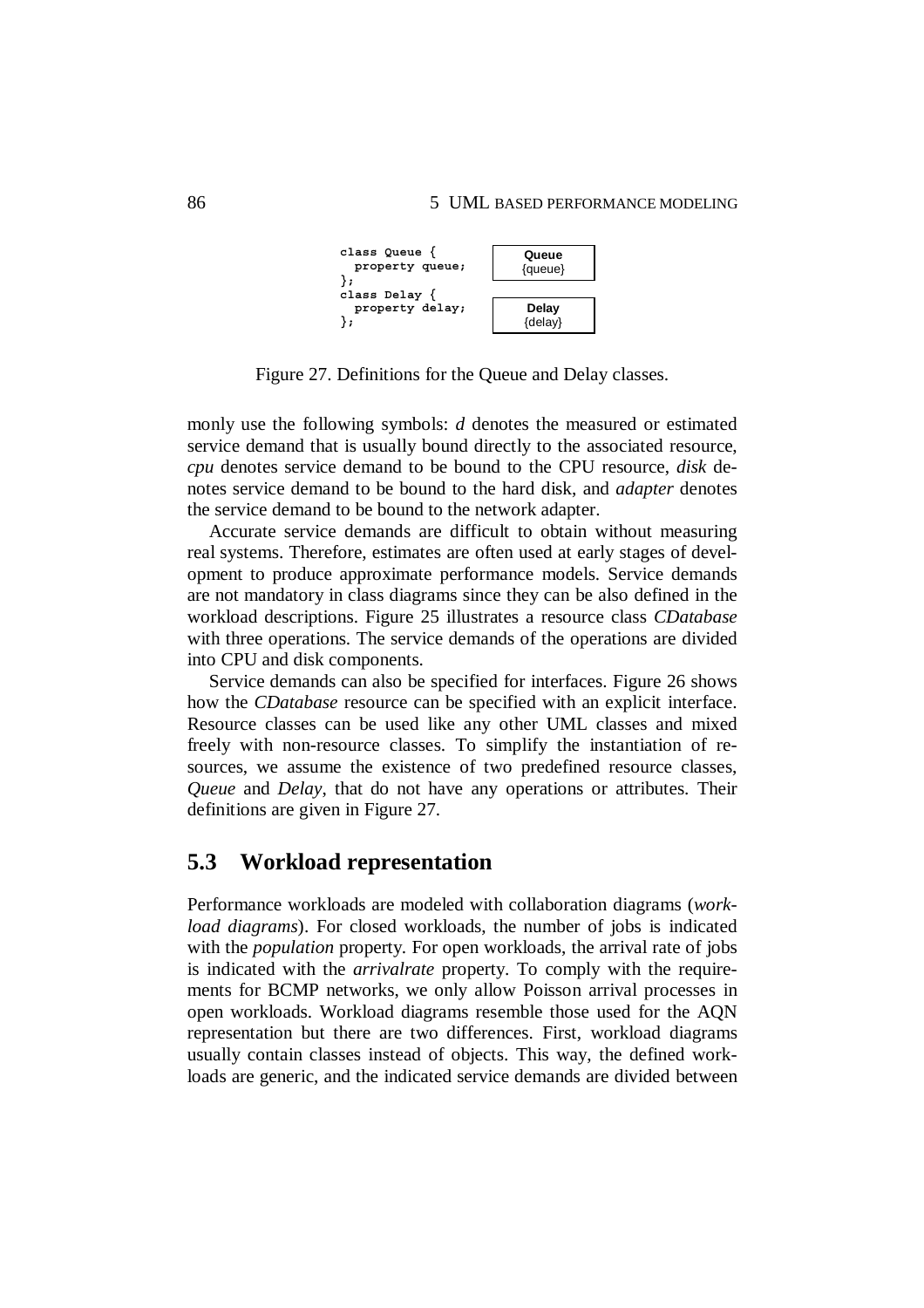#### 5.3 Workload representation 87



Figure 28. An example workload diagram.

the instances of the target class. Second, only application level resources need to be shown since infrastructure and network resources are activated with triggering properties (see Section 5.4). Figure 28 illustrates a simple workload diagram where 100 users are accessing a database through a front-end application.

Service demands need not be specified explicitly in workload diagrams if they are given in class or interface specifications. Service demands in workload diagrams override those given elsewhere. It is possible to use anonymous invocations that only indicate the target resource but do not name the operation. They always require explicit service demand. The example in Figure 28 models the think time of the end user with an anonymous access to the *User* delay resource.

The *thinktime* property can be used to represent think time or any similar delay when there is no need to explicitly present the corresponding delay resource (e.g. the end user). For instance, the example in Figure 28 can be specified in a more concise form by omitting the *User* class together with the anonymous invocation to it, and by adding the *thinktime* property to the diagram.

Any class can be marked with the *singleuser* property. This Boolean property affects the class itself and all resources that it contains. An access to a *singleuser* resource is considered to have no contention. As a result, its service demand is simply added to the value of the *thinktime* property. Effectively, resources that are marked with the *singleuser* property are excluded from the underlying AQN model except for the increase in think time. This is typically done for user workstations and other similar resources that are dedicated to a single job and cannot impose queuing. In some cases, however, it may be preferable to simplify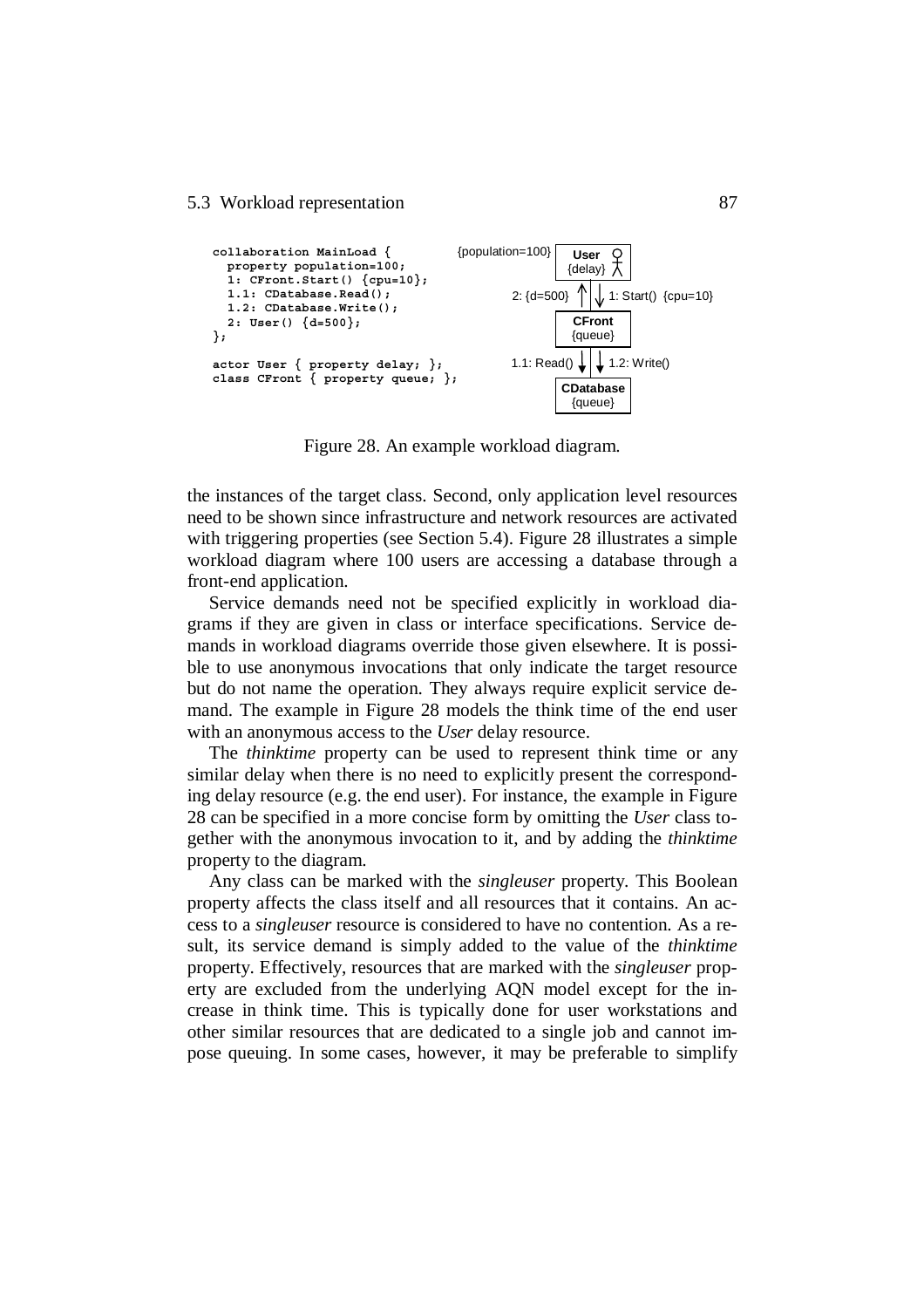the model by leaving out such resources and by increasing the *thinktime* property explicitly.

For conditional messages in collaboration diagrams, we specify a performance oriented shorthand notation. Instead of giving a guard condition, we write down explicitly the execution probability for the message. This way, the message

```
[x > 0] 1: Operation() \{probability = 0.7\}
```
can be shortened to

**[0.7] 1: Operation()**

in performance models. The same notation is also used for iteration. For example, the expression

```
1.1: *[i = 1..10]: Operation()
```
can be replaced with

```
[10] 1.1: Operation()
```
This shorthand notation can be used in sequence and collaboration diagrams, and it is the only way to express conditional execution and iteration in PML. It may sometimes be difficult to estimate the correct execution probabilities and iteration counts since both can be data dependent. Such data dependencies are further discussed in [Smi90] together with a number of examples for obtaining acceptable estimates.

## **5.4 Triggering properties**

Triggering properties represent side effects of the application behavior in the infrastructure and in the network. These effects are normally excluded from application-level workload diagrams to keep them readable. Examples include network delays and context switching delays during inter-process communication. Any UML class may specify up to nine triggering properties, as listed in Table 1.

The value of a triggering property is a reference to a collaboration diagram (*triggering diagram*) describing the actions that take place when the triggering condition is satisfied. We use UML package names to indicate these references, but it is possible to use other referencing mecha-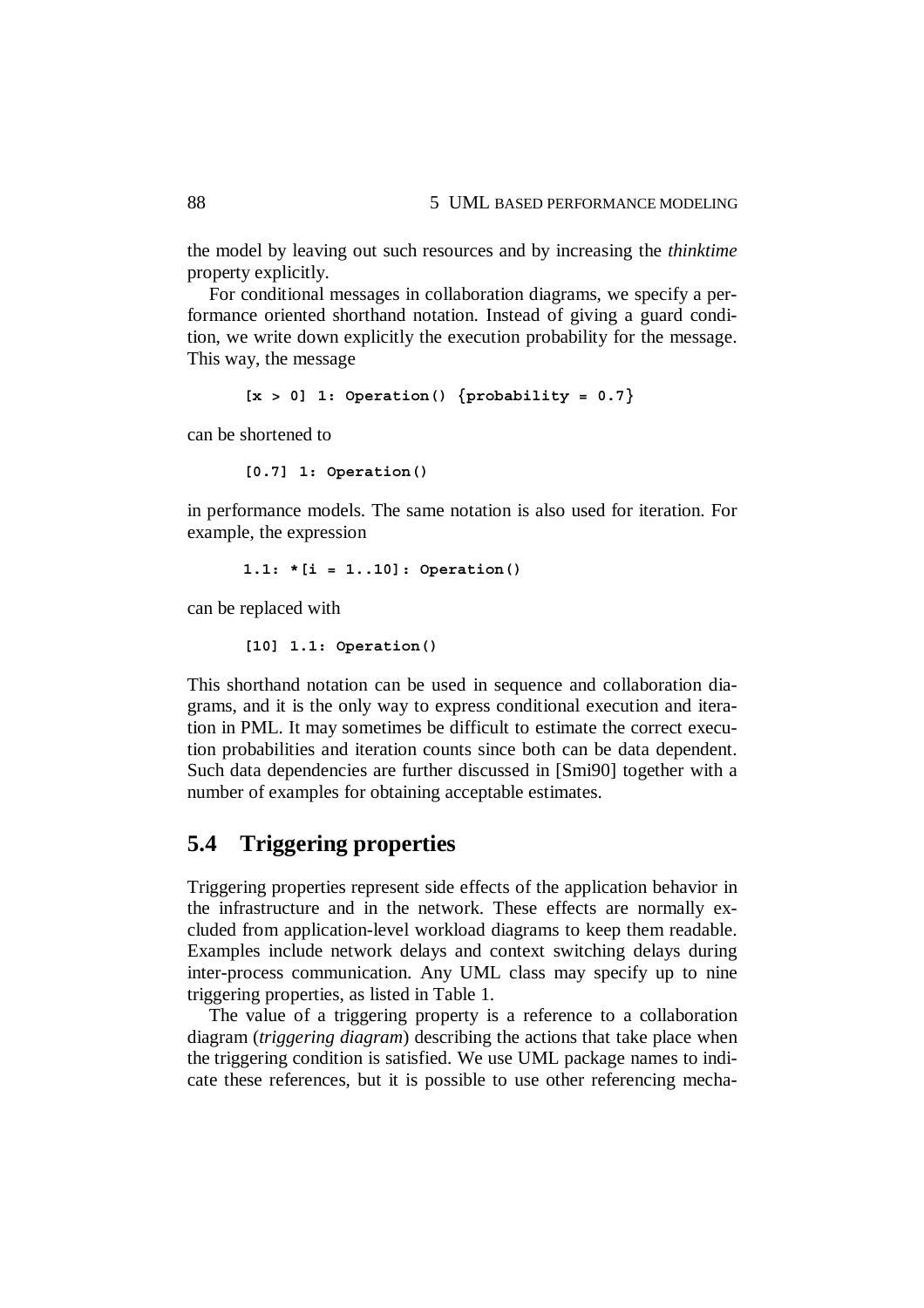## 5.4 Triggering properties 89

Table 1. Triggering properties.

| Property    | Triggering condition                                 |
|-------------|------------------------------------------------------|
| requestin   | Request from an outside class                        |
| replyin     | Reply sent by an outside class                       |
| msgin       | Any incoming message (i.e. requestin or replyin)     |
| requestout  | Request to an outside class                          |
| replyout    | Reply to an outside class                            |
| msgout      | Any outgoing message (i.e. requestout or replyout)   |
| requestpeer | Request sent between first-level contained classes   |
| replypeer   | Reply sent between first-level contained classes     |
| msgpeer     | Any internal message (i.e. requestpeer or replypeer) |

nisms, such as dependency stereotypes. Figure 29 illustrates a process with a constant context switch delay when a request or a reply arrives from another process. Requests that are sent and received within the same process do not satisfy the *requestin* condition and do not have a delay associated with them.

A triggering diagram can use the service demand values of the operation that satisfies the triggering condition. Suppose, for example, that each operation contains an *adapter* property representing the use of the network adapter. Figure 30 illustrates a node where the *adapter* property is mapped to the *Adapter* device. Service demands in triggering diagrams can be adjusted with arithmetic expressions. For instance, a fast network adapter might be modeled with the property  $d = adapter * 0.9$ . These and similar arithmetic expressions can refer to properties that have been specified for any modeling element. For example, if the *CNode* class has

| class CProcess<br>property msgin=CProcessMsgin;<br>CtxSwitch : Delay; | <b>CProcess</b><br>{msgin=CProcessMsgin} |  |
|-----------------------------------------------------------------------|------------------------------------------|--|
| collaboration CProcessMsgin {<br>1: $CtxSwitch() \{d=2\};$            | CtxSwitch: Delay<br><b>CProcessMsgin</b> |  |
|                                                                       | 1: $\{d=2\}$<br><b>CtxSwitch: Delay</b>  |  |

Figure 29. A process with a constant context switch delay for incoming messages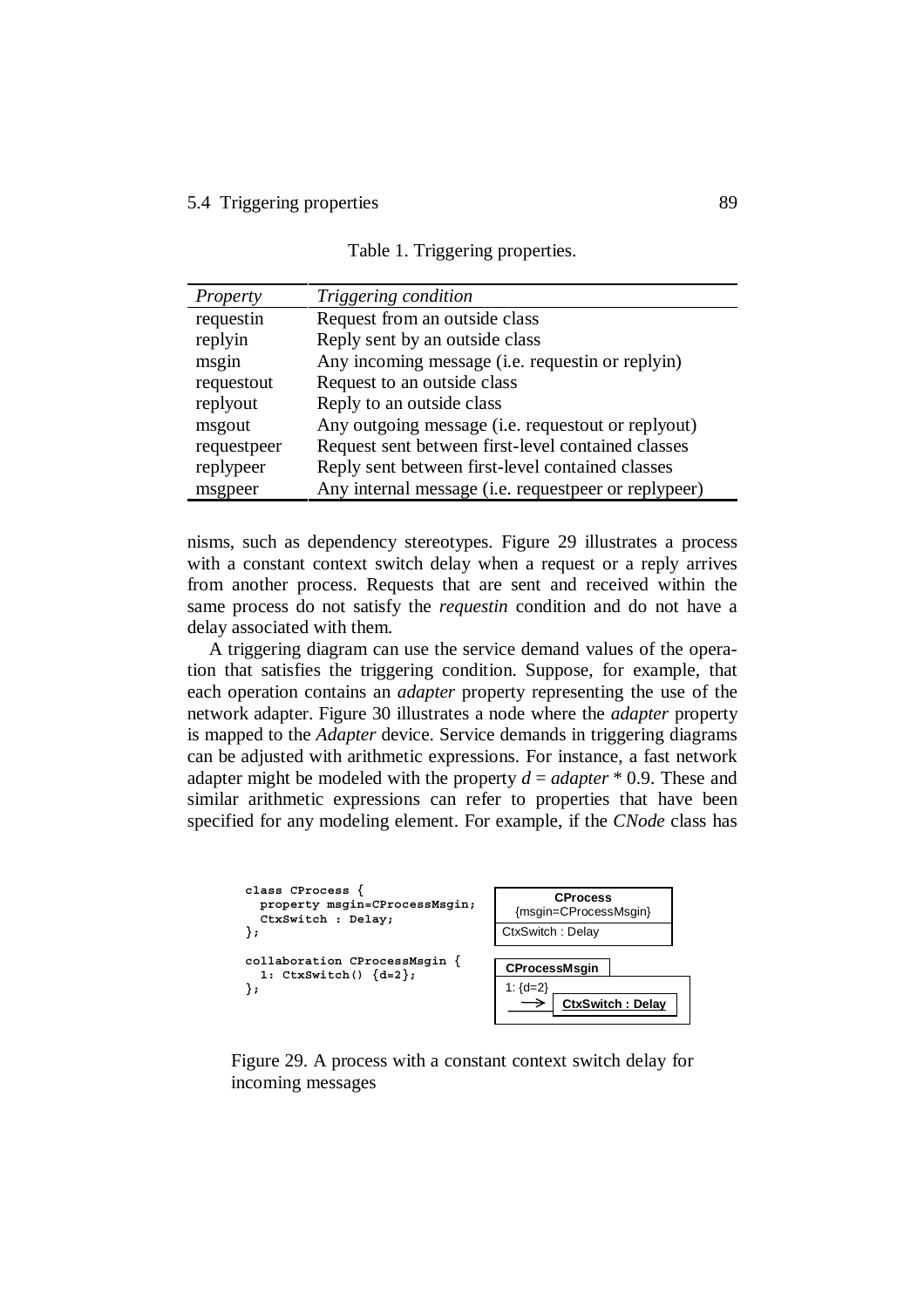

Figure 30. The service demand of the network adapter depends on the request satisfying the triggering condition.

an *AdapterRate* property for indicating the relative rate of the adapter, the service demand of the network adapter could be defined with the expression *d* = *adapter* \* *CNode.prop.AdapterRate*.

# **5.5 Service demand binding**

If a service demand property is not used in any triggering condition, the service demand is associated directly with the object that receives the invocation. In some cases, however, the service demand should be bound to some other resource. For example, if the model includes a CPU resource for each node, the service demands of software server requests should be bound to the CPU resource in order to model CPU contention.

Service demand binding is implemented by declaring a *binding resource,* such as a CPU, with a *binding property*. The binding resource is often placed inside a container class, such as a node, to indicate the scope of the binding. The binding property indicates the name of the service demand property it binds. Figure 31 illustrates how the *cpu* and *disk* properties can be bound to model CPU and disk contention. Arithmetic expressions can be used in binding properties. For example, the binding expression  $d = cpu * 1.5$  could be used to model a slow CPU.

Nested service demand binding is allowed. For example, a disk driver

| class $CNode \{$<br>$Cpu : Queue {d = cpu};$ | <b>CNode</b>                                 |
|----------------------------------------------|----------------------------------------------|
| Disk : Queue $\{d=disk\};$                   | Cpu : Queue {d=cpu}<br>Disk : Queue {d=disk} |

Figure 31. Service demand binding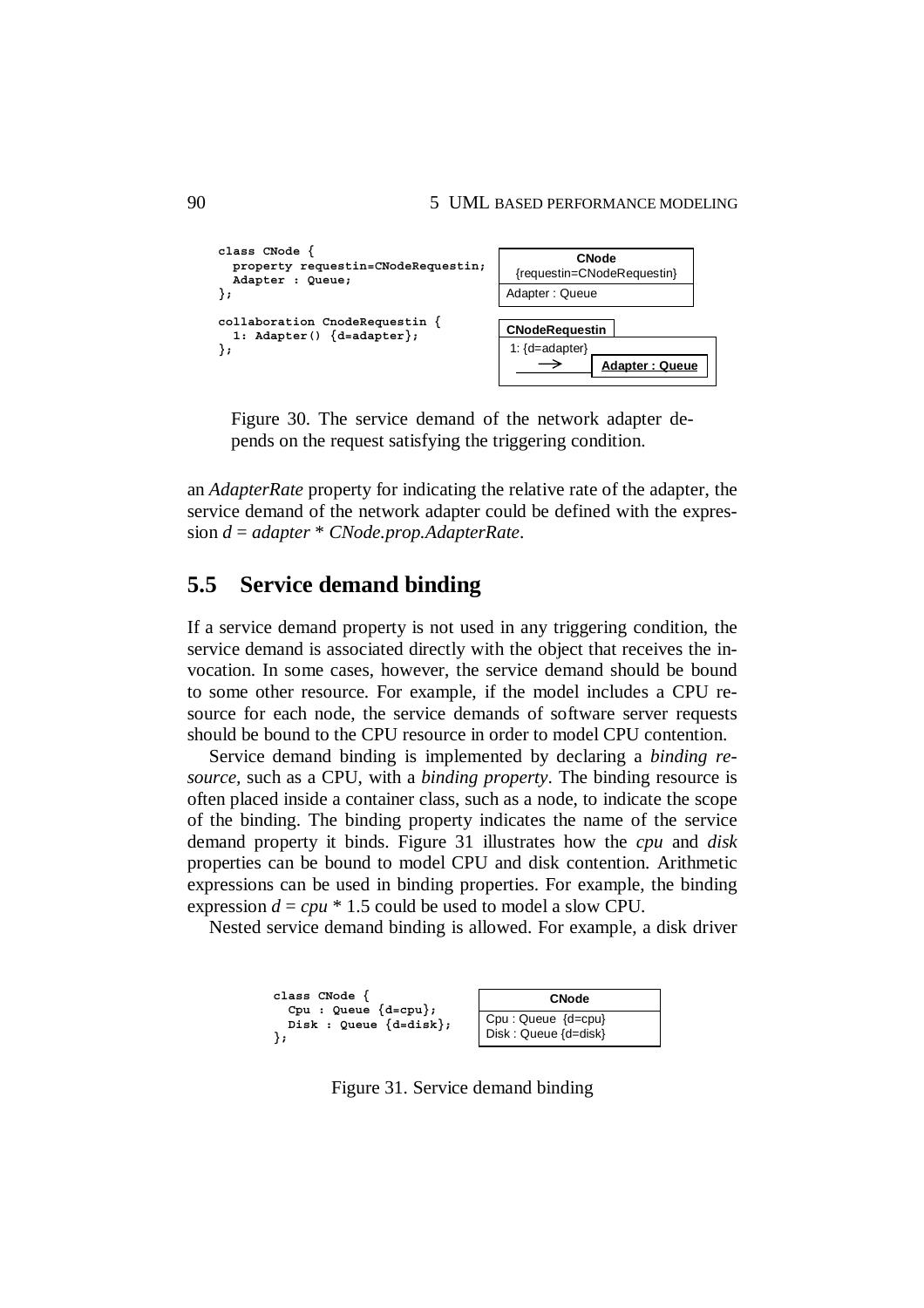resource could bind all application-level service demands for file access. The service demand of this resource might then be bound to the actual hard disk. It is also possible to bind the same service demand more than once. For example, if a node has two disks and data accesses are equally divided between them, this might be modeled by splitting the service demand of each disk access with the binding property  $d = disk * 0.5$  for both disks.

## **5.6 Network connections**

In UML deployment diagrams, a connection between nodes may be refined by a stereotype for identifying the communication protocol or the network medium (e.g. «*TCP/IP*» or «*Ethernet*»). We propose an extension to the UML for specifying the details of such association refinements. Essentially, we need the same triggering properties that are available for UML classes. Hence, we define a class stereotype «*connection*» for specifying association stereotypes for network connections. Usually, connection classes contain a delay resource for representing network delays and a number of queuing resources for modeling physical devices, such as modems or routers. These resources are typically accessed only from triggering diagrams. In other words, network access is typically a side effect of some other behavior in the system. Figure 32 shows a connection with a constant delay for each message that passes between two nodes in a «*LAN*». Figure 33 shows how this connection can be used in a deployment diagram.



Figure 32. An example definition for a network connection.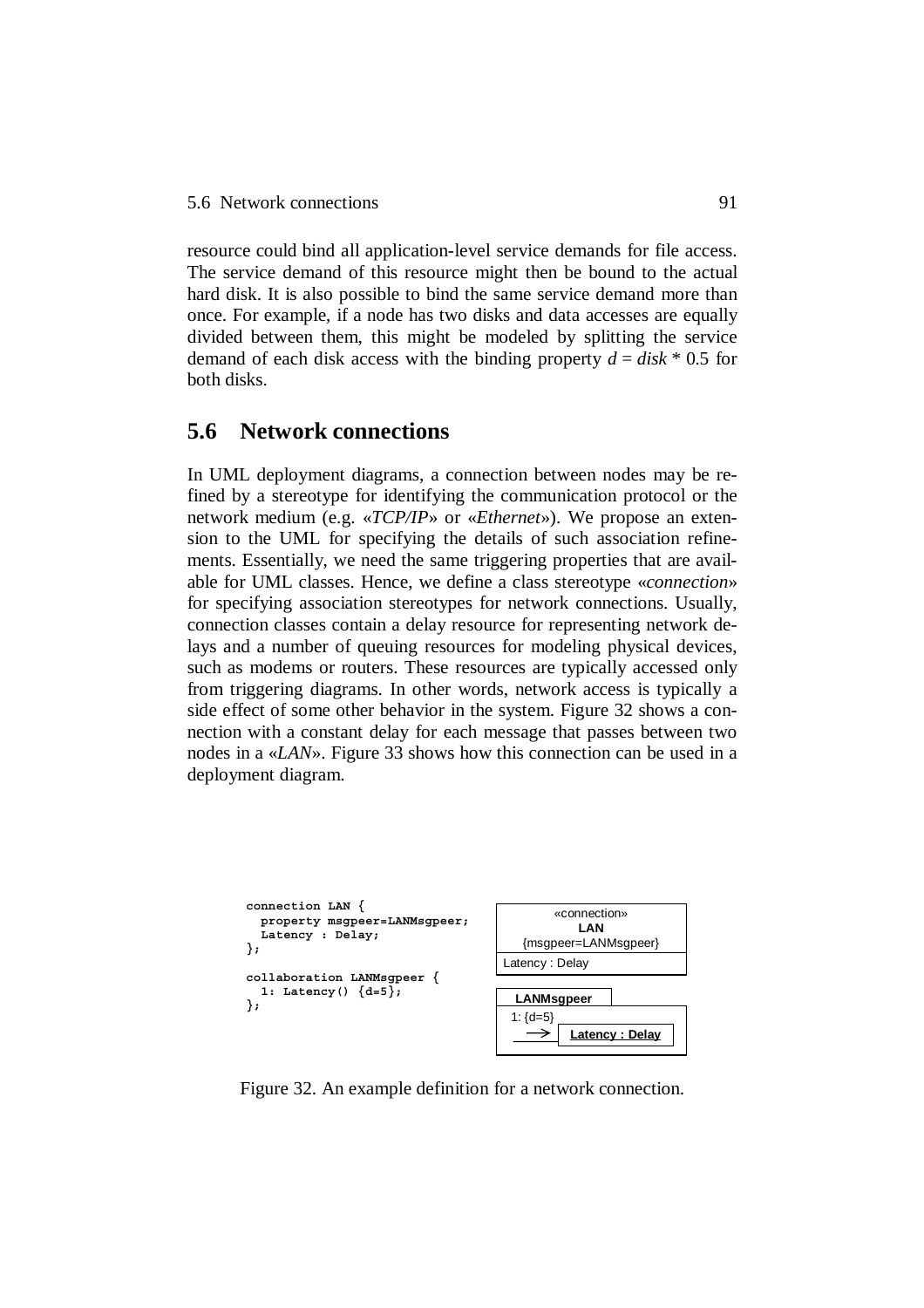

Figure 33. An example deployment diagram.

# **5.7 Run-time configuration**

A description of the run-time configuration is needed for obtaining performance metrics for the modeled system. This can be carried out with deployment diagrams containing elements for the relevant physical entities, such as nodes, networks, and processes. Application objects are instantiated to their appropriate locations in the configuration. Figure 33 illustrates a deployment diagram of a simple system that contains three nodes attached to a LAN.

In many cases, however, the full run-time configuration is not known. In such cases, the configuration can be described with simple object diagrams, and the effect of some deployment choices is not present in the obtained results. Still, it may be possible to obtain useful metrics for the model. For example, the model might be used for identifying potential bottlenecks in the software design.

The full configuration of complex systems may be specified with several deployment diagrams. For example, there may be separate diagrams for each node, and an additional diagram for the network connections between the nodes.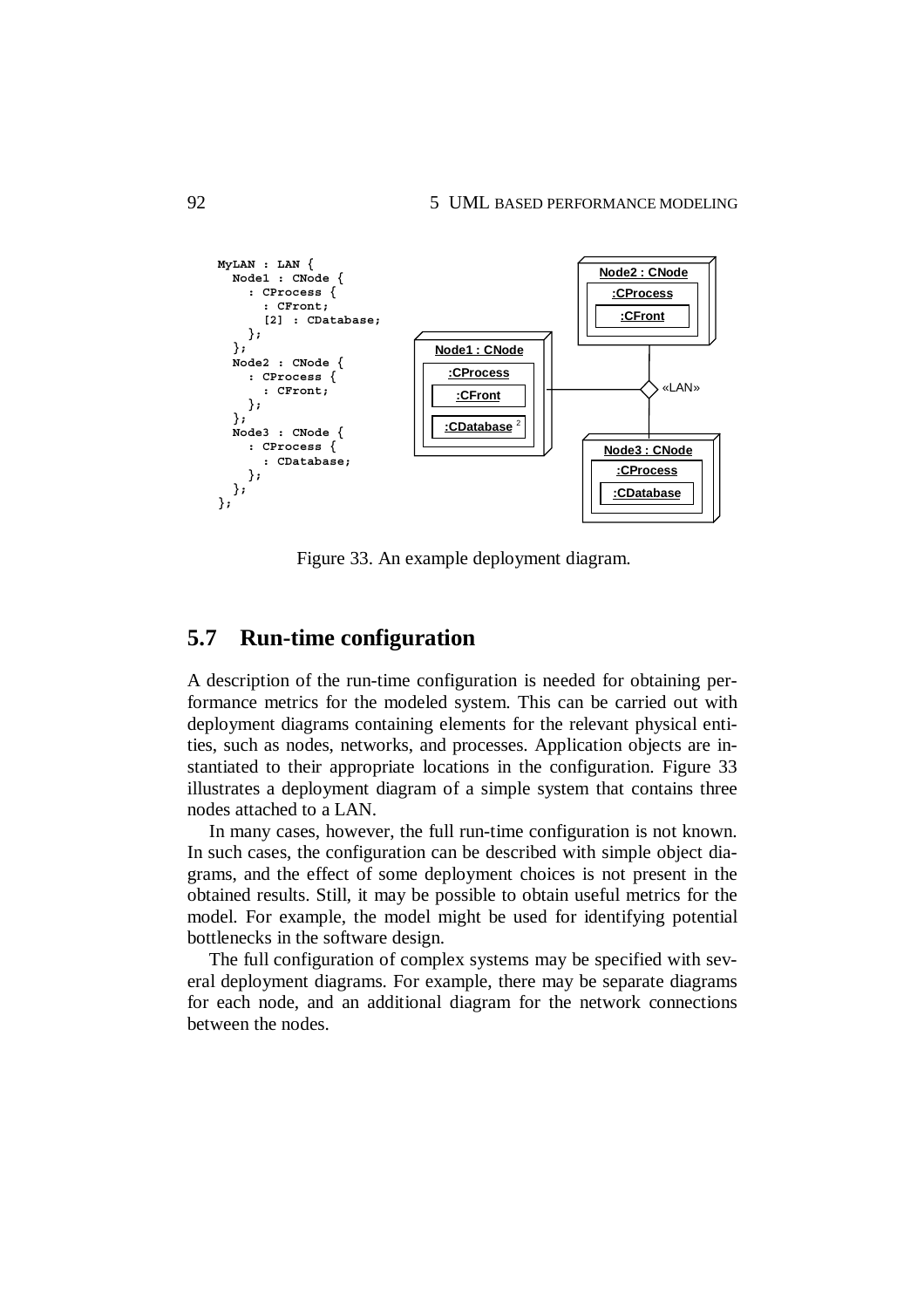## **5.8 Creating the AQN representation**

So far, we have discussed how performance models can be represented in terms of UML modeling elements and diagrams. We now describe how such models can be transformed into multi-class AQNs so that the method of decomposition can be applied. Section 5.9 illustrates the transformation with an example.

**Classes**. The transformation of UML classes is straightforward. Each instance of a resource class is mapped to an AQN resource. All other classes disappear during the transformation. The actual number of instances for a particular resource class is determined from the object and deployment diagrams. An additional *thinktime* delay resource is added to the AQN.

**Workloads**. Each workload diagram is transformed into a class of jobs in the resulting AQN. The mapping is implemented in four steps. First, the *thinktime* property is mapped to an access to the *thinktime* resource. Second, the service demands for all invocations are determined from the workload, class, and interface specifications. The values in workload diagrams override those given elsewhere. If the target of an invocation is a non-resource class, the service demand is attributed to the closest surrounding resource class. Third, all accesses to *singleuser* resources are handled by increasing the service demand of the *thinktime* resource appropriately.

The fourth step during workload transformation is the expansion of class invocations into one or more accesses to resource objects. We use a special *class resolution algorithm* for this purpose. The algorithm is based on the use of resource contexts that are defined by packages and composite objects. For the first invocation in a workload diagram, the initial resolution context is the current package. For all subsequent invocations, resolution is first attempted in the chain of invocations that preceded the current one. If this fails, resolution is attempted in the smallest context containing the object that executed the previous invocation. If there is no match in the initial context, resolution is attempted in the next surrounding context, and so forth until the whole system is the resolution context.

When one or more instances of the target class are found in a resolution context, the service demand is distributed evenly among them, and the subsequent resolution contexts are determined by these instances.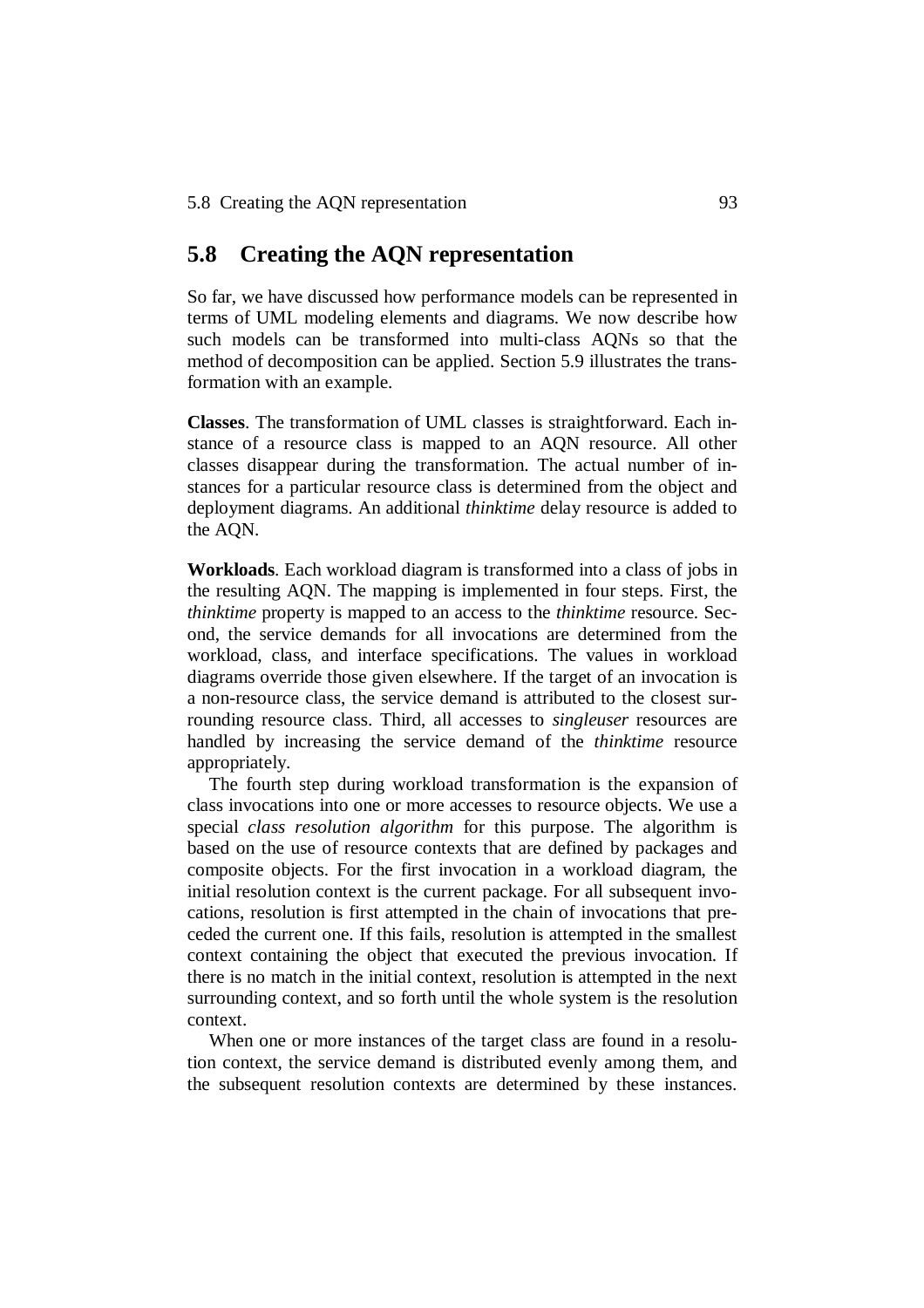Hence, a single invocation in a workload diagram may spawn any number of invocations in the AQN representation. The class resolution algorithm can be overridden by explicitly specifying a resolution context for the operation, or by using a named target object.

Consider the example in Figure 33. If the *Read* operation were invoked after an operation in *Node2*, the service demand would be distributed evenly between all three instances of the *CDatabase* class. However, if we did the same inside *Node1*, only the two database instances in *Node1* would be accessed. To ensure that all databases are accessed evenly, we can indicate the intended resolution scope explicitly with a compound name, such as *MyLAN*.*Read*. Such compound names can contain any number of elements to indicate the exact scope for the operation.

**Triggering properties**. If an invocation in a workload diagram satisfies a triggering condition, a sequence of additional resource accesses are copied from the corresponding triggering diagram into the workload diagram. A single message in a workload diagram may satisfy any number of triggering conditions for several objects. For example, an access to a remote object generates a message that leaves a node, passes through a network, and enters another node. As a result, three triggering diagrams might be involved in the transformation. If the message being expanded is a synchronous call, the calling object remains blocked during the additional accesses, and also the backward path is checked for triggering conditions. Otherwise, the sending resource is released immediately and direct uses are generated.

**Service demand binding**. The transformation generates additional invocations for service demand bindings. After the original access, a new access is made to the binding resource. If the target resource of the original access is a queuing device, the binding is transformed into a synchronous call. If the target resource of the original access is a delay device, a direct use is generated from the binding. Notice that the service demand of the original target resource may become zero after this transformation (i.e. all service demand properties get bound). This is typical for software resources when the performance model also includes a CPU resource.

**Conditional execution and iteration**. Conditional execution and iteration are both handled after expanding triggering properties and service demand bindings into additional resource accesses. For both cases, we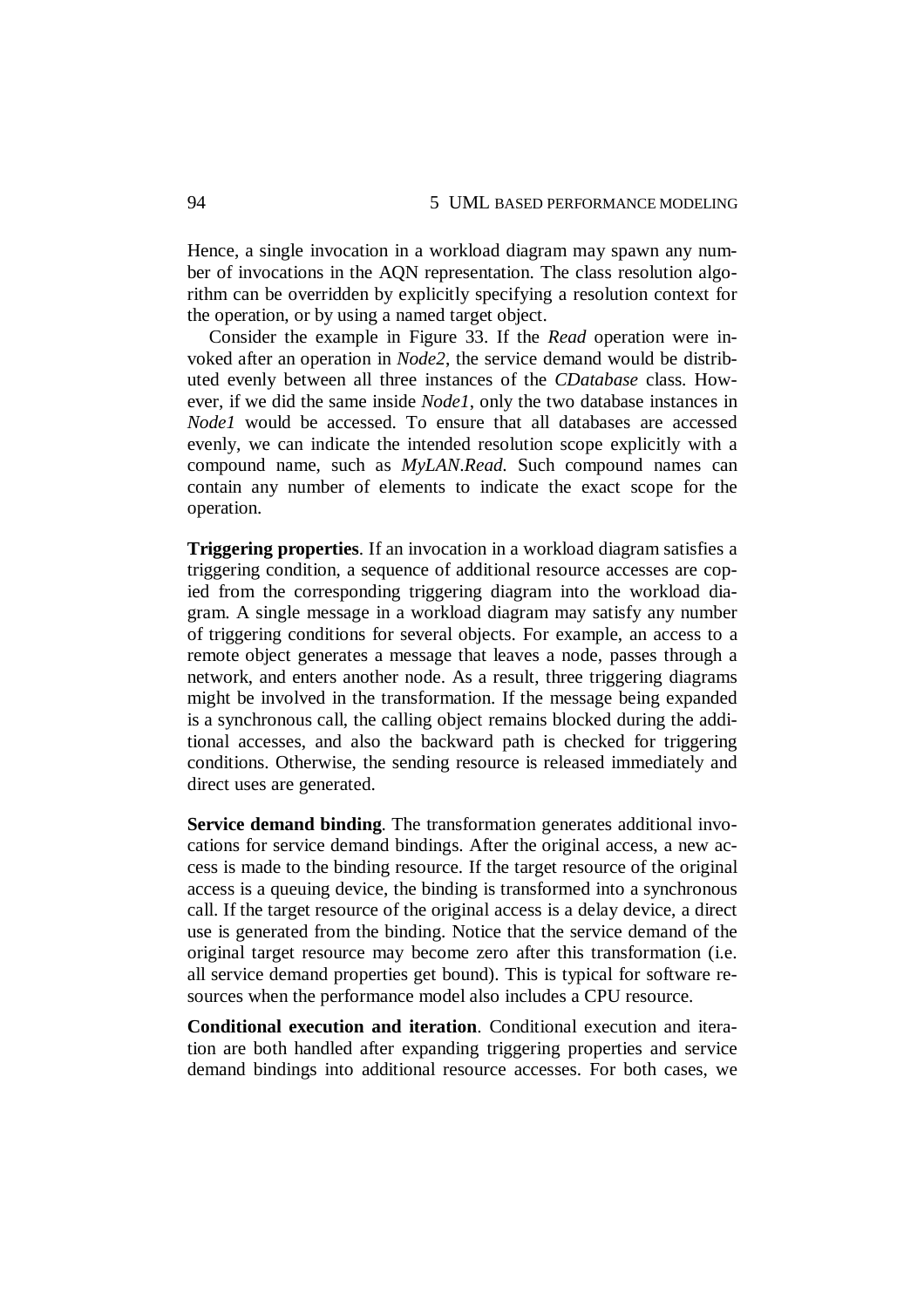### 5.9 Example 95

require that the UML model contains a factor *f* indicating the branching probability  $(f < 1)$  or the repetition count  $(f > 1)$ . The shorthand notation presented in Section 5.3 gives a convenient way for expressing this factor. All service demands that are within the affected execution path are simply multiplied by *f*. A single service demand may be multiplied by several factors if there are nested conditional messages and iterations.

**Network connections**. Association stereotypes representing network connections are treated as if they were container classes for the nodes that are contained within the network. Accordingly, the transformation for network connections is the same as the mapping for classes that have triggering properties or service demand bindings.

# **5.9 Example**

This section illustrates UML based performance modeling with a simple example of a network monitoring system. The system operates as follows. A number of receiver objects accept messages from network elements and forward them to handler objects that are responsible for executing appropriate actions. A special database object maintains descriptions for the actions. The essential elements of the system are represented by the *CReceiver*, *CHandler*, and *CDatabase* classes. To illustrate the use of interfaces, the operations of the *CHandler* class are defined in the *IHandler* interface. Figure 34 illustrates the static structure of the system. Service demand estimates for the operations are in milliseconds.



Figure 34. The static structure of the example system.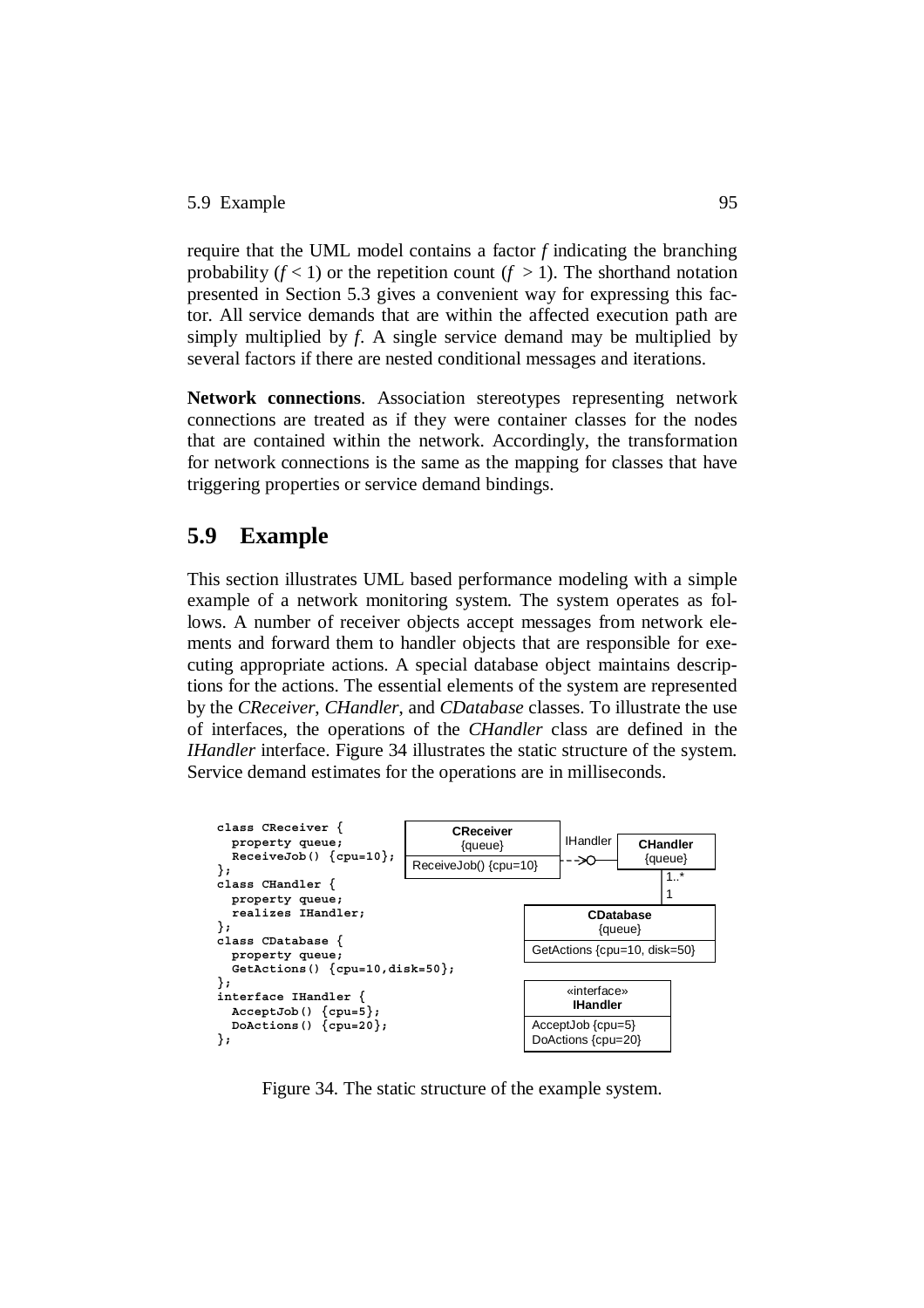

Figure 35. Workloads for the example system.

The model has two workloads: a background load for the database and the main load. The workloads are illustrated in Figure 35. The background load has an estimated rate of 1 database query per second. The main load represents the handling of messages from network elements. In steps 1 and 2, a message is received and forwarded to a handler. In steps 2.2 and 2.3, the handler consults the database and executes appropriate actions. We estimate an arrival rate of 7 messages per second.

The system uses an object-oriented infrastructure for implementing object communication. To keep the example short, we model the infrastructure with simple communication delays. A more detailed model would map communication delays to appropriate lower-level resources. We assume that there is an average 3 ms delay when the sender and re-



Figure 36. Node and network specifications for the example system.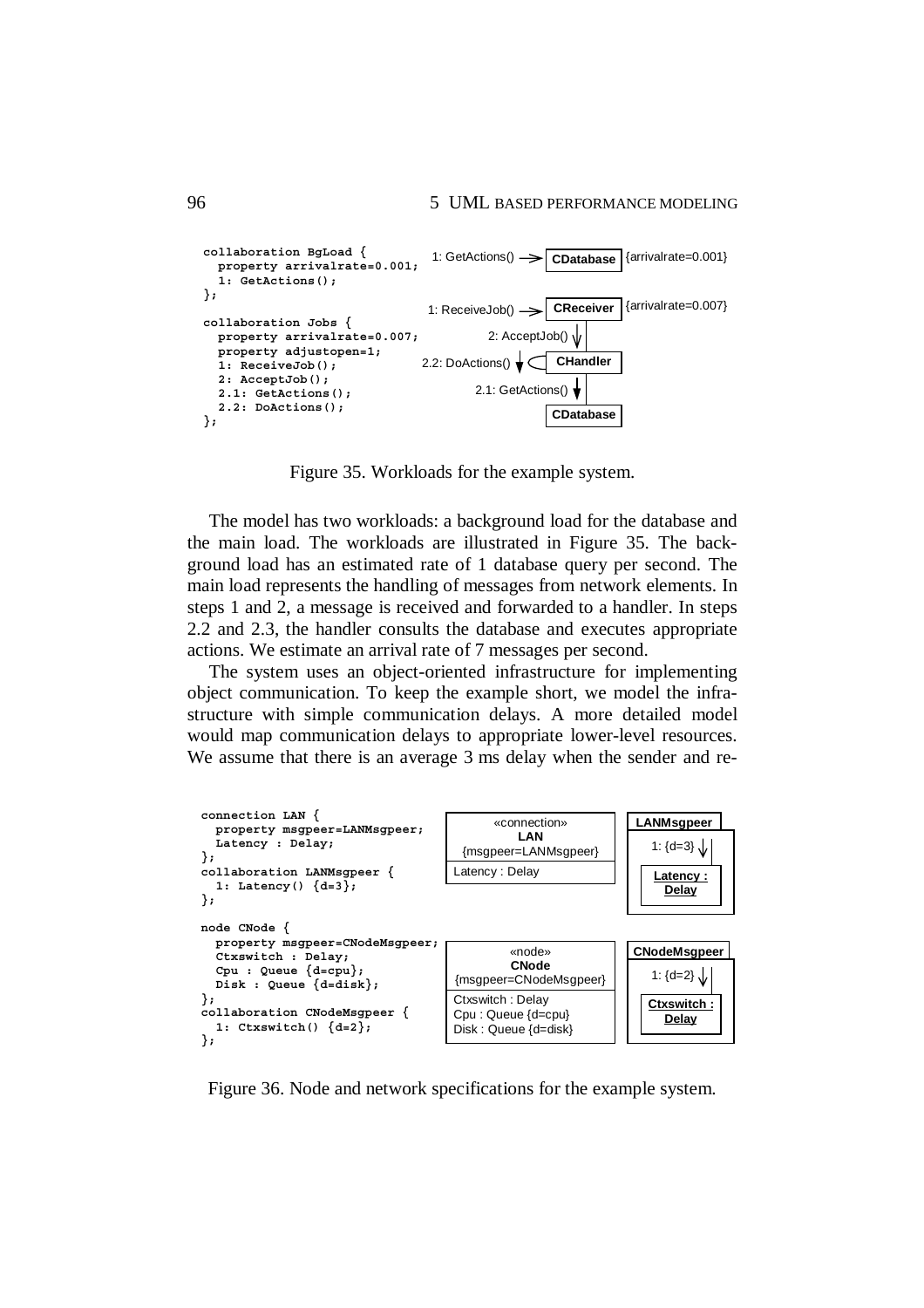### 5.9 Example 97

ceiver are in different nodes, and a 2 ms context switch delay when they are in the same node. We also model hardware resource contention by presenting explicit CPU and disk resources for all nodes. The service demands for application level operation requests are bound to these resources. The definitions for the network infrastructure and the nodes are illustrated in Figure 36.

We consider two different configurations for the system. The basic configuration has a single server node containing a receiver, a handler, and a database. The advanced configuration has a receiver in one server node and three handlers together with a database in another server node. These configurations are illustrated in Figure 37.

When the basic configuration is transformed into the AON representation, the result contains six resources and two job classes as illustrated in Figure 38. Three issues are worth noting. First, the actual execution takes place exclusively in hardware resources as a result of service demand binding. Software resources are only controlling the order of accessing the hardware.

Second, the *Ctxswitch* resource illustrates the use of triggering properties. It is accessed three times, once for the *AcceptJob* message and twice for the synchronous call *GetActions*. However, there is no context switch for the recursive call *DoActions*.

Finally, the complexity of the diagram is worth noting. The AQN in Figure 38 was generated from a simple model with only three application-level messages in a single node. This way, number of automatically generated messages is small and the sequence diagram in Figure 38 is



Figure 37. Two configurations for the example system.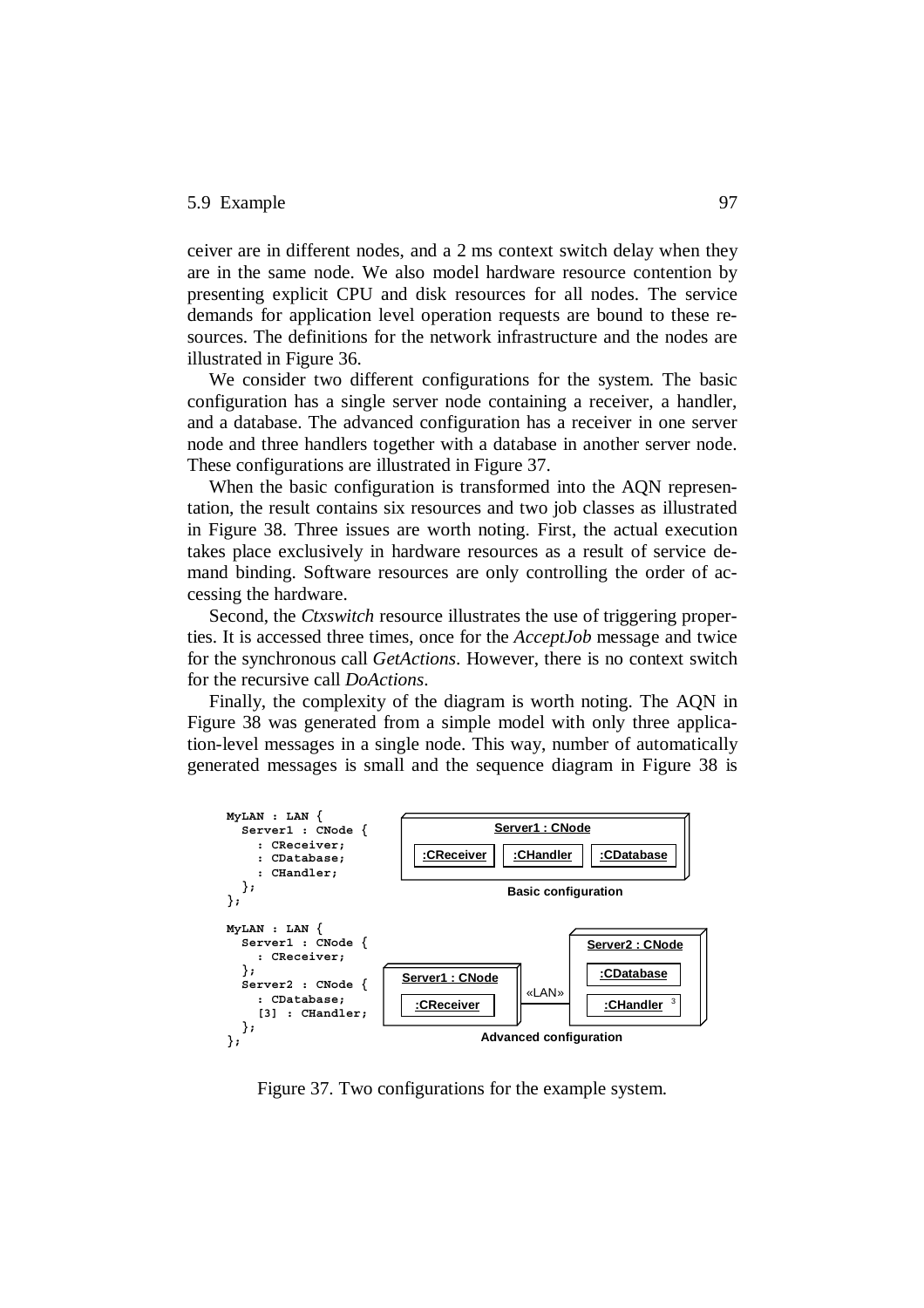

Figure 38. The AQN representation for the basic configuration.

still readable. However, more complex models would produce larger and less readable diagrams. This observation provides an additional justification for the proposed modeling techniques.

When the advanced configuration in Figure 37 is transformed into the AQN representation, the result contains twelve resources and 35 messages between them. In Figure 39, we use the PML notation for illustrating the result of the transformation. The list of instantiated resources is given before the actual workload messages.

A point worth noting in the advanced configuration is the expansion of the *AcceptJob* message into several resource accesses. There are three *Handler* instances in the AQN and the service demand of the *AcceptJob* message is divided evenly between them. In addition, all nested accesses that are made during the activation of *AcceptJob* are divided in three equal shares. Notice that the recursive call *DoActions* is routed to a single handler unlike the *AcceptJob* message. This is because the current job is already accessing one of the three handlers and it does not make sense to route a recursive access to any other handler.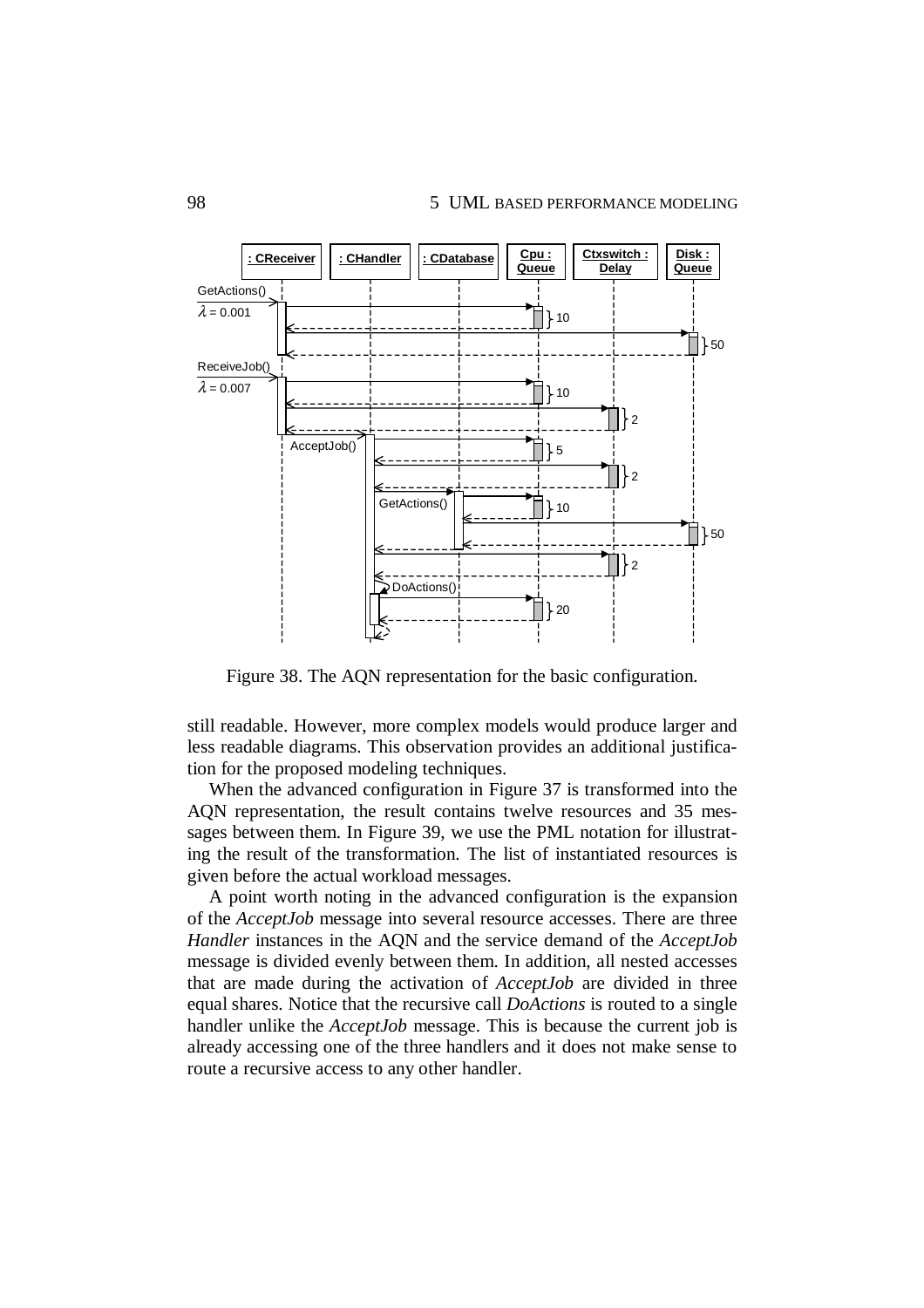### 5.10 Discussion 99

```
MyLAN.Latency : Delay;
MyLAN.Server1.$CReceiver : Queue;
MyLAN.Server1.Cpu : Queue;
MyLAN.Server1.Ctxswitch : Delay;
MyLAN.Server1.Disk : Queue;
MyLAN.Server2.Cpu : Queue;
MyLAN.Server2.Ctxswitch : Delay;
MyLAN.Server2.Database : Queue;
MyLAN.Server2.Disk : Queue;
MyLAN.Server2.Handler[1] : Queue;
MyLAN.Server2.Handler[2] : Queue;
MyLAN.Server2.Handler[3] : Queue;
collaboration BgLoad {
  property arrivalrate = 0.001;
   1: GetActions() {d=0};
   1.1: Cpu() {d=10};
   1.2: Disk() {d=50};
};
collaboration Jobs {
 property arrivalrate = 0.007;
 1: ReceiveJob() {d=0};
 1.1: Cpu() {d=10};
   2: Latency() {d=1};
   3: Latency() {d=1};
   4: Latency() {d=1};
 5: AcceptJob() {d=0};
};
                                     5.1: Cpu() {d=1.66667};
                                     5.2: Ctxswitch() {d=0.666667};
                                     5.3: GetActions() {d=0};
                                     5.3.1: Cpu() {d=3.33333};
                                     5.3.2: Disk() {d=16.6667};
                                     5.4: Ctxswitch() {d=0.666667};
                                     5.5: DoActions() {d=0};
                                     5.5.1: Cpu() {d=6.66667};
                                     6: AcceptJob() {d=0};
                                     6.1: Cpu() {d=1.66667};
                                     6.2: Ctxswitch() {d=0.666667};
                                     6.3: GetActions() {d=0};
                                     6.3.1: Cpu() {d=3.33333};
                                     6.3.2: Disk() {d=16.6667};
                                     6.4: Ctxswitch() {d=0.666667};
                                     6.5: DoActions() {d=0};
                                     6.5.1: Cpu() {d=6.66667};
                                     7: AcceptJob() {d=0};
                                     7.1: Cpu() {d=1.66667};
                                     7.2: Ctxswitch() {d=0.666667};
                                     7.3: GetActions() {d=0};
                                     7.3.1: Cpu() {d=3.33333};
                                     7.3.2: Disk() {d=16.6667};
                                    7.3.2: Disk() {d=16.6667};<br>7.4: Ctxswitch() {d=0.666667};
                                     7.5: DoActions() {d=0};
                                      7.5.1: Cpu() {d=6.66667};
```
Figure 39. The AQN representation for the advanced configuration.

## **5.10 Discussion**

We briefly discuss two limitations of the proposed modeling techniques and consider potential improvements. The first limitation is the lack of support for all UML features in collaboration diagrams. In particular, it is not possible to spawn, kill, or synchronize threads, although multithreading is supported as explained in Section 4.7. To have full thread support, the MOD algorithm should be extended so that explicitly created threads are transformed into additional classes of jobs in the primary and secondary networks. The details of this proposal are a topic for further research.

The second limitation is the partial support for UML diagram types. We intentionally use a relatively small set of UML elements in order to keep the framework easy to use. However, UML state and activity diagrams can express performance related information in a convenient manner, and future extensions of the framework should take them into con-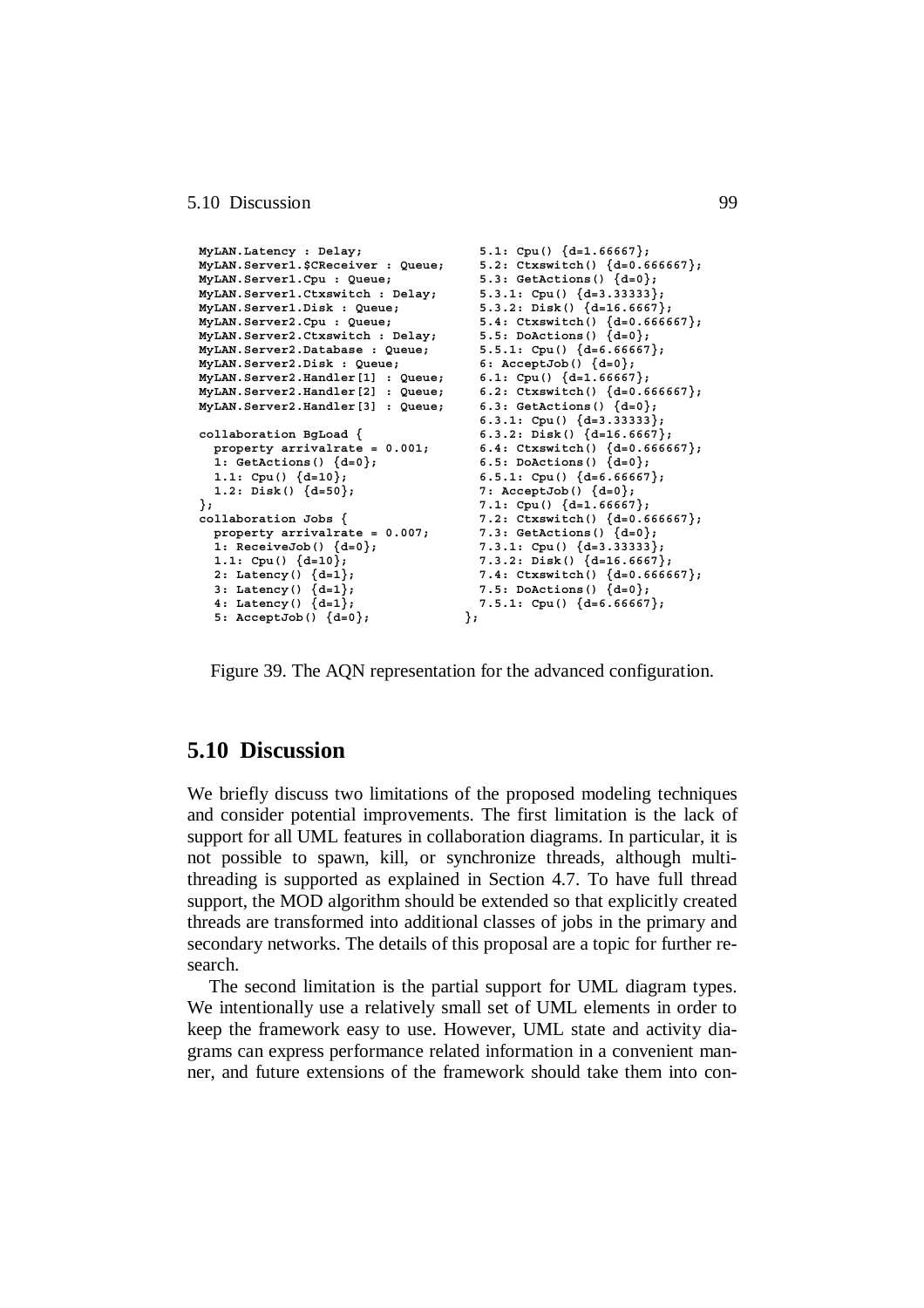sideration. For example, state diagrams indicate how objects change their behavior based on previous behavior, and this information should be taken into account when generating the AQN representation from highlevel UML diagrams. In the same way, activity diagrams might be used to combine several workload diagrams into a single class of jobs for the AQN representation. This way, complex workload specifications could be split into smaller pieces.

Currently, the UML is rapidly progressing towards new directions. There is an ongoing initiative to specify the requirements for UML 2.0, and this initiative may change the way performance-related information is represented with UML [OMG99j]. The emerging UML profile for scheduling, performance, and time may also influence our framework [OMG99i]. An interesting feature in the framework could also be the support for stating performance requirements in UML diagrams. Such requirements can be specified with the current UML notation but they are currently treated as informal comments. Ideally, a modeling tool could automatically point out performance violations in the system design by comparing requirements against computed performance metrics.

## **5.11 Summary**

In this chapter, we have presented a performance modeling notation that is based on the UML. In addition, a collection of modeling techniques has been proposed for CORBA based distributed systems.

In the proposed techniques, UML class diagrams are used for modeling resources in the performance models, and UML collaboration diagrams are used for representing the relevant workloads. In addition, a number of techniques have been proposed for increasing the modeling flexibility. Triggering properties and service demand binding are used for separating application-level specifications from the side effects that application behavior may have on the infrastructure. The «connection» stereotype has been proposed for describing the behavior of network connections. All proposed techniques are compatible with the core UML and follow the guidelines for UML extensions. Moreover, the techniques allow the coexistence of performance related modeling elements with other UML elements.

Finally, we have described how the UML diagrams can be transformed into the AQN representation. This way, a number of relevant performance metrics can be obtained for the models.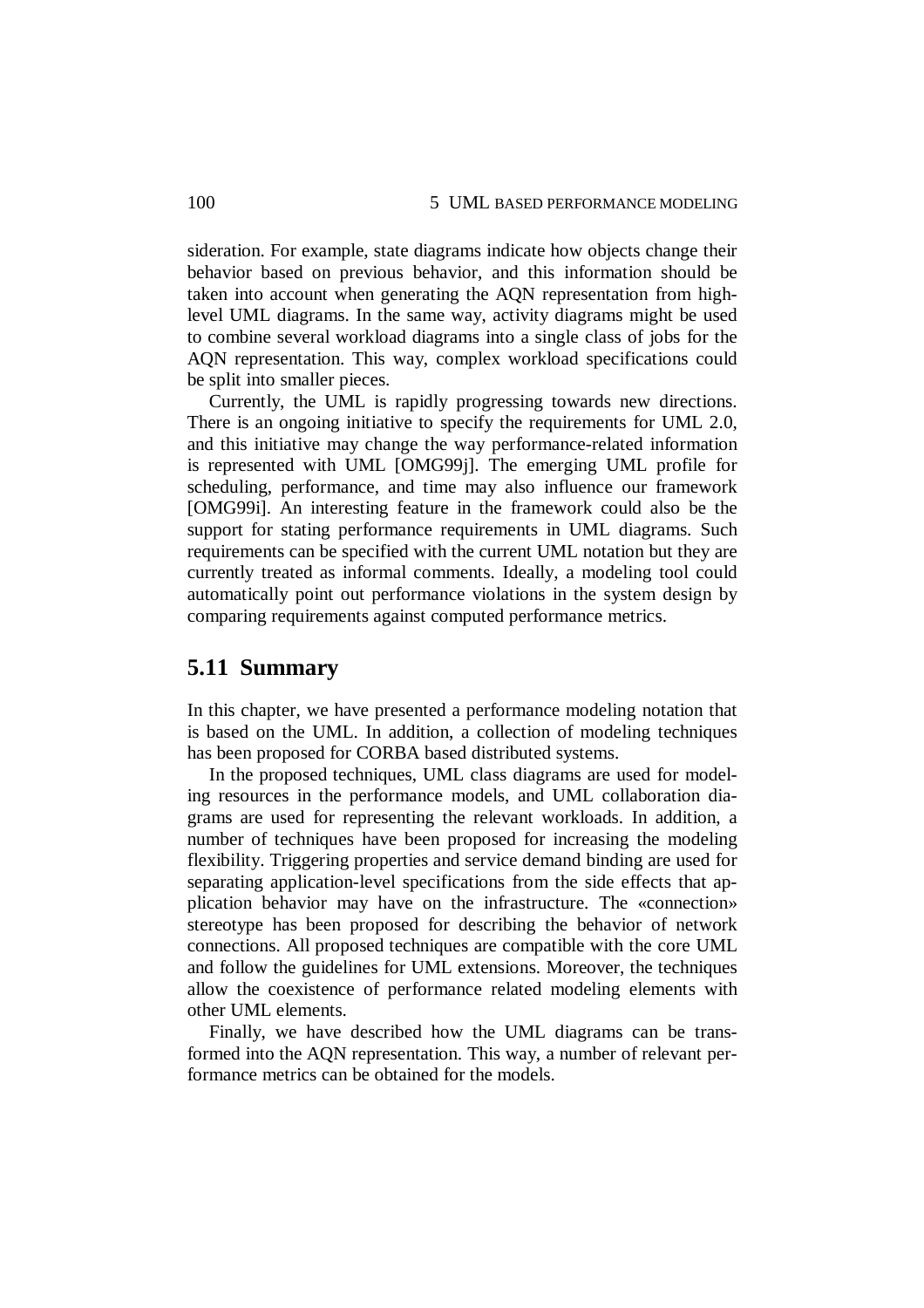# **Chapter 6**

# **Performance modeling methodology**

In this chapter, we describe a concise methodology for using the performance modeling framework in the development of CORBA based distributed systems. First, we state the goals of the methodology and give an overview of its elements. Second, we describe a generic layered structure for performance models. Third, we propose a number of modeling activities for producing and refining performance models. Finally, we discuss how the methodology is related to software engineering. The primary contribution of this chapter is to indicate how the proposed modeling techniques can be used to enhance object-oriented software engineering practices.

## **6.1 Goal and overview**

The goal of the performance modeling methodology is to support the creation, refinement, and exploitation of performance models in the development of CORBA based distributed systems. The methodology is intended to complement UML based software engineering methodologies, such as the Catalysis approach [Sou98] and the Unified Method [Jac98]. Our methodology focuses on performance model creation and refinement and, consequently, other elements of software performance engineering should be taken from dedicated SPE methodologies [Smi90, Jai91, Men94, Woo98].

Our methodology consists of a layered model structure for CORBA based distributed systems, and a number of modeling activities for creating and refining the models. The idea is to populate the skeletal model structure by the modeling activities in a stepwise process that progresses in parallel with the software engineering process. For this purpose, the following modeling activities have been identified: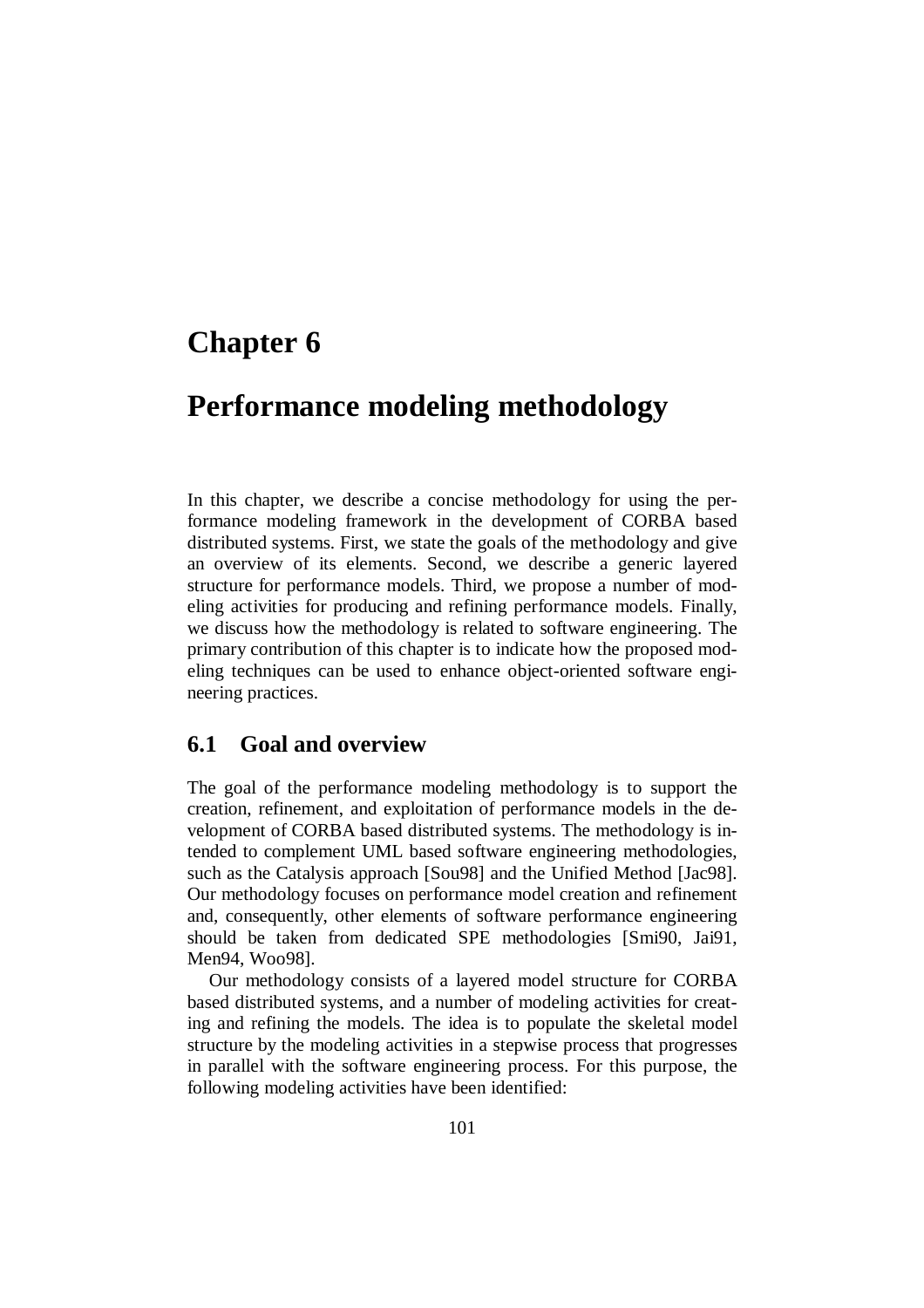- Extending use cases for performance modeling,
- Defining the software performance model,
- **•** Defining the system performance model,
- **Model validation and calibration.**

The rest of this chapter briefly describes the layered model structure and each of the above activities.

### **6.2 Layered model structure**

To cope with the complexity of CORBA based distributed systems, we separate performance modeling concerns into the following six layers:

- **Application layer,**
- **Interface layer,**
- **Behavior layer,**
- Infrastructure layer,
- Network layer,
- Deployment layer.

While the modeling techniques in Chapter 5 are designed to support this layering, it may sometimes be useful to have a slightly different structure for the performance model. For example, it may be appropriate to merge two adjacent layers for simple systems. In complex environments, on the other hand, it may be useful to divide a layer into multiple sublayers.

The *application layer* describes the application's static structure with UML class diagrams. Resources that are relevant for performance modeling are indicated with the *delay* or *queue* properties. In addition, if operations have been explicitly given in class diagrams, they may be equipped with service demand properties. Some middleware services that are explicitly visible at the application logic, such as the CORBA Naming Service, can also be modeled at this layer. Since the application layer requires only a few additional properties in otherwise normal class diagrams, it may be possible to maintain a single set of UML class diagrams for both functional and performance modeling.

The *interface layer* describes operations that are implemented by application layer objects. The use of an explicit interface layer reflects the object-oriented principle of separating interfaces from implementations (see [Käh98b] for a discussion). For CORBA based systems, a natural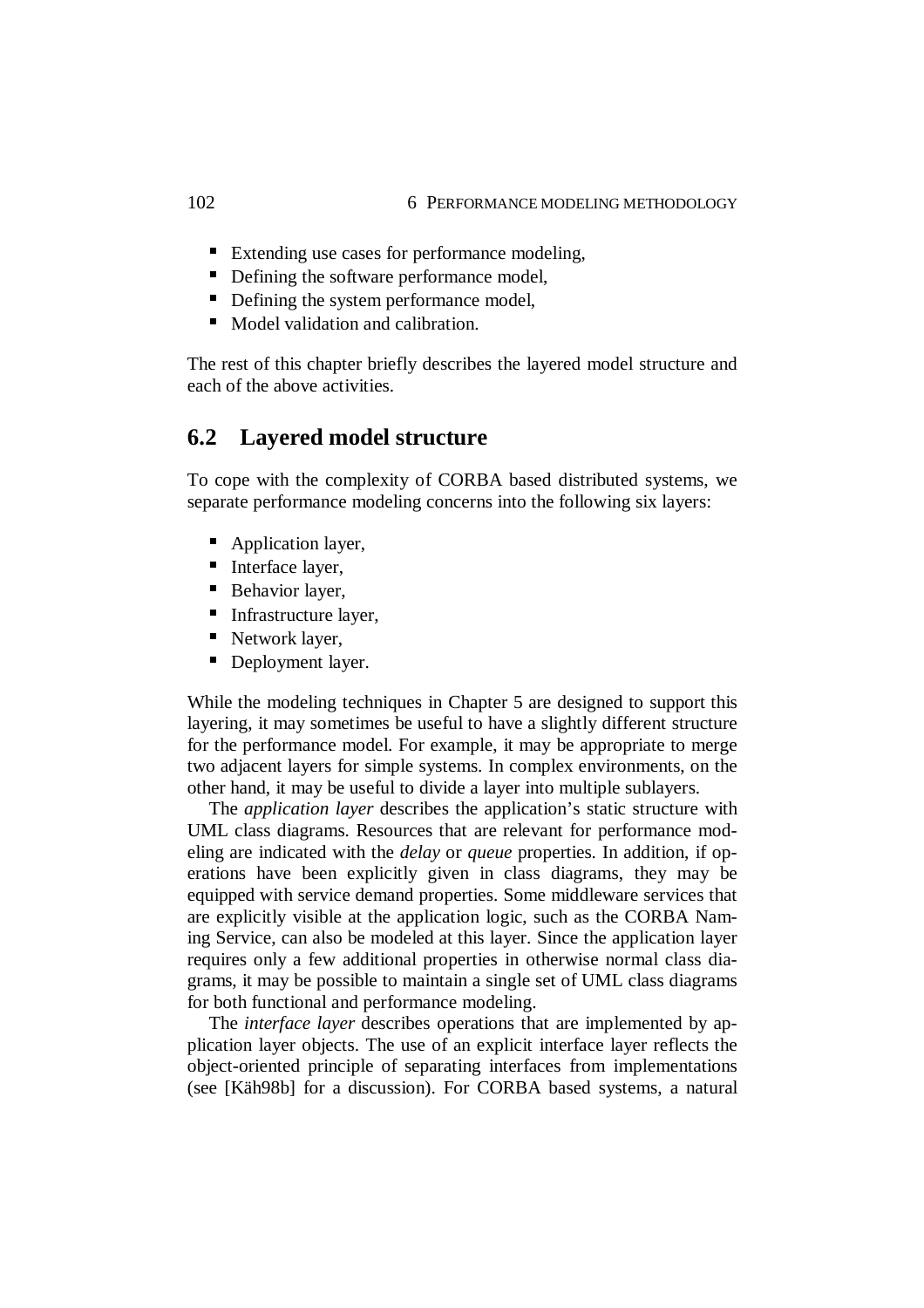way of representing interfaces is to use the OMG IDL, although UML diagrams can also be used. The framework requires interfaces to be extended with service demands for each operation, unless these service demands have already been given at the application layer. Certain parts of service demand (e.g. marshaling time and network latency) could be inferred automatically from the interface specifications in well-controlled environments where the data contents of CORBA invocations are known in advance. However, as service demands highly depend on the semantics of the target operation, we assume in the current version of the framework that they are given explicitly in all cases.

The *behavior layer* describes the application's behavior in terms of interactions between application layer objects. The behavior layer is modeled with UML collaboration diagrams. All diagrams that represent essential workloads for the system must be extended with the framework features. This effectively means that a choice must be made between open and closed workloads. For the former, the arrival rate needs to be specified and, for the latter, the population is required. In addition, the probabilities of conditional execution paths and the number of repetitions for iterative execution paths must be estimated and noted explicitly in the workload diagrams.

The *infrastructure layer* describes the infrastructure support for the applications. This may include, for example, the middleware, the operating system, and the hardware. This layer is represented with class diagrams equipped with triggering properties and corresponding collaboration diagrams. Additional links between applications and the infrastructure layer can be created with service demand binding. Elements at this layer, such as processes and nodes, are organized into nested classes according to their physical structure. In complex models, this layer can be further divided into sublayers that correspond to the various elements of the infrastructure, such as the operating system and the middleware.

The *network layer* describes the performance characteristics of the underlying network. In particular, the «*connection*» stereotype allows network connections to use the same techniques that are available for the infrastructure layer. The network layer can be divided into sub-layers for modeling the network details. For example, LAN and WAN connections might be in separate layers.

The *deployment layer* specifies the run-time configuration in terms of objects, processes, nodes, networks, etc. with deployment diagrams. This layer can be described at different levels of detail. For example, at an early stage of development, it may be useful to instantiate only the appli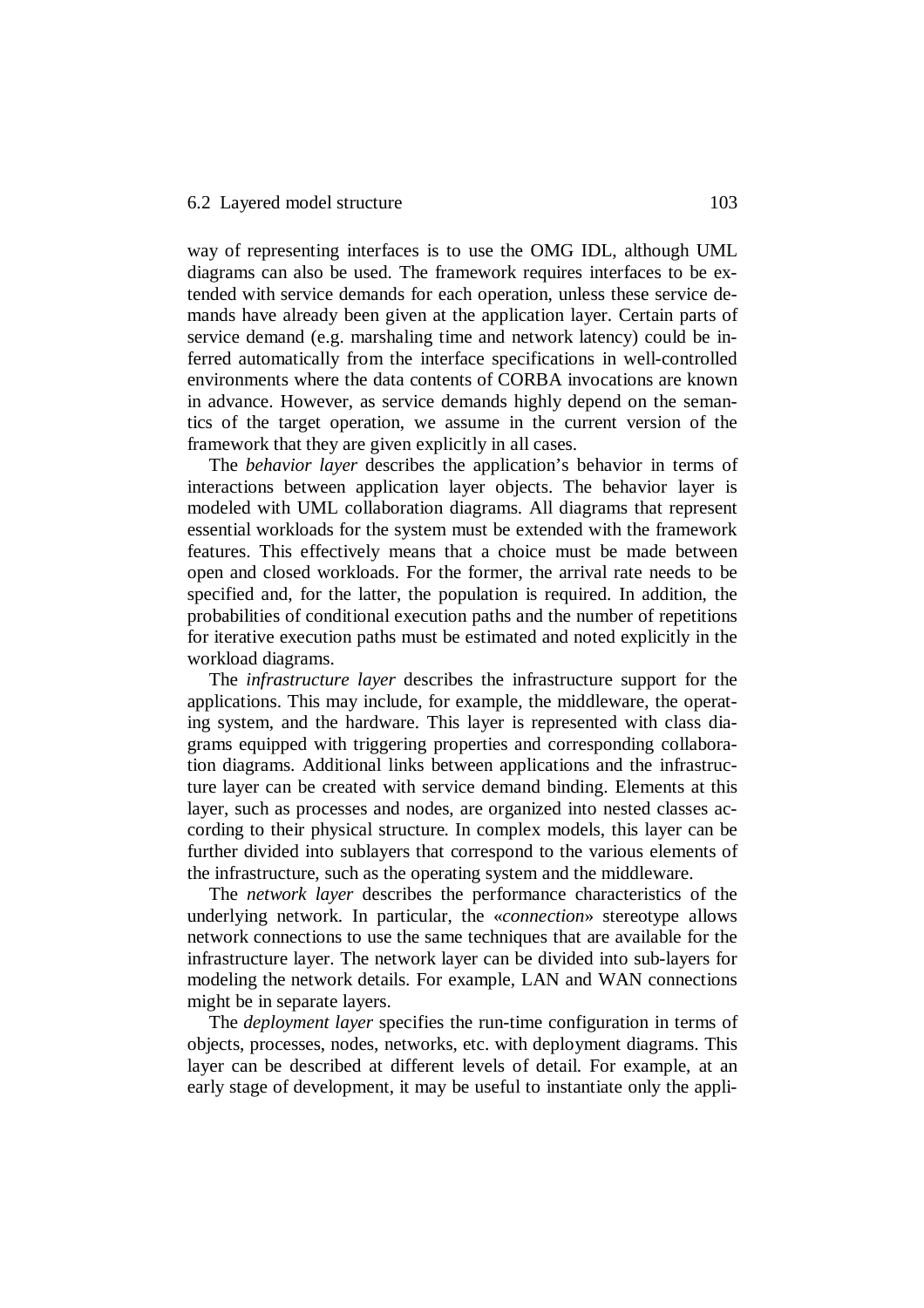cation objects. Later, when the effect of network traffic is investigated, network layer objects might be added. Finally, a full model with all layers might be specified when the final system configuration needs to be validated.

The proposed performance model structure reflects the layered architectures that are commonly used for designing and analyzing CORBA based distributed systems [Käh98b]. A similar but less sophisticated layered performance model structure is discussed in [Wat97]. This approach divides performance models into three submodels that loosely correspond to our application, behavior, and deployment layers. A different modeling tool is used for each layer. In our case, it is assumed that all performance specification work is done with UML based tools and, consequently, a more fine-grained layering can be used to reflect better the structure of the target system.

### **6.3 Extending use cases for performance modeling**

In our modeling framework, we exploit use case in two ways. On one hand, performance requirements can be specified with use cases and, on the other hand, the system workload can also be described with them.

### **Specifying performance requirements with use cases**

The primary goal for use cases is to specify the functionality of the system. However, use cases should also specify related non-functional requirements, such as responsiveness, availability, accuracy, and recovery time [Jac92]. Some of the non-functional requirements are performance related and, hence, they can be used to validate the design and the actual system at different stages of development. For this to be successful, two conditions must be met. Performance related requirements must be

- Measurable and sufficiently detailed,
- Compatible with the metrics obtainable from the framework.

The first condition calls for detailed requirements like "the response time for this interaction must be within 3 seconds in 90% of all cases and it should never exceed 30 seconds". See [Men94] for additional discussion. The second condition says that requirements in user understandable metrics, or *natural forecasting units* (see [Smi90]), must be converted into metrics that can be obtained from our framework. These metrics are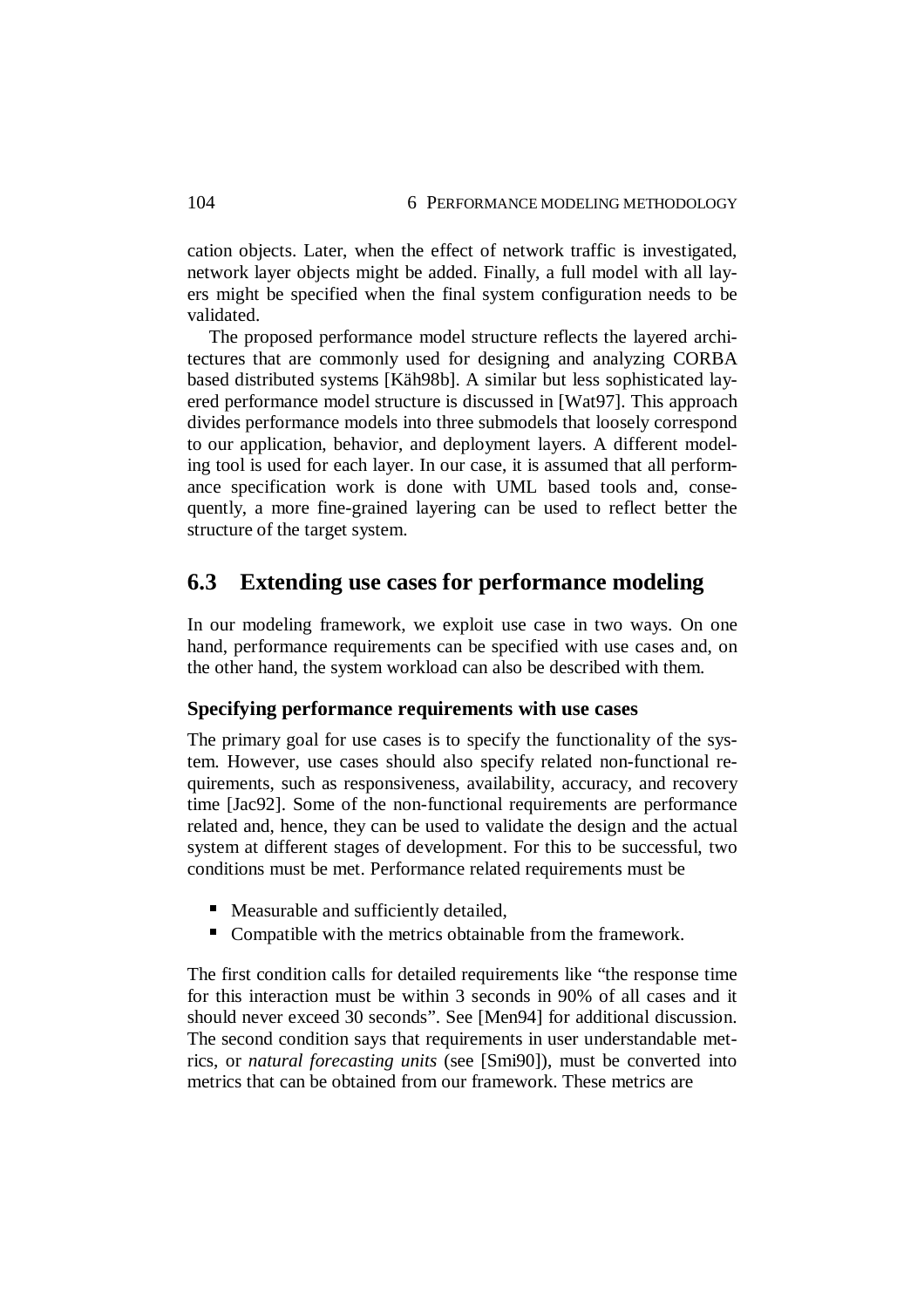- Average response times,
- **Throughputs,**
- **Utilizations,**
- **Queue lengths.**

Some of the above metrics, such as the queue length of a particular resource, are not provided directly by the method of decomposition, but they can be easily obtained by applying Little's law. If the requirements are stated in natural forecasting units, the transformation may require additional information, such as the measured or estimated distribution of transaction types and other domain specific information.

Some performance requirements, especially those related to the overall throughput of the system, are not necessarily associated with any particular use case. Therefore, system analysts must explicitly look for such requirements and deal with them appropriately. Sometimes system-wide requirements can be converted into use case specific ones.

#### **Describing workloads with use cases**

If we wish to define system workloads with use cases, they must contain relevant scalability factors that indicate the expected intensity of the involved actions. Several issues need to be considered.

As a first step, it is important to identify use cases that are relevant for the performance of the system and to concentrate on them. If a use case is executed relatively seldom (e.g. a daily report) it should be left outside consideration, unless it is executed during a performance sensitive time period (e.g. during the nightly batch window).

Second, the correct scalability factors must be identified for the relevant use cases. A choice must be made between open and closed workloads. For open workloads, only the arrival rate needs to be estimated and the performance models tend to be relatively simple. For closed workloads, the expected number of users or workstations and the estimated think time must be specified. The resulting models are often more complex but the results may also be more accurate. It is possible to start modeling with open workloads and turn them into closed ones when more information becomes available.

Third, workloads must be formed correctly from the relevant use cases. The mapping between use cases and workloads is not necessarily one-to-one. For example, the complexity of the involved operations may force the analyst to describe a single logical sequence of actions with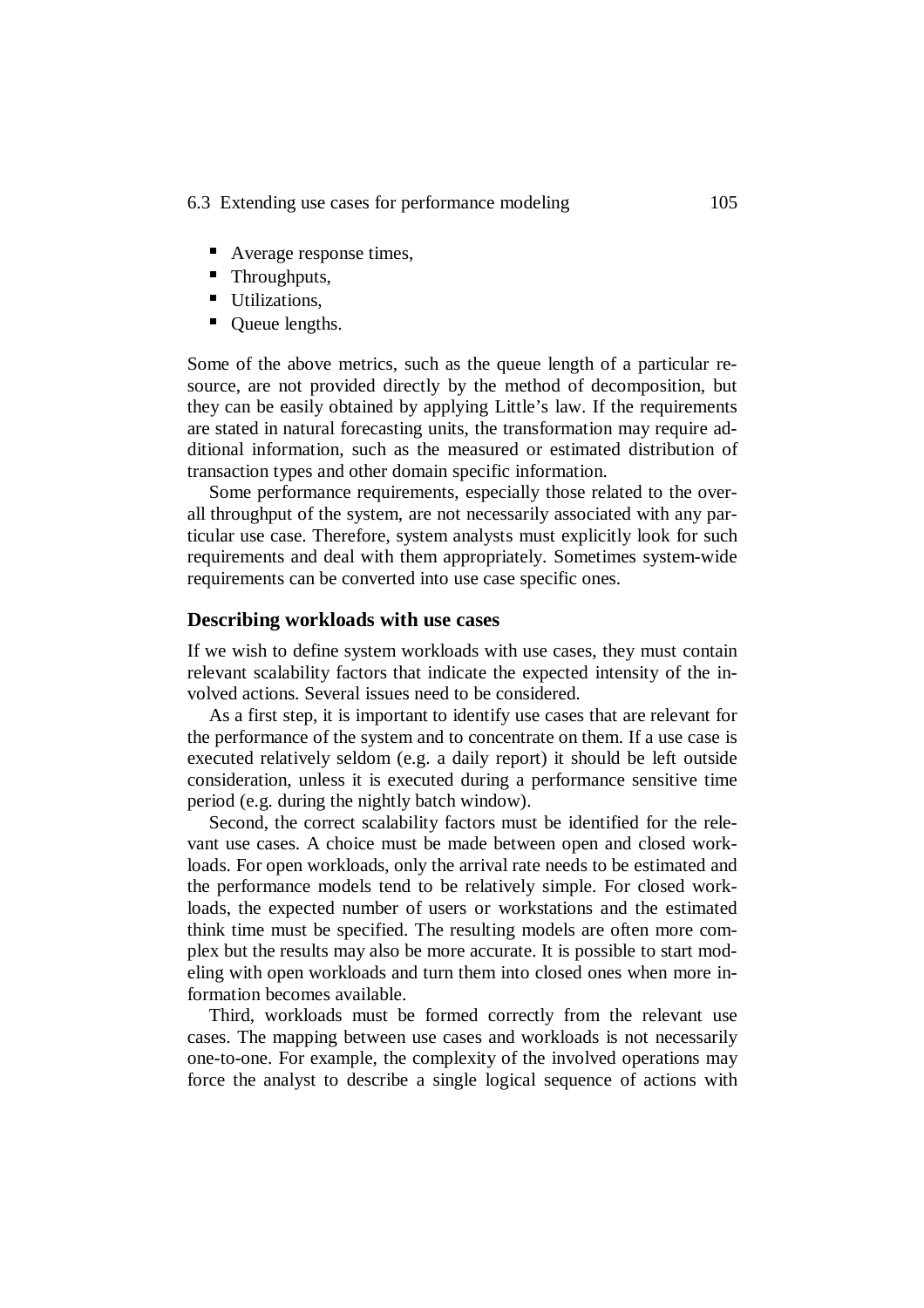multiple use cases [Jac92, Jac98, Sou98]. When defining workloads for the model, such use cases should be combined to form a single workload.

Fourth, conditional and iterative executions need special consideration. If a use case has several alternative execution paths, the probabilities for each path should be estimated and noted down. For iterative executions, the average number of iterations should also be estimated.

### **6.4 Defining the software performance model**

A *software performance model* is a high-level performance model of the application software. It is used when there is little or no information on the available infrastructure, hardware, or network. This way, developers can have a coarse performance model of the system already at an early stage of systems development. It must be borne in mind, however, that the metrics obtained from such models are often optimistic due to the missing elements.

In spite of the shortcomings caused by missing information, software performance models can be used for several purposes. We briefly mention three of them. First, the obtained metrics can be used to validate software designs against performance requirements. Unfortunately, the fact that the metrics at this stage are usually optimistic implies that some unsuitable designs pass this first check. Second, the models can help to identify critical elements in the application so that further modeling and design efforts can be focused on those elements. Finally, the software performance model provides a good starting point for building the system performance model that yields more accurate performance estimates when more design information is available.

A software performance model contains elements from the application, interface, behavior, and deployment layers. We briefly discuss how each layer can be obtained.

*The application layer* can be obtained from functional class diagrams with a straightforward transformation. The designer must identify and mark all resource classes representing software resources, as opposed to, say, container classes for structuring the system or interface classes for representing object capabilities. A distinction has to be made between queuing and delay resources. For example, a single-threaded CORBA object implementation is a queuing resource, while a multi-threaded implementation is typically a delay resource since it avoids queuing by spawning a new thread for each incoming operation request.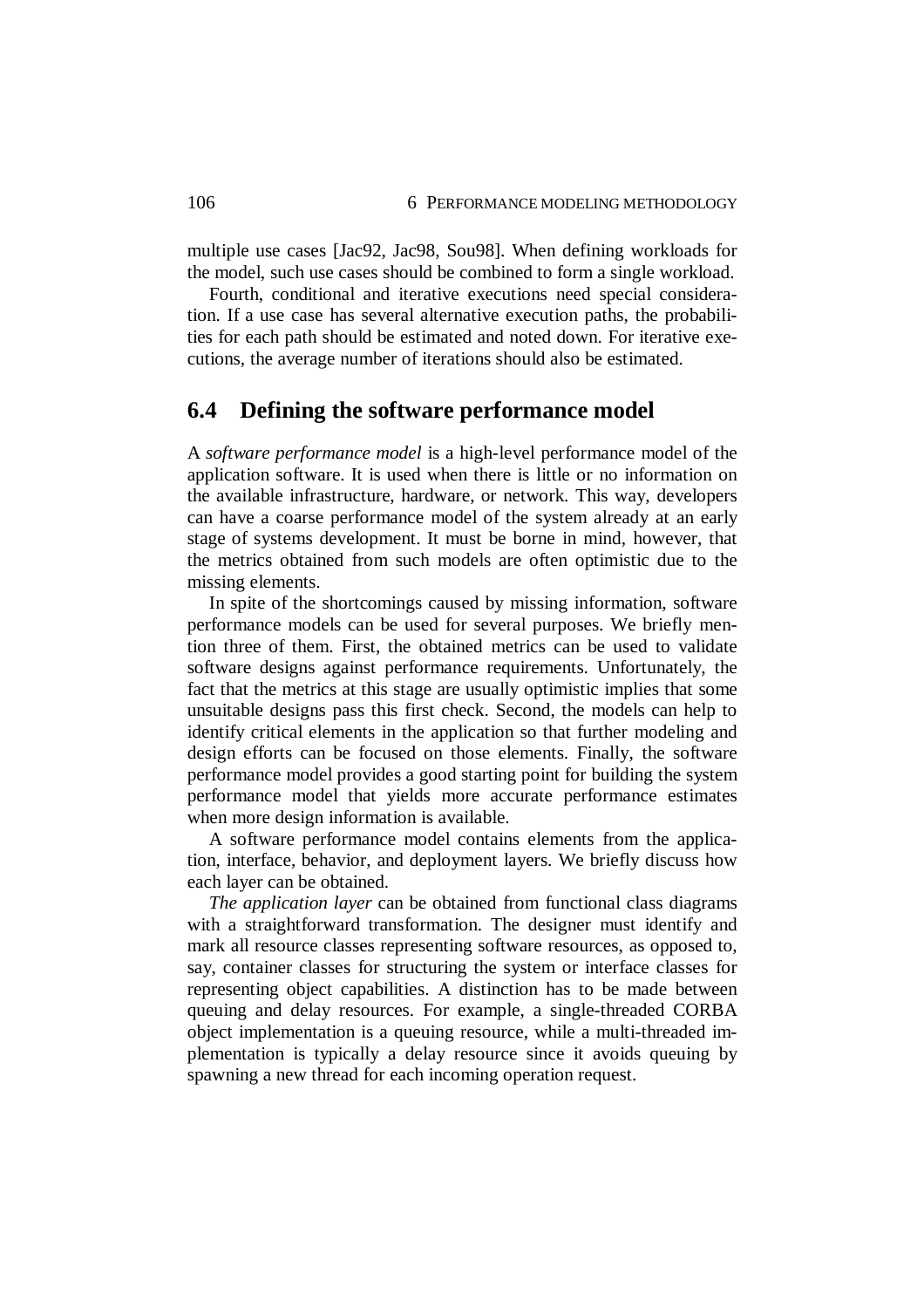#### 6.4 Defining the software performance model 107

An optional task is the transformation of the application layer class diagrams into a format that better supports performance modeling. This may involve, for example, the removal of classes that are estimated not to be relevant for the performance of the system. This task simplifies later performance modeling and may improve the accuracy of the estimates but, as a side effect, it leads to separate class diagrams for the functional and performance models.

*The interface layer* may be obtained in different ways. If there is an IDL specification for the application interfaces, the complete interface layer can be specified by converting the IDL specification into UML interfaces and by equipping all operations with service demand estimates. However, if no IDL specification is available, a minimal approach may be taken by identifying those operations that are used at the behavior layer and by listing them in application layer diagrams with service demand estimates. As a result, the application and interface layers get merged. In both cases, service demand estimates can be either deduced from the operation descriptions, or they can be measured from a benchmark or a prototype. See [Jai91] for a discussion on making measurements, [Smi90] for obtaining estimates by analyzing the software structure, and [Gra91] for using benchmarks.

There are two practical ways to represent service demands. In the first approach, they are expressed directly by using the execution time that has been obtained, say, from measurements made for a prototype system. The advantage of this approach is the simplicity of interpreting the results since the performance estimates are given in the same units as the measurements. However, there may be differences in CPU speeds, CPU architectures, hard disk access times, etc. As a result, the same operation may have different service demands depending on its environment, and this may lead to inaccuracies in the model. There are ways to solve this difficulty at the infrastructure layer by using service demand binding (see Section 6.5), but this layer is not typically used in the software performance model.

The second way to represent service demands is to use normalized units to take into account differences in the hardware and software environment. For example, we might normalize CPU demands into machine cycles of a reference CPU. However, this approach complicates the interpretation of the results for the software performance model, since the obtained metrics must be converted back to environment-specific metrics before they can be used. If the infrastructure layer is included into the model, this conversion can be automated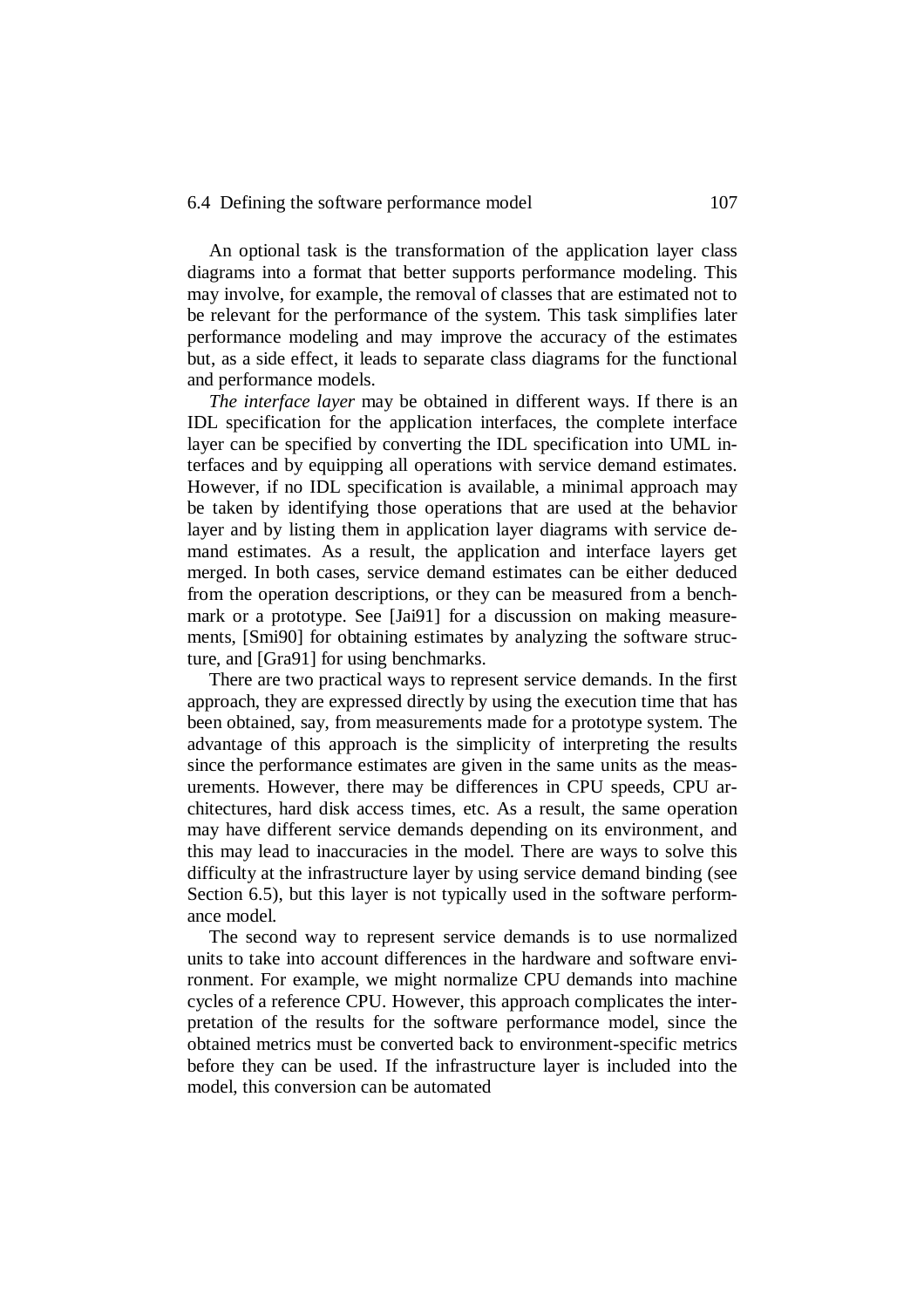A related issue is the question of using one or several service demand properties for a single operation. For example, there might be properties for representing the time to execute the actual operation, the time to marshal and demarshal the parameters, and time spent in the network. If the service demands have been obtained by measuring the total execution time of an operation in a prototype, it is usually better to have only one service demand property that directly reflects the measurement. This modeling style postpones the (usually inaccurate) decision that has to be made on the time shares for each property. If the need arises, the total execution time can be logically divided into several components at the infrastructure layer. However, if the service demands have been obtained from multiple measurements or from a detailed analysis of the software structure, it may be advisable to use several properties. This way, the model captures all information that is available on the system.

*The behavior layer* is created from those use cases that are relevant for the performance of the system. We assume that these use cases have been extended appropriately as discussed in Section 6.3. The procedure is straightforward: each step in the use case is converted into one or more messages in a workload diagram. Delays that are external to the system, such as think time or a call to an outside system, can be modeled either with the *thinktime* property or with explicit delay resources. The resulting workload diagrams must invoke only those operations that are available at the interface layer. For conditional and iterative messages, the estimated probabilities and repetition counts must be indicated at the workload diagram. If the service demand of a particular operation depends on the workload, the collaboration diagram may contain service demand estimates that override those given at the interface layer. Finally, the estimated arrival rates for open workloads, and the populations for closed workloads must be copied from the relevant use cases to the workload diagrams.

*The deployment layer* for the software performance model is needed to make the model solvable. At this stage, however, the deployment layer can be a simple object diagram without any information on the application structure, infrastructure, hardware, or network. The essential thing is to estimate the number of application level class instances.

In many cases, however, more information is available for building the deployment layer. For example, the locality of objects may be known with respect to other objects. In such cases, the deployment layer may contain additional objects for indicating the relevant modeling elements, such as processes, nodes, and networks. This information is used by the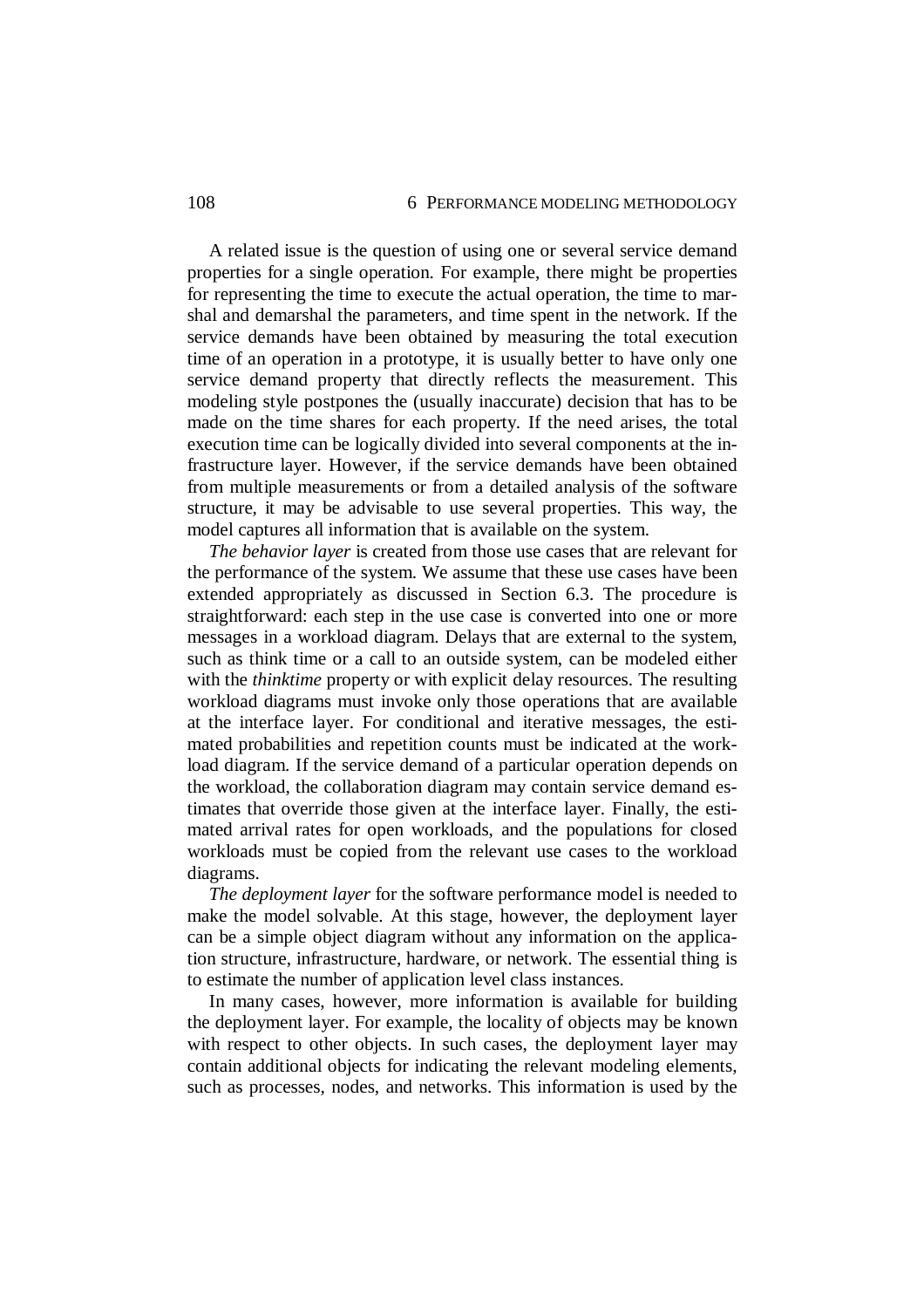class resolution algorithm for mapping class-level invocations into object accesses.

### **6.5 Defining the system performance model**

A *system performance model* is a full performance model of the target system. It contains all elements of the software performance model and additional information on the execution environment, the software infrastructure, the network, and the hardware. As a result, the model yields more precise metrics that can be used for tasks that were not possible with the software performance model. The system performance model can be defined at multiple levels of accuracy depending on the available information and on the goals of the modeling work. Hence, there may be several system performance models for the same target system at different stages of its lifetime.

The increased accuracy of system performance models makes them suitable for a number of tasks that cannot be carried out satisfactorily with software performance models. In particular, the metrics obtained from the model can be used to perform a full check of the system design against performance requirements. If the design does not meet the set requirements, the model also gives information on the possible causes of the problem. For example, an unsatisfactory response time may result from software or hardware bottlenecks, or from the delays caused by too many operation requests over the network. The former can be detected by looking at the utilization of resources, and the latter by checking the time share of network latency in the response time of a workload diagram. Another possible use for a system performance model is capacity planning for an existing or a future system. The goal of capacity planning is to predict the time in future when the system does not meet its performance goals due to increasing workloads, and to prevent this from happening in the most cost-effective way. See [Men94] and [Jai91] for extensive discussions.

A system performance model contains elements from all six layers. The application, interface, and behavior layers are similar to those defined for the software performance model. However, design decisions concerning the infrastructure may affect the software design and entail changes for the software performance model. For example, the designer might choose a particular CORBA platform and decide to use the available OMG Naming Service for configuration management. As a result,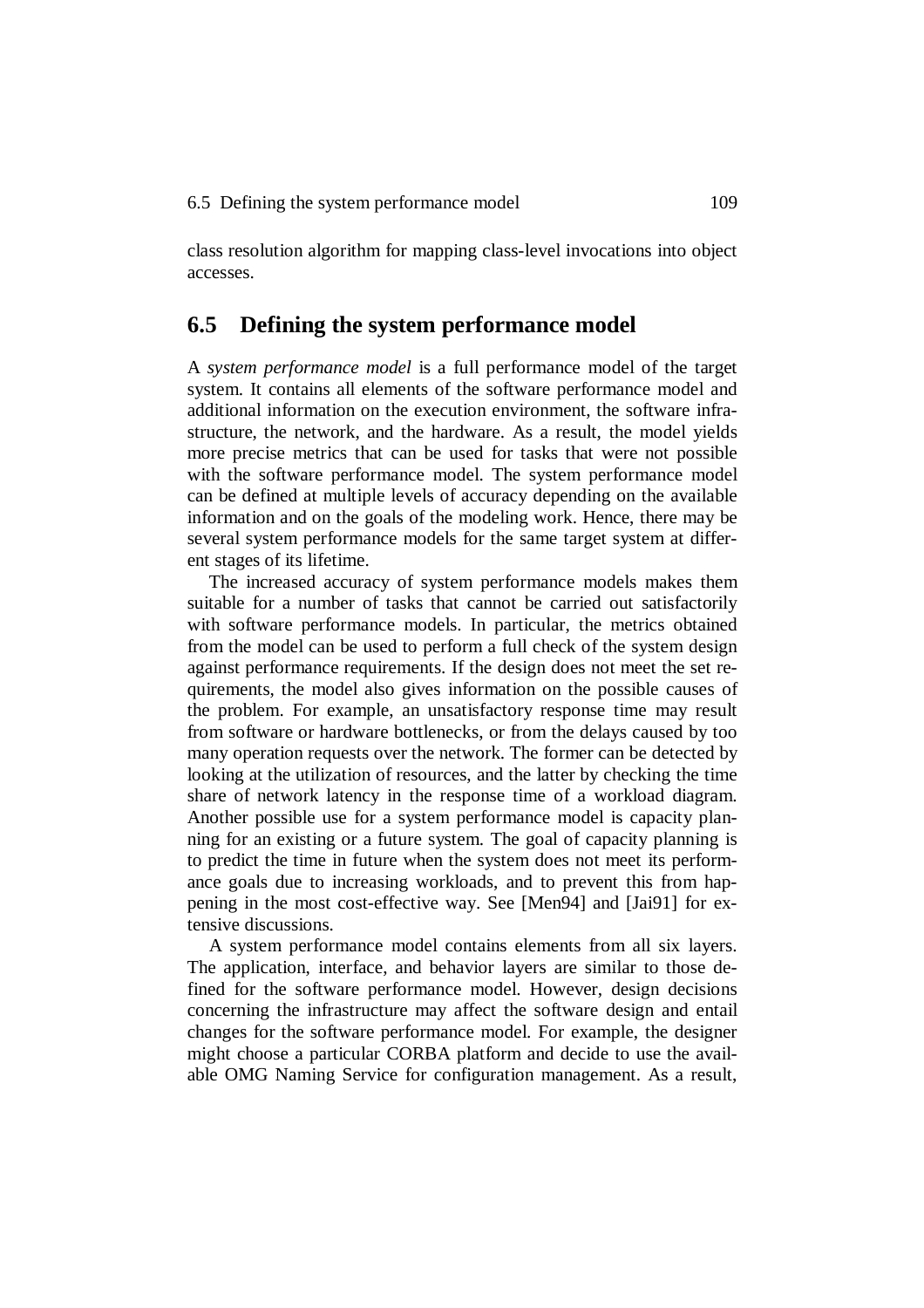the behavior of some application classes must be changed to use the service. In addition, the objects that implement the Naming Service must appear among application objects in order to be accessible by them in the relevant collaboration diagrams.

*The infrastructure layer* models the software and hardware support that is needed for running the applications. The infrastructure layer is created by identifying software and hardware entities that are not part of the application but may affect the performance of the system. This layer commonly includes hardware resources, such as CPUs and hard disks, software resources, such as ORB daemons and operating system services, and elements for defining the software structure, such as processes, nodes, and software component wrappers. The layer is defined with class diagrams where the identified elements are represented by classes that are nested according to their physical structure. For example, a PC based workstation could be modeled with a node class that has attributes for representing a CPU, a hard disk resource, a network adapter, and an ORB daemon.

The influence of application activities on the infrastructure is modeled with triggering properties and service demand binding. The former is used for representing the side effects of messages passing between application objects, and the latter is used for mapping the execution of application operations into relevant hardware resources, such as the CPU and the hard disk.

When service demand binding is used to map service demands from the interface layer into the infrastructure layer, the effect of triggering conditions must be taken into account. There are two cases to consider. In the first case, the service demands indicate only the time to execute the operations. In this case, the service demand can be mapped directly to the infrastructure resource. In the second case, the service demand estimates at the interface layer include both the time to execute the operation and the infrastructure overhead. Such estimates can be obtained, for example, from prototype measurements. In this case, the infrastructure overhead (i.e. the service demand modeled by triggering conditions) must be subtracted from the interface layer service demand before mapping the service demand to the relevant hardware resource. Suppose, for example, that we have measured service demands for all operations and we estimate that the one-way communication delay is 0.5 ms. If the measured execution time for a synchronous call is *t* ms, the correct service demand for the CPU would be  $t - 1$  ms. Figure 40 illustrates the infrastructure layer for implementing this example.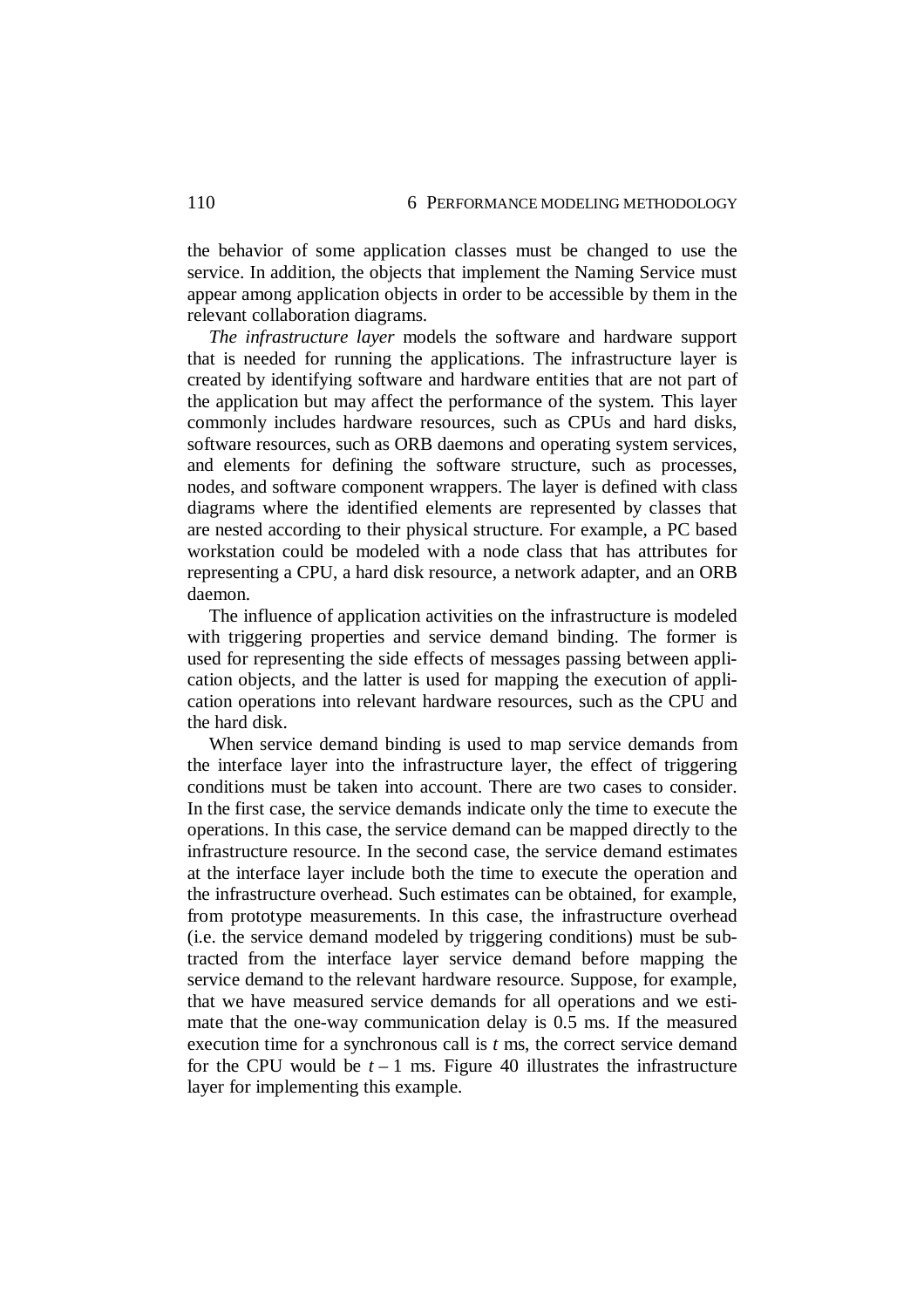#### 6.5 Defining the system performance model 111



Figure 40. Network delays are subtracted from the interface layer service demands before mapping them to the CPU resource.

Additional problems arise from heterogeneous hardware and software. A possible technique is to multiply service demands with a suitable factor before they are bound to an infrastructure resource or used in triggering properties. For example, if the service demand for the CPU resource has been obtained from a 120 MHz Intel Pentium PC, an approximation for a 300 MHz machine could be obtained by multiplying the service demands with the factor 120/300. This could be expressed with a binding property  $d = 0.4 * cpu$ . To cope with such differences in the infrastructure, multiple definitions for nodes and other infrastructure elements may be needed. For example, there may be separate definitions for a 120 MHz node and a 300 MHz one. Inheritance can be used to avoid the rewriting of modeling elements that are common for both types of nodes.

*The network layer* is created in the same way as the infrastructure layer except that the identified resources are now related to the networking environment, and the structuring elements reflect the network topology. The essential modeling techniques, such as triggering properties and service demand binding, remain the same.

An additional issue has to be considered if network contention has an important role for the performance of the system and the model needs to be precise. MVA based performance analysis techniques are seldom sufficient for modeling network communications accurately due to the small set of available service time distributions, resource types, and scheduling disciplines. Also, the workload specification techniques in the framework are oriented towards software development and, consequently, they do not provide enough information for specifying network traffic at the protocol level. For example, to build a satisfactory model of an ATM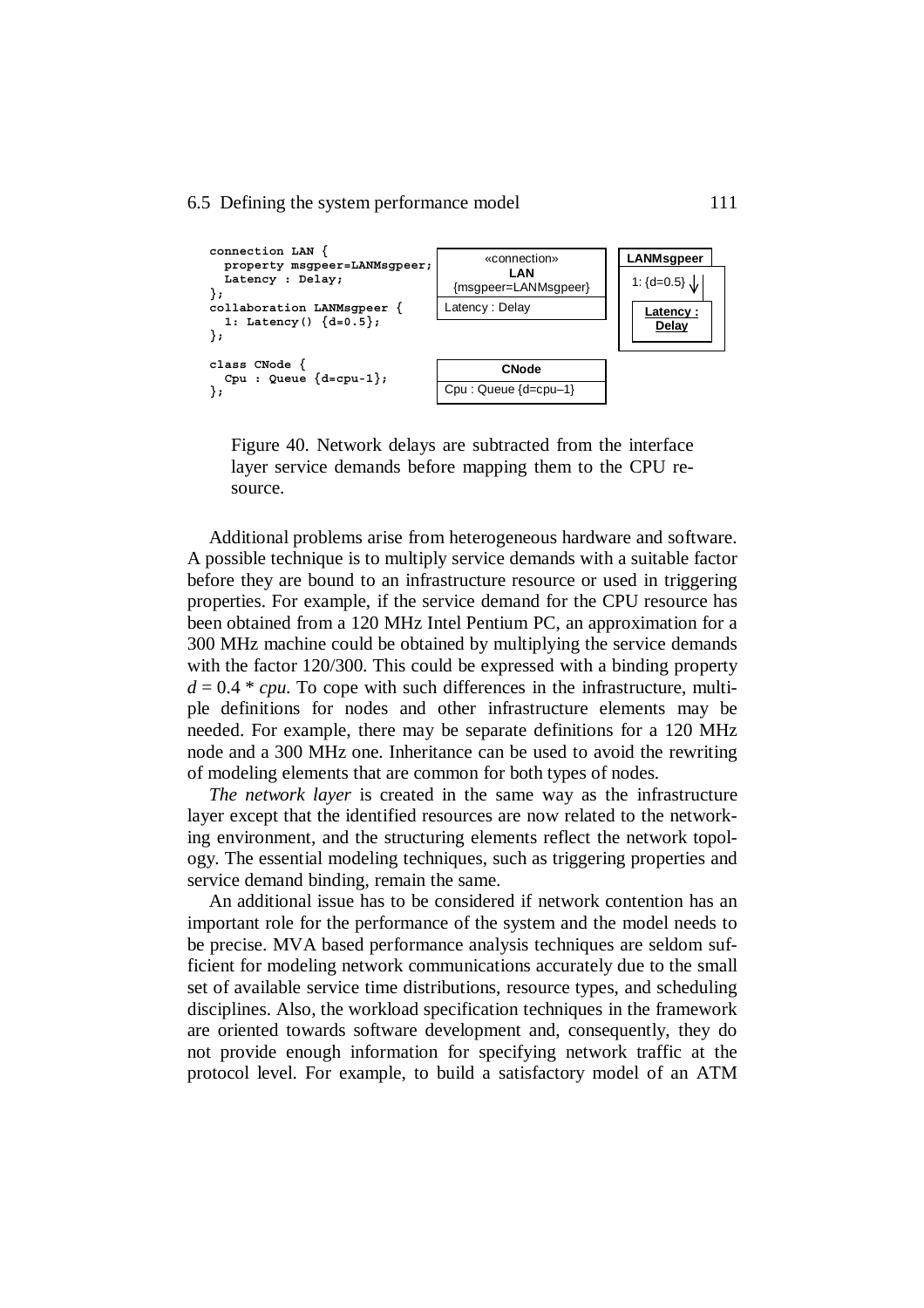switch, both the structure of the switch and the traffic patterns need to be taken into account [Bey98, Dau99]. As a result, we may conclude that our framework is not well suited for building detailed network communication models and, therefore, the modeling should be carried out with techniques and tools that are outside the scope of this work. See, e.g., [Hav98] for a discussion on a number of available techniques.

If external techniques are used for modeling the communication network, triggering properties and service demand binding provide a straightforward way to incorporate the results of such models into the system performance model. A special delay resource is first added to all network connections that employ such externally estimated delays. We describe two possible ways to use the added delay resources. On one hand, if the delay is the same for all messages passing through particular network connection, a triggering property can be used to invoke the delay resource. As a result, the behavior layer remains unchanged. On the other hand, if we want to have a message-by-message control over the delay, we can use service demand binding and introduce an additional service demand property for each message to indicate the correct delay. The price of this technique is the added complexity in the behavior layer. Sometimes, the metrics that are obtained from our framework can be fed to the external communications model as input parameters. In such cases, iteration may be needed to produce a combination of two models that have a compatible set of results and input parameters.

An alternative technique for modeling externally estimated delays is to extend the framework with load-dependent resources. In this approach, the service demand of the external resource is first estimated separately for different queue lengths, and a special load-dependent resource is then introduced into the system performance model. This technique requires a special version of the approximate MVA algorithm for handling load-dependent resources [Men94].

In some cases, network delays may be several orders of magnitude smaller than delays caused by software and hardware contention. This is the case with many LAN based applications if the messages do not contain large amounts of data, such as multimedia or large images. In such cases, the network layer can be removed altogether and the network delays can be included into the delays at the infrastructure layer.

*The deployment layer* is obtained by instantiating objects for the classes that have been specified at the application, infrastructure, and network layers. Possible objects include network connections, nodes, processes, software components, and application specific objects. The lo-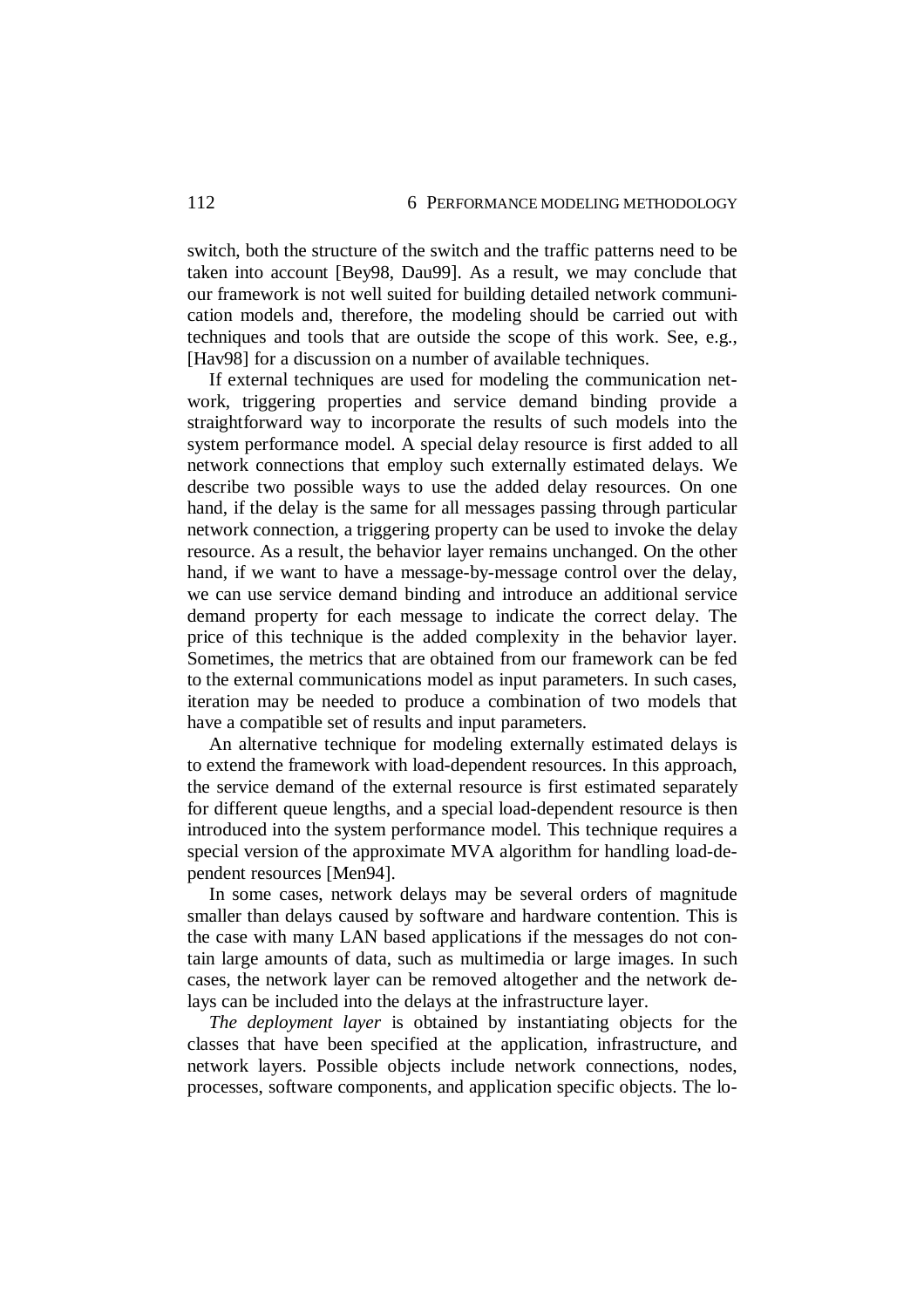#### 6.6 Model validation 113

cation of objects is indicated by using composition in deployment diagrams. In some cases, the appropriate number of objects and their locations can be determined from use cases but, more often, there are various configuration choices that the designer wishes to experiment with.

When experimenting with the different configuration choices, there are a number of things that the designer can do with deployment diagrams. For example, he can change the multiplicity of class instances provided that the class supports replication. He can also change the location of class instances if the class is not tied to any physical entity. In addition, he can switch between the *queue* and *delay* attributes of CORBA object implementations to experiment the effect of using a multi-threaded implementation instead of a single-threaded implementation, or *vice versa*. Moreover, he can add any new attributes to the instantiated resources to experiment with new hardware or infrastructure configurations. For example, a new CPU resource could be added to a node to experiment the effect of using multi-processor servers. Finally, any class specific properties can be overridden in the deployment diagram. For instance, the effect of a different communication media can be experimented by overriding the relevant triggering properties.

An additional check must be made to identify those resources that are queuing resources in the technical sense but are only used by a single job at a time and, therefore, do not impose queuing for their clients. For example, there may be resources in a client application that are only used by a single end user. To ensure that the model does not incorrectly impose contention on such resources, they can be marked with the *singleuser* property. In many cases, it is appropriate to mark all workstation nodes with the *singleuser* property.

### **6.6 Model validation**

The validation of performance models is an essential part of software performance engineering. It improves the accuracy of the model and increases the developer's understanding of the target system. We briefly discuss three tasks that are related to the validation of performance models: instrumentation, testing against performance requirements, and model calibration. We concentrate on issues that are specific to our framework. More information on validation can be found, for example, in [Men94] and [Jai91].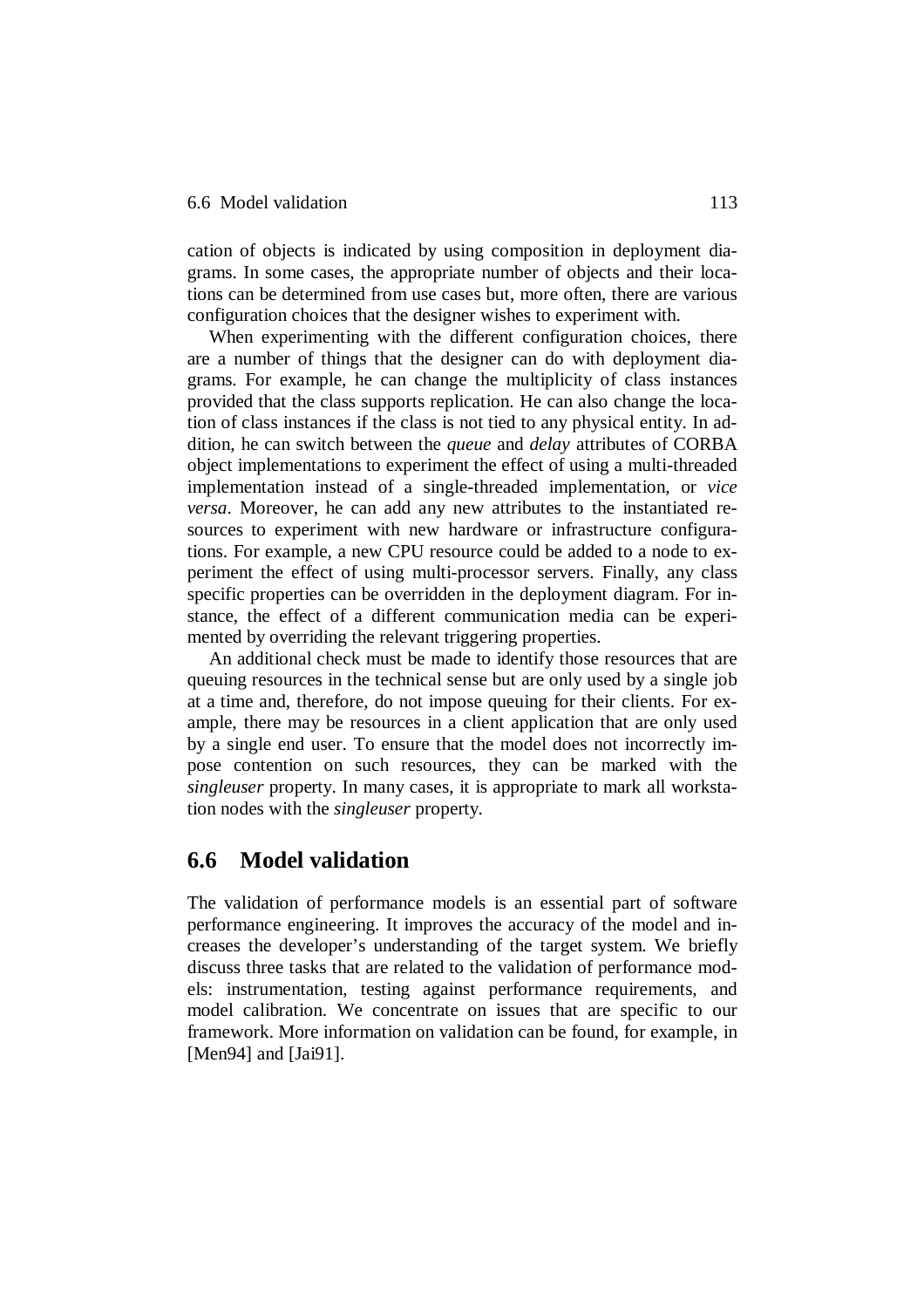In performance sensitive systems, application *instrumentation* is important for at least two reasons. On one hand, the metrics that can be obtained from generic performance monitoring tools are seldom those that are the most relevant for the system, such as the average response time of a critical end user interaction. On the other hand, explicit software instrumentation allows designers to have full control over the measurement process. This way, the system under test is affected minimally by the measurement process, the results are more accurate, and they are easier to interpret. The instrumentation of operations in IDL interfaces is relatively easy in several CORBA implementations due to the available interceptor mechanisms [Ion97, Inp99]. These mechanisms can be embedded into CORBA interfaces without modifying the application code. There is an ongoing initiative to include such interceptors into the CORBA specification [OMG99c]. If the performance model has been constructed using the guidelines in Section 6.4, our framework also produces response time estimates for the operations in IDL specifications. We may conclude that operations at IDL interfaces are good candidates for instrumentation.

The testing of CORBA based systems against performance requirements is particularly challenging due to the flexibility of the CORBA platform. The available distribution transparencies support a large number of configuration choices. Therefore, the testing of a prototype or a complete system should follow a rigorous methodology to avoid unnecessary work and erroneous conclusions. A naïve approach, where one factor at a time is changed to see its impact on the performance, is unlikely to succeed due to the complex interactions caused by the omnipresent middleware. A number of possible methodologies and test designs are proposed in [Jai91].

The second problematic issue in the testing of CORBA based systems is the black box approach adopted by many ORB vendors. The source code of the ORB implementation is seldom available for detailed analysis. The implementation's threading policies, activation policies, scheduling disciplines, and other operational choices may strongly influence the performance of the system – especially with a large number of concurrent clients and intense workloads [Sch98a, Lit98]. Unfortunately, such effects may be difficult to predict only by reading the product's documentation. To cope with this problem, we suggest a two-phase testing methodology. First, an initial set of experiments should be designed and carried out for gaining an understanding of the system and the selected middleware platform. Once the results of the first round have been analyzed and the effect of the CORBA implementation has been under-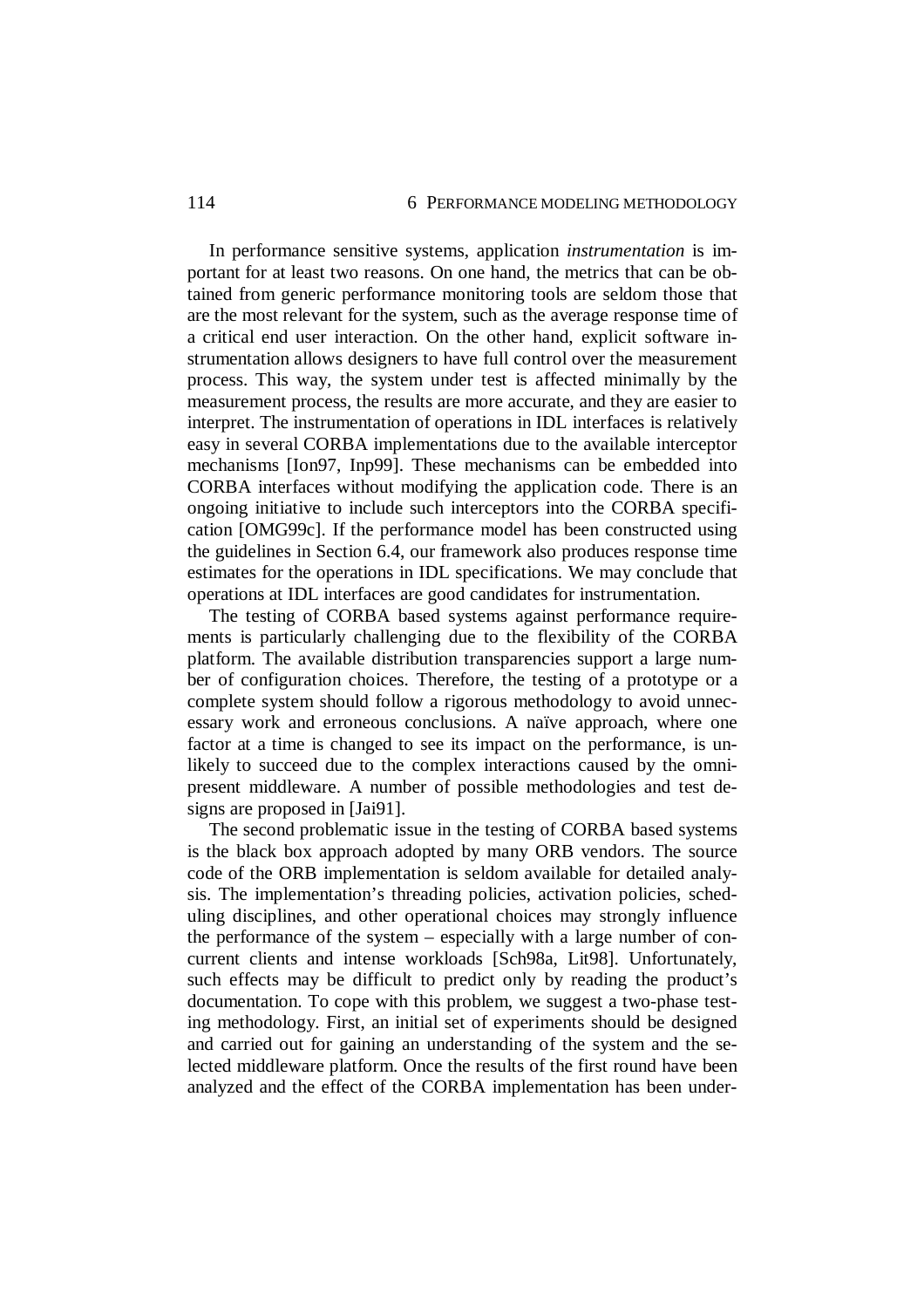stood, a second round of experiments should be carried out to produce the final test results that aim to validate the system against performance requirements.

The *calibration* of performance models is particularly useful for capacity planning where the figures obtained from performance predictions are directly used for decision making. Calibration means that the model is changed to match with the actual system. It is possible to use all parts of a performance model for calibration, but the infrastructure layer in our framework is particularly well suited for this purpose. Minor changes at the infrastructure layer can affect the behavior of the complete system. In addition, the application logic remains unaffected by such changes. Flowers and Dowdy discuss and compare a number of techniques for calibrating queuing network models [Flo89].

In our framework, the key techniques for calibration are service demand binding and triggering properties. Suppose, for example, that a performance model yields shorter response times than the actual system and we wish to calibrate the model by increasing our service demand estimates, say, with 20%. This calibration can be implemented with a single change in the model by using the factor 1.2 in the binding property that maps service demands to the CPU resource. Triggering properties on the other hand can be used for making modifications that are specific to a particular resource. For example, if we suspect that a service implementation imposes excessive queuing due to internal concurrency control mechanisms, we can add a special queuing resource and use triggering properties to invoke this resource during each access to the service. This way, the additional queuing at the service implementation is taken into account with minimal changes to other parts of the model.

### **6.7 Relationship with software engineering**

This section briefly discusses the relationship between our performance modeling methodology and object-oriented software engineering. The three first modeling activities, extending use cases, defining the software performance model, and defining the system performance model, are directly connected to the requirements specification, analysis, and design phases of systems development. The last modeling activity, validation, is related to several phases.

If use cases are the primary tool for specifying system requirements, the use case extension activities given in Section 6.3 are a natural exten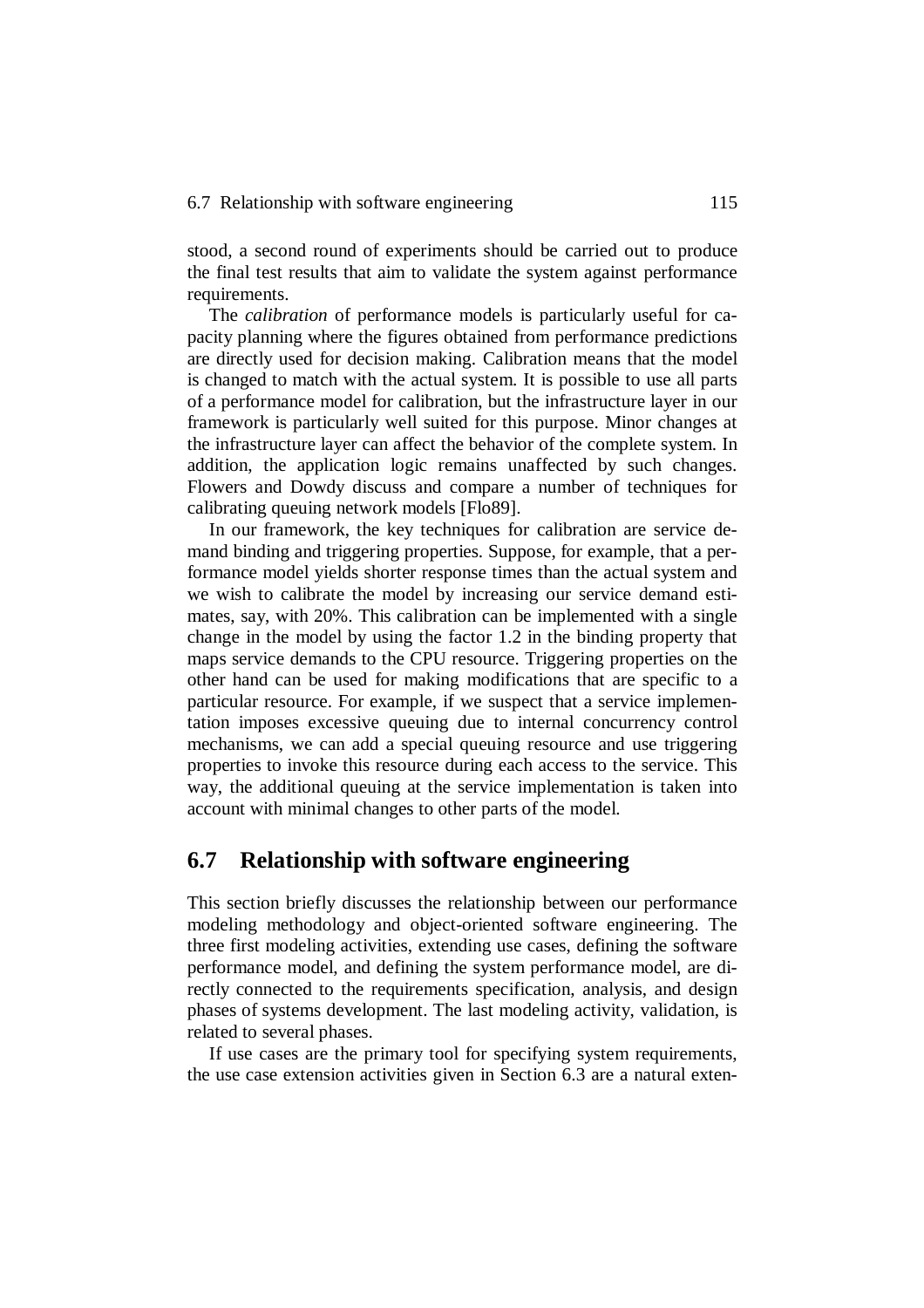sion to the requirements specification phase. However, if use cases are not employed for describing requirements, the information in use cases should nevertheless be created for essential workloads. A possible technique is to use performance walkthroughs, as suggested by [Smi90], and document the results with extended use cases that already contain the additions required by the framework. After this, performance modeling can proceed as usual.

Our methodology assumes the existence of two separate performance models: the software performance model and the system performance model. This separation reflects the practice of many object-oriented methodologies to distinguish between analysis and design phases [Boo94, Rum91, Jac92, Jac98]. The analysis phase creates a conceptual model for the system so that its functionality can be described in a structured manner. The design phase in turn specifies an implementation-oriented model that contains enough technical details for constructing the system with the selected development tools and ready-made components.

The software performance model exploits the results of the *analysis phase* for producing meaningful performance estimates that can assist in validating and refining the analysis model. In some cases, however, intermediate software performance models can be created during the analysis phase to provide guidance in analysis phase decisions. The goals of our software performance model are close to those of the *software execution model* proposed by Smith [Smi90]. However, our approach yields more accurate results as we propose to use queuing networks already at this stage.

The system performance model in turn uses the results of the *design phase* for providing an in-depth understanding of the performance aspects of the system, and for yielding accurate predictions for the final implementation. However, it is also possible to build preliminary system performance models during the design phase in order to validate a particular design decision or experiment with different alternatives.

Performance model validation is related to several phases in systems development: instrumentation is part of implementation, performance testing is part of overall system testing, and calibration often precedes deployment. Validation may not be required for short-lived systems. However, long-lived systems are likely to become targets for capacity planning and, consequently, an accurate and validated performance model is needed for them. Also, a need may arise to revise the functionality of the system, and it may be beneficial to validate the performance model so that it can be used during the development of the new function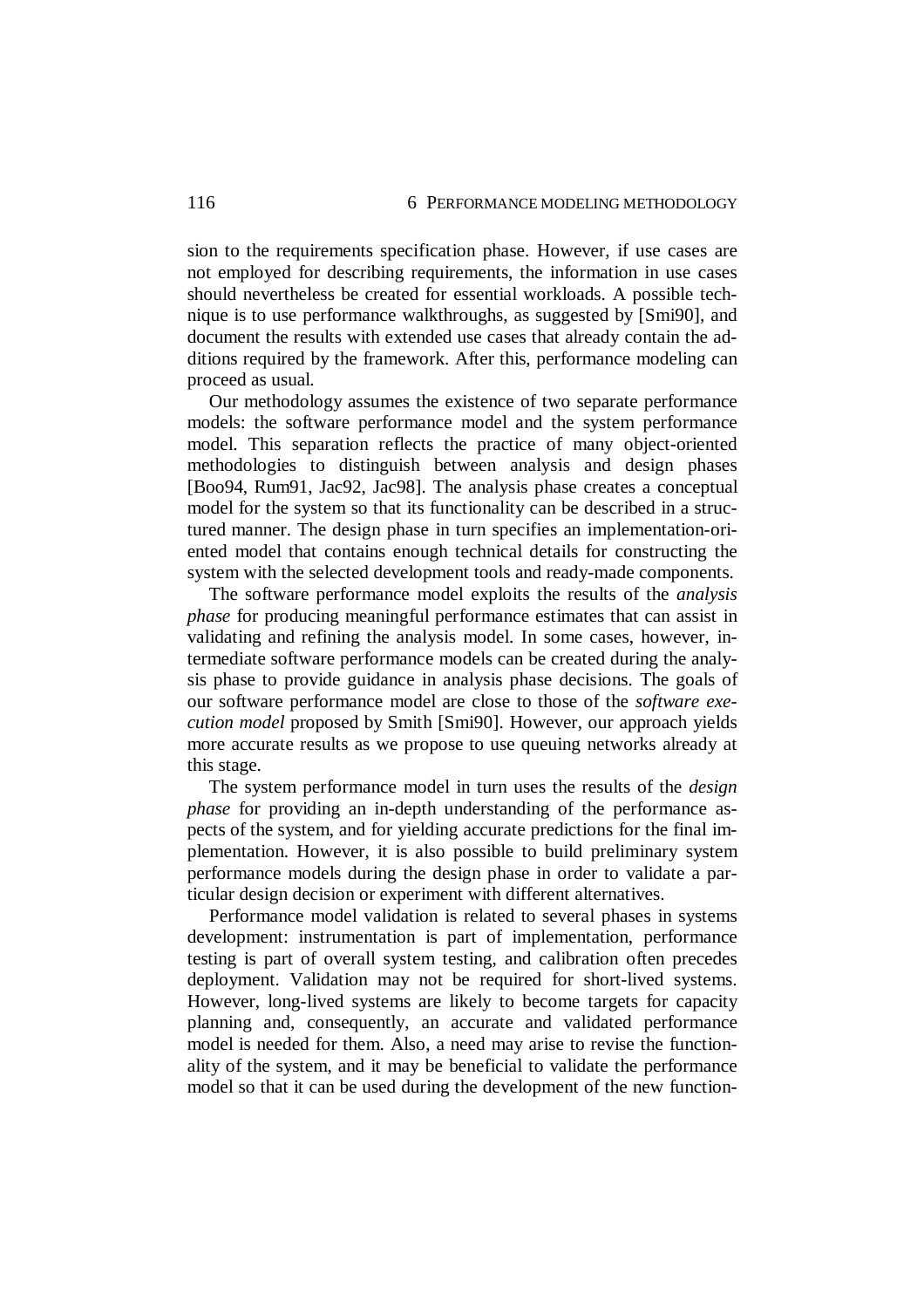ality. In some cases, it may be necessary to validate a performance model before the actual system exists. This can be carried out with a prototype implementation that represents performance sensitive elements of the system with sufficient accuracy.

### **6.8 Summary**

In this chapter, we have presented a methodology for supporting the creation, refinement, and exploitation of performance models in the development of CORBA based distributed systems. The methodology defines a generic performance model structure that contains six layers for representing system from different points of view. The layers are: the application layer, the interface layer, the behavior layer, the infrastructure layer, the network layer, and the deployment layer.

The methodology specifies four activities that can be performed at various phases of systems development. The first activity extends use cases for performance modeling purposes, and it is intended to take place during requirements specification. The second activity produces the software performance model based on information that is obtained during the analysis phase. The third activity produces the system performance model based on the detailed information produced by the design phase. Finally, the fourth activity validates the model against the actual system or a prototype. Its main purpose is to support capacity planning and further development of the target system.

The main contribution of this chapter is to indicate how object-oriented software engineering can proceed in parallel with performance engineering practices. This involves resolving a fair amount of practical details, and we have covered these details from the viewpoint of our own performance modeling framework. The example in the next chapter illustrates some of the issues in more detail.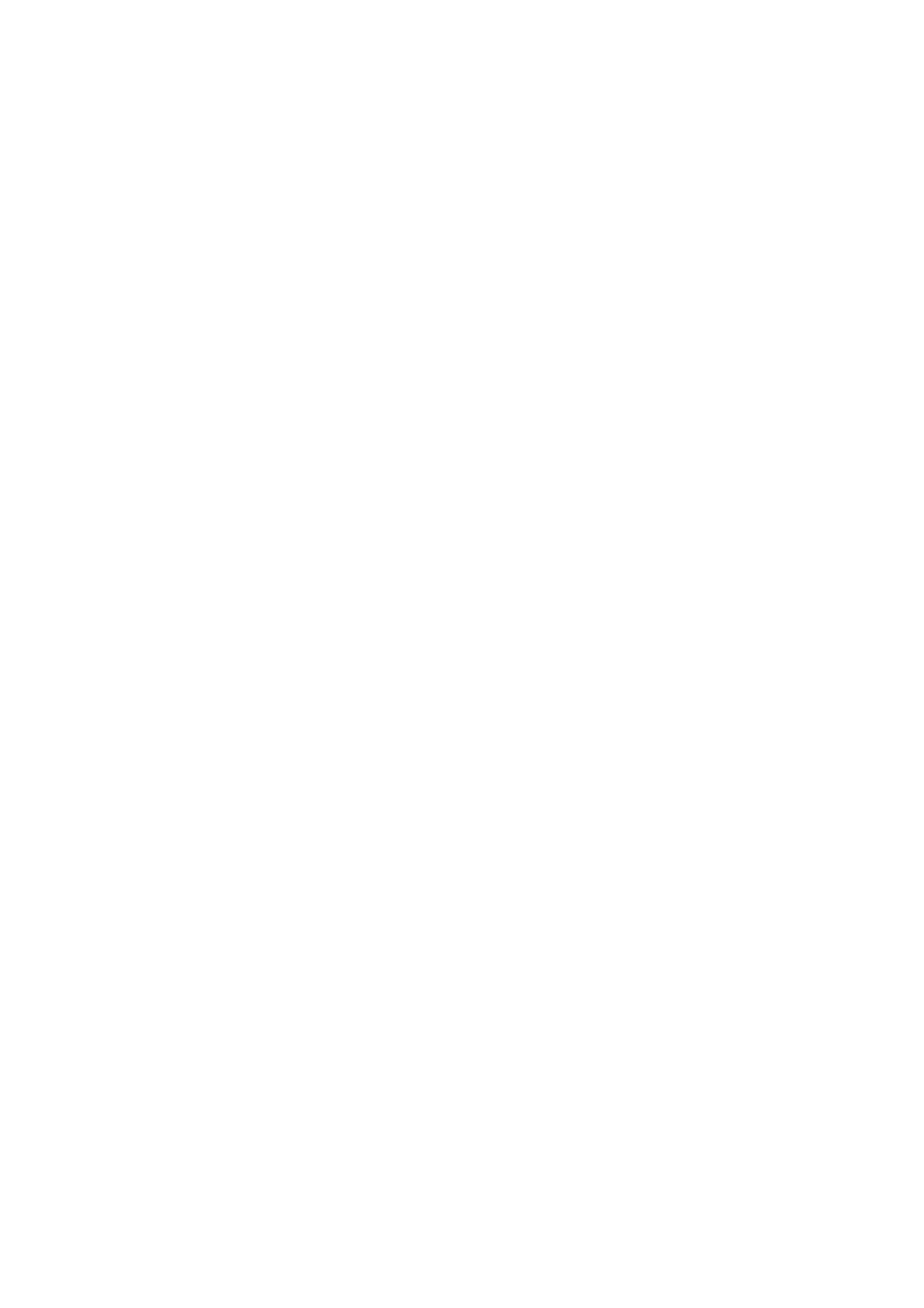# **Chapter 7**

# **Experimental results**

In this chapter, we present experimental results that we have obtained from using the performance modeling framework. We first discuss our tool prototype and point out additional needs for a full performance modeling tool. Then, we present a case study where the framework has been used extensively. The goal of the case study is to illustrate the framework's expressive power and outline possible ways to use the framework's modeling techniques.

### **7.1 Tool prototype**

Performance engineering of complex software systems cannot be carried out adequately without the support of suitable tools. In particular, tools are needed for constructing performance models, for solving them, and for presenting the results appropriately. Our prototype implementation for an object-oriented performance modeling and analysis tool (OAT) contains the following elements:

- A parser that reads PLM input files,
- An expander that generates AQN representations,
- A solver that solves the models with the MOD algorithm,
- An output module that presents the results.

The *parser* accepts one or more PML input files and creates an initial tree-like representation of the complete model. In the prototype implementation, the goal is to concentrate on performance related features of UML and, consequently, the tool only accepts PML input files. However, a full implementation of the OAT tool should also accept the XML Meta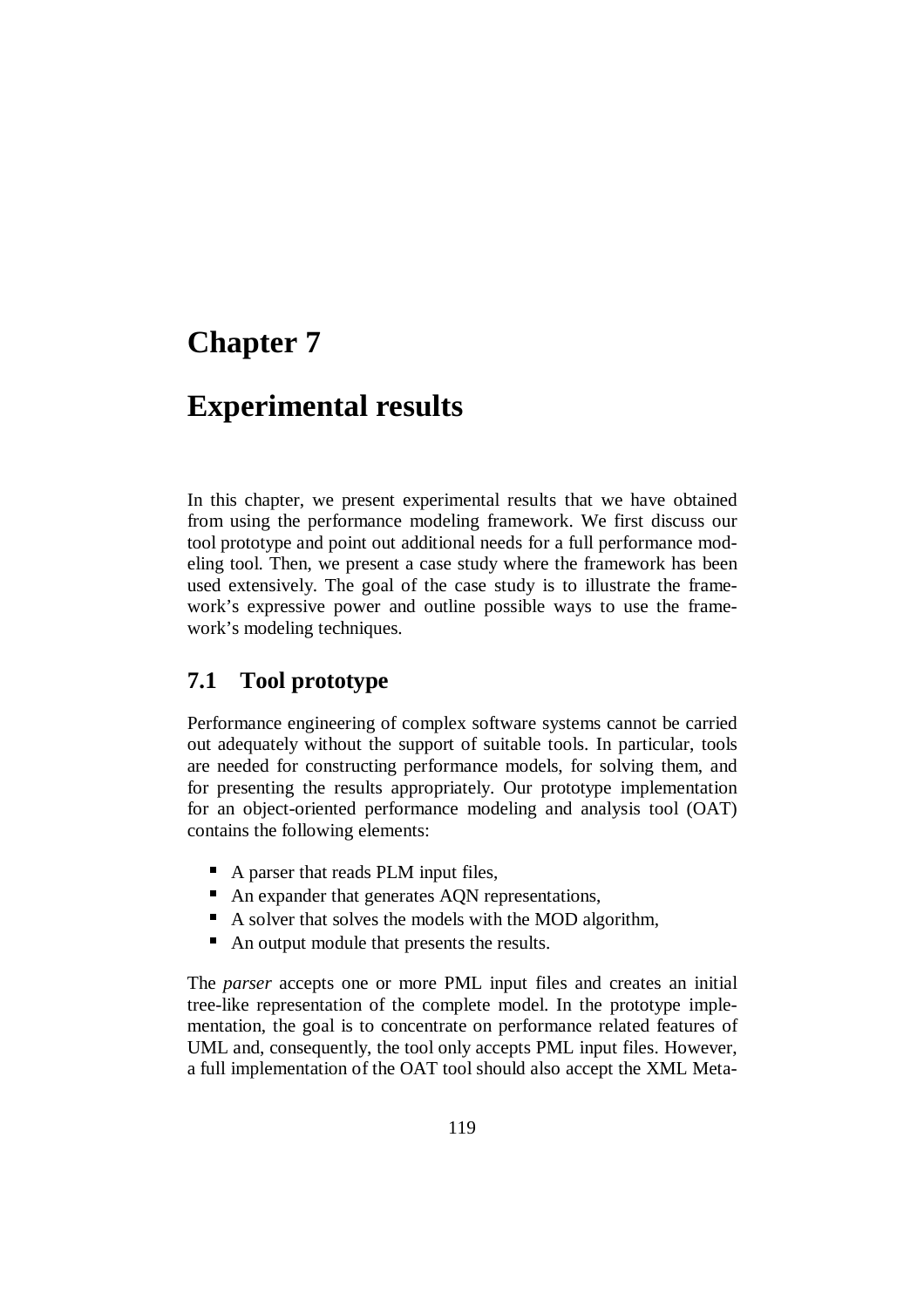model Interchange (XMI) format that has been specified as a means for exchanging UML models between tools [OMG98b]. Since XMI is not primarily intended to be readable by humans, this approach requires a modeling tool for producing XMI files. Such functionality is currently emerging in commercial modeling tools, but was not available at the time of starting the OAT prototype development.

The *expander* converts the initial representation into the AQN representation using the transformations described in Section 5.8. The model's static structure given by classes, interfaces, etc. is converted into a flat representation consisting of resource objects with the relevant properties, attributes, and operations attached to them. The model's behavioral aspects given by collaboration diagrams are combined into one complex collaboration diagram per workload.

The *solver* takes the AQN representation produced by the expander and uses the MOD algorithm for solving the model. During the execution of the MOD algorithm, the AQN model is decomposed into product-form queuing networks and, for each network, a choice is made between the exact MVA algorithm (Algorithm 1) and the Schweizer approximation (Algorithm 3) depending on the execution cost. Hence, models with small populations get more accurate treatment while models with large populations are solved in a sufficiently short time. This adjustment is compatible with the observation that the Schweizer approximation is more accurate for large populations [Agr85, Men94].

The *output module* displays metrics for the solved AQNs. To illustrate the tool's output, we solve the network monitor example from Section 5.9. The tool's report for the basic configuration with a single server node is shown in Figure 41. The first section of the report summarizes the utilization of resources. The second section displays the response times, throughputs and the number of jobs in the system for each workload. In addition, this section also indicates how the response time of each workload is divided between the resources. The last section gives a detailed report of the expanded AQN representation and the average times spent in each step. This section may get fairly complex since it contains all infrastructure-level interactions embedded into the application level workload diagrams. However, it also gives the possibility to verify the correctness of the AQN representation, and it allows additional metrics of interest to be derived.

An ideal output for the OAT tool would be a set of annotated UML diagrams where workload specific metrics, such as response times and throughputs, were embedded in behavioral diagrams and resource spe-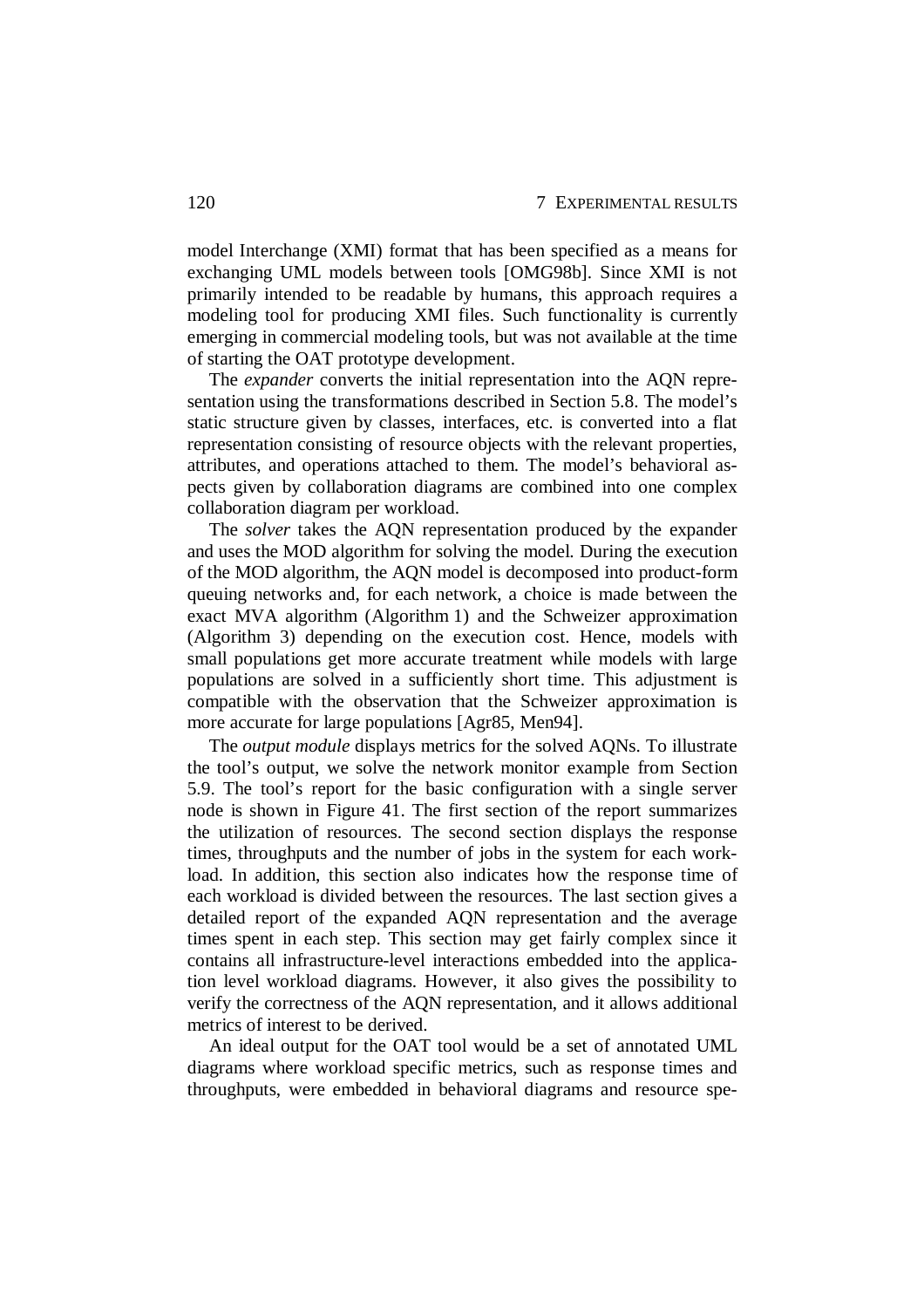#### 7.1 Tool prototype 121

```
Utilization Type Device
----------- ---- ------
0 % Delay MyLAN.Latency
53.3116 % Queue MyLAN.Server1.$CDatabase
67.7291 % Queue MyLAN.Server1.$CHandler
8.37806 % Queue MyLAN.Server1.$CReceiver
32.5002 % Queue MyLAN.Server1.Cpu
4.20001 % Delay MyLAN.Server1.Ctxswitch
40.0002 % Queue MyLAN.Server1.Disk
BgLoad
------
Resp.time: 132.338 Throughput: 0.001 Nbr.in system: 0.132338
Time share: 38.4263 % MyLAN.Server1.$CDatabase
 10.3279 % MyLAN.Server1.Cpu
 51.2458 % MyLAN.Server1.Disk
Jobs
----
Resp.time: 314.887 Throughput: 0.007 Nbr.in system: 2.20421
Time share: 1.81783 % MyLAN.Server1.$CDatabase
             62.4507 % MyLAN.Server1.$CHandler
             0.347649 % MyLAN.Server1.$CReceiver
             16.7913 % MyLAN.Server1.Cpu
             1.90545 % MyLAN.Server1.Ctxswitch
                         16.6871 % MyLAN.Server1.Disk
collaboration BgLoad { // Throughput: 0.001
  property arrivalrate = 0.001; // Residence times<br>1: GetActions() {d=0}; // 50.8526
  1: GetActions() {d=0};<br>
1.1: Cpu() {d=10};<br>
1.2: Disk() {d=50};<br>
1.2: Disk() {d=50};<br>
1.3.6677
 1.1: Cpu() {d=10}; // 13.6677
 1.2: Disk() {d=50}; // 67.8176
}; //*132.338
collaboration Jobs { // Throughput: 0.007
 property arrivalrate = 0.007;<br>
1: ReceiveJob() {d=0};<br>
1.1: Cpu() {d=10};<br>
1.1: Cpu() {d=10};<br>
(/ 11.9684
   1: ReceiveJob() {d=0}; // 1.0947
 1.1: Cpu() \{d=10\}; <br>
2: Ctxswitch() \{d=2\}; <br>
3: AcceptJob() \{d=0\}; <br>
7/ 11.9684<br>
7/ 2<br>
7/ 11.9684
 2: Ctxswitch() {d=2}; // 2
 3: AcceptJob() {d=0}; // 196.649
  3.1: Cpu() \{d=5\}; // 6.96839<br>3.2: Ctxswitch() \{d=2\}; // 2
  3.2: Ctxswitch() {d=2}; <br>3.3: GetActions() {d=0}; <br>// 5.72412
  3.3: GetActions() {d=0};<br>
3.3.1: Cpu() {d=10};<br>
3.3.2: Disk() {d=50};<br>
3.3.2: Disk() {d=50};<br>
3.3.4: // 52.5454
 3.3.1: Cpu() {d=10}; // 11.9684
 3.3.2: Disk() {d=50}; // 52.5454
 3.4: Ctxswitch() {d=2}; // 2
 3.5: DoActions() {d=0}; // 1.34865e-005
3.4: Ctxswitch() {d=2};<br>
3.5: DoActions() {d=0};<br>
3.5.1: Cpu() {d=20};<br>
<br>
1/ 21.9684<br>
<br>
1/*314.887
                                         }; //*314.887
```
Figure 41. Example report from the OAT tool.

cific metrics, such as utilizations, were part of deployment diagrams (see also [Woo98]). If the output is produced in the XMI format, the OAT tool could be conveniently integrated with commercial graphical model-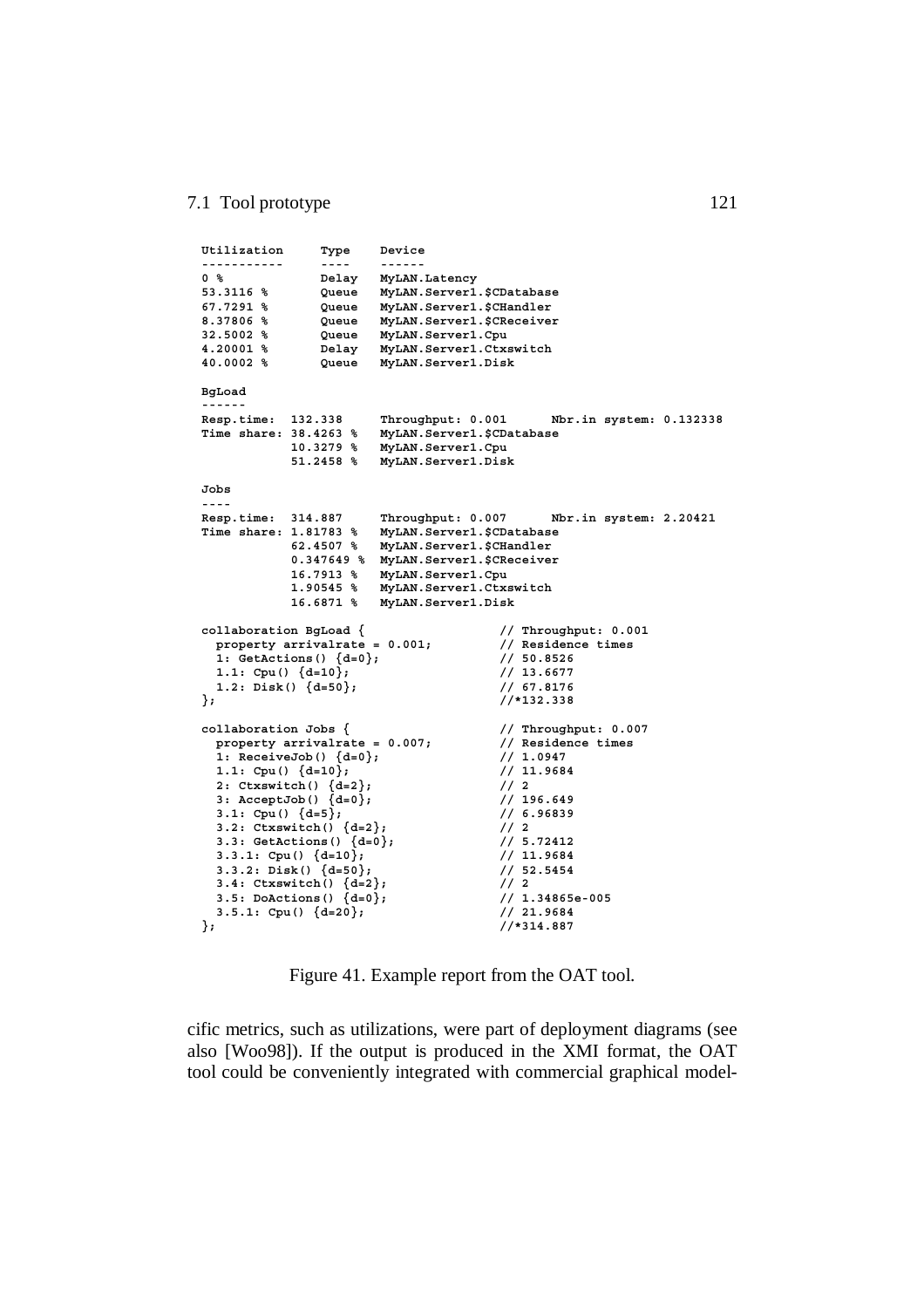

Figure 42. Tool integration through XMI files.

ing tools through standard XMI files. Figure 42 illustrates this possibility. The graphical modeling tool would be used for specifying the performance models and for representing the results, while the OAT tool would solve the models in the background.

An additional feature in the OAT tool could be support for performance requirements in UML diagrams. For example, a special property could be used for indicating an upper bound for the average response time for an interaction, and the tool could automatically produce a warning if this requirement is not met by a particular design.

## **7.2 Overview of the case study**

The goal of this case study is to illustrate the use of the framework in practical performance modeling work. On one hand, it provides an example on how to model CORBA based applications and, on the other hand, it indicates how some elements of the CORBA infrastructure can be specified with the available modeling techniques. It is not our goal to create a complete model for the target system or to produce a full performance analysis for it.

The target system of our case study is a reduced version of the TPC Web Commerce Benchmark revision D-5.0 (TPC-W) as described in [TPC99]. We have slightly changed the original design that assumes HTTP communication between client and server nodes. In our approach, remote communication is implemented with CORBA, but the functionality of the system and all end user interactions are kept as close as possible to the original design. This way, we can retain the same primary metric of interest: system throughput in terms of end user interactions per second with a fixed number of clients. In addition, we show the average response times for the interactions and the utilizations of the server CPU.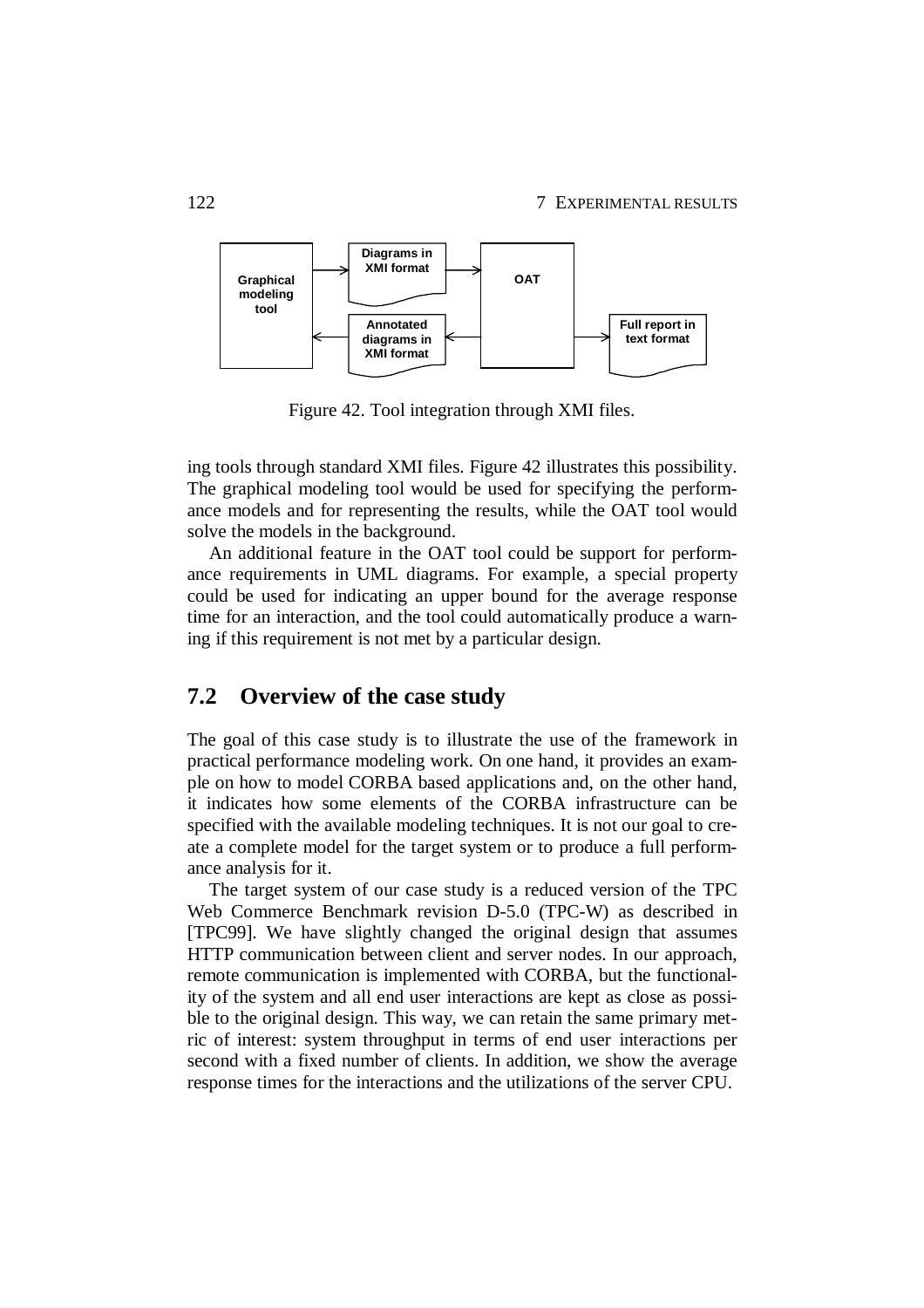#### 7.3 The application layer 123

To keep the case study sufficiently small, we omit the transaction processing part of the functionality and, hence, we assume zero service demand for the actual operations that model the application functionality. As a consequence, the performance model concentrates on the communication part of the system and on the activities that take place within the infrastructure. This way, we can better validate the framework's ability to model CORBA based communication and the CORBA infrastructure. Also, the selected approach gives interesting results on the products that were used for the case study. It is possible to extend the model with transaction processing and database management features by using traditional performance modeling techniques, such as those discussed in [Smi90] and [Men94].

Our prototype system was implemented with the Java language using the JBuilder 3.0 development environment and the Visibroker 3.4 CORBA platform from Inprise [Inp99]. The tests were carried out on two PCs that were connected with a dedicated 10 Mbs Ethernet LAN. Both PCs were running the Windows NT 4.0 operating system. The server functionality was assigned to a relatively slow 120 MHz PC. This way, the 400 MHz client PC was able to produce workloads that saturated the server. A third PC was connected to the network for gathering metrics on the other two PCs using the Windows NT performance monitor. This information proved to be particularly useful for understanding of the behavior of the infrastructure.

### **7.3 The application layer**

The functionality of the application is defined in terms of 14 end user interactions that are summarized in Table 2. All interactions have the same overall structure that consists of three steps. First, a user initiates the interaction by requesting an operation based on the outcome of the previous interaction. Second, the client application carries out the requested action by making zero or more invocations to the server. Finally, the outcome of the interaction is displayed to the user who has now the opportunity to examine the results and to proceed to the next interaction.

The detailed descriptions of the interactions lead to eight application level classes for the system. The *CClient* class represents the client side application and it contains 14 operations for modeling the end user interactions. The *CShop* class provides a starting point for the client application when it starts looking for application objects at the server side. The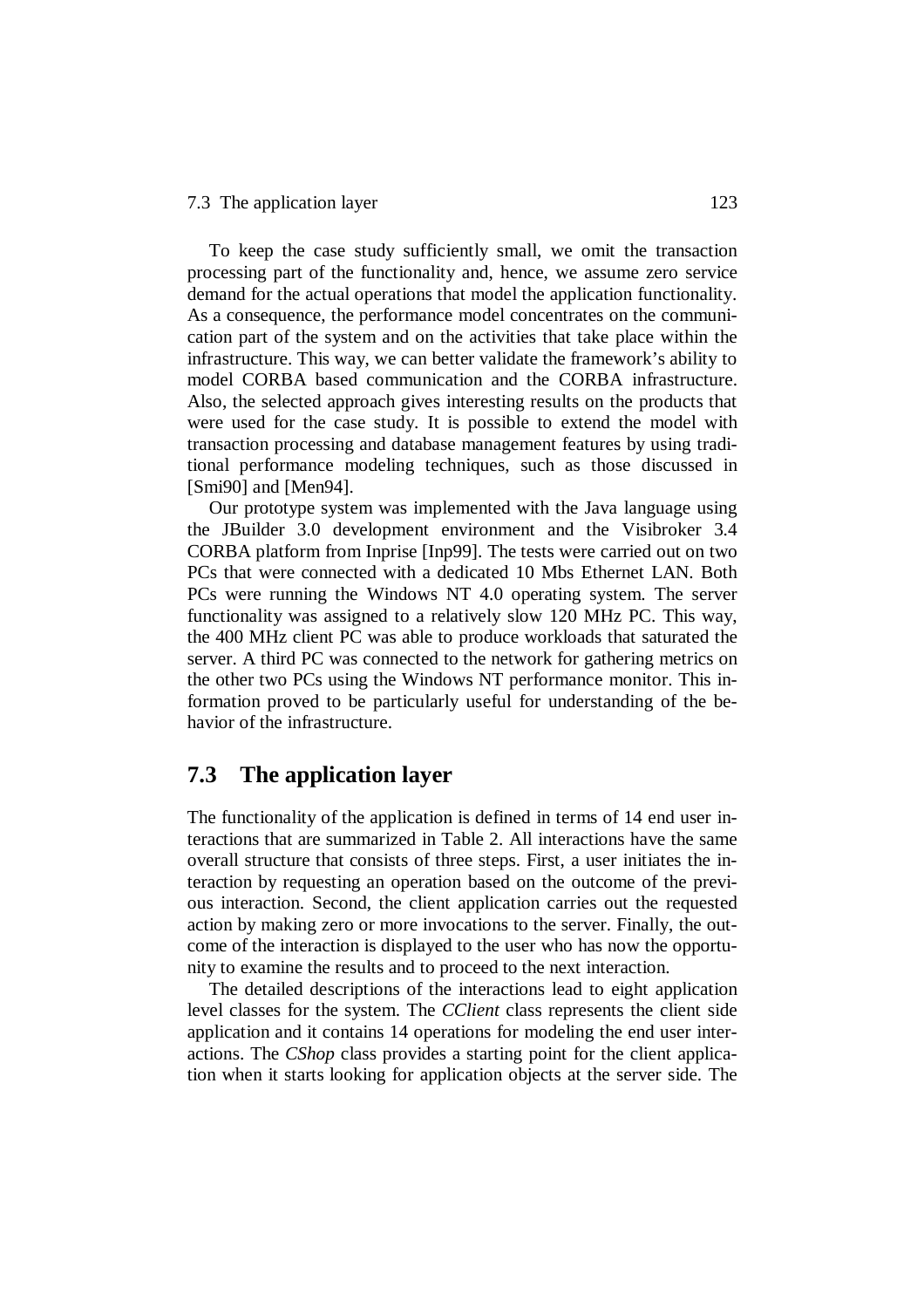Table 2. End user interactions in the electronic commerce system.

| <i>Interaction</i>  | Share % | Description                                   |
|---------------------|---------|-----------------------------------------------|
| Admin confirm       | 0.09    | Confirm price change for a product            |
| Admin request       | 0.10    | Ask for a product price change                |
| <b>Best sellers</b> | 11.00   | Show 50 best selling products                 |
| Buy confirm         | 0.69    | Confirm the order made by the user            |
| Buy request         | 0.75    | Ask credit card and shipping information      |
| Customer reg.       | 0.82    | Ask user data to allow order processing       |
| Home                | 16.00   | Display the home page                         |
| New products        | 11.00   | Show 50 newest products                       |
| Order display       | 0.25    | Display the last order of the user            |
| Order inquiry       | 0.30    | Ask the user's identity to get his last order |
| Product detail      | 21.00   | Display the details of a selected product     |
| Search request      | 12.00   | Ask product search criteria from the user     |
| Search results      | 11.00   | Display product search results                |
| Shopping cart       | 2.00    | Display the contents of the shopping cart     |

*CProduct* class represents products to be sold by the electronic commerce system. The *CCustomer* class represents end users that have chosen to purchase one or more products. The *CCart* class represents shopping carts that collect one or more product instances to be purchased by the customers. The *COrder* class represents orders that have been placed by customers The *CGate* class represents an interceptor that monitors user actions once he has identified himself in order to purchase the contents of a shopping cart. Finally, the *CLog* class represents a security log where every relevant operation request is registered. A class diagram with the above classes is shown in Figure 43. The associations in the diagram indicate the most important relationships between the classes.

## **7.4 The interface layer**

To implement the electronic commerce system with CORBA, an explicit interface specification is needed. The application layer in the case study is relatively simple and, consequently, it is possible to use a one-to-one mapping between application classes and CORBA interfaces. Each class in Figure 43 is simply transformed into an interface. The resulting IDL file is listed in Appendix B.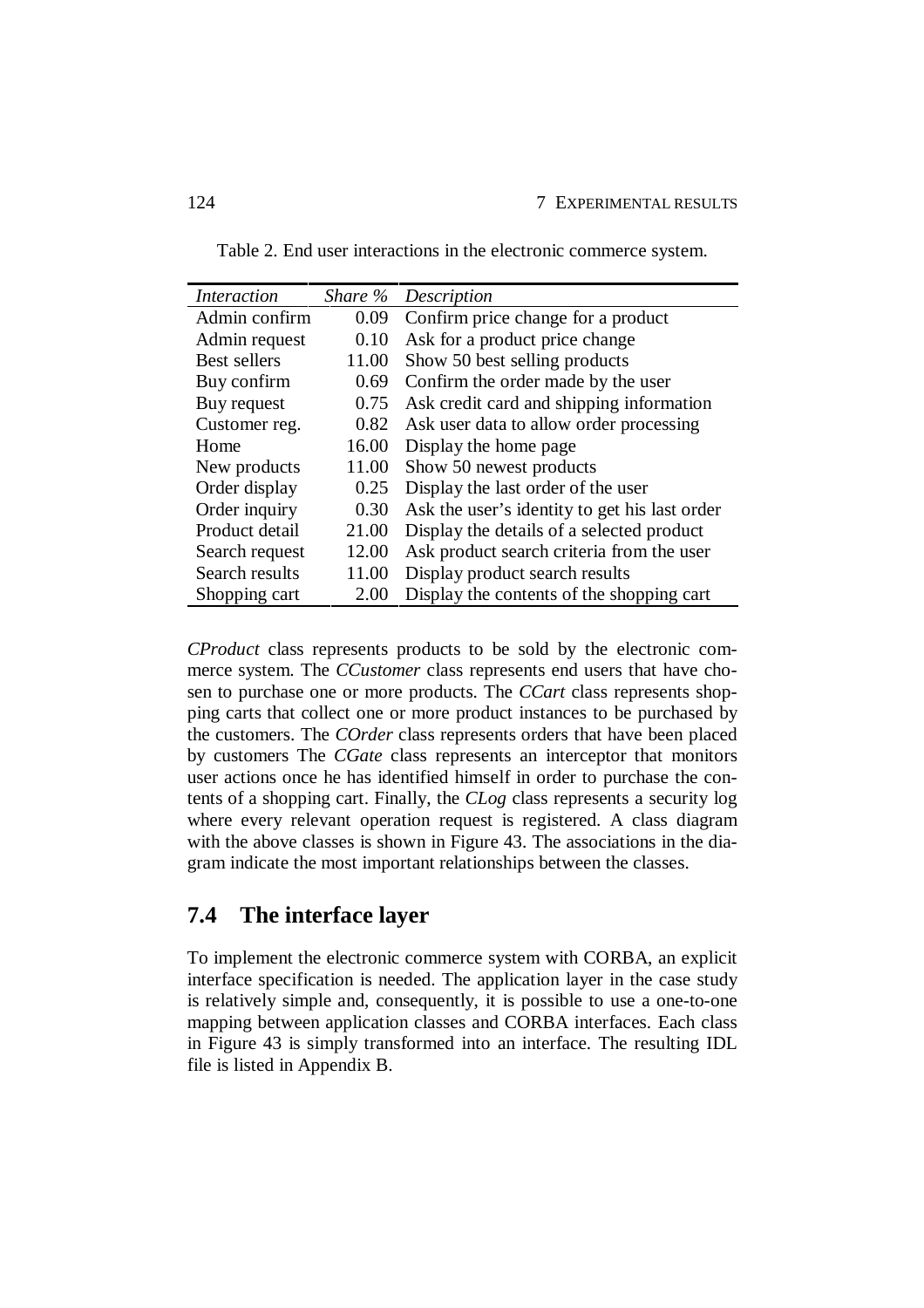#### 7.4 The interface layer 125



Figure 43. Class diagram for the electronic commerce system.

To obtain service demands for the operations in the IDL interfaces, we implemented a simple baseline benchmark with a single client and without any application logic. We used the code generation feature of the JBuilder tool to create the client and server applications. The server application consisted of CORBA object implementations representing each of the classes at the application layer. These object implementations are the actual application-level resources in the performance model. For each operation, we added parameters and return values that were similar to those proposed by the TPC-W specification. Also, the client application was instrumented to obtain response times for the operation invocations. Finally, we placed an adjustable think time between the invocations to experiment the effect of different think times.

The baseline test was conducted 14 times with think time values that ranged from 0 to 500 ms. We observed large variations in the baseline results. For example, the measurements for the *SearchProduct* operation ranged from 17.47 ms to 29.89 ms. Since the baseline test did not contain any application code, no disk activities were required, and there were no other applications executing in the background, we assumed that the high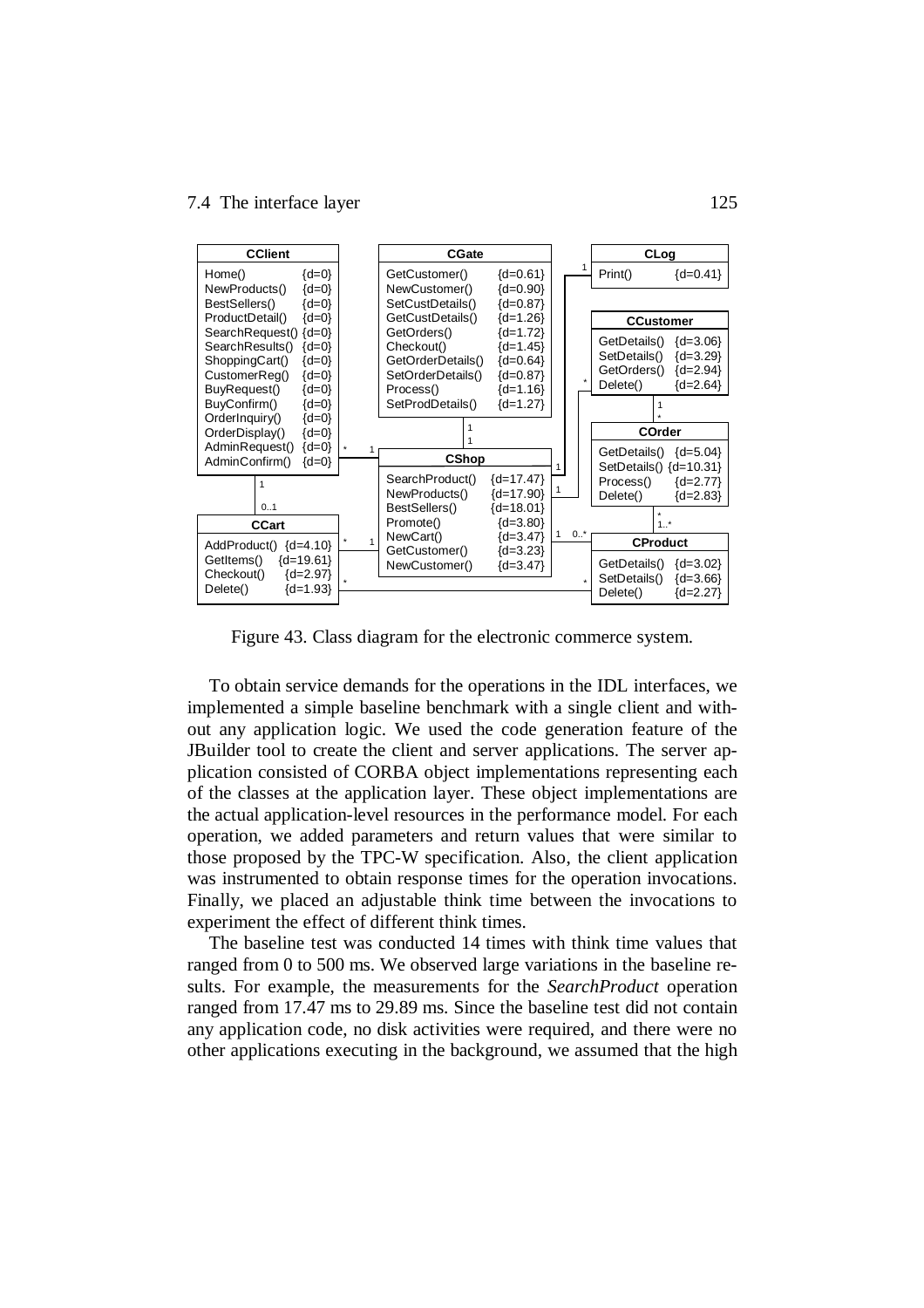variation resulted from variable scheduling delays in the operating system, in the Java virtual machine, and in the CORBA implementation.

We decided to use the minimum of the results instead of the mean value. The idea was to eliminate the scheduling delays as much as possible, and to have a value that is fairly close to the actual execution time. While our measurement technique was relatively inaccurate, the alternative methods, such as instrumenting the operating system, would have been considerably more difficult to carry out. The obtained baseline results combine the network latency, the CPU time needed for parameter handling and other middleware activities at both ends, and the time spent in the network adapters. The results of the baseline measurements are shown in Figure 43 in milliseconds.

### **7.5 The behavior layer**

The TPC-W specification defines the behavior of the client application with a transition probability matrix. It is used for selecting the next interaction after completing the previous one. We use the *shopping* matrix representing a shopping scenario at an electronic commerce site. Table 2 shows the resulting share percentages for end user interactions.

The think time between interactions is specified in the TPC-W document to have negative exponential distribution with the mean of 7 seconds. Since our implementation does not execute any application code, we executed our tests with the mean of 2 seconds to impose a higher workload for the server node. For normal TPC-W benchmarks, this value is used in the *overload run* for verifying the implementation's capability to withstand excessive workloads [TPC99].

Since each end user interaction contains only a few CORBA invocations, the behavior of the electronic commerce system can be modeled with one workload diagram. The first nine interactions are illustrated in Figure 44 and the last five are shown in Figure 45. The execution probability for each interaction is directly the share indicated by Table 2.

Several issues are worth noting in the workload diagram. First, we have simplified the diagram by omitting invocations that are irrelevant for the performance of the system. For example, new carts are created at most once during a user session and, consequently, calls to the *NewCart* operation have a minimal effect on performance. Such invocations can be included into the diagram without affecting the performance metrics by marking explicitly their execution probability to zero.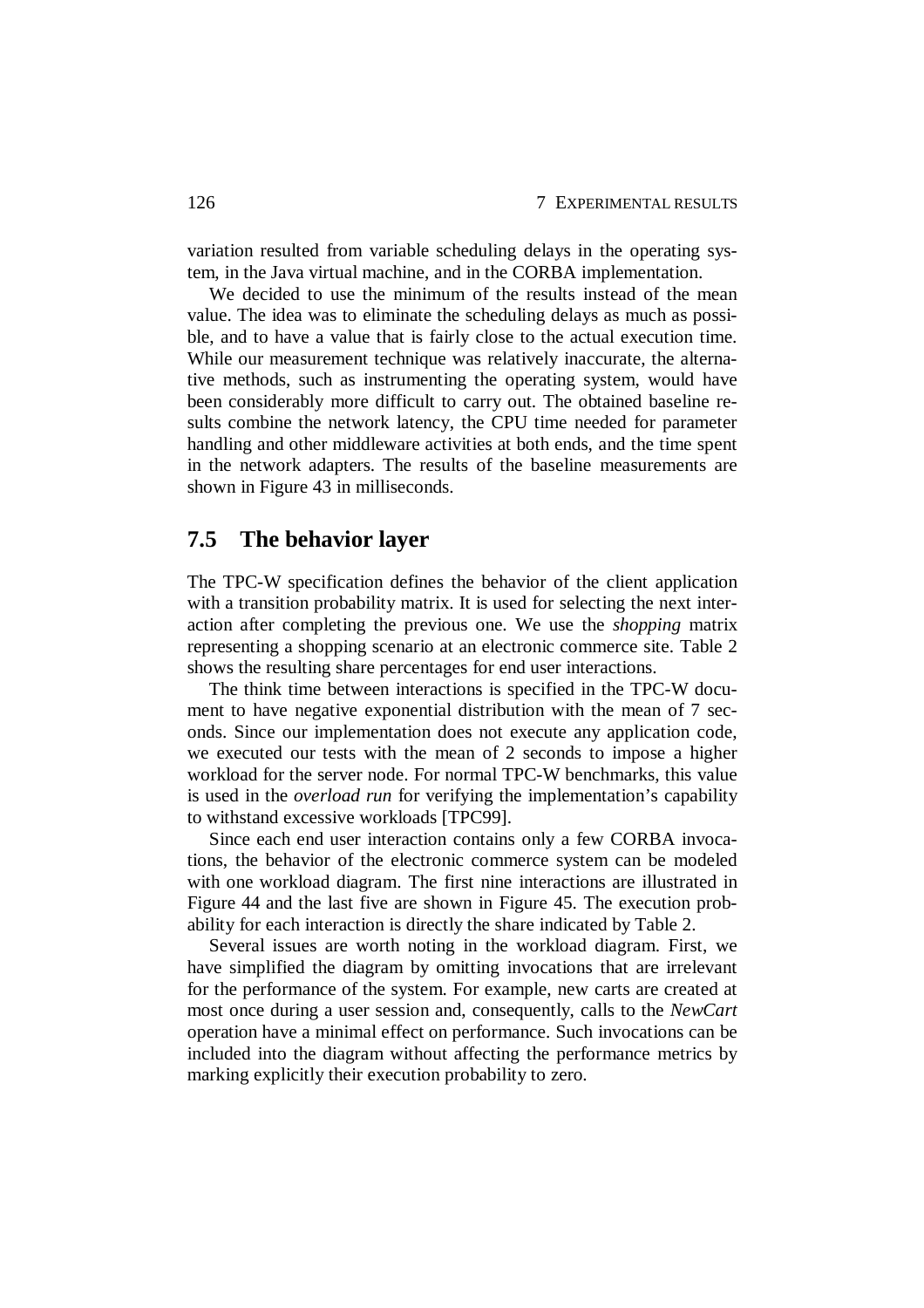#### 7.5 The behavior layer 127



Figure 44. The first nine interactions of the behavior layer.

The second observation concerns interactions that make no requests to the server node (i.e. *CustomerReg*, *OrderInquiry*, and *AdminRequest*). These interactions allow the user to enter data before proceeding to some other interactions that actually involve server requests. The response times for these interactions are effectively zero, but they have been included into the model as they affect the primary metric of interest: the average number of user interactions per second.

The third observation concerns the usability of the model in its current state. We can produce a simple solvable model – the software perform-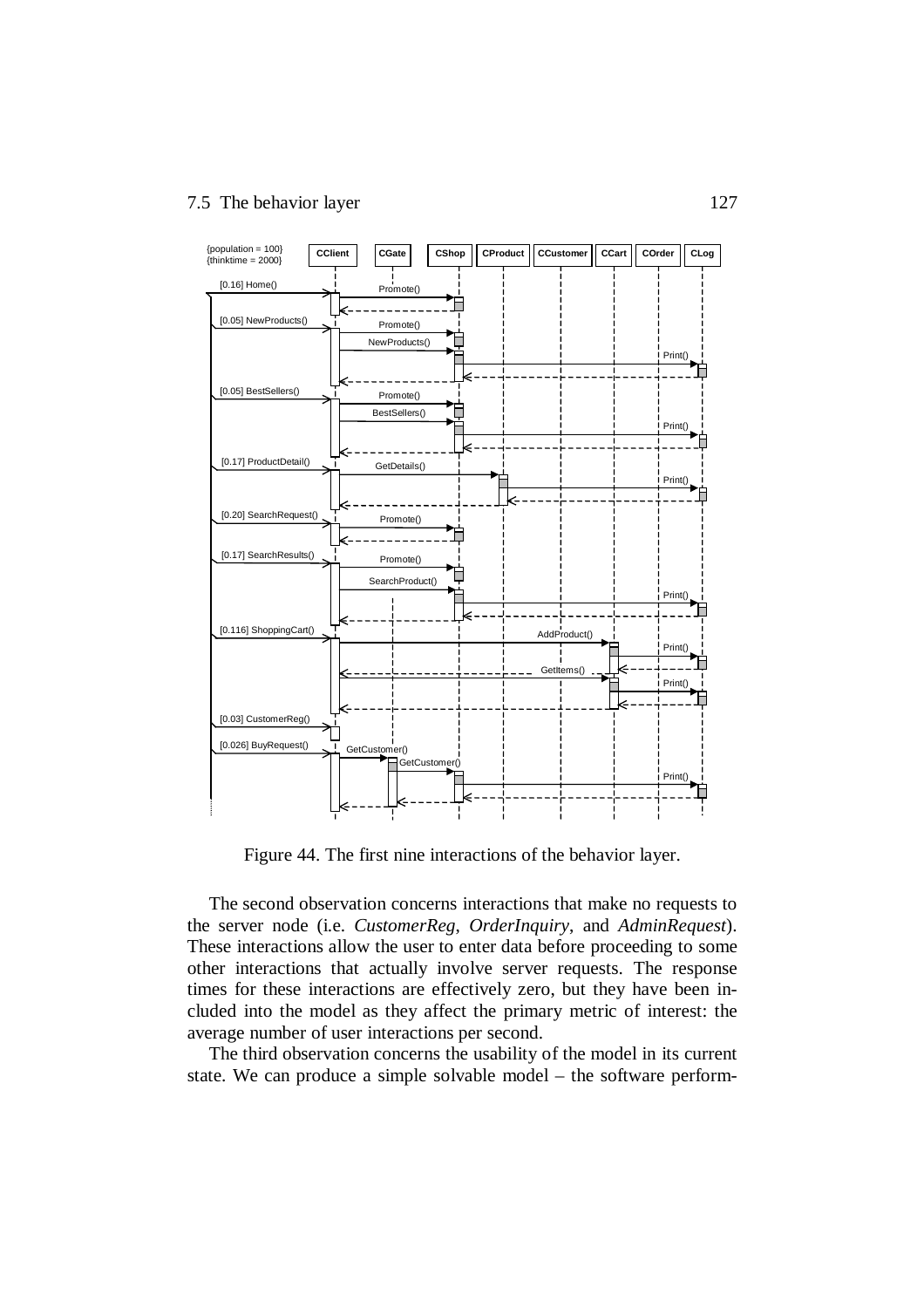

Figure 45. The last five interactions of the behavior layer.

ance model – by specifying an object diagram of eight objects. This model is illustrated in Figure 46. In this form, the model represents a system where each object implementation is running on a dedicated machine. In principle, it could be used for finding potential bottlenecks in the application logic. However, since there is no application logic in our reduced system, the obtained utilizations are highly optimistic and cannot be used for such purposes.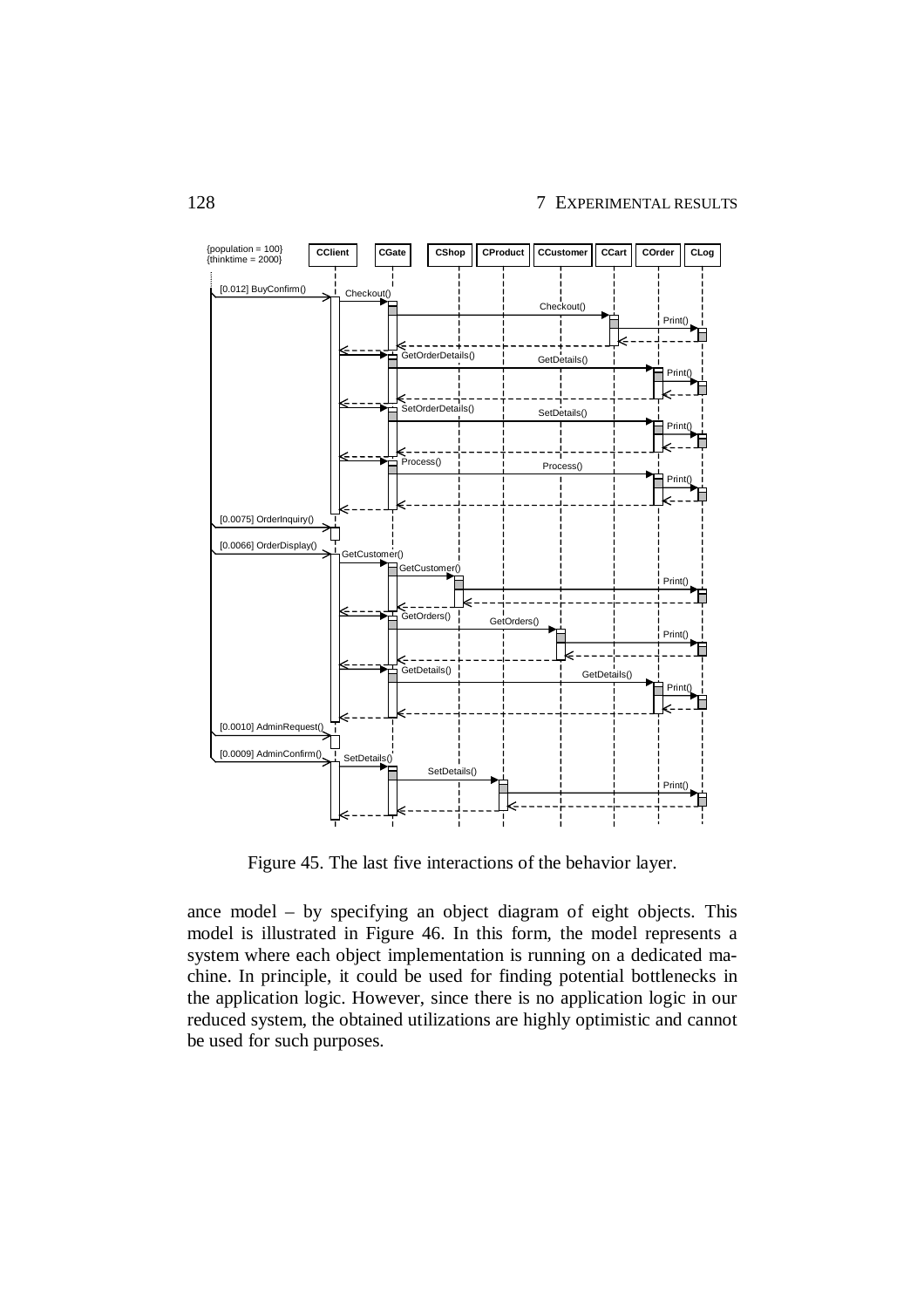#### 7.6 The network and infrastructure layers 129



Figure 46. Trivial configuration for the electronic commerce system.

### **7.6 The network and infrastructure layers**

The network and infrastructure layers are represented with a single set of diagrams due to the simplicity of the networking environment. To get more information for modeling the infrastructure layer, we carried out a series of experiments with the baseline application. During these experiments, we used the Windows NT performance monitor for obtaining general-purpose metrics for the server node: the CPU utilization, the number of threads in each server process, and the number of context switches per second. The experiments gave us the following information:

- The number of threads at the server node grows linearly with the number of concurrent clients,
- The number of context switches per time unit grows first linearly with the number of concurrent clients. When the server node gets congested and response times increase dramatically, the number of context switches per time unit drops significantly.
- The utilization of the CPU never exceeded 35% even when the server node seems to be congested and the response times are excessively high.

These observations suggest that context switching imposes a considerable queuing overhead for the server node (see also [Mic97]). Moreover, it is clear that the CPU is not the only resource involved. A likely cause for this phenomenon is the inappropriateness of PC-based hardware for frequent context switching requiring large amounts of data to be moved back and forth. Hence, we introduce a *MemBus* queuing device in each node for modeling additional queuing that is related to context switching. Finally, we include a *Cpu* queuing resource in each node.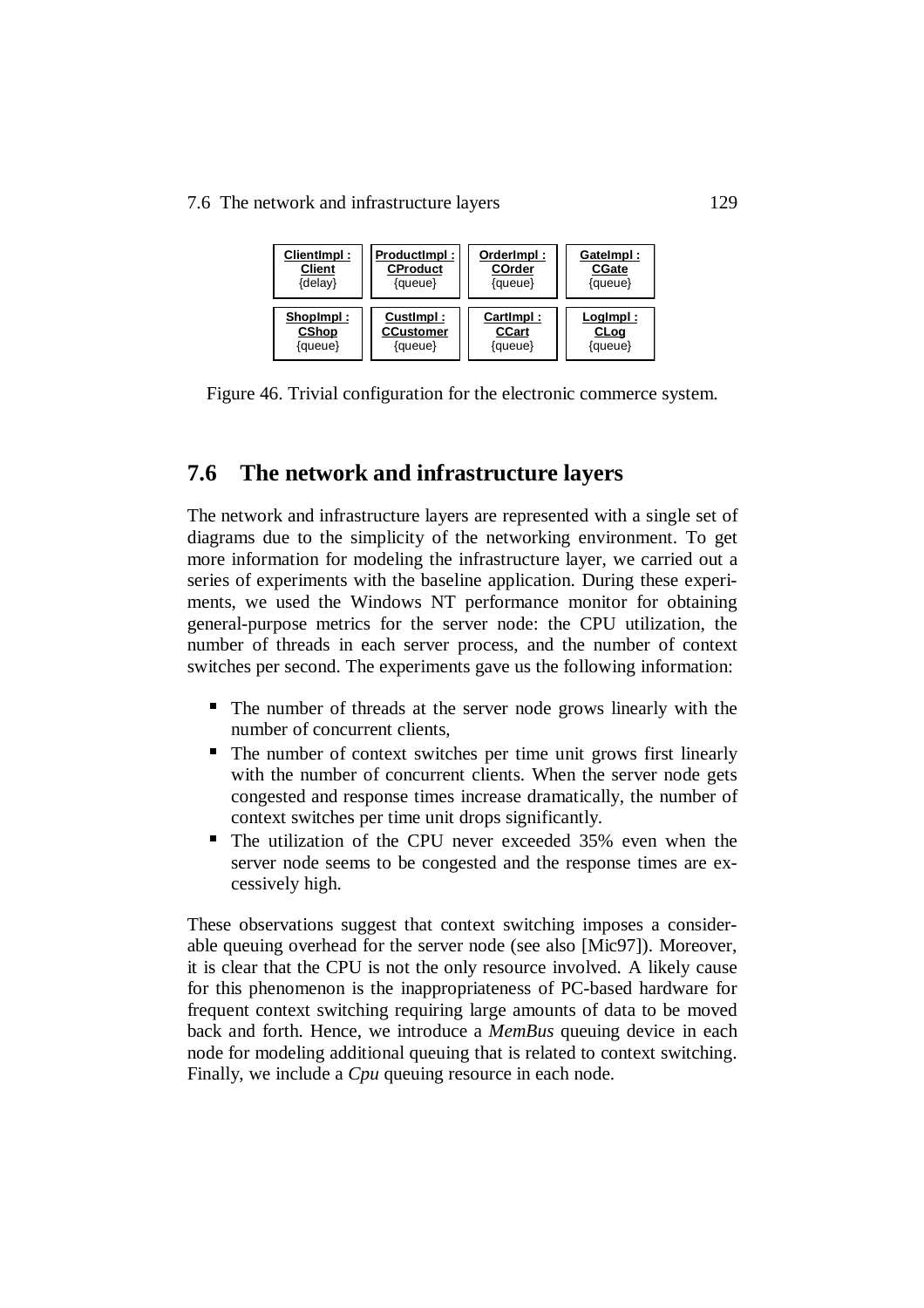

Figure 47. The infrastructure layer for the electronic commerce system.

To cope with different CPU speeds, we specify two separate classes, *CFastNode* and *CSlowNode*, for modeling the client and server nodes. In our simple example, the *CFastNode* class needs triggering properties for outgoing invocations and incoming replies, while the *CSlowNode* class requires triggering properties for incoming invocations, outgoing replies, and message passing between objects within the same node. The service demands that we obtained from the baseline test are normalized into machine cycles and divided evenly between the four triggering properties. This way, we get service demand estimates for activities that take place at both ends of the communication channel, such as the marshaling and demarshaling of parameters and the use of communication services. For example, the following service demand expression is obtained for the *Cpu* resource in the fast client node for outgoing requests:

#### **dd = d \* 0.5 \* 120/(120+400)**

Property *d* is the measured service demand from the baseline test, and property *dd* is the amount of service demand to be attributed to the *Cpu* resource during an outgoing request.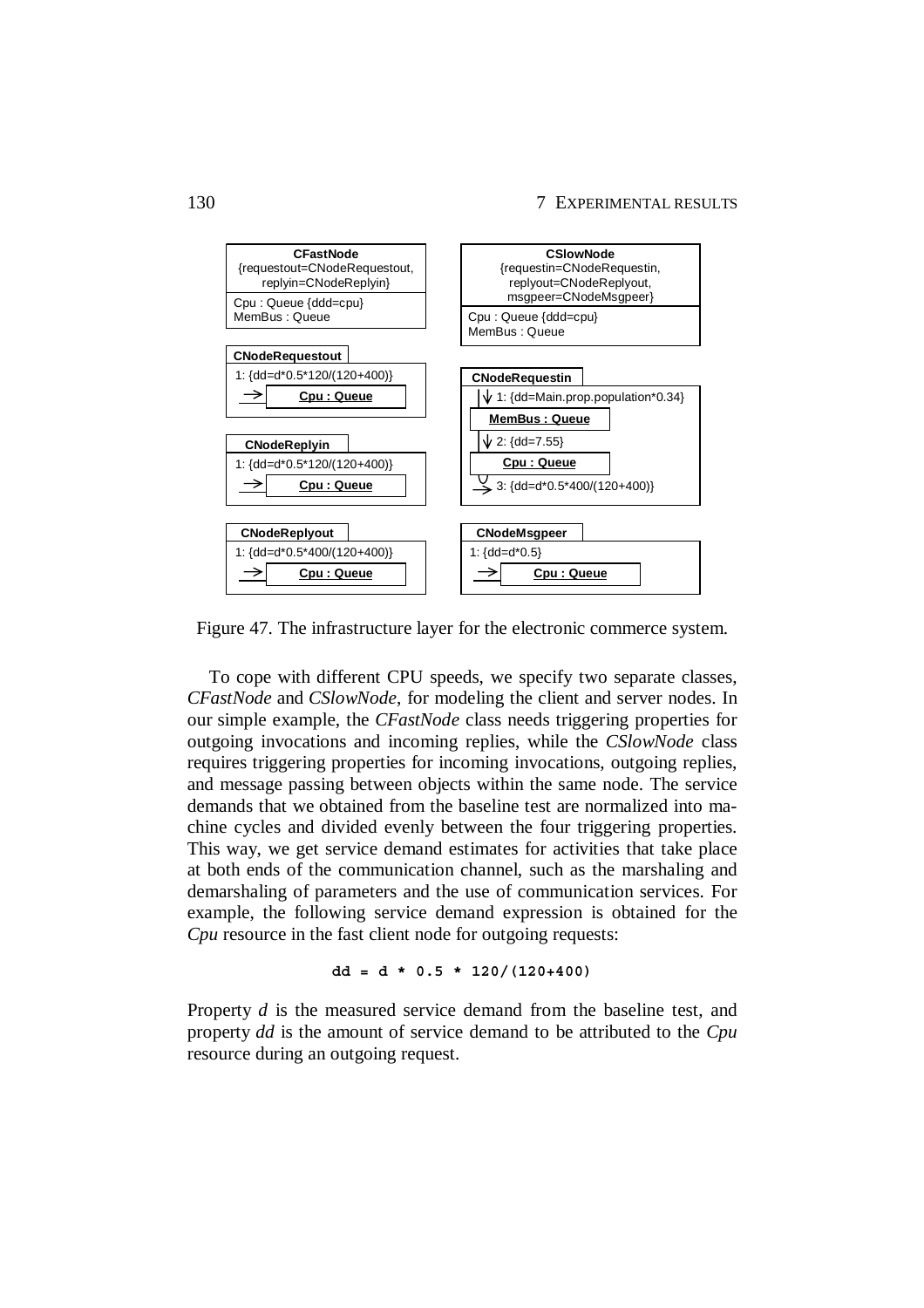#### 7.7 The deployment layer 131

To complete the infrastructure layer, we need service demand estimates for invocation routing at the server node. These estimates are fairly difficult to come by since we have no direct access to the responsible system components, i.e. the operating system, the Java virtual machine, and the CORBA implementation. Therefore, we make some rough approximations based on our experience with the baseline application. First, we directly follow the observation indicating that the service demand for the *MemBus* resource increases linearly with the number of concurrent clients that directly corresponds to the number of threads in the server node. Hence, we use the factor *Main.prop.population* in the service demand expression for *MemBus*. Second, we assume that the service demand for the CPU resource is constant for each incoming request.

Finally, to obtain appropriate scaling factors for the service demand expressions, we carried out a series of experiments with a lightly loaded server (20 concurrent clients) using the baseline application. We were able to adjust the expressions so that the difference for the throughput, response time and CPU utilization were less than 5% between the computed values and the measurements. Figure 47 illustrates the resulting infrastructure layer. The adjusted service demand expressions for the *Cpu* and the *MemBus* resources are in the *CNodeRequestin* package.

## **7.7 The deployment layer**

The deployment layer for the electronic commerce benchmark is illustrated in Figure 48. The system has two nodes. The client node contains a multi-threaded client application that simulates up to 100 simultaneous end users accessing the electronic commerce system. The server node contains five multi-threaded and two single-threaded CORBA object im-



Figure 48. The deployment layer for the electronic commerce system.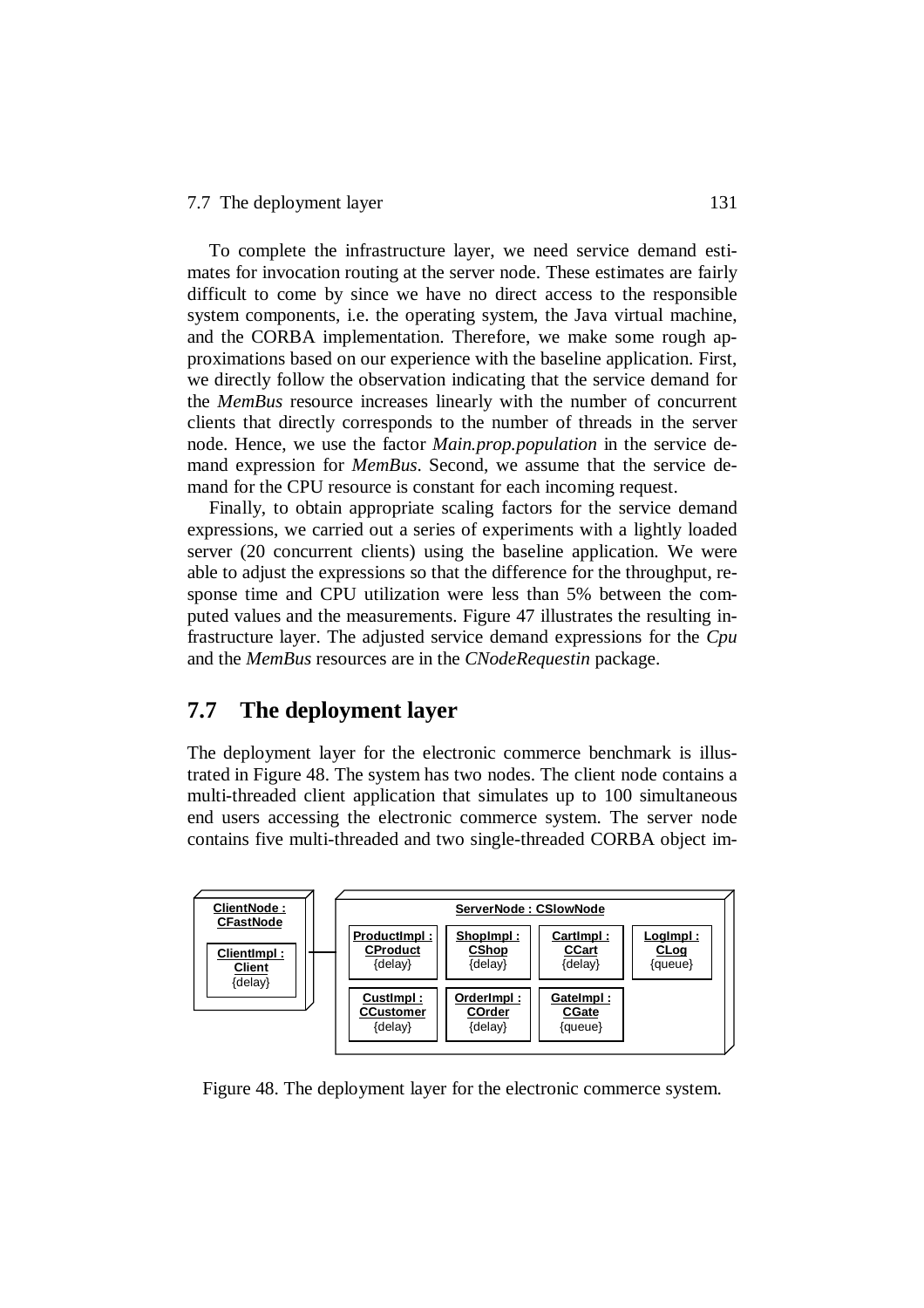plementations that are together responsible for the server side functionality. Appendix C contains the complete PML representation of the model shown in Figures 43 through 48.

### **7.8 Model validation**

To validate the presented performance model, we conducted a series of measurements with our benchmark application. The application directly realizes the model described in Figures 43 through 48. To find the maximal throughput for the application, we let the number of concurrent clients vary between 10 and 100 with an increment of 10 clients.

The measured throughputs and the predictions from the model are illustrated in Figure 49. The average response times for end user interactions are shown in Figure 50, and the different utilizations for the server CPU are illustrated in Figure 51. The model is able to predict the throughput of the system reasonably well – the greatest difference between the measurement and the prediction is 18%. As for the two other metrics of interest, the relative error stays mostly under 25%.

While the results are fairly satisfactory, it should be borne in mind that the interactions in the system are relatively simple and similar to each other. Most of them are simpy reading or updating the data store. Therefore, it was a good choice to calibrate the model's infrastructure layer with a baseline application that was using similar simple interactions. However, the predictive power of such a simple baseline test may be sig-



Figure 49. Throughputs for the electronic commerce system.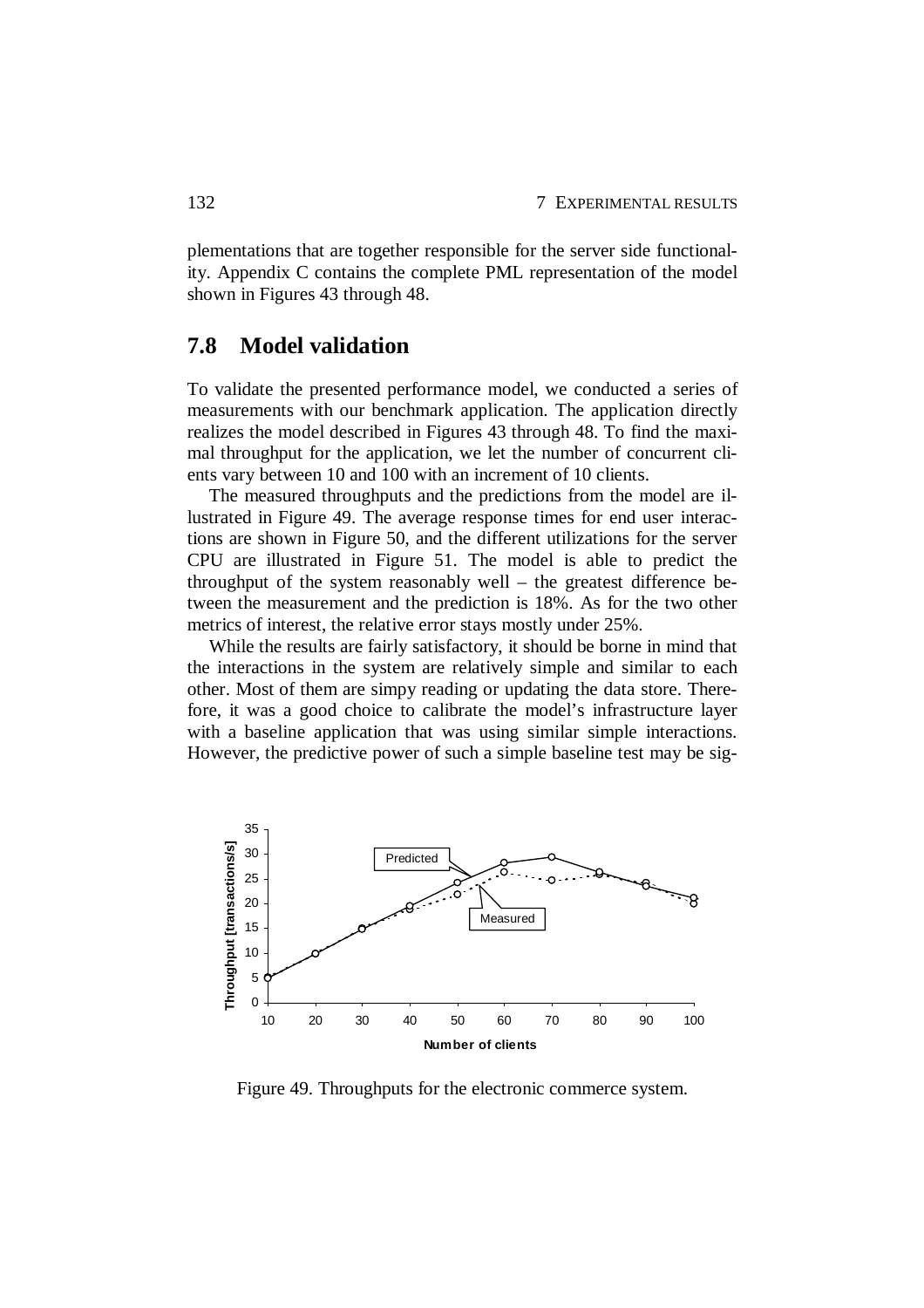

Figure 50. Average response times for the electronic commerce system.



Figure 51. Server CPU utilization for the electronic commerce system.

nificantly inferior if the goal is to model a system that is based on more complex interactions. For example, if the goal is to use CORBA for supporting distributed technical calculations in a network, similar baseline tests would probably not be sufficient for achieving the same accuracy of results.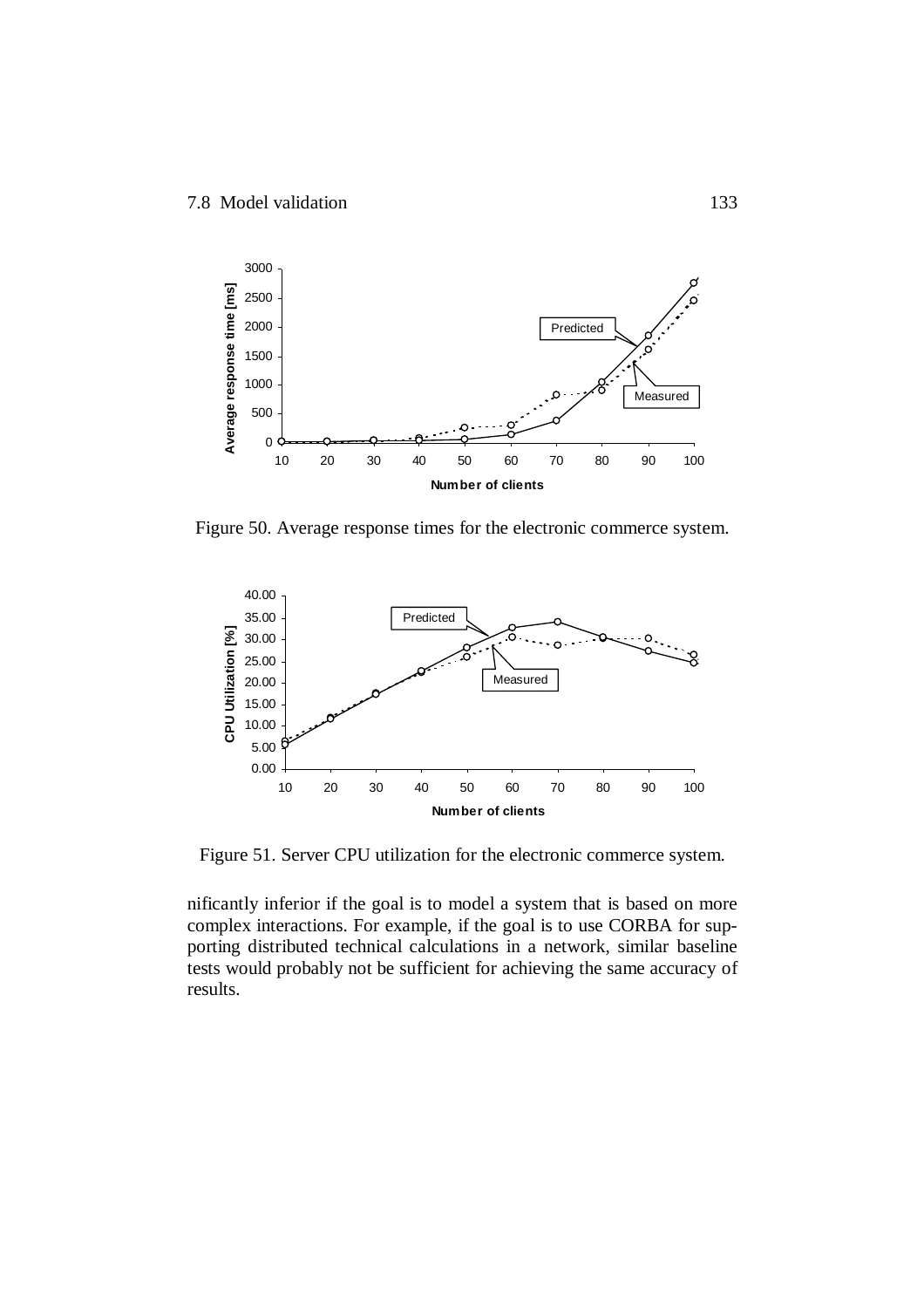### **7.9 Discussion**

Our case study is fairly limited in scope, but some observations are still in order. First, the proposed model for the electronic commerce system is relatively simple but it gives a reasonably good picture of the target system. This suggests that performance modeling is a feasible technique for CORBA based distributed systems in spite of the additional complexities caused by the middleware. The straightforward structure of the model further encourages software engineers to exploit performance modeling, since the models can be created and utilized without the explicit use of heavy mathematical machinery.

Second, the UML diagrams that we used for presenting the performance model are relatively easy to read. Performance related additions are given with simple properties attached to classes, operations, and diagrams. Due to the simplicity of the networking environment, it was not even necessary to use the «*connection*» stereotype for describing the structure of the network. This suggests that the expressive power of the UML is sufficient for performance modeling, and the use of special performance modeling notations is not necessary in normal software engineering.

Third, the usability of the infrastructure layer is worth noting. It provides a flexible tool for modeling the performance aspects of the middleware, the operating system, and the hardware in a structured manner with very little links to the application level. The complexity and accuracy of the infrastructure layer may range from a straightforward representation of communication delays to a full model for the middleware, operating system, and hardware. In our case, we used an abstract model where a hypothetical *MemBus* resource represented queuing in those system components that were beyond our access. The infrastructure layer is also a good target for model calibration, since changes at this layer do not distort the application level.

The fourth observation concerns the results for the target system. They indicate that queuing for software and hardware resources is an essential factor for the performance of CORBA based distributed systems, especially with a large number of simultaneous clients. Therefore, a simple analysis of communication delays is not enough for ensuring the responsiveness of an application in large distributed systems, such as those used in electronic commerce, telecommunications, and other similar domains.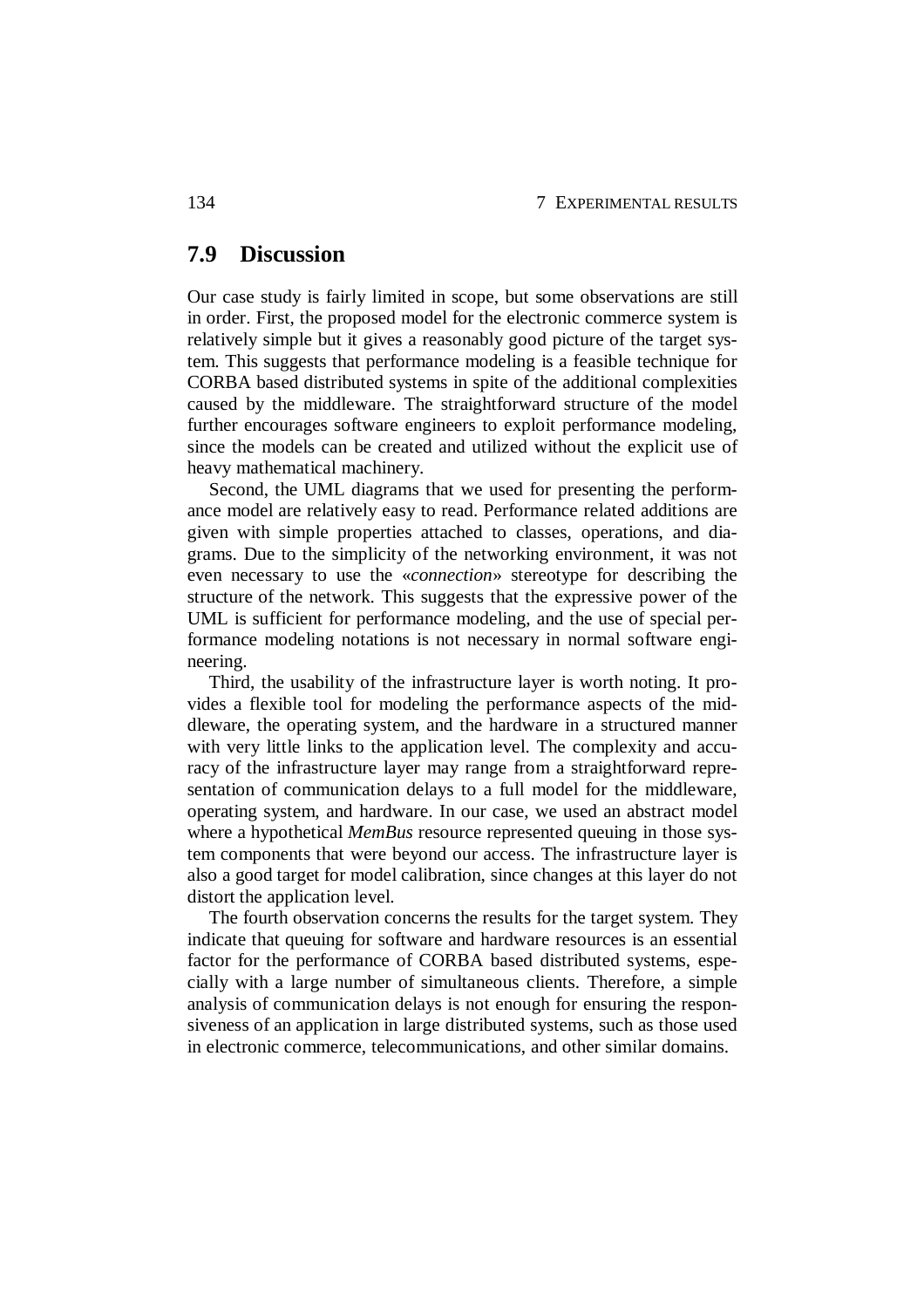### **7.10 Summary**

In this chapter, we have discussed the practical aspect of our work. On one hand, we have presented our tool prototype and, on the other hand, we have described a case study illustrating the use of the modeling framework.

Our tool prototype allows the specification of performance models with PML, and this is sufficient for experimenting with the framework. However, additional functionality is needed for actual software engineering. In particular, graphical representation is needed both when creating the performance models and also when presenting the results. The emerging XMI specification may help to provide this functionality in a tool-independent way.

In the case study, we have created a performance model for a simple electronic commerce system. We have also implemented a prototype for the system and carried out measurements to validate the performance model. The model was constructed using the methodology proposed in Chapter 6, and it illustrates many of the modeling techniques presented in Chapter 5. If we consider the simplicity of the model, the obtained results were reasonably accurate – the relative error for throughput in the calibrated model was under 20% for the considered client populations. However, the most important result is the observation that our framework is sufficient for modeling CORBA based distributed systems and, furthermore, the models are relatively easy to create and use.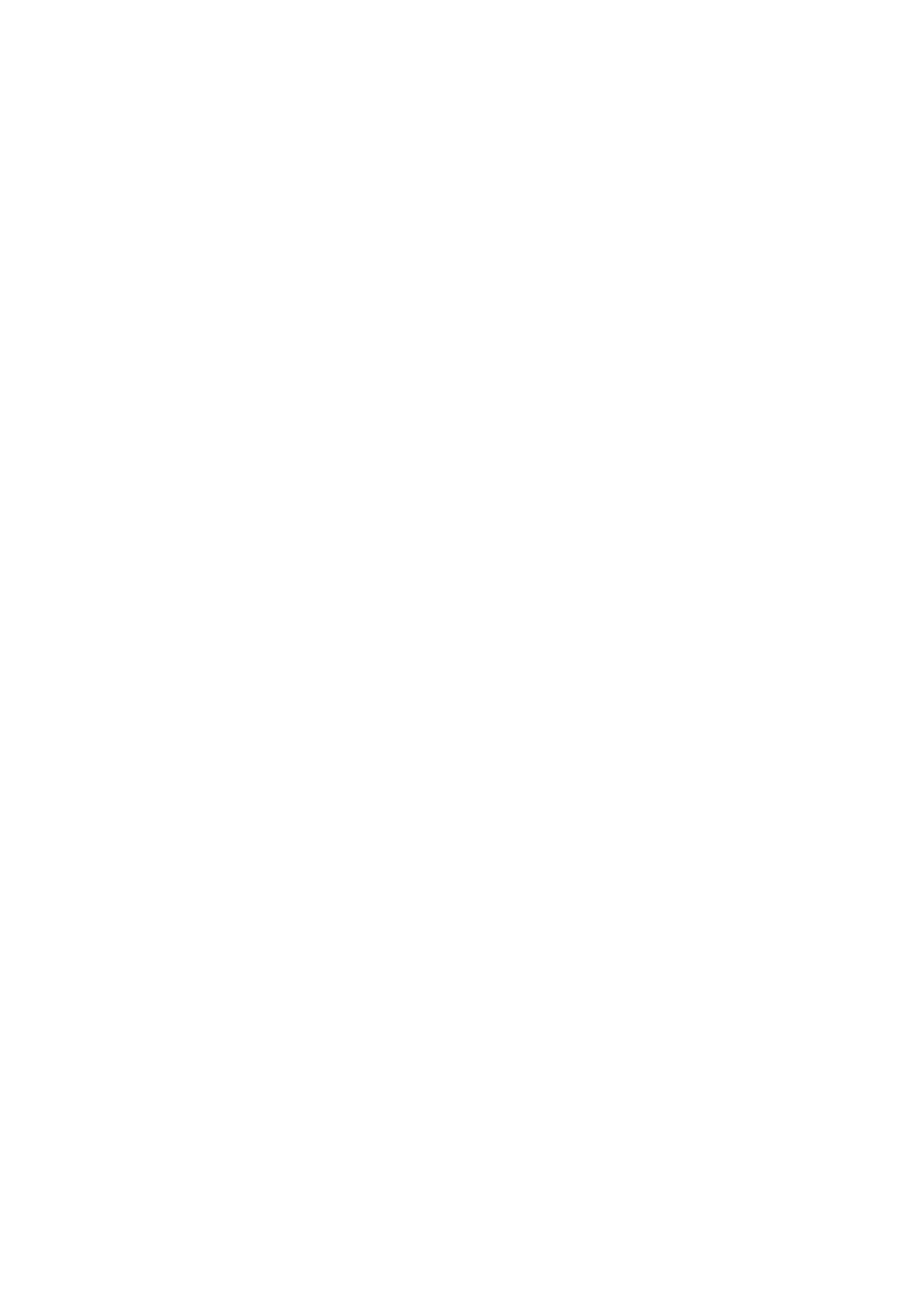#### **Chapter 8**

### **Conclusions**

In this work, we have presented a performance modeling framework for supporting the development and maintenance of CORBA based distributed systems. The framework contains five main elements. The first element is a UML based notation for describing performance models in a way that is familiar for software engineers. Performance related information is added to UML diagrams with standard UML extension features. The second element is a set of modeling techniques for constructing performance models for distributed systems based on the CORBA platform. These techniques allow models of complex distributed systems to be presented with a set of simple and understandable diagrams. The third element is an algorithm for solving the models for a number of relevant performance metrics, such as average response times, throughputs, utilizations, and queue lengths. The fourth element is a concise modeling methodology that defines how to build the actual models and how to use them in the context of object-oriented analysis and design methodologies. Its primary contribution is to offer means for enhancing object-oriented software engineering practices towards performance related issues. The fifth element is an experimental tool that can automate some of the tasks implied by the framework. In addition, we have illustrated the use of the framework with a case study.

In Section 1.2, we stated four generic requirements for the framework. The first requirement, automatic solvability, is satisfied due to the mapping from the UML based performance models into augmented queuing networks that can be solved with the method of decomposition. The proposed algorithm uses a number of approximations that may limit its usability. However, experiences with the framework indicate that the results of the algorithm are sufficiently accurate to be used in software performance engineering.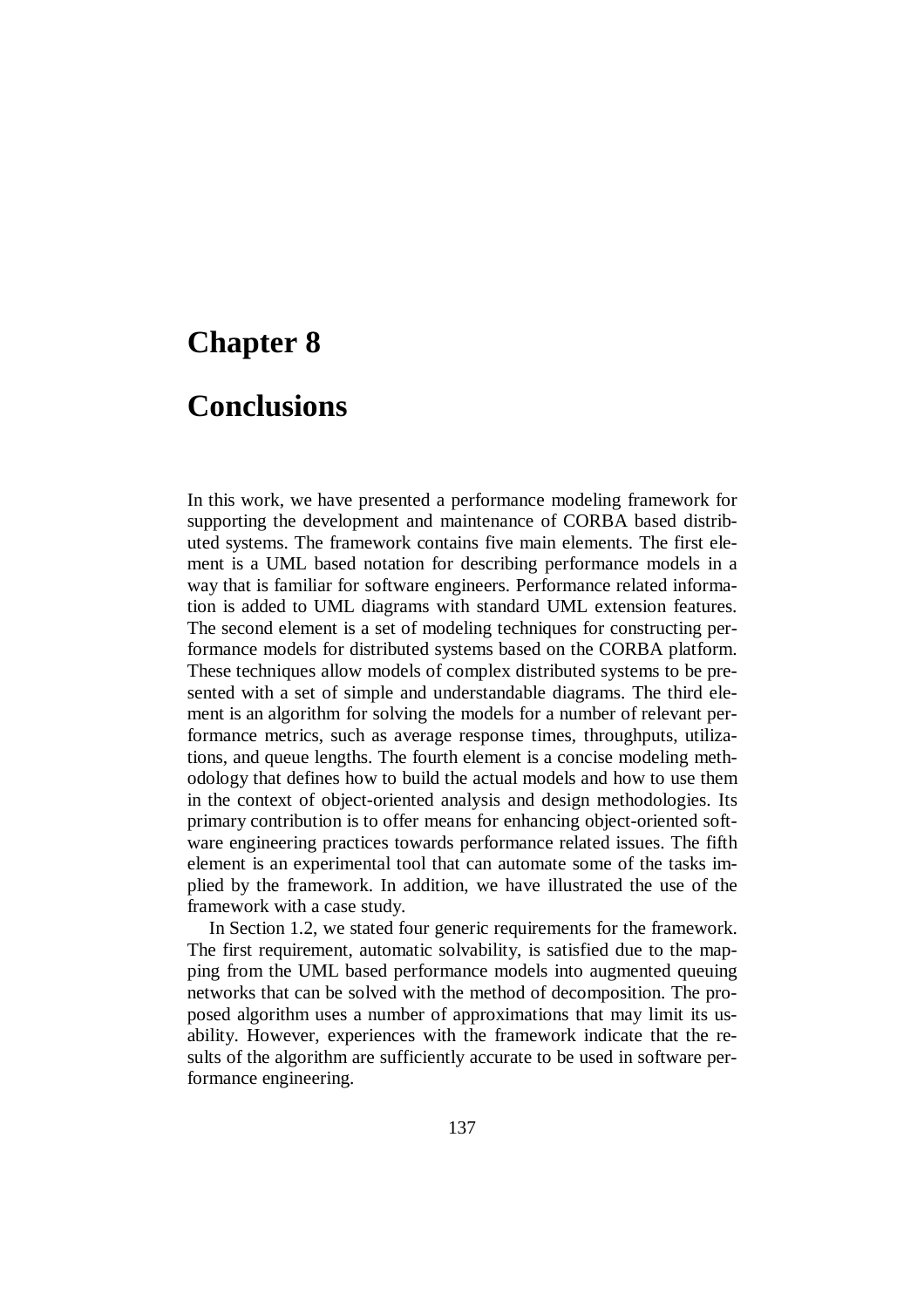The second requirement, support for normal UML modeling style, is satisfied for most diagram types since the framework mainly operates through properties that can be attached to any UML element. However, to ensure the solvability of the performance models, we impose a number of limitations for them. For example, there is no support for spawning, synchronizing, and killing threads. Also, the use of triggering properties and related collaboration diagrams is a novel feature that slightly changes the appearance of UML based models for complex systems.

The third requirement, clear distinction between different architectural aspects of CORBA based distributed systems, is addressed by the layered structure of the UML representation. Six layers are proposed: the application, interface, behavior, infrastructure, network, and deployment layers. Only weak and non-restrictive links exist between modeling elements that belong to different layers. In particular, there is a clear distinction between elements that are part of the application logic and those belonging to the supporting infrastructure.

The fourth requirement, support for incremental development, is addressed by the performance modeling methodology that suggests to construct performance models on a layer-by-layer basis. Such models can be solved at all stages of systems development since some of the layers, such as the infrastructure and network layers, can be completely or partially omitted.

In Section 2.5, we stated four technical goals that are related to the architectural choices of the CORBA platform. The first goal, support for hidden interactions, is satisfied by triggering properties and related triggering diagrams. In some cases, service demand binding can also be used to serve this need. The second goal, support for flexible changes in configurations, has been achieved by defining a separate deployment layer that can be specified independent of any other layer in the model. The third goal, interface support, is directly implemented by the interface layer. The last goal, support for heterogeneity, is satisfied by the layered modeling style. In particular, high-level abstractions can be used at the application layer so that heterogeneity is only visible at the infrastructure layer. This way, the model for the application logic can be specified independent of any particular choice of hardware or system software. Also, the use of inheritance allows heterogeneous elements to be specified in a concise way. The example in Chapter 7 illustrates how these technical goals can be reached in practical modeling work.

While the framework meets the set requirements, a number of limitations and potential problems have also been observed. We briefly review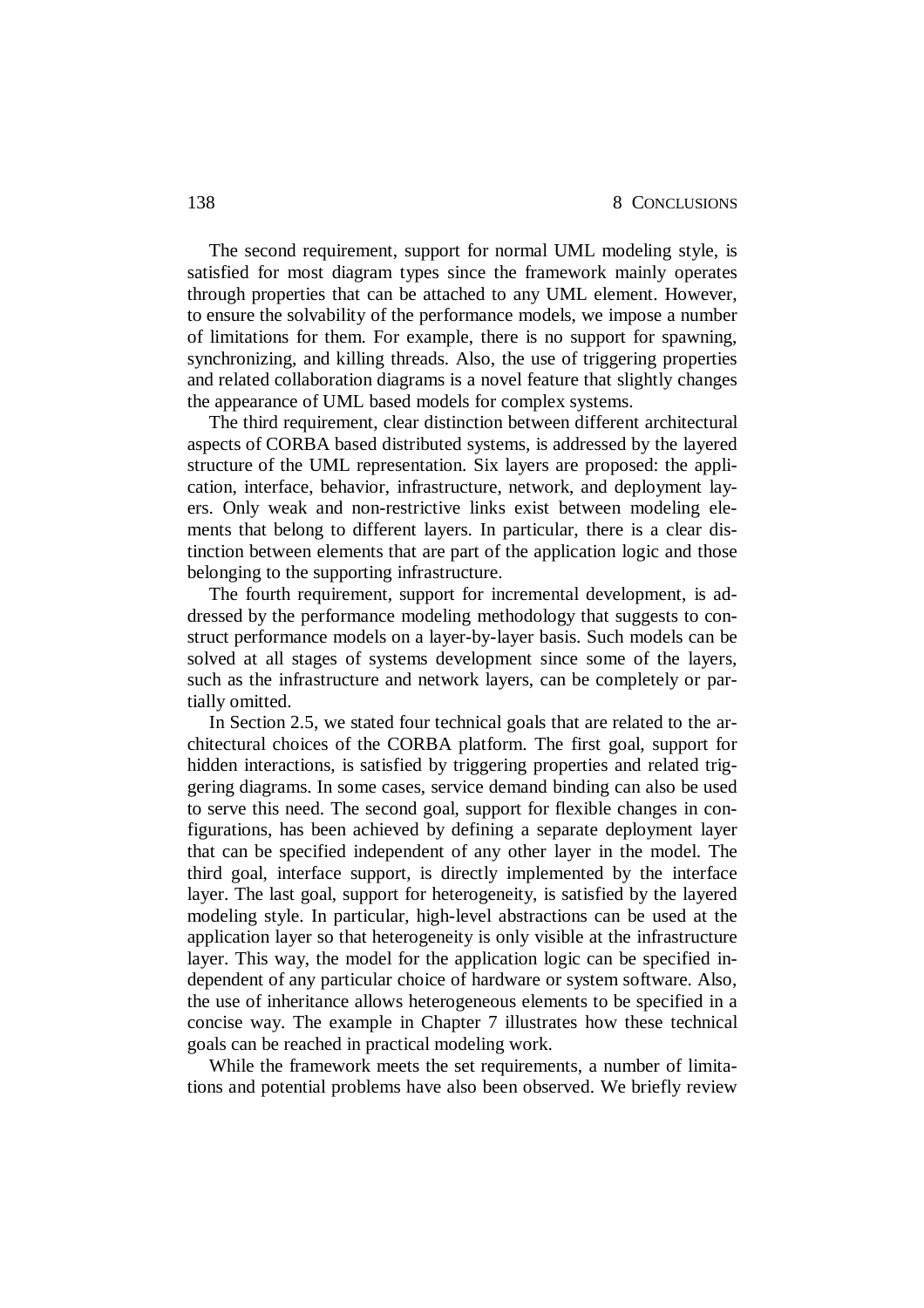some of the limitations, and point out possible ways of removing them. These limitations also lead to a number of interesting topics for further research.

First, the use of the MVA algorithm for solving queuing network models limits significantly the possible service time distributions, scheduling disciplines, and arrival rate distributions in the performance models. In addition, the obtained solutions do not indicate distributions for the metrics. These limitations can be removed by using simulation, but the cost of obtaining the results may become prohibitive for large systems. To alleviate this problem, special techniques can be used for controlling the length of the simulation run while still meeting the set precision requirements [Raa95]. Another alternative is to use analytic techniques for obtaining information on the resulting distributions [Raa89b, Con89]. A possible solution is to combine several techniques, so that rapid prototyping could be done with MVA based techniques while detailed results could be obtained from simulation and analytic techniques that yield information on the resulting distributions. It is also possible to extend the method of decomposition with various approximation techniques that support, for example, the modeling of job priorities and the use of non-exponential service demand distributions for the FCFS scheduling discipline.

The second limitation and an additional item for further work is the incomplete support for the UML in the current framework. On one hand, there are limitations on the way some UML diagram types can be used and, on the other hand, state and activity diagrams have been omitted from the framework. Additional work is needed to align the framework with the complete UML notation. It should be borne in mind, however, that the ongoing UML 2.0 initiative and the emerging new UML profiles may change the way performance-related elements are presented with UML. A possible extension is also the support for stating performance requirements in UML diagrams, so that a modeling tool could automatically detect performance violations in the system design.

An interesting area of further research is the addition of a graphical end user interface in our framework. On one hand, it could be used for creating performance models and, on the other hand, it could also help in visualizing the obtained performance metrics with annotated UML diagrams. One way to solve this problem is to provide an interface to an existing graphical tool through XMI files. However, it might also be useful to experiment with a dedicated performance-oriented graphical tool in order to fully exploit the possibilities of UML in performance modeling.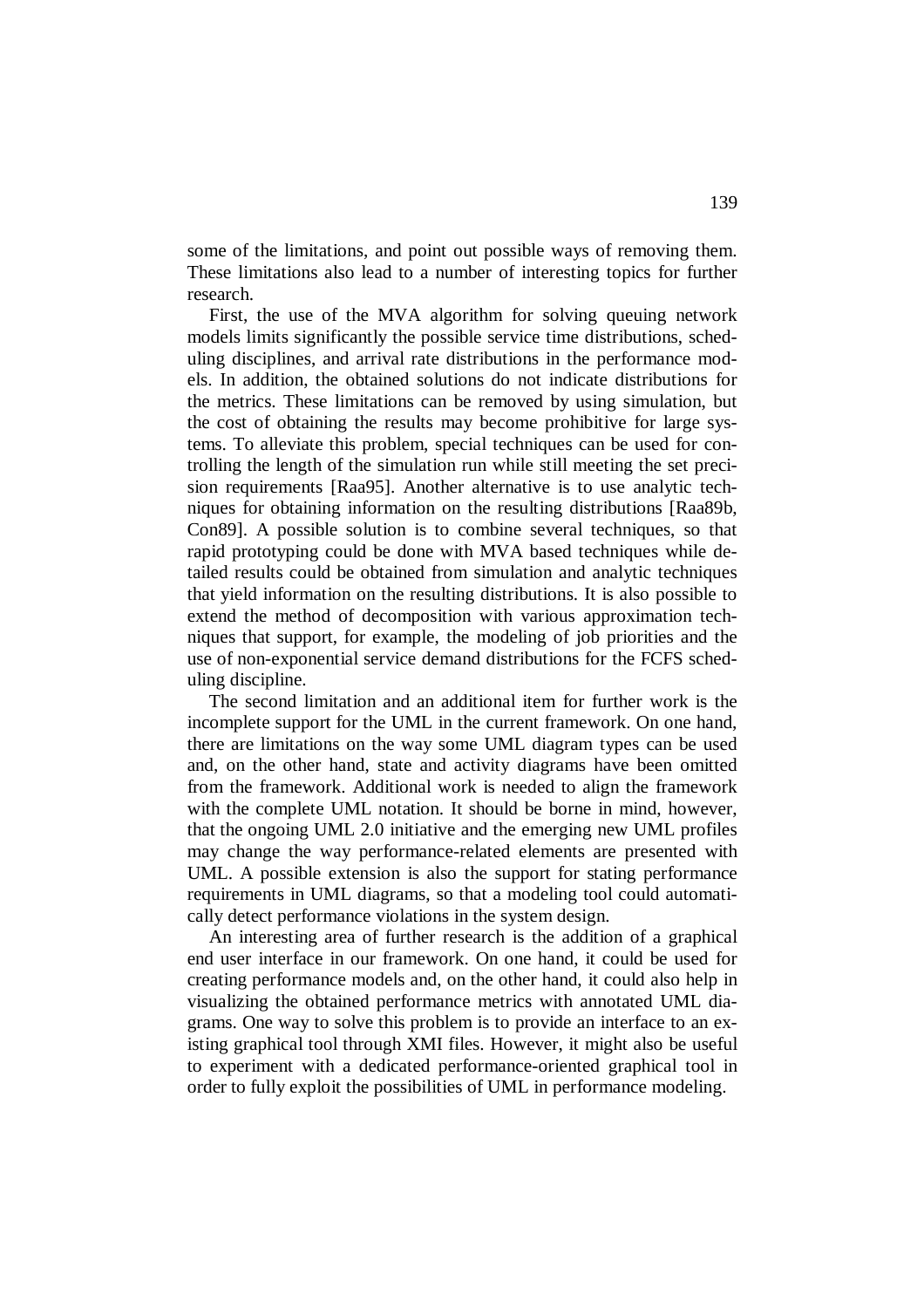Finally, an important area of additional work is the extension of the framework outside its original scope, namely CORBA-based distributed systems and the UML. The proposed modeling techniques, perhaps with some modifications and extensions, can be applied to other types of information systems, such as those based on the COM platform. Since the proposed modeling techniques and the methodology are both based on object-oriented concepts, future extensions of this work could lead to a generic object-oriented performance modeling framework. Furthermore, the proposed modeling techniques are relatively close to some non-UML notations, such as message sequence charts defined by the ITU [ITU99] (see [Har99] for a discussion). Hence, our performance modeling framework could also be extended towards non-UML modeling techniques.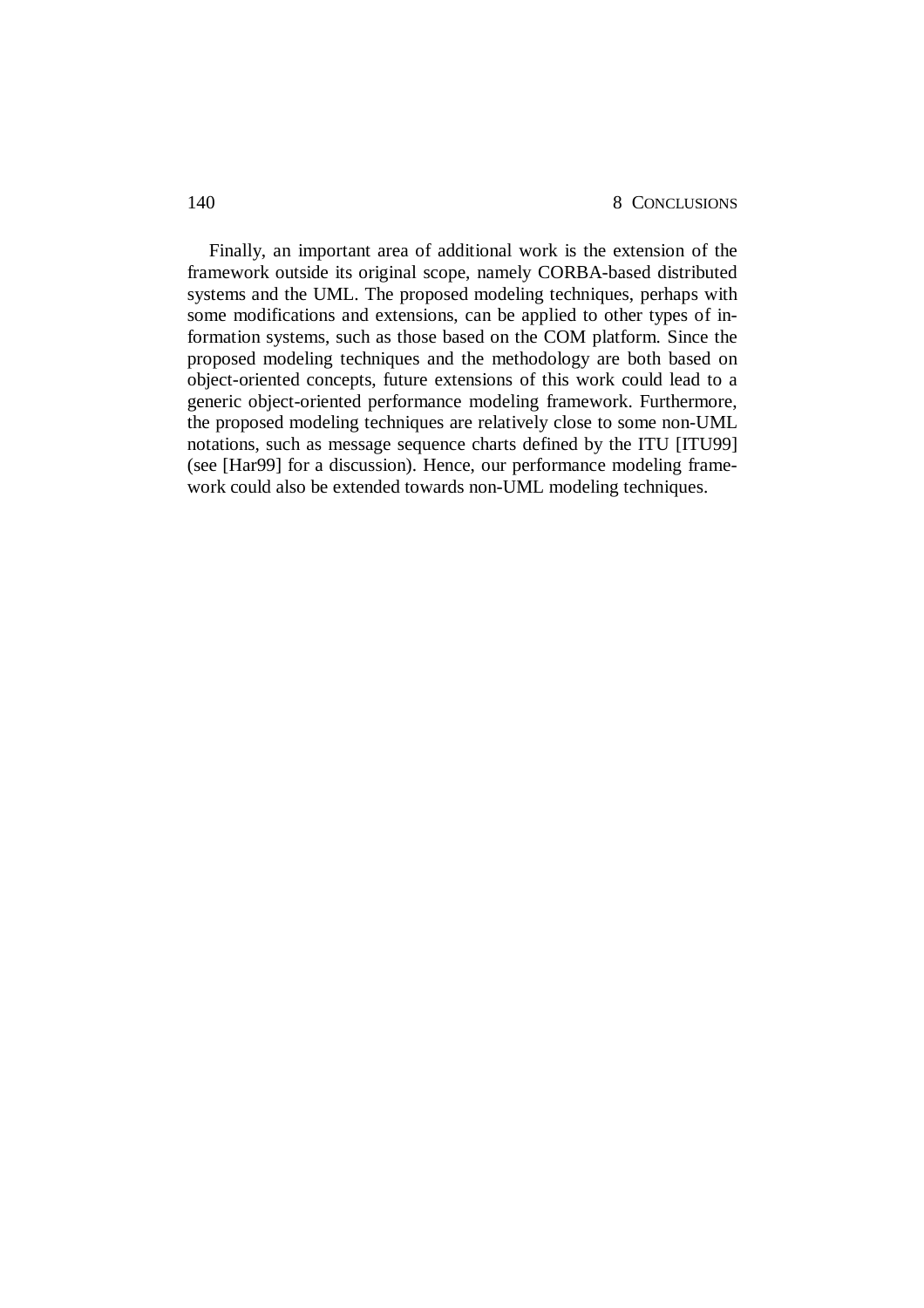### **References**

- [Agr85] Agrawal, S.C., Metamodeling: A Study of Approximations in Queuing Models, MIT Press, Cambridge, MA, USA, 1985.
- [Bar76] Barbour, A.D., Networks of Queues and the Method of Stages, Advances in Applied Probability 8, No. 3, 1976, 584- 591.
- [Bar79] Bard, Y., Some extensions to multiclass queuing network analysis, Performance of Computer Systems, Proceedings of the  $4<sup>th</sup>$  International Symposium on Modelling and Performance Evaluation of Computer Systems, North Holland, Amsterdam, 1979, 51-61.
- [Bas75] Baskett, F., Chandy, K.M., Muntz, R.R., Palacios, F.G., Open, closed, and mixed networks of queues with different classes of customers, Journal of the ACM, Vol. 22, No. 2, April 1975, 248-260.
- [BEA99] BEA Systems, BEA WebLogic Enterprise Getting Started, Part Number 861-001001-003, Sunnyvale, CA, USA, 1999.
- [Bey98] Beylot, A.-L., Becker, M., Performance analysis of multipath ATM switches under correlated and uncorrelated IBP traffic patterns, In: Körner, U., Nilsson, A. (Eds.), Performance of Information and Communication Systems, Proceedings of the Seventh IFIP TC 6/WG 6.3 International Conference of Information and Communication Systems, Chapman & Hall, Great Britain, 1998, 14-25.
- [Boo94] Booch, G., Object-oriented Analysis and Design with Applications,  $2<sup>nd</sup>$  edition, The Benjamin/Cummings Publishing Company, Redwood City, CA, USA, 1994.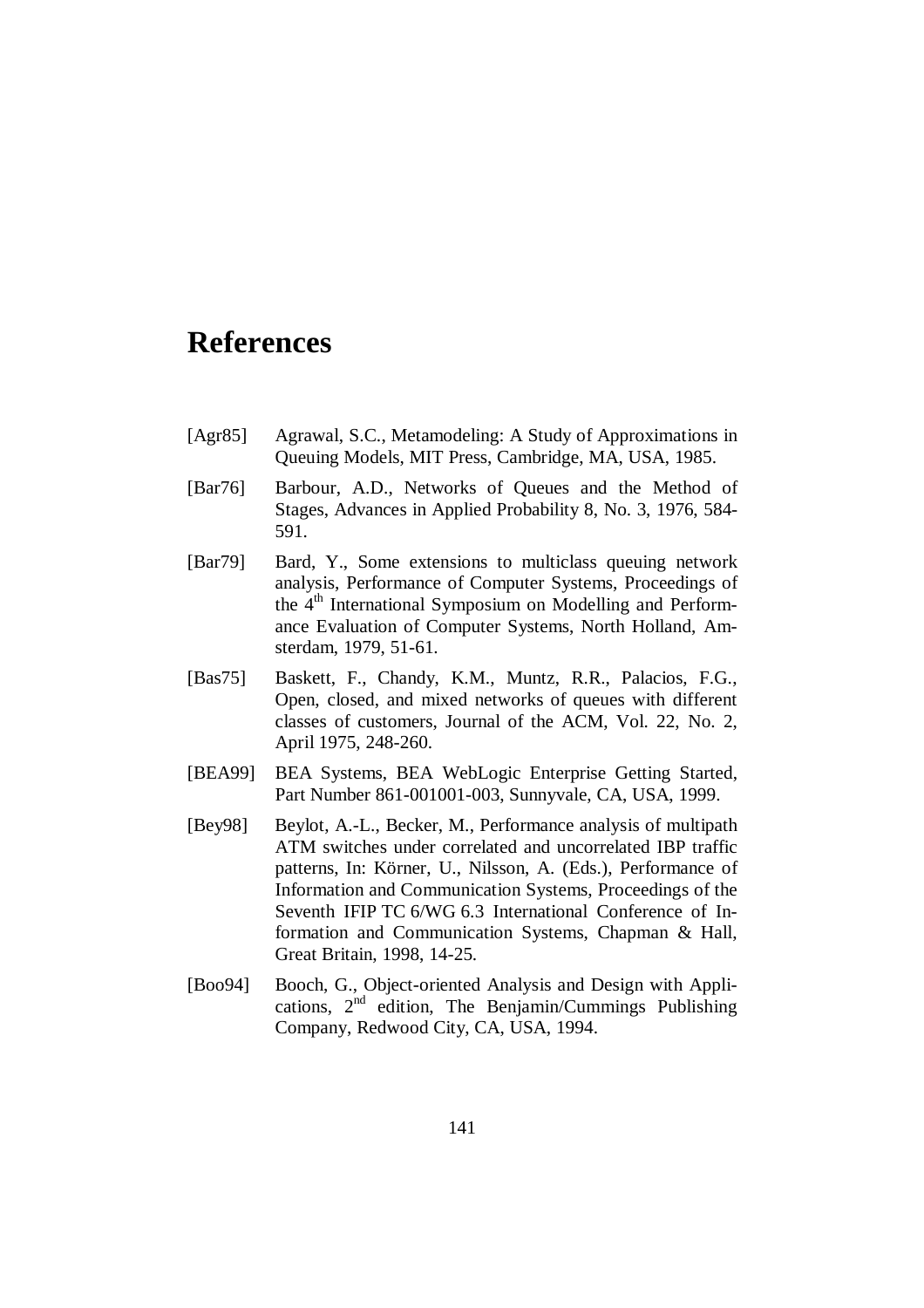- [Cha75] Chandy, K.M., Herzog, U., Woo, L., Approximate Analysis of General Queuing Networks, IBM Journal of Research and Development, Vol. 19, No. 1, January 1975, 43-49.
- [Cha82] Chandy, K.M., Neuse, D.N., Linearizer: A Heuristic Algorithm for Queuing Network Models of Computing Systems, Journal of the ACM, Vol. 25, No. 2, February 1982, 126-134.
- [Con89] Conway, A.E., Georganas, N.D, Queuing Networks Exact Computational Algorithms: A Unified Theory Based on Decomposition and Aggregation, The MIT Press, Cambridge, MA, USA, 1989.
- [Cop96] Coplien, J., Schmidt, D. (Eds.), Pattern Languages of Program Design, Addison-Wesley, Reading, MA, USA, 1994.
- [Cox55] Cox, D.R., A Use of Complex Probabilities in the Theory of Stochastic Processes, Proceedings of the Cambridge Philosophical Society 51, 1955, 313-319.
- [Dau99] Daut, D., Yu, M., Performance Modeling of a Multistage Buffered ATM Switch with Bursty Traffic, In: Simon, R., Znati, T. (Eds.), Proceedings of the Communications Networks and Distributed Systems Modeling and Simulation Conference (CNDS'99), The Society for Computer Simulations International, San Diego, California, 1999, 165-172.
- [DEC96] Digital Equipment Corporation, ObjectBroker Designing and Building Applications, Maynard, MA, USA, May 1996.
- [Den78] Denning, P.J., Buzen, J.P., The Operational Analysis of Queueing Network Models, Computing Surveys, Vol. 10, No. 3, 1978, 225-261.
- [Dou99] Douglass, B.P., Real-Time UML, Second Edition, Addison-Wesley, Reading, MA, USA, 1999.
- [Eid97] Eide, E., Frei, K., Ford, B., Lepreau, J., Lindstrom, G., Flick: A Flexible, Optimizing IDL Compiler, In: Proceedings of the ACM SIGPLAN '97 Conference on Programming Language Design and Implementation (PLDI'97), Las Vegas, Nevada, June 1997, 44-56.
- [Els98] El-Sayed, H., Cameron, D., Woodside, M., Automated Performance Modeling from Scenarios and SDL Designs of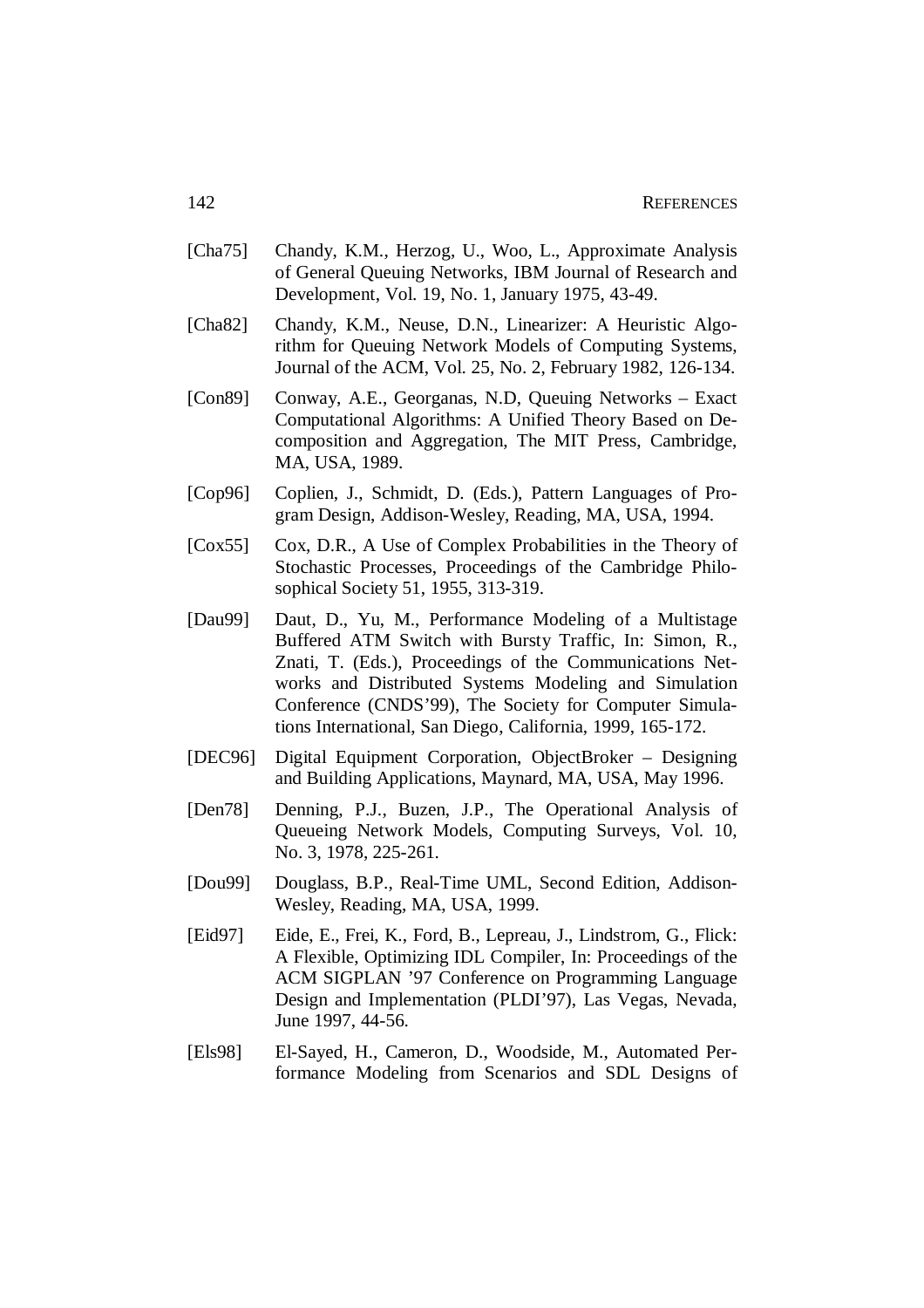Telecom Systems, In: Proceedings of the International Symposium of Software Engineering for Parallel and Distributed Systems (PDSE98), Kyoto, April 1998.

- [Eri98] Eriksson, H-E., Penker, M., UML Toolkit, John Wiley & Sons, New York, 1998.
- [Flo89] Flowers, J., Dowdy, L.W., A comparison of calibration techniques for queuing network models, In: Proceedings of the 1989 CMG Conference, Reno, Nevada, December 1989, 644- 655.
- [Gam94] Gamma, E., Helm, R., Johnson, R., Vlissides, J., Design Patterns: elements of reusable object-oriented software, Addison-Wesley, Reading, MA, USA, 1994.
- [Gok96] Gokhale, A., Schmidt, D., Measuring the Performance of Communication Middleware on High-Speed Networks, In: Proceedings of the SIGCOMM Conference, Computer Communication Review, Vol. 26, No. 4, October 1996, 306- 317.
- [Gok97] Gokhale, A., Schmidt, D., Evaluating the Performance of Demultiplexing Strategies for Real-time CORBA, Proceedings of GLOBEGOM'97, Phoenix, Arizona, November 1997.
- [Gok98a] Gokhale, A., Schmidt, D., Measuring and Optimizing CORBA Latency and Scalability Over High-speed Networks, IEEE Transactions on Computers, Vol. 47, No.4, April 1998, 391-413.
- [Gok98b] Gokhale, A., Schmidt, D., Principles for Optimizing CORBA Internet Inter-ORB Protocol Performance, In: Proceedings of the 31<sup>th</sup> Hawaii International Conference on System Sciences, Volume VII, Hawaii, USA, 1998.
- [Gra91] Gray, Jim (Ed.), The Benchmark Handbook for Database and Transaction Processing Systems, Morgan Kaufmann Publishers, San Mateo, CA, USA, 1991.
- [Har99] Harel, D., On the Behavior of Complex Object-Oriented Systems, In: France, R., Rumpe, B. (Eds.), «UML»'99 – The Unified Modeling Language, Beyond the Standard, LNCS 1723, Springer-Verlag, Berlin, Germany, 1999, 324-329.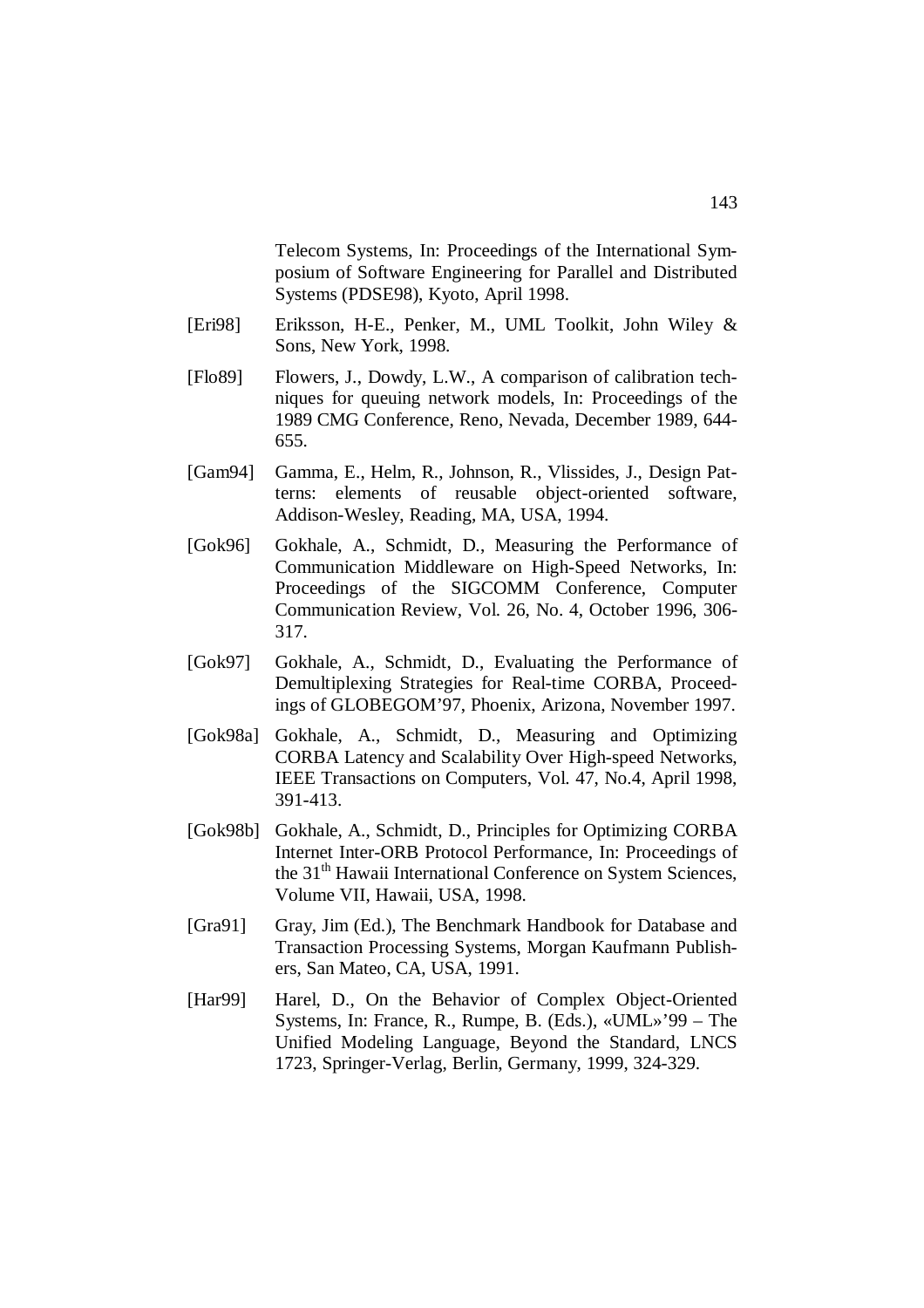- [Hav98] Haverkort, B.R., Performance of computer communication systems: a model-based approach, John Wiley & Sons, New York, NY, USA, 1998.
- [Hei83] Heidelberger, P., Triverdi, K.S., Analytical Queuing Models for Programs with Internal Concurrency, IEEE Transactions on Computers, Vol. C-32, No. 1, January 1983, 73-82.
- [Hei84] Heidelberger, P., Lavenberg, S., Computer performance methodology, IEEE Transactions on Computers, Vol. C-33, No. 12, December 1984, 1195-1220.
- [Hel96] Hellemans, P., Steegmans, F., Vanderstraeten, H., Zuidweg, H., Implementation of Hidden Concurrency in CORBA Clients, In: Spaniol, O., Linnhoff-Popien, C., Meyer, B., Trends in Distributed Systems, CORBA and Beyond, LNCS 1161, Springer-Verlag, Aachen, Germany, October 1996, 30-42.
- [Inp99] Inprise Corporation, JBuilder 3.0 Documentation, Scotts Valley, CA, USA, 1999.
- [Ion97] IONA Technologies PLC, Orbix 2.3 Documentation, Dublin, Ireland, 1997.
- [ISO95] ISO/IEC, Open Distributed Processing Reference Model Part 3: Architecture, International Standard IS10746-3, 1995.
- [ITU99] International Telecommunication Union, ITU-T Recommendation Z.120, Message Sequence Chart (MSC), 1999.
- [Jac82] Jacobson, P.A., Lazowska, E.D., Analyzing Queuing Networks with Simultaneous Resource Possession, Communications of the ACM, Vol. 25, No. 2, February 1982, 142-151.
- [Jac92] Jacobson, I., Christerson, M., Jonsson, P., Övergaard, G., Object-Oriented Software Engineering: A Use Case Driven Approach, Addison-Wesley, Harlow, England, 1992.
- [Jac98] Jacobson, I., Booch, G., Rumbaugh, J., The Unified Software Development Process, Addison-Wesley, Reading, MA, USA, 1998.
- [Jai91] Jain, R., The Art of Computer Systems Performance Analysis: Techniques for Experimental Design, Measurement, Simulation, and Modeling, John Wiley & Sons, New York, NY, USA, 1991.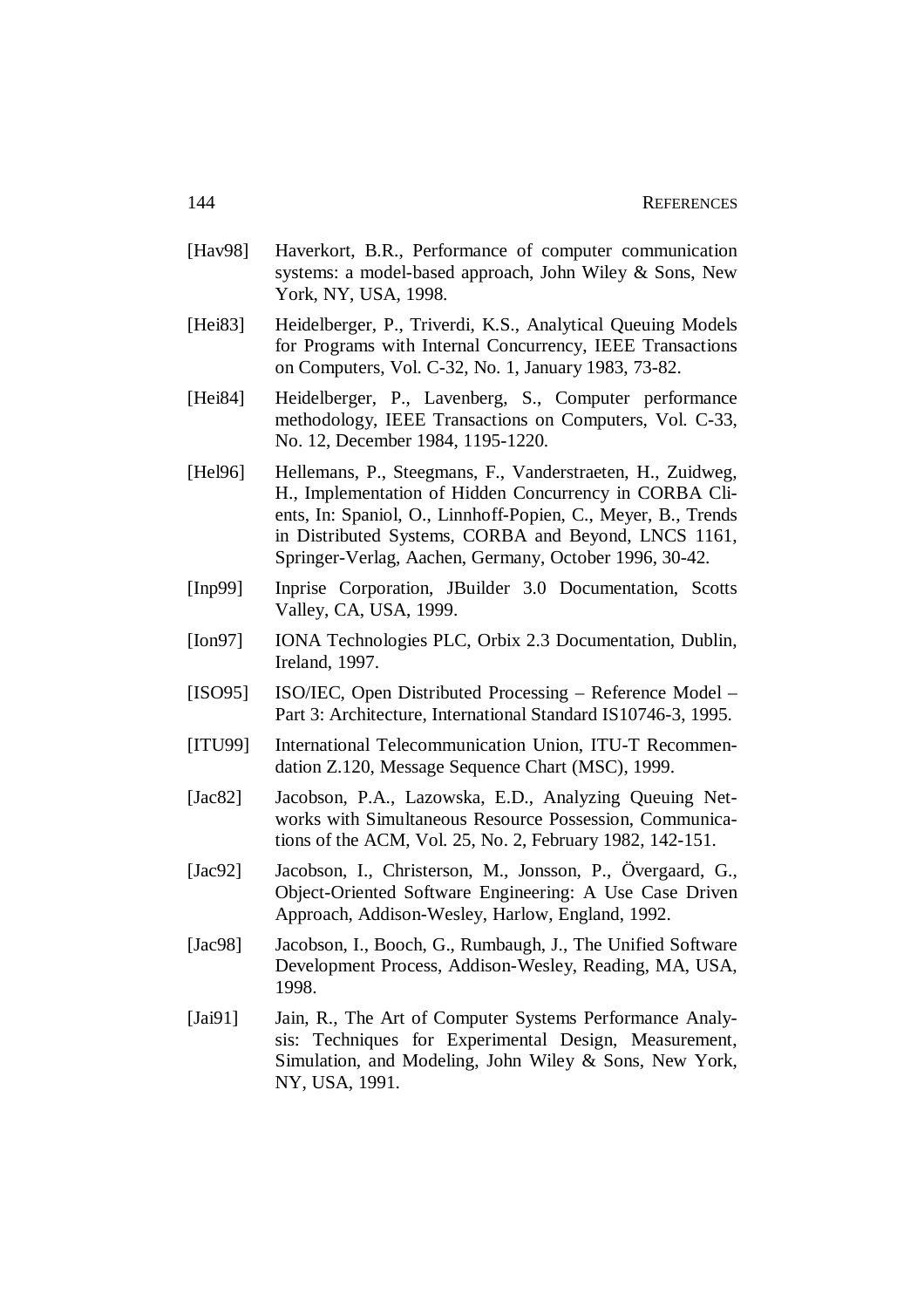- [Kel76] Kelly, F.P., Networks of queues, Advances in Applied Probability 8, No. 2, 1976, 416-432.
- [Käh98a] Kähkipuro, P., A survey of techniques and guidelines for improving the performance of CORBA-based distributed systems, In: Ilkka Niemelä (Ed.), Proceedings of the HeCSE Workshop on Emerging Technologies in Distributed Systems, Research Report A 50, Digital Systems Laboratory, Helsinki University of Technology, 1998, 23-32.
- [Käh98b] Kähkipuro, P., Object-Oriented Middleware for Distributed Systems, Licentiate Thesis, Report C-1998-43, Department of Computer Science, University of Helsinki, Finland, 1998.
- [Käh99a] Kähkipuro, P., The Method of Decomposition for Analyzing Queuing Networks with Simultaneous Resource Possessions, In: Simon, R., Znati, T. (Eds.), Proceedings of the Communications Networks and Distributed Systems Modeling and Simulation Conference (CNDS'99), The Society for Computer Simulations International, San Diego, California, 1999.
- [Käh99b] Kähkipuro, P., UML Based Performance Modeling Framework for Object-Oriented Distributed Systems, In: France, R., Rumpe, B. (Eds.), «UML»'99 – The Unified Modeling Language, Beyond the Standard, LNCS 1723, Springer-Verlag, Berlin, Germany, 1999, 356-371.
- [Käh99c] Kähkipuro, P., Reference Guide for the Performance Modeling Language, The CORBA-FORTE Project, Department of Computer Science, University of Helsinki, 1999.
- [Litter] Little, J.D.C., A proof of the queuing formula:  $L = \lambda W$ , Operations Research, Vol. 9, 1961, 383-387.
- [Lit98] Litoiu, M., Rolia, J., Serazzi, G., Designing Process Replication and Threading Policies: A Quantitative Approach, In: Puigjaner, R., Savino, N., Sera, B. (Eds.), 10<sup>th</sup> International Conference on Modelling Techniques and Tools for Computer Performance Evaluation (Tools'98), LNCS 1469, Springer-Verlag, Berlin, Germany, 1998, 15-26.
- [Maf97] Maffeis, S., Schmidt, D., Constructing Reliable Distributed Communication Systems with CORBA, IEEE Communications Magazine, Vol. 35, No. 2, February 1997, 56-60.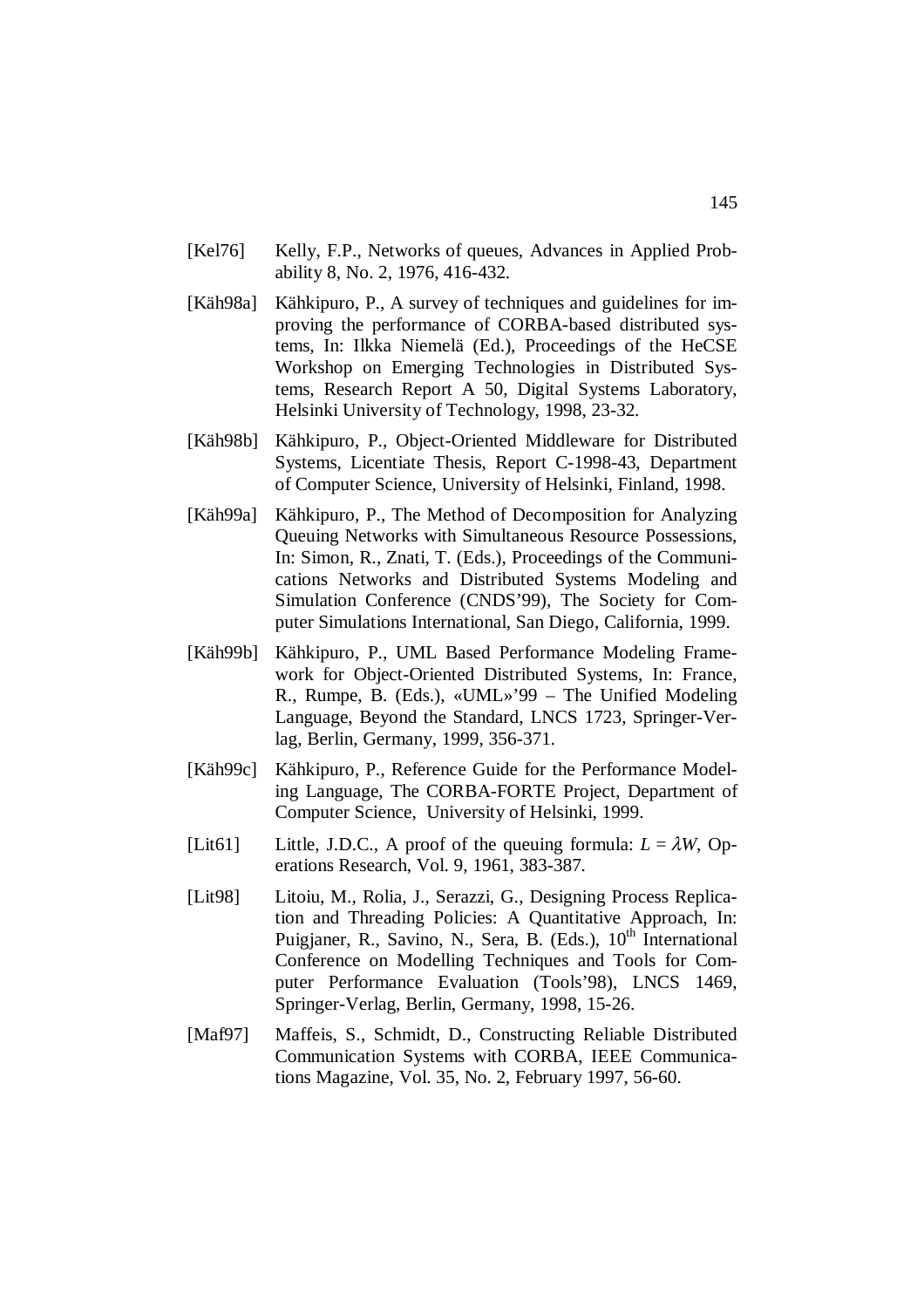- [Mar94] Martinka, J., Friedrich, R., Sienknecht, T., Murky Transparencies: Clarity using Performance Engineering, In: Raymond, K., and Armstrong, L. (Eds.), Open Distributed Processing – Experiences with distributed environments, Proceedings of the third IFIP TC 6/WG 6.1 international conference on open distributed processing, Chapman & Hall, Great Britain, 1994, 507-510.
- [Men94] Menascé, D.A., Almeida, V.A.F., Dowdy, L.W., Capacity Planning and Performance Modeling, Prentice Hall, Englewood Cliffs, NJ, USA, 1994.
- [Mes94] Meszaros, Gerard, Pattern: Half-object + Protocol (HOPP), In: Coplien, J., Schmidt, D. (Eds.) Pattern Languages of Program Design, Addison-Wesley, Reading, MA, USA, 1994.
- [Mic97] Microsoft Corporation, Microsoft Visual C++ Version 5.0 Professional Edition, Redmond, WA, USA, 1997.
- [Mic98] Microsoft Corporation, Microsoft Component Services, Server Operating System – A Technical Overview, Redmond, WA, USA, 1998.
- [MLC98] MLC Systeme, Charles University, CORBA Comparison Project – Final Project Report, MLC Systeme GmbH, Rattingen, Germany, Department of Software Engineering, Faculty of Mathematics and Physics, Charles University, Prague, Czech Republic, 1998.
- [Mow97] Mowbray, T., Malveau, R., CORBA Design Patterns, John Wiley & Sons, Inc., New York, USA, 1997.
- [OMG92] Object Management Group, Soley, R.M. (Ed.), Object Management Architecture Guide, OMG TC Document 92.11.1, Revision 2.0, John Wiley & Sons, New York, USA, 1992.
- [OMG98a] Object Management Group, CORBAservices: Common Object Services Specification, OMG TC Document formal/98- 12-09, Framingham, MA, USA, 1998.
- [OMG98b] Object Management Group, XML Metadata Interchange (XMI), OMG TC Document ad/98-10-05, Framingham, MA, USA, 1998.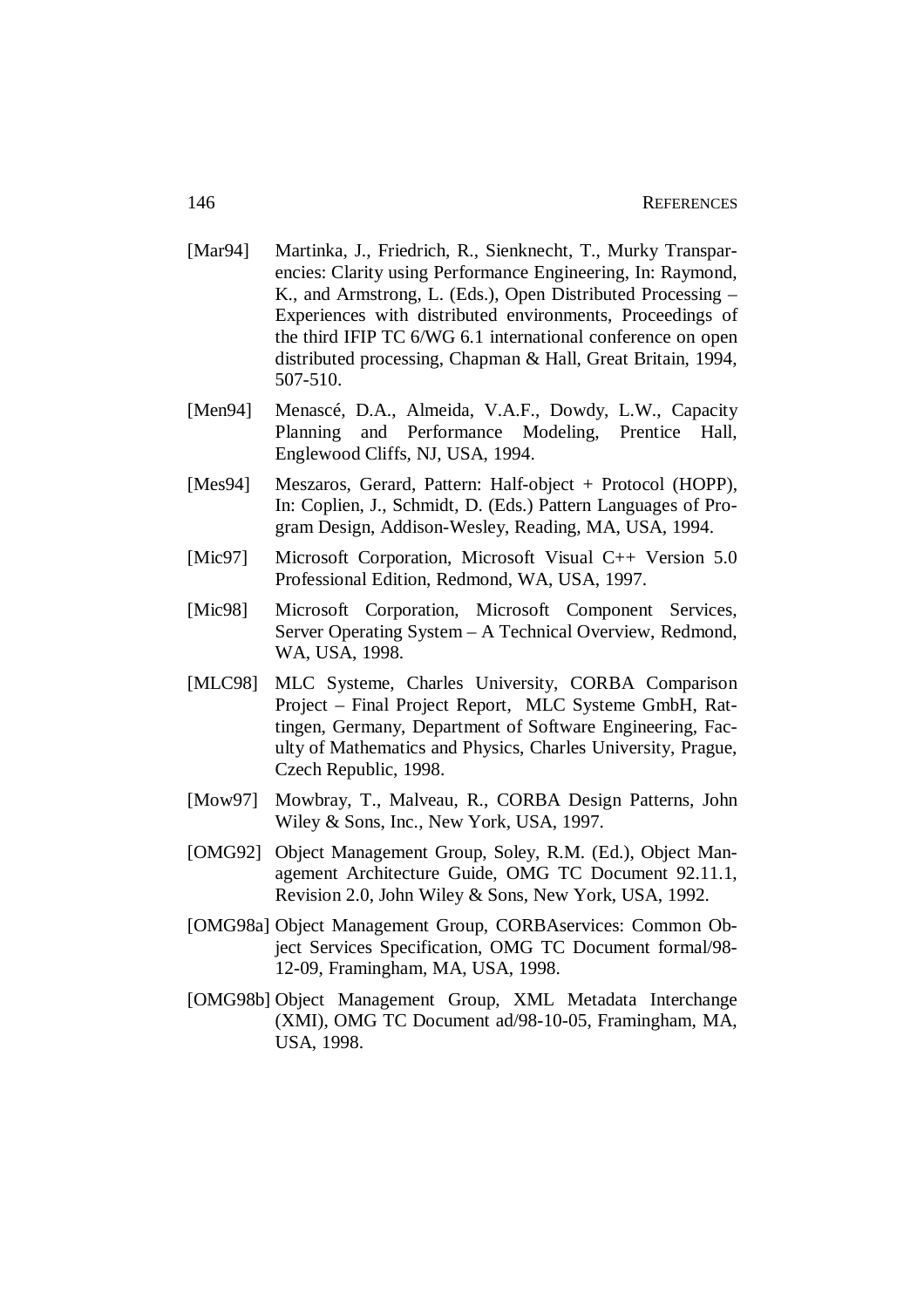- [OMG98c] Object Management Group, White Paper on Wireless Access and Terminal Mobility in CORBA, OMG TC Document telecom/98-11-09, Framingham, MA, USA, 1999.
- [OMG99a] Object Management Group, White Paper on Benchmarking, Version 1.0, OMG TC Document bench/99-12-01, Framingham, MA, USA, 1999.
- [OMG99b] Object Management Group, A Human-Usable Textual Notation for the UML Profile for EDOC, Request for Proposal, OMG TC Document ad/99-03-12, Framingham, MA, USA, 1999.
- [OMG99c] Object Management Group, Portable Interceptors, Joint Revised Submission, OMG TC Document orbos/99-12-02, Framingham, MA, USA, 1999.
- [OMG99d] Object Management Group, The Common Object Request Broker: Architecture and Specification, Minor revision 2.3.1, OMG TC Document formal/99-10-07, Framingham, MA, USA, 1999.
- [OMG99e] Object Management Group, Notification Service, OMG TC Document telecom/99-07-01, Framingham, MA, USA, 1999.
- [OMG99f] Object Management Group, CORBA Messaging, OMG TC Document orbos/98-05-05, Framingham, MA, USA, 1999.
- [OMG99g] Object Management Group, Real-Time CORBA, OMG TC Document orbos/99-02-12, Framingham, MA, USA, 1999.
- [OMG99h] Object Management Group, CORBA Components Volume I, OMG TC Document orbos/99-07-01, Framingham, MA, USA, 1999.
- [OMG99i] Object Management Group, UML Profile for Scheduling, Performance, and Time, Request for Proposal, OMG TC Document ad/99-03-13, Framingham, MA, USA, 1999.
- [OMG99j] Object Management Group, UML 2.0 Request for Information, Version 1.0, OMG TC Document ad/99-08-08, Framingham, MA, USA, 1999.
- [Pet99] Petriu, D.C., Wang, X., From UML description of high-level software architecture to LQN performance models, In: International Workshop on Applications of Graph Transformation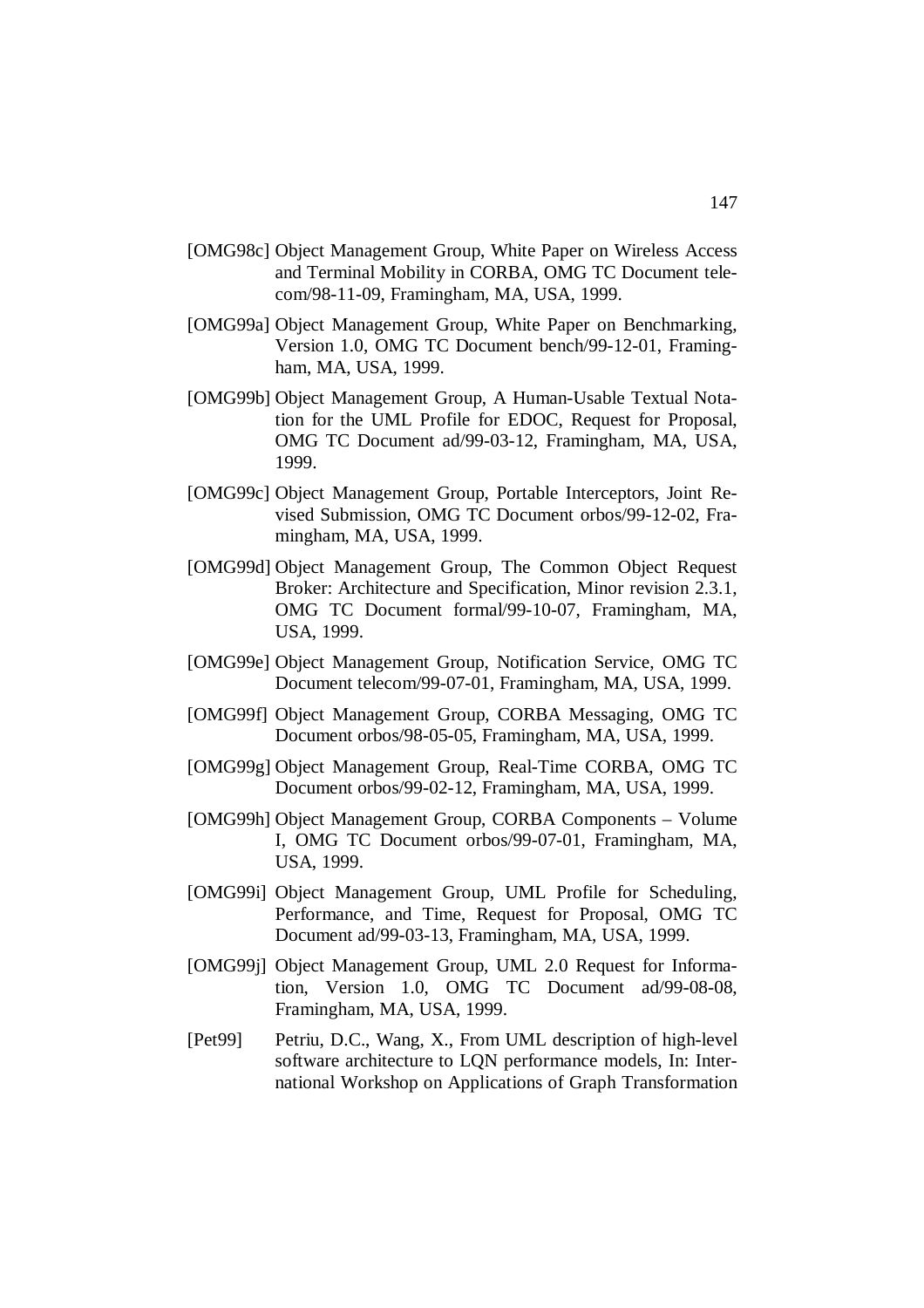with Industrial Relevance, AGTIVE'99, Monastery Rolduc, Kerkrade, The Netherlands, September 1-3, 1999, to appear in Lecture Notes in Computer Science, Springer, 2000.

- [Poo99] Pooley, R., King, P., The unified modeling language and performance engineering, IEE Proceedings Software, Vol. 146, No. 1, February 1999, 2-10.
- [Raa89a] Raatikainen, K.E.E., Modelling and Analysis Techniques for Capacity Planning, Ph.D. Thesis, Report A-1989-6, Department of Computer Science, University of Helsinki, 1989.
- [Raa89b] Raatikainen, K.E.E., Approximating Response Time Distributions, In: ACM SIGMETRICS and Performance 89 International Conference on Measurement and Modeling of Computer Systems, Performance evaluation review, Vol. 17, No. 1, 1989, 190-199.
- [Raa95] Raatikainen, K.E.E., Simulation-Based Estimation of Proportions, Management Science, Vol. 41, No. 4, July 1995, 1202-1223.
- [Ram98] Ramesh, S., Perros, H.G., A Multi-Layer Client-Server Queueing Network Model with Synchronous and Asynchronous Messages, In: Proceedings of the First International Workshop on Software and Performance WOSP 98, ACM, New York, NY, USA, 1998, 107-119.
- [Rat97] Rational Software Corporation, Unified Modeling Language Documentation, version 1.1, Cupertino, CA, USA, 1997.
- [Rei80] Reiser, M., Lavenberg, S., Mean-Value Analysis of Closed Multichain Queuing Networks, Journal of the ACM, Vol. 27, No. 2, April 1980, 313-322.
- [Rev96] Reverbel, F., Persistence in Distributed Object Systems: ORB/ODBMS Integration, Ph.D. Dissertation, University of New Mexico, USA, 1996.
- [Rol92] Rolia, J.A., Predicting the Performance of Software Systems, Ph.D. Thesis, Technical Report CSRI-260, Computer Systems Research Institute, University of Toronto, Canada, 1992.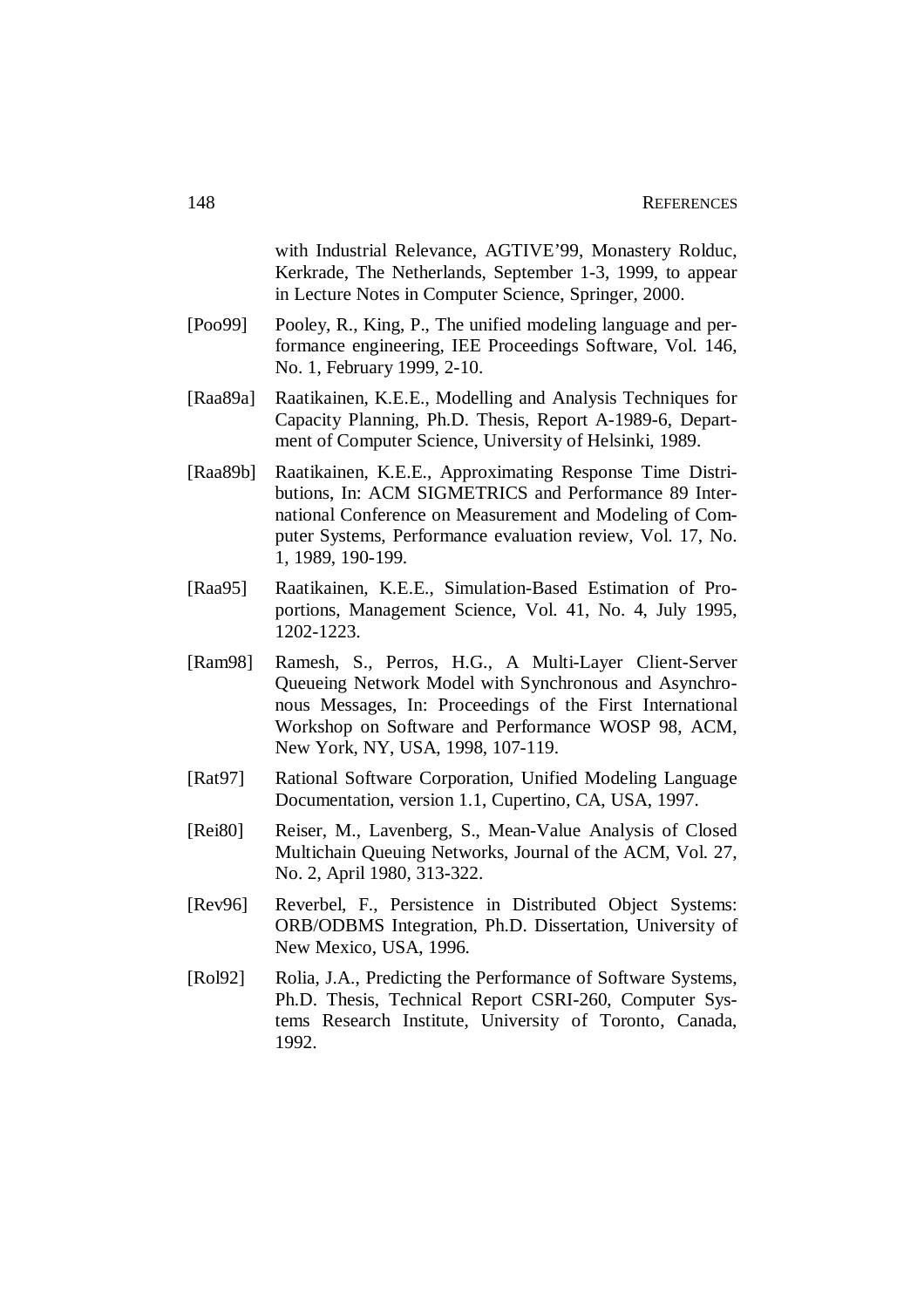- [Rol95] Rolia, J.A., Sevcik, K.C., The Method of Layers, IEEE Transactions on Software Engineering, Vol. 21, No. 8, August 1995, 689-699.
- [Rum91] Rumbaugh, J., Blaha, M., Premerlani, W., Eddy, F., Lorensen, W., Object-Oriented Modeling and Design, Prentice Hall, Englewood Cliffs, NJ, USA, 1991.
- [Rum99] Rumbaugh, J., Jacobson, I., Booch, G., The Unified Modeling Language Reference Manual, Addison-Wesley, Reading, MA, USA, 1999.
- [Sch97] Schmidt, D., Gokhale, A., Harrison, T., Parulkar, G., A High-Performance End System Architecture for Real-Time CORBA, IEEE Communications Magazine, Vol. 35, No. 2, February 1997, 72-77.
- [Sch98a] Schmidt, D., Evaluating Architectures for Multi-threaded CORBA Object Request Brokers, Communications of the ACM, Vol. 41, No. 10, October 1998, 54-60.
- [Sch98b] Schmidt, D., Levine, D., Mungee, S., The design of the TAO real-time object request broker, Computer Communications, Vol. 21, No.4, 1998, 294-324.
- [Sev77] Sevcik, K., Priority Scheduling Disciplines in Queuing Network Models of Computer Systems, In: Proceedings of IFIP Congress 77, North-Holland, Amsterdam 1977, 565-570.
- [Sev81] Sevcik, K., Mitrani, I., The distribution of queuing network states at input and output instants, Journal of the ACM, Vol. 28, No. 2, April 1981, 358-371.
- [Sho98] Shousha, C., Petriu, D., Jalnapurkar, A., Ngo, K., Applying Performance Modeling to a Telecommunication System, In: Proceedings of the First International Workshop on Software and Performance WOSP 98, ACM, New York, NY, USA, 1998, 1-6.
- [Shu77] Shum, A.W., Buzen, J.P., The EFP Technique: A Method for Obtaining Approximate Solutions to Closed Queuing Networks with General Service Times, In: Beilner H., Gelenbe E. (Eds.), Third International Symposium on Measuring, modelling and evaluating computer systems, Bonn-Bad Godesberg, North Holland, Amsterdam 1977, 201-220.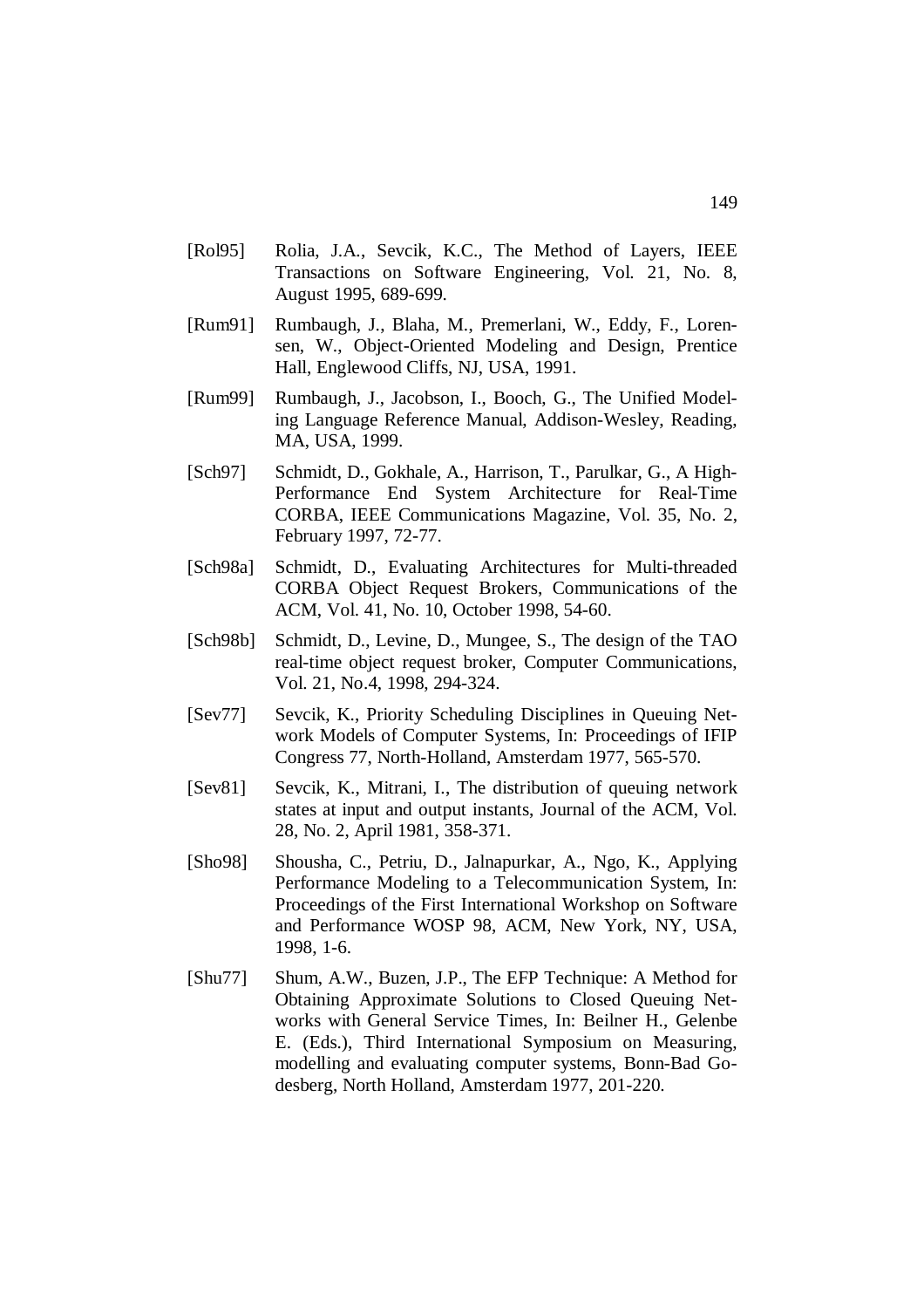- [Sil90] de Souza e Silva, E., Munz, R.R., A Note on the Computational Cost of the Linearizer Algorithm for Queuing Networks, IEEE Transactions on Computers, Vol. 39, No. 6, June 1990, 840-842.
- [Sla99] Slama, D., Garbis, J., Russell, P., Enterprise CORBA, Prentice Hall, Upper Saddle River, NJ, USA, 1999.
- [Smi90] Smith, C.U, Performance Engineering of Software Systems, Addison-Wesley, Reading, MA, USA, 1990.
- [Smi97] Smith, C.U., Williams, L.G., Performance engineering evaluation of object-oriented systems with SPE.ED, In: Marie, R., Plateau, B., Calzarossa, M., Rubino, G. (Eds.), Computer Performance Evaluation – Modeling Techniques and Tools, LNCS 1245, Springer-Verlag, Berlin, Germany, 1997, 135-154.
- [Sou98] D'Souza, D.F., Wills, A.C., Objects, Components, and Frameworks with UML: the Catalysis Approach, Addison-Wesley, Reading, MA, 1998.
- [Ste98] Steppler, M., Performance Analysis of Communications Systems Formally Specified in SDL, In: Proceedings of the First International Workshop on Software and Performance WOSP 98, ACM, New York, NY, USA, 1998, 49-62.
- [Sun99] Sun Microsystems, Java Development Kit Documentation, JDK 1.2, Palo Alto, CA, USA, 1999.
- [TPC99] Transaction Processing Performance Council (TPC), TPC Benchmark W (Web Commerce), Revision D-5.0, TPC, San Jose, CA, USA, 1999.
- [Utt97] Utton, P., Hill, B., Performance Prediction: An Industry Perspective, In: Marie, R., Plateau, B., Calzarossa, M., Rubino, G. (Eds.), Computer Performance Evaluation – Modeling Techniques and Tools, LNCS 1245, Springer-Verlag, Berlin, Germany, 1997, 1-5.
- [Wat97] Waters, G., Linington, P., Akehurst, D., Symes, A., Communications software performance prediction, In: Kouvatsos, D. (Ed.),  $13<sup>th</sup> UK Workshop on Performance Engineering of$ Computer and Telecommunication Systems, Ilkley, West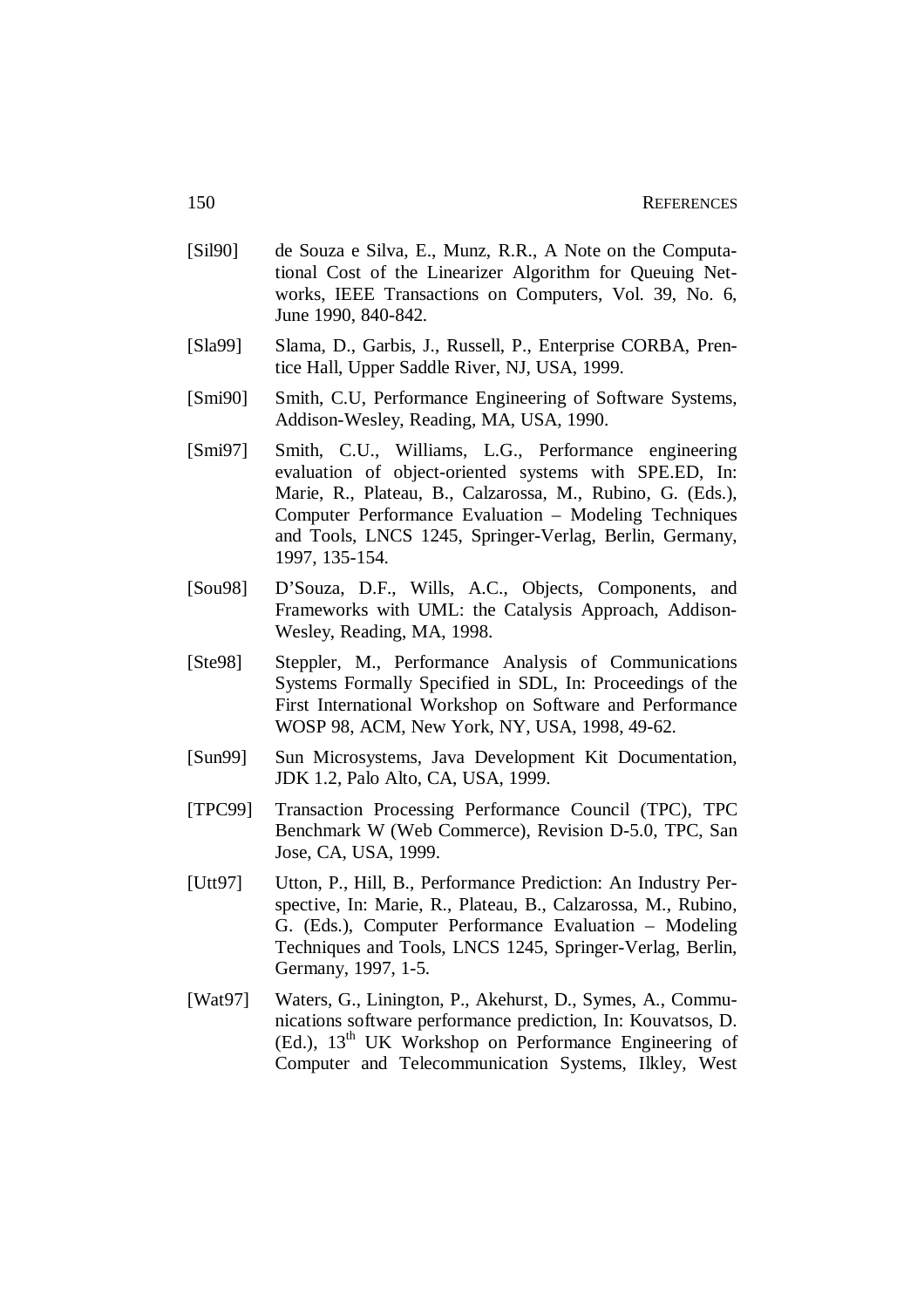Yorkshire, BCS Performance Engineering Specialist Group, 1997, 38/1-38/9.

- [Woo95] Woodside, C.M., Neilson, J.E., Petriu, D.C., Majumdar, S., The Stochastic Rendezvous Network Model for Performance of Synchronous Client-Server-like Distributed Software, IEEE Transactions of Computers, Vol. 44, No. 1, January 1995, 20-34.
- [Woo98] Woodside, M., Hrischuk, C., Selic, B., Bayarov, S., A Wideband Approach to Integrating Performance Prediction into a Software Design Environment, In: Proceedings of the First International Workshop on Software and Performance (WOSP'98), ACM, New York, NY, USA, 1998.
- [Zie96] Zielinski, K., Uszok, A., Steinder, M., Crossing Technological Domains Using the Inter-ORB Request Level Bridge – Preliminary Performance Study, In: Spaniol, O., Linnhoff-Popien, C., Meyer, B., Trends in Distributed Systems, CORBA and Beyond, LNCS 1161, Springer-Verlag, Aachen, Germany, October 1996, 148-161.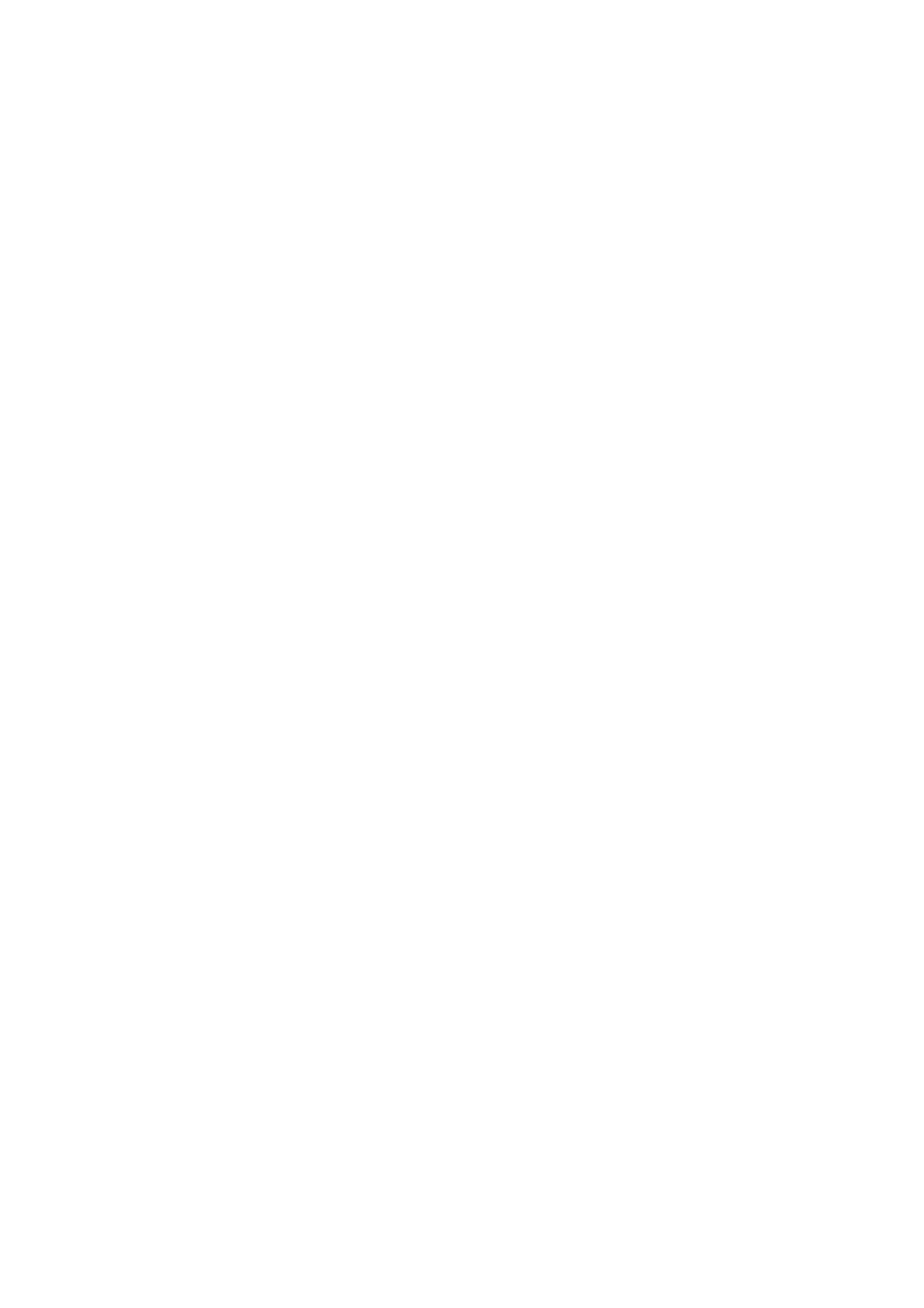## **Appendix A**

# **Abstract grammar for the PML notation**

The following symbols are used in the definitions of the PML grammar:

| *<br>$^{+}$<br>$\left( \ \right)$<br>$\lceil$ $\rceil$<br>$11 - 11$ | The preceding element can appear zero or more times<br>The preceding element must appear at least once<br>Parentheses are used for grouping<br>Optional elements are enclosed in square brackets<br>Vertical bars separate alternative elements<br>Quotes enclose terminals that must appear exactly as written<br>A long list may be abbreviated with ellipsis. |  |  |
|---------------------------------------------------------------------|------------------------------------------------------------------------------------------------------------------------------------------------------------------------------------------------------------------------------------------------------------------------------------------------------------------------------------------------------------------|--|--|
| specification $::=$                                                 | package-body                                                                                                                                                                                                                                                                                                                                                     |  |  |
| $package ::=$                                                       | "package" package-name "{" package-body "}" ";"                                                                                                                                                                                                                                                                                                                  |  |  |
| $package-body ::=$                                                  | (package   class   collaboration   instance  <br>property)*                                                                                                                                                                                                                                                                                                      |  |  |
| package-name ::=                                                    | identifier                                                                                                                                                                                                                                                                                                                                                       |  |  |
| $class ::=$                                                         | class-keyword class-name "{" class-body "}" ";"                                                                                                                                                                                                                                                                                                                  |  |  |
| class-body ::=                                                      | property* realization* inheritance* attribute*<br>operation*                                                                                                                                                                                                                                                                                                     |  |  |
| $class$ -keyword ::=                                                | "class"   "actor"   "node"   "connection"   "interface"                                                                                                                                                                                                                                                                                                          |  |  |
| $class$ -name ::=                                                   | identifier                                                                                                                                                                                                                                                                                                                                                       |  |  |
| $property ::=$                                                      | "property" tagged-value ("," tagged-value)* ";"                                                                                                                                                                                                                                                                                                                  |  |  |
| $realization ::=$                                                   | "realizes" interface-name ("," interface-name)* ";"                                                                                                                                                                                                                                                                                                              |  |  |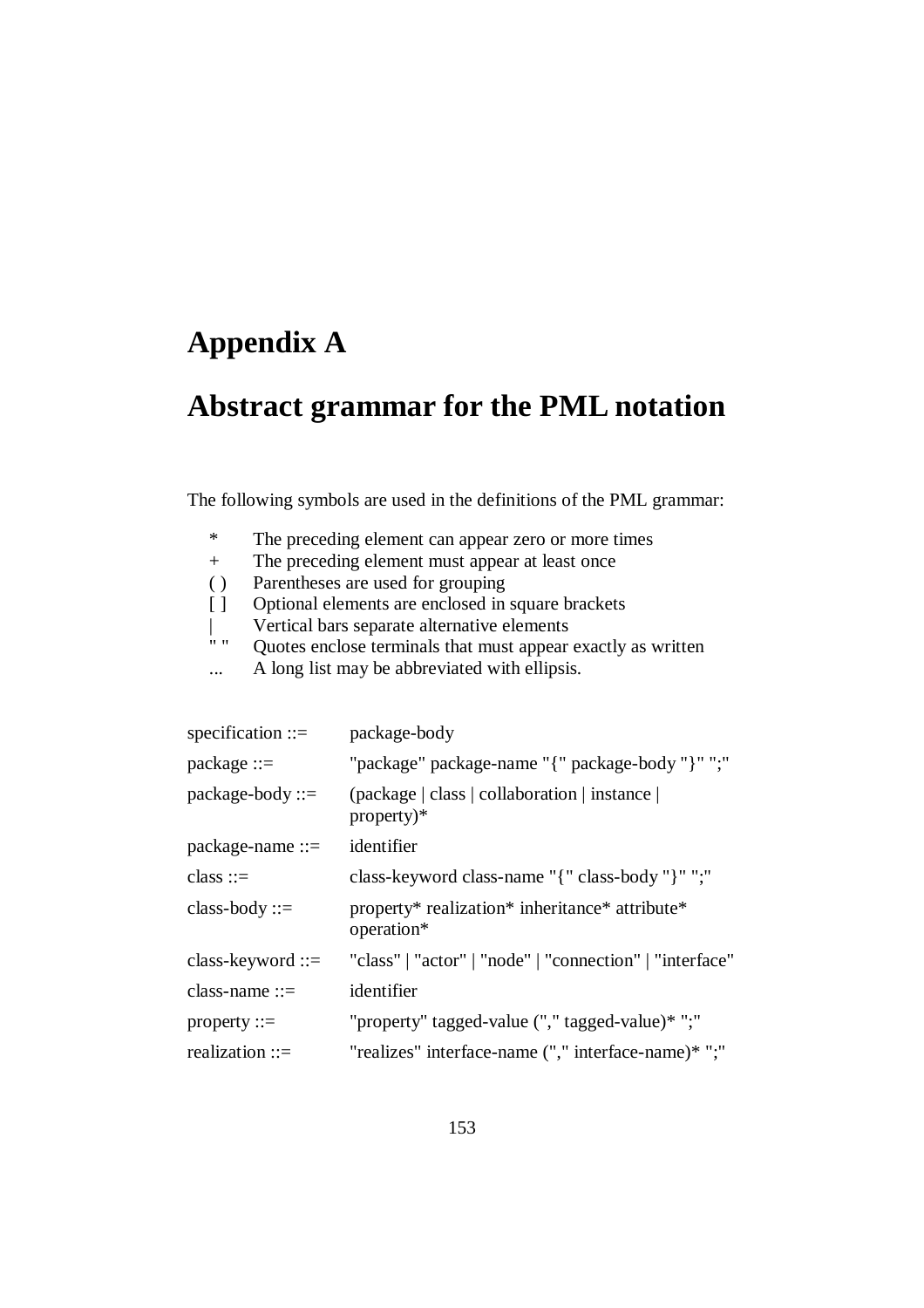| 154<br>A ABSTRACT GRAMMAR FOR THE PML NOTATION |
|------------------------------------------------|
|------------------------------------------------|

| $interface-name ::=$       | identifier                                                                         |  |
|----------------------------|------------------------------------------------------------------------------------|--|
| inheritance $::=$          | "inherits" class-name ("," class-name)* ";"                                        |  |
| $attribute ::=$            | attribute-name ["[" multiplicity "]"] ":" class-name<br>[properties] ";"           |  |
| $attribute$ -name ::=      | identifier                                                                         |  |
| multiplicity $ ::=$        | intconst                                                                           |  |
| properties $::=$           | "{" [tagged-value ("," tagged-value)*] "}"                                         |  |
| $operation ::=$            | operation-name "(" ")" [properties] ";"                                            |  |
| $operation$ -name ::=      | identifier                                                                         |  |
| $\text{collaboration} ::=$ | "collaboration" coll-name "{" coll-body "}" ";"                                    |  |
| $\text{coll-body} ::=$     | property* message*                                                                 |  |
| $coll$ -name ::=           | identifier                                                                         |  |
| $message ::=$              | ["[" multiplier "]"] sequence ":" target-name "(" ")"<br>[properties] ";"          |  |
| multiplier $ ::=$          | Floatconst                                                                         |  |
| $sequence ::=$             | intconst ("." intconst)*                                                           |  |
| $target$ -name ::=         | identifier ("." identifier)*                                                       |  |
| $instance ::=$             | [instance-name] ["[" multiplicity "]"] ":" class-name<br>["{"instance-body"}"] ";" |  |
| $instance-body ::=$        | property* (instance-name ";"   instance)*                                          |  |
| $instance$ -name $ ::=$    | identifier                                                                         |  |
| tagged-value $::=$         | tag-name ["=" value]                                                               |  |
| $tag-name ::=$             | identifier                                                                         |  |
| value $ ::=$               | expression   identifier                                                            |  |
| $expression ::=$           | term $(("+'"   "-")$ term)*                                                        |  |
| $term ::=$                 | factor $(("^{*"   "}'')$ factor)*                                                  |  |
| $factor ::=$               | "(" expression ")"   floatconst   identifier                                       |  |
| $intconst ::=$             | $digit+$                                                                           |  |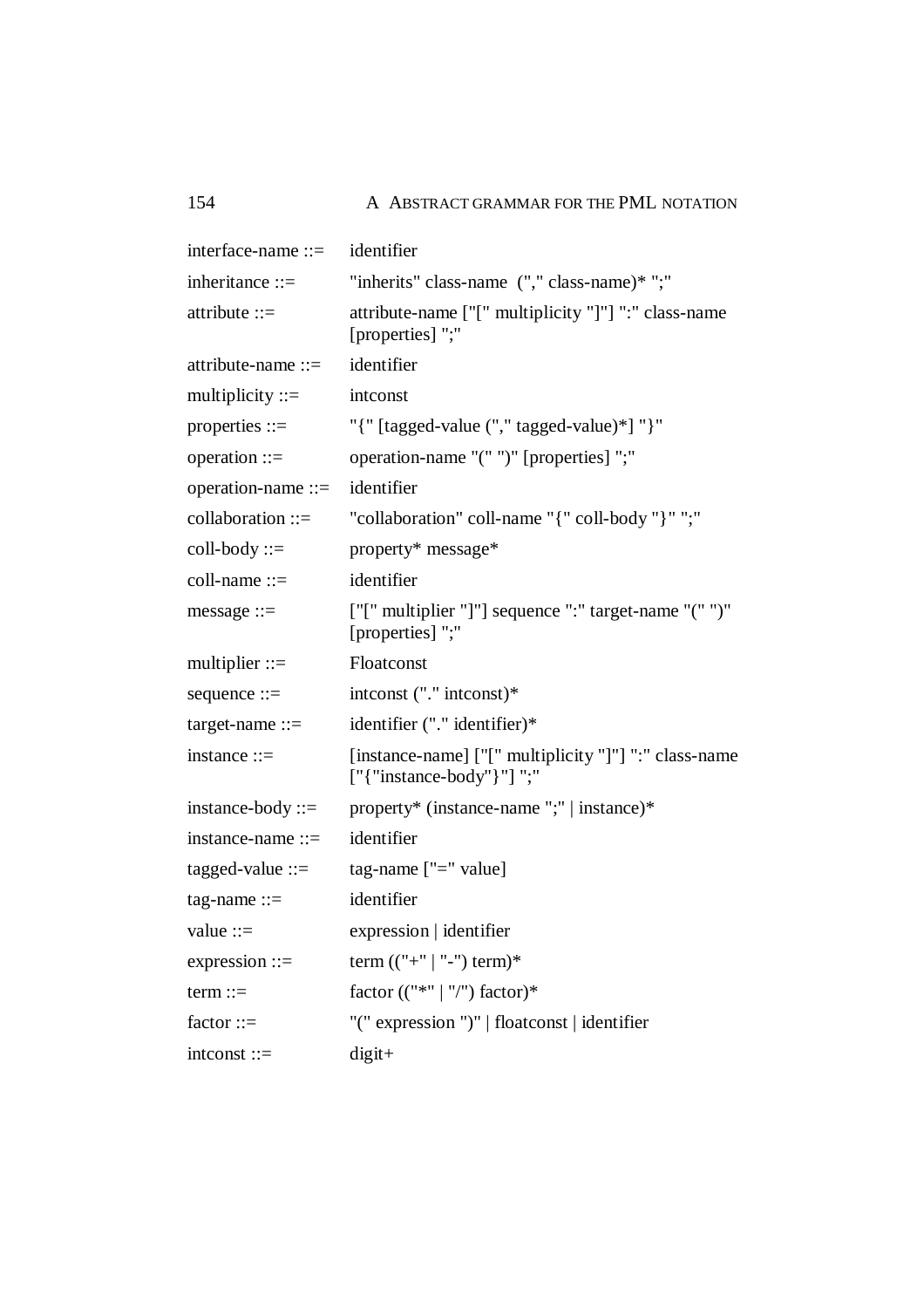| floatconst $ ::=$  | [sign] digit* ["." digit+] [("e"   "E") [sign] digit+] |
|--------------------|--------------------------------------------------------|
| $sign ::=$         | $"$ +"   "-"                                           |
| $identifier ::=$   | letter (letter $\frac{1}{2}$ digit)*                   |
| $letter ::=$       | "a"      "z"   "A"      "Z"   "                        |
| $\text{digit} ::=$ | "0"      "9"                                           |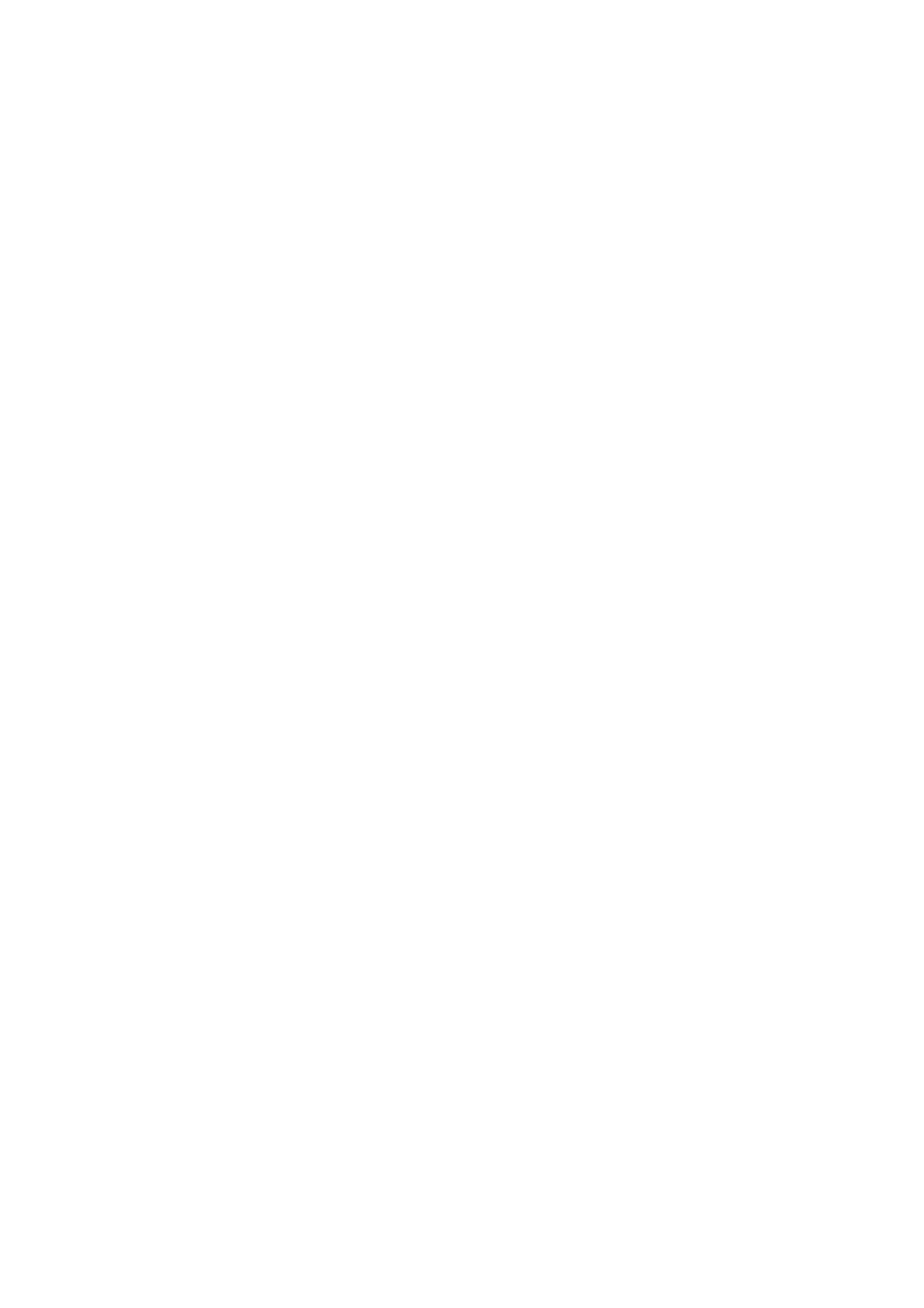#### **Appendix B**

## **IDL specification for the electronic commerce system**

```
module Ecom {
  interface Shop;
  interface Product;
  interface Customer;
  interface Cart;
  interface Order;
  interface Log;
  interface Gate;
  // Exceptions for order processing
  exception AlreadyProcessed{};
  exception InvalidOrder{};
  exception NoItemsInCart{};
  // Search result
  struct SearchResult {
    string author; // Author name
    string title; // Product title
    Product item; // Actual product
   };
   typedef sequence<SearchResult> SearchResultList;
  // List of items in a cart/order
  struct Item {
 Product item; // Actual product
 string title; // Product title
 long cost; // Price in cents
 long srp; // List price in cents
 string backing; // Paper or hardback
 long qty; // Quantity
 string comment; // Comment
  };
```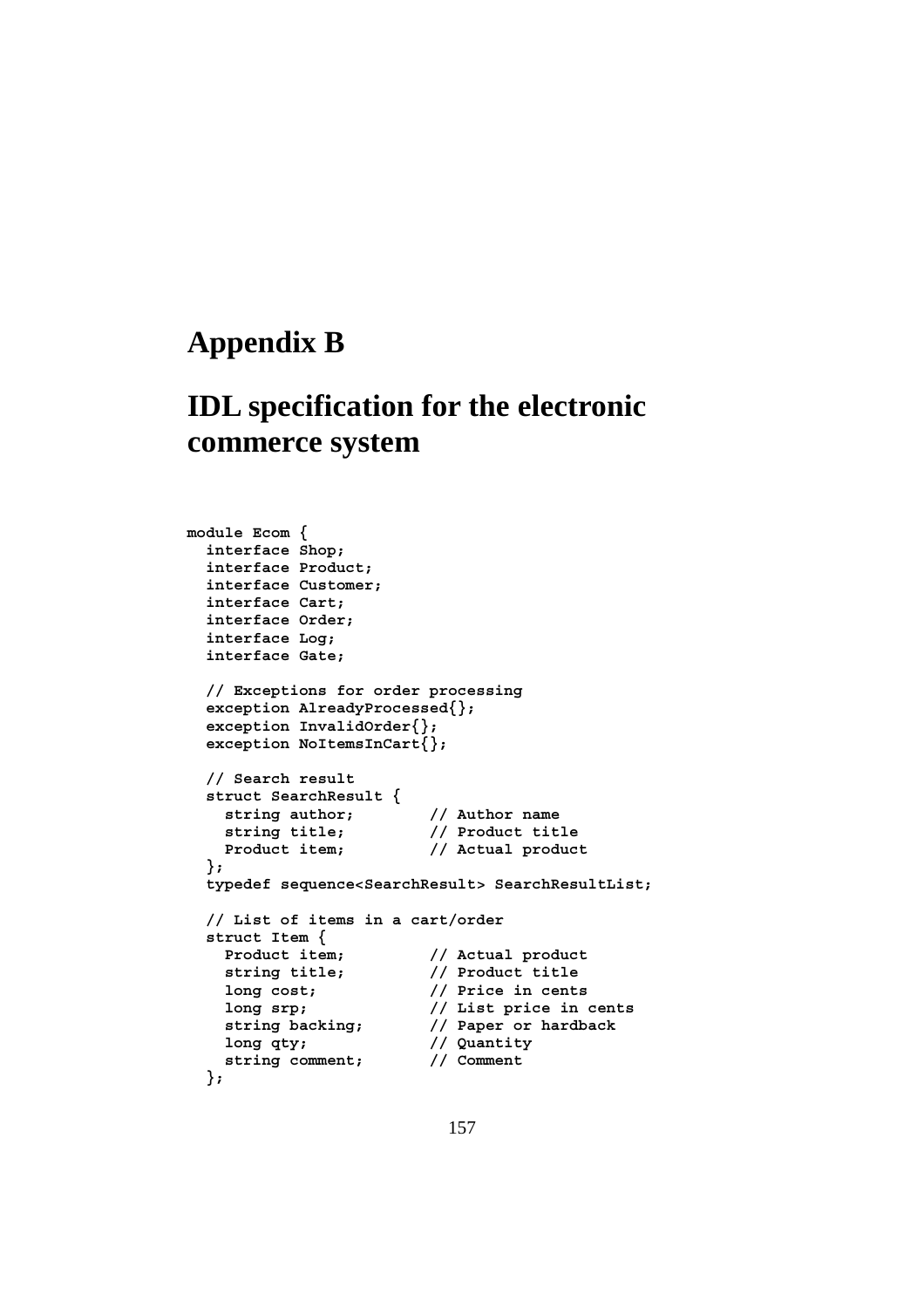```
 typedef sequence<Item> ItemList;
  // Product details
  struct ProductDetails {
    long productid; // Product id
    string title; // Product title
 string fname; // Author's first name
 string lname; // Author's last name
 string pubdate; // Publication date
 string publisher; // Published
    string subject; // Product's subject
    string desc; // Description
    long cost; // Price in cents
 long srp; // List price in cents
 string avail; // Availability date
 string isbn; // ISBN number
 long pages; // Number of pages
 string backing; // Paper or hardback
 string dimension; // Book dimensions
  };
  // Customer details
  struct CustomerDetails {
    long customerid; // Customer id
 string fname; // First name
 string lname; // Last name
   string street1;
   string street2; // Stree<br>string city; // City<br>string state; // State
   string city;
    string state; // State
    string zip; // Zip code
   string country;
    string phone; // Phone number
    string email; // Email address
   string birthdate;
    string data; // Notes
  };
  // Order details
  struct OrderDetails {
    long orderid; // Order id
    string orderdate; // Date of order
    string shipdate; // Date of shipment
    string status; // Shipment status
    Customer buyer; // Customer
    ItemList items; // Items and quantities
    string shipping; // Shipping method
    long subtotal; // Sum of prices
```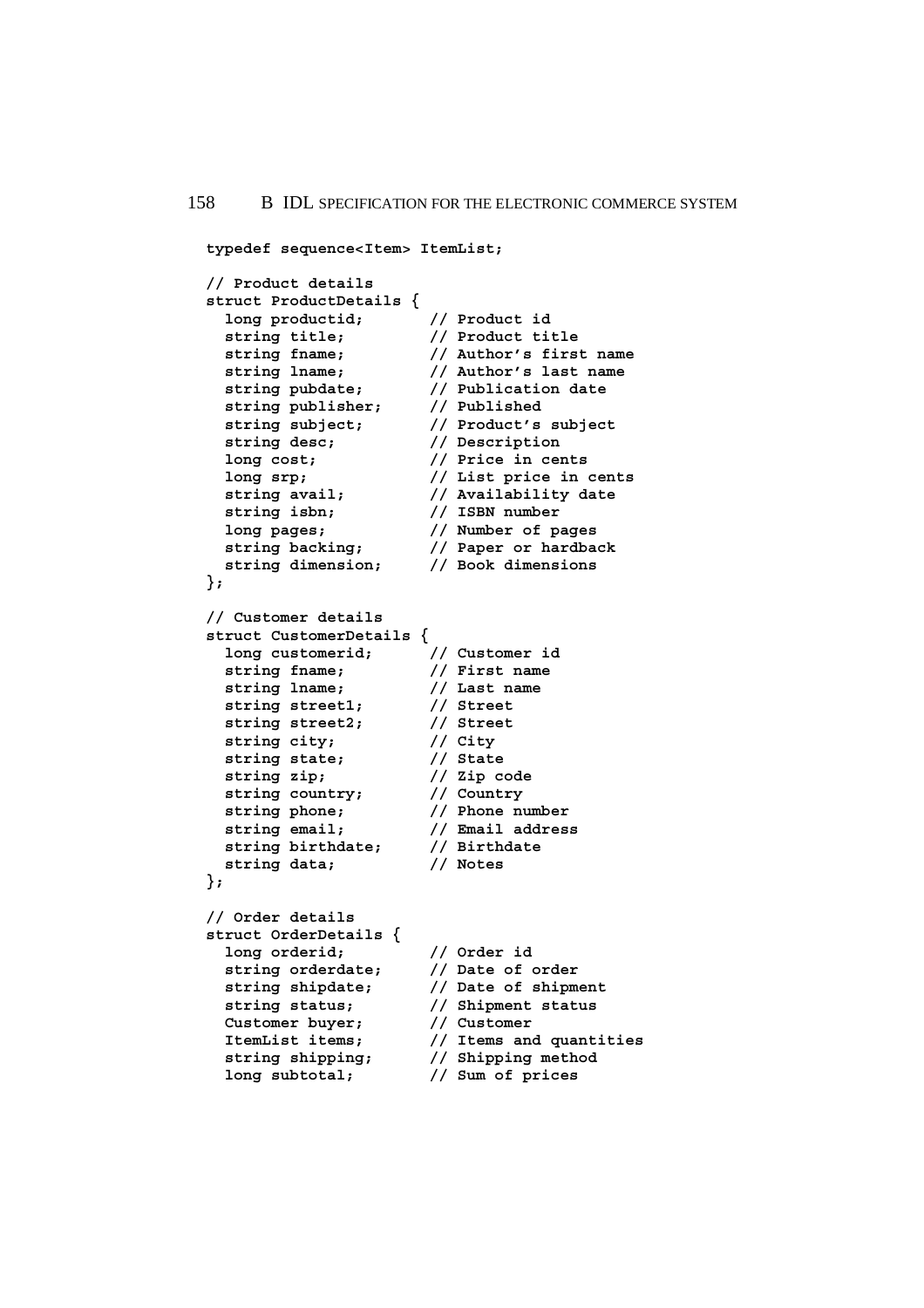```
 long tax; // Tax
   long shipcost; // Shipping and handling
   long total; // Total
   string cctype; // Credit card type
  string ccname; // Credit card name
  string ccnumber; // Credit card number
  string ccexpiry; // Credit card expiry
  string ship_street1; // Shipping street
  string ship_street2; // Shipping street
  string ship_city; // Shipping city
 string ship state;
  string ship_zip; // Shipping zip code
 string ship<sup>_</sup>country; // Shipping country
 };
 // List of orders
 typedef sequence<Order> OrderList;
 // Manages multiple shops
 interface ShopManager {
   Shop GetShop();
   long Register(in Shop s);
  void Unregister(in long shopkey);
 };
 // Home interface for a shop
 interface Shop {
  void SearchProduct(in string type,
     in string key,
     out SearchResultList srl);
  void NewProducts(in string subject,
     out SearchResultList srl);
  void BestSellers(in string subject,
     out SearchResultList srl);
  void Promote(in Product item,
     out SearchResultList srl);
   Cart NewCart();
  Customer GetCustomer(in string uname,
     in string passwd);
   Customer NewCustomer();
  Log GetLog();
  Gate GetGate();
 };
 // Product
 interface Product {
  ProductDetails GetDetails();
  void SetDetails(in ProductDetails dets);
```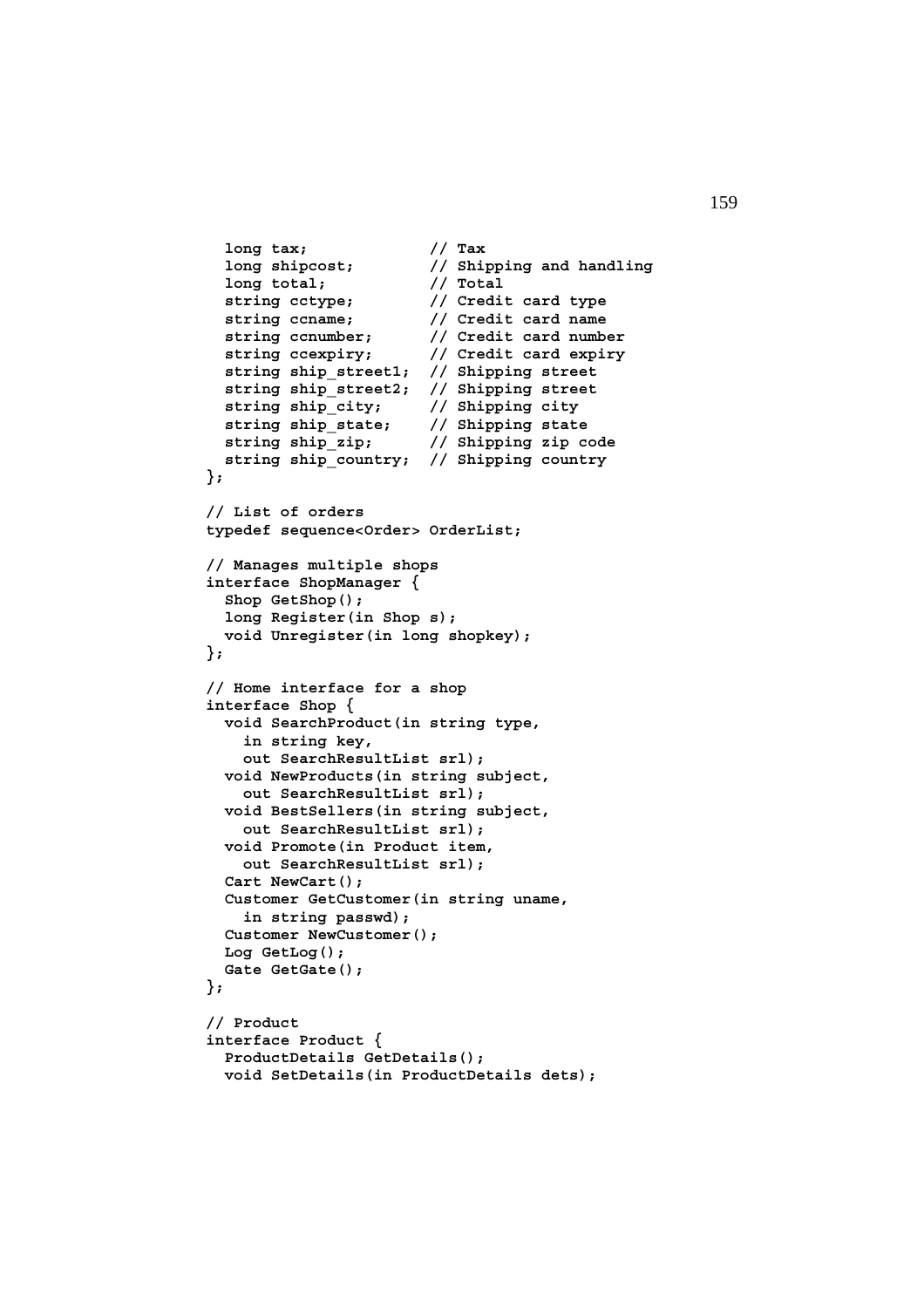```
 void Delete();
 };
 // Customer
 interface Customer {
   CustomerDetails GetDetails();
  void SetDetails(in CustomerDetails dets);
  void GetOrders(out OrderList ol);
  void Delete();
 };
 // Shopping cart
 interface Cart {
  void AddProduct(in long qty, in Product item);
```

```
 void GetItems(out ItemList items);
   Order Checkout()
     raises (NoItemsInCart);
   void Delete();
 };
```

```
 // Order
 interface Order {
   OrderDetails GetDetails();
   void SetDetails(in OrderDetails dets)
     raises (AlreadyProcessed);
   void Process()
     raises (AlreadyProcessed,InvalidOrder);
  void Delete()
```
 **raises (AlreadyProcessed);**

```
 };
 // Log
 interface Log {
  void Print(in string line);
 };
 // Gatekeeper for secure actions
 interface Gate {
   // Shop operations
   Customer GetCustomer(in Shop sh, in string uname,
     in string passwd);
   Customer NewCustomer(in Shop sh);
  // Customer operations
  void SetCustomerDetails(in Customer cust,
     in CustomerDetails dets);
  CustomerDetails GetCustomerDetails(in Customer cust);
  void GetOrders(in Customer cust, out OrderList ol);
   // Cart operations
```
160 B IDL SPECIFICATION FOR THE ELECTRONIC COMMERCE SYSTEM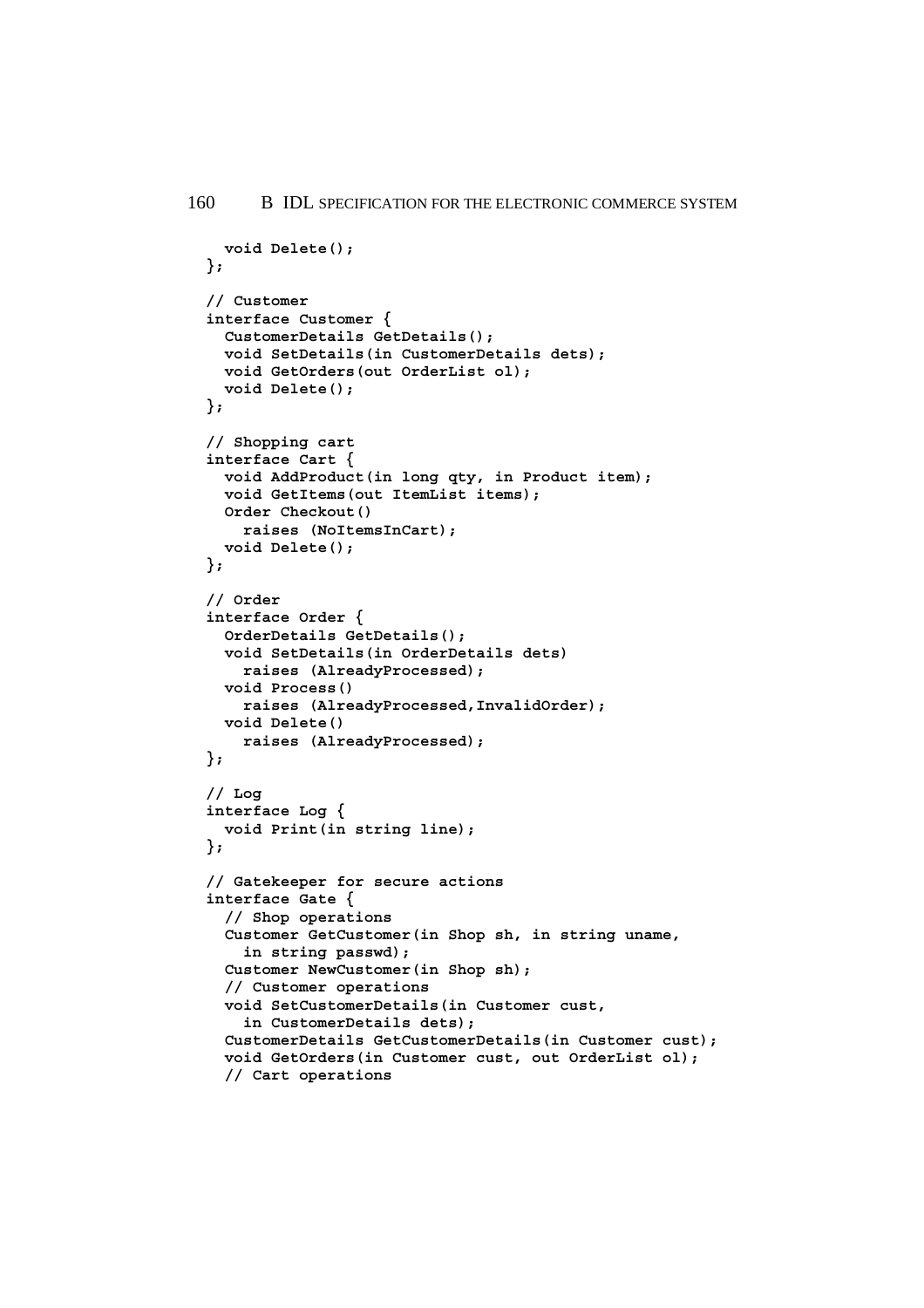```
 Order Checkout(in Cart crt) raises (NoItemsInCart);
    // Order operations
    OrderDetails GetOrderDetails(in Order ord);
    void SetOrderDetails(in Order ord,
      in OrderDetails dets)
      raises (AlreadyProcessed);
    void Process(in Order ord)
      raises (AlreadyProcessed,InvalidOrder);
    // Product
    void SetProductDetails(in Product prod,
      in ProductDetails dets);
 };
};
```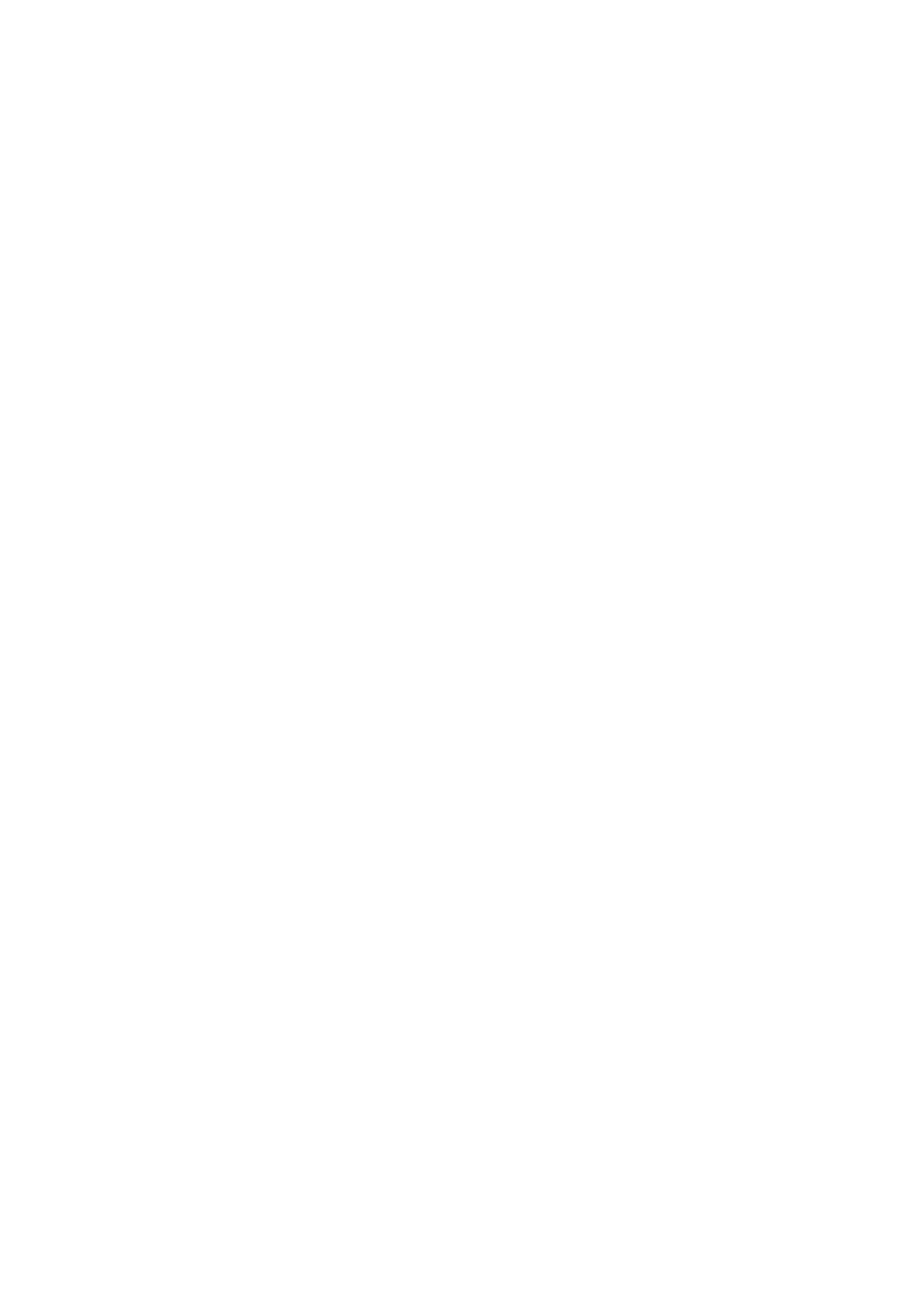# **Appendix C**

# **PML specification for the electronic commerce system**

| // Application and interface layers |                   |
|-------------------------------------|-------------------|
| class CClient $\{$                  |                   |
| property delay;                     |                   |
| Home()                              | $\{d = 0\}$ ;     |
| NewProducts()                       | ${d = 0};$        |
| BestSellers()                       | ${d = 0};$        |
| ProductDetail()                     | ${d = 0};$        |
| SearchRequest()                     | ${d = 0};$        |
| SearchResults()                     | ${d = 0};$        |
| $\mathsf{ShoppingCart}()$           | ${d = 0};$        |
| CustomerReg()                       | $\{d = 0\};$      |
| BuyRequest()                        | ${d = 0};$        |
| BuyConfirm()                        | ${d = 0};$        |
| OrderInquiry()                      | ${d = 0};$        |
| OrderDisplay()                      | ${d = 0};$        |
| AdminRequest()                      | ${d = 0};$        |
| AdminConfirm()                      | $\{d = 0\};$      |
| };                                  |                   |
|                                     |                   |
| class CShop {                       |                   |
| property delay;                     |                   |
| SearchProduct()                     | $\{d = 17.47\};$  |
| NewProducts()                       | $\{d = 17.90\};$  |
| BestSellers()                       | $\{d = 18.01\}$ ; |
| Promote()                           | $\{d = 3.80\};$   |
| NewCart()                           | $\{d = 3.47\}$ ;  |
| GetCustomer()                       | ${d = 3.23};$     |
| NewCustomer()                       | $\{d = 3.47\}$ ;  |
| };                                  |                   |
|                                     |                   |
| class $C$ Product $\{$              |                   |
| property delay;                     |                   |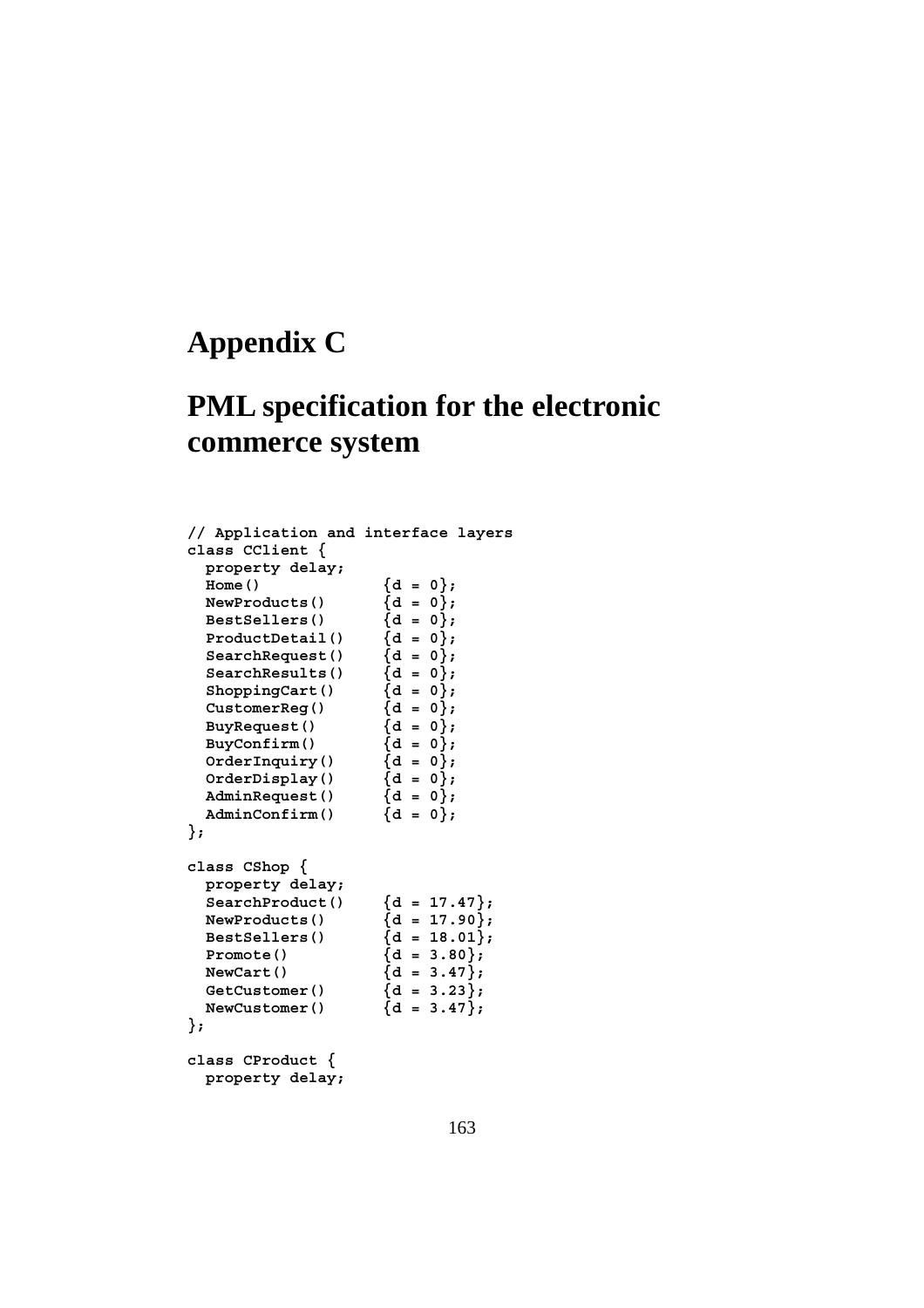```
 GetDetails() {d = 3.02};
   SetDetails() {d = 3.66};
  Delta(1) \{d = 2.27\};};
class CCustomer {
  property delay;
   GetDetails() {d = 3.06};
  SetDetails() {d = 3.29}GetOrders() \{d = 2.94\};Delta() \{d = 2.64\};};
class CCart {
  property delay;
   AddProduct() {d = 4.10};
  GetItems() \{d = 19.61\};
  Checkout () \{d = 2.97\};
 Delta() \{d = 1.93\};};
class COrder {
   property delay;
   GetDetails() {d = 5.04};
   SetDetails() {d = 10.31};
  Process() {d = 2.77};Delta() \{d = 2.83\};};
class CGate {
   property queue;
  GetCustomer() {d = 0.61};<br>NewCustomer() {d = 0.90};
  NewCustomer() {d = 0.90};<br>SetCustDetails() {d = 0.87};
  SetCustDetails() {d = 0.87};<br>GetCustDetails() {d = 1.26};
  GetCustDetails()<br>GetOrders()
                     {d = 1.72};
  Checkout () \{d = 1.45\};
  GetOrderDetails() \{d = 0.64\};
  SerOrderDetails() \{d = 0.87\};
  Process() {d = 1.16};SetProdDetails() \{d = 1.27\};
};
```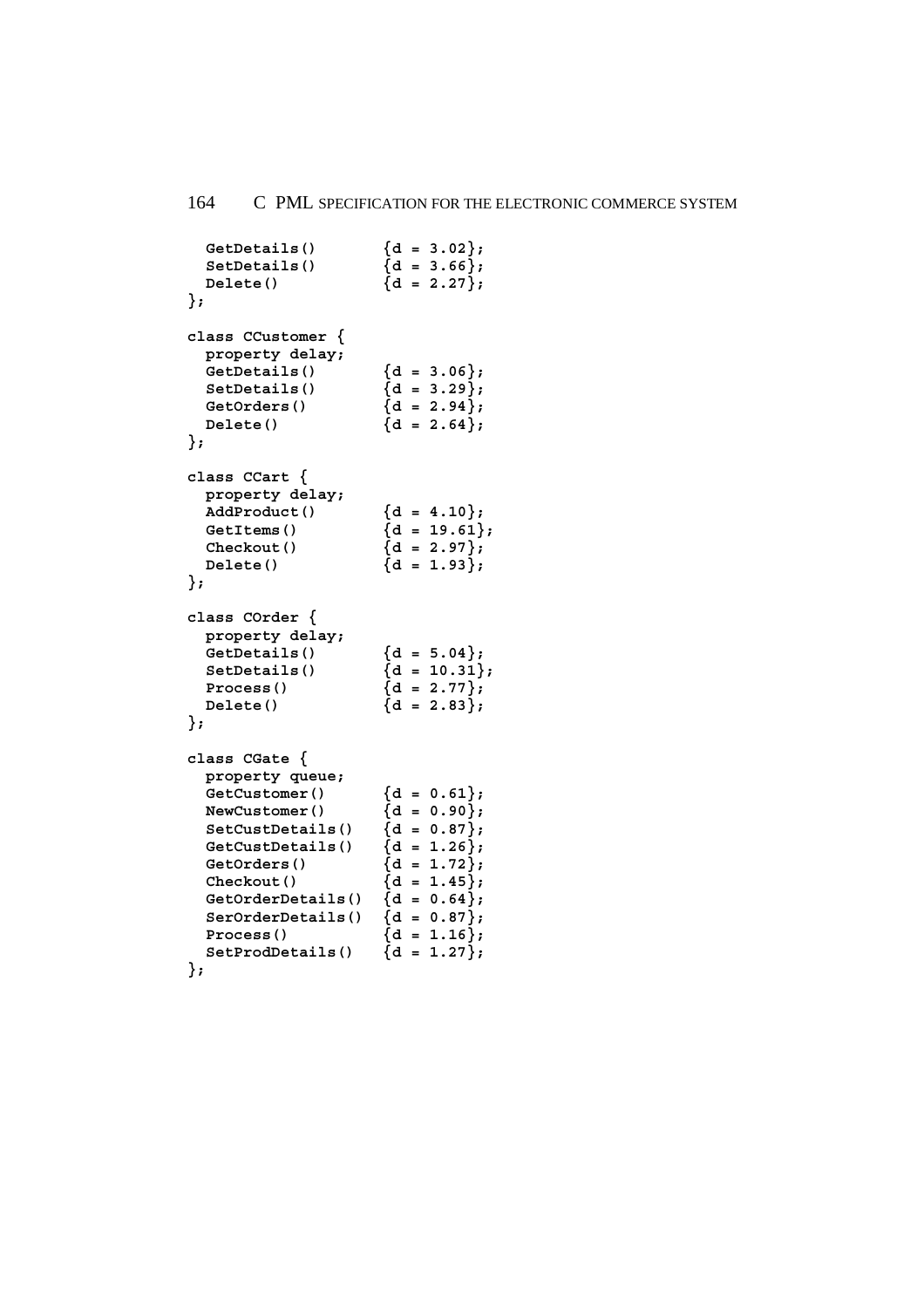```
class CLog {
   property queue;
  \text{Print}() \{d = 0.41\};};
// Behavior layer
collaboration Main {
   property population = 120;
  property thinktime = 2000;
   // Home interaction
   [0.1600] 1: CClient.Home();
            1.1: CShop.Promote();
   // New Products interaction
   [0.0500] 2: CClient.NewProducts();
            2.1: CShop.Promote();
            2.2: CShop.NewProducts();
            2.2.1: CLog.Print();
   // Best Sellers interaction
   [0.0500] 3: CClient.BestSellers();
            3.1: CShop.Promote();
            3.2: CShop.BestSellers();
            3.2.1: CLog.Print();
   // Product Detail interaction
   [0.1700] 4: CClient.ProductDetail();
            4.1: CProduct.GetDetails();
            4.1.1: CLog.Print();
   // Search Request interaction
   [0.2000] 5: CClient.SearchRequest();
            5.1: CShop.Promote();
   // Search Results interaction
   [0.1700] 6: CClient.SearchResults();
            6.1: CShop.Promote();
            6.2: CShop.SearchProduct();
            6.2.1: CLog.Print();
   // Shopping Cart interaction
   [0.1160] 7: CClient.ShoppingCart();
            7.1: CCart.AddProduct();
            7.1.1: CLog.Print();
            7.2: CCart.GetItems();
            7.2.1: CLog.Print();
   // Customer Reg interaction
   [0.0300] 8: CClient.CustomerReg();
   // Buy Request interaction
   [0.0260] 9: CClient.BuyRequest();
            9.1: CGate.GetCustomer();
            9.1.1: CShop.GetCustomer();
            9.1.1.1: CLog.Print();
   // Buy Confirm interaction
```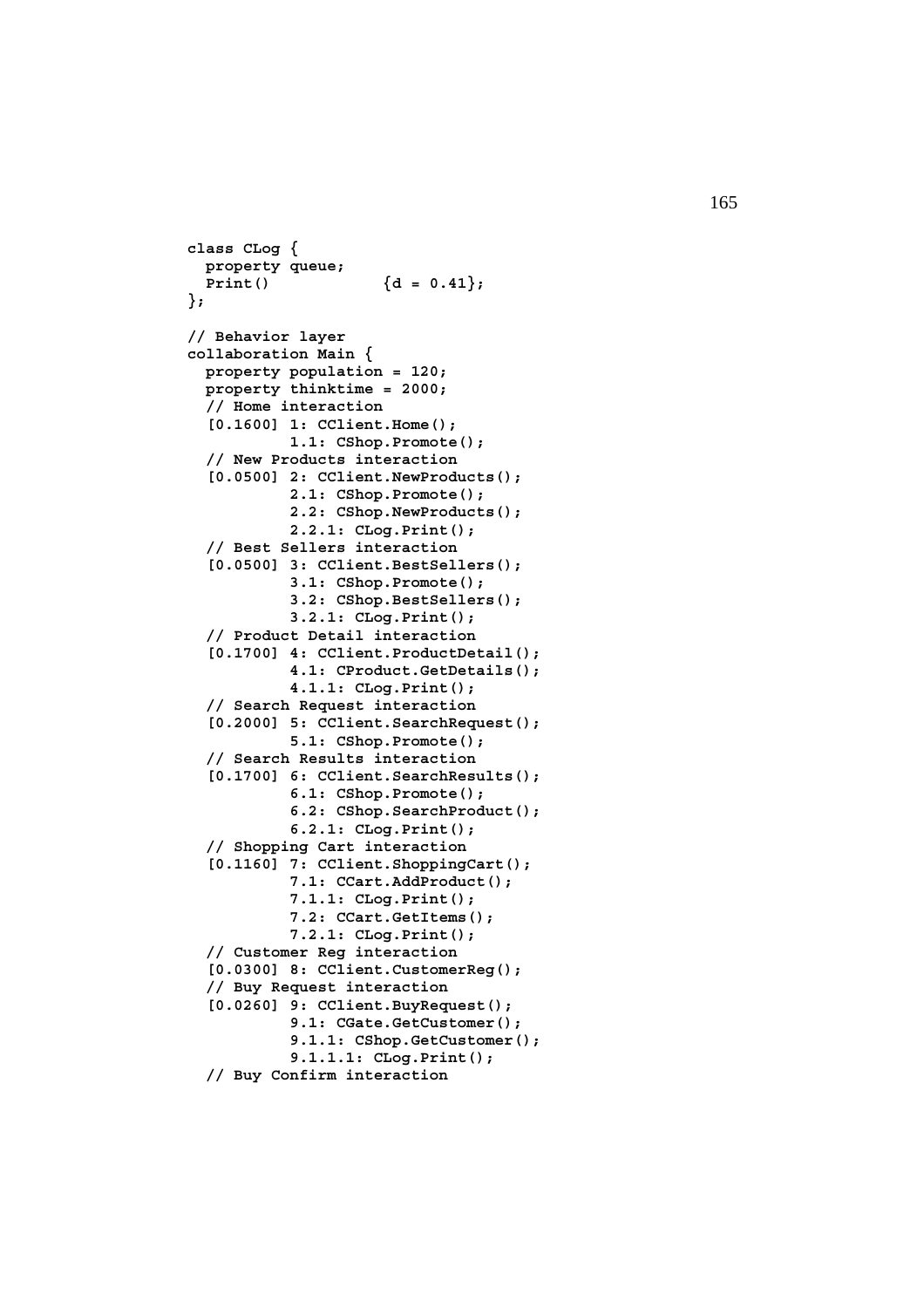```
 [0.0120] 10: CClient.BuyConfirm();
            10.1: CGate.Checkout();
            10.1.1: CCart.Checkout();
            10.1.1.1: CLog.Print();
            10.2: CGate.GetOrderDetails();
            10.2.1: COrder.GetDetails();
            10.2.1.1: CLog.Print();
            10.3: CGate.SetOrderDetails();
            10.3.1: COrder.SetDetails();
            10.3.1.1: CLog.Print();
            10.4: CGate.Process();
            10.4.1: COrder.Process();
            10.4.1.1: CLog.Print();
   // Order Inquiry interaction
   [0.0075] 11: CClient.OrderInquiry();
   // Order Display interaction
   [0.0066] 12: CClient.OrderDisplay();
            12.1: CGate.GetCustomer();
            12.1.1: CShop.GetCustomer();
            12.1.1.1: CLog.Print();
            12.2: CGate.GetOrders();
            12.2.1: CCustomer.GetOrders();
            12.2.1.1: CLog.Print();
            12.3: CGate.GetOrderDetails();
            12.3.1: COrder.GetDetails();
            12.3.1.1: CLog.Print();
   // Admin Request interaction
   [0.0010] 13: CClient.AdminRequest();
   // Admin Confirm interaction
   [0.0009] 14: CClient.AdminConfirm();
            14.1: CGate.SetProdDetails();
            14.1.1: CProduct.SetDetails();
            14.1.1.1: CLog.Print();
};
// Infrastructure layer
class CFastNode {
  property requestout = CNodeRequestout;
   property replyin = CNodeReplyin;
   Cpu : Queue {ddd = cpu};
   MemBus : Queue;
};
class CSlowNode {
  property requestin = CNodeRequestin;
  property replyout = CNodeReplyout;
   property msgpeer = CNodeMsgpeer;
   Cpu : Queue {ddd = cpu};
```